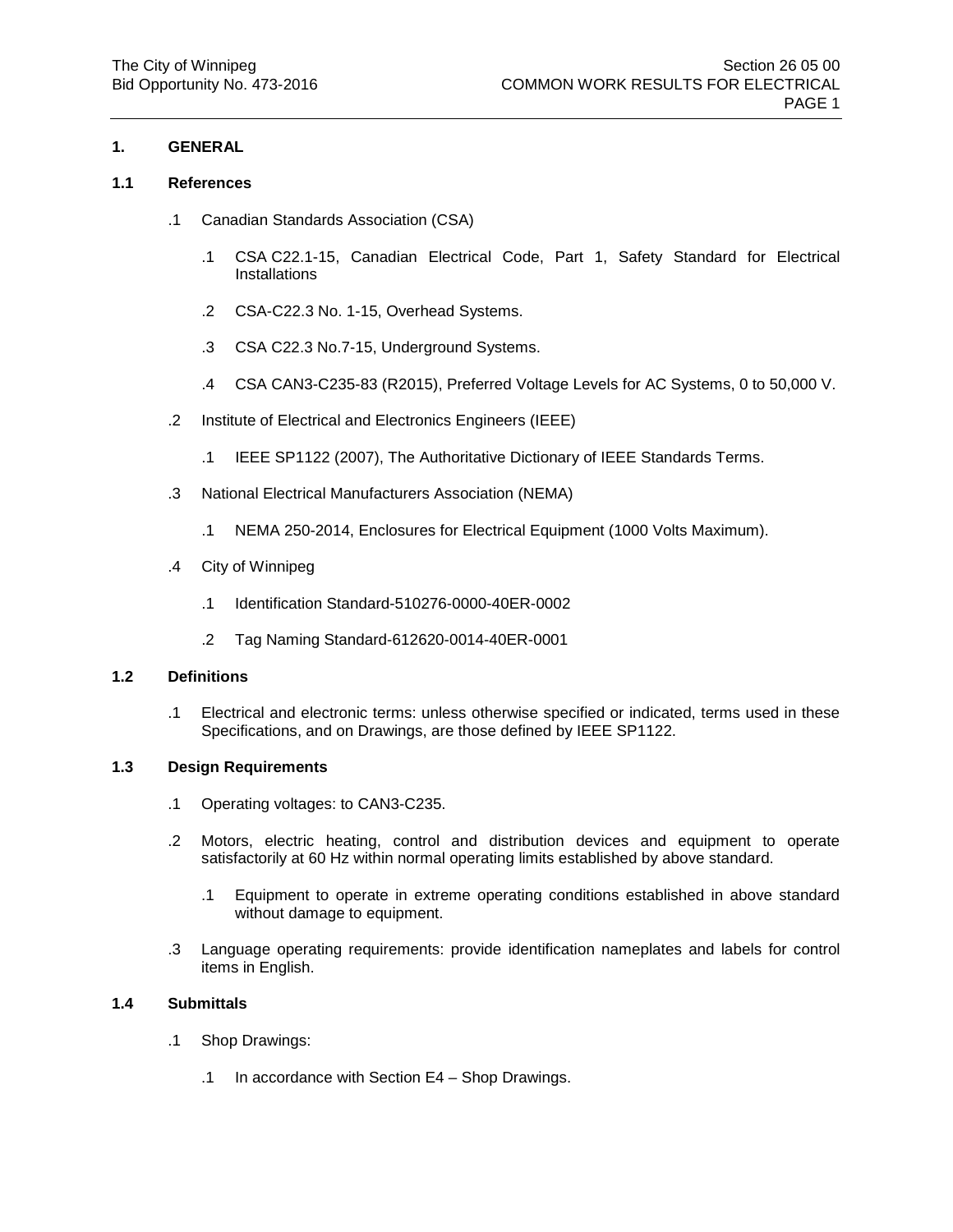- .2 Submit wiring diagrams and installation details of equipment indicating proposed location, layout and arrangement, control panels, accessories, piping, ductwork, and other items that must be shown to ensure coordinated installation.
- .3 Identify on wiring diagrams circuit terminals and indicate internal wiring for each item of equipment and interconnection between each item of equipment.
- .4 Indicate of Drawings clearances for operation, maintenance, and replacement of operating equipment devices.
- .5 If changes are required, notify Contract Administrator of these changes before they are made.
- .6 Contract Administrator will not assume the responsibility for searching out deviations in the Contractor's drawings.
- .2 Quality Control:
	- .1 Provide CSA certified equipment and material. Where CSA certified equipment and material is not available, submit such equipment and material inspection authorities for special acceptance approval before delivery to Site.
	- .2 Submit test results of installed electrical systems and instrumentation.
	- .3 Permits and fees: in accordance with General Conditions of Contract.
	- .4 Submit, upon completion of Work, load balance report as described in Part [3.13.1](#page-6-0) [Load Balance](#page-6-0)
	- .5 Submit certificate of acceptance from Authority Having Jurisdiction upon completion of Work to Contract Administrator.
- .3 Manufacturer's Field Reports: submit to Contract Administrator Manufacturer's written report, within three (3) days of review, verifying compliance of Work and electrical system and instrumentation testing, as described in Part [3.13](#page-6-1) [Field Quality Control.](#page-6-1)

## <span id="page-1-0"></span>**1.5 Quality Assurance**

.1 Qualifications: electrical Work to be carried out by qualified, licensed electricians who hold valid license in accordance with Authorities Having Jurisdiction.

# **1.6 System Start-up**

- .1 Instruct Contract Administrator and operating personnel in operation, care and maintenance of systems, system equipment and components.
- .2 Arrange and pay for services of Manufacturer's factory service Contract Administrator to supervise start-up of installation, check, adjust, balance and calibrate components and instruct operating personnel.
- .3 Arrange and pay for services of an instrumentation technician to check, adjust, balance and calibrate components and instruct operating personnel.
- .4 Provide these services for such period, and for as many visits as necessary to put equipment in operation, and ensure that operating personnel are conversant will aspects of its care and operation.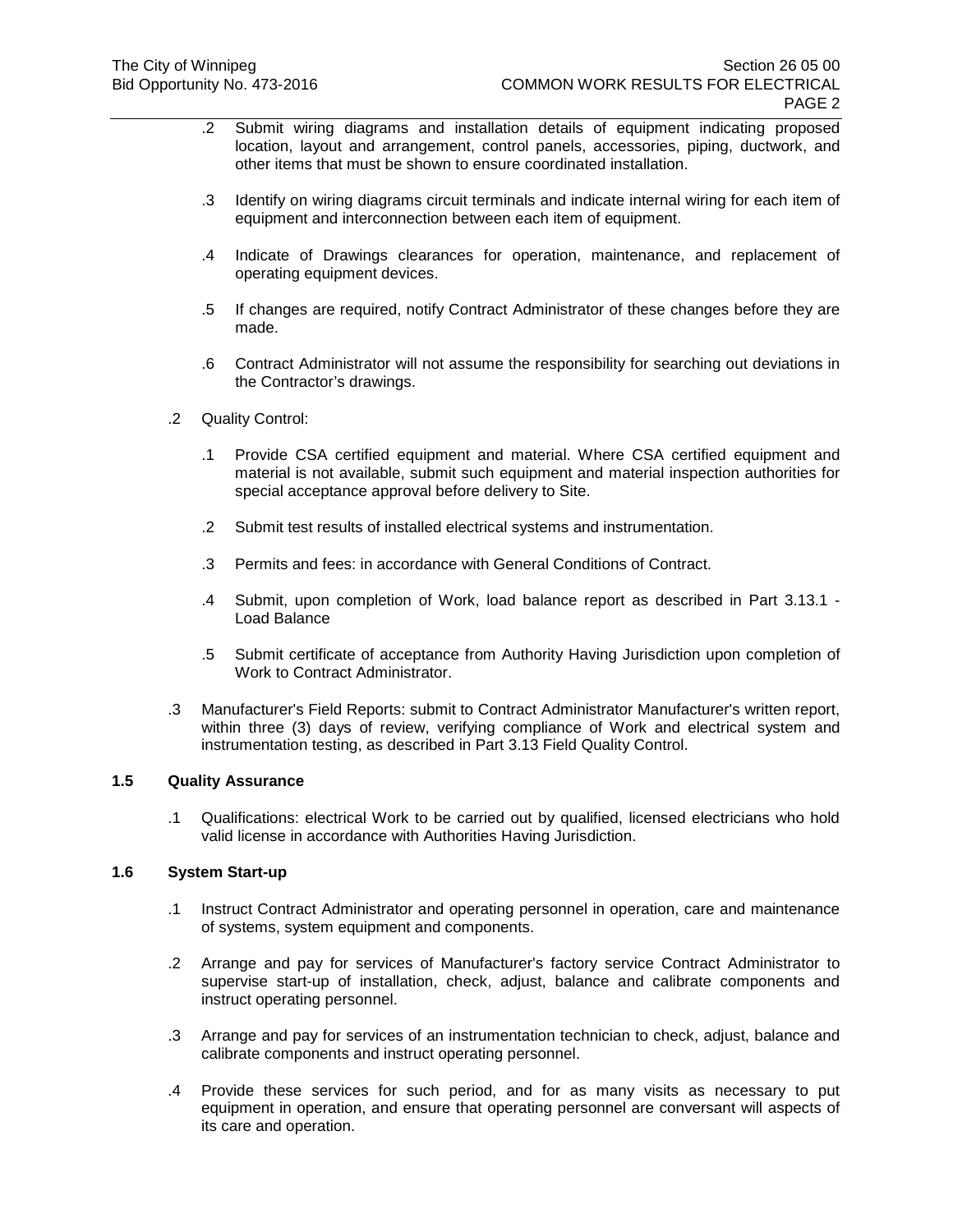# **1.7 Operating Instructions**

- .1 Provide for each system and principal item of equipment as specified in technical sections for use by operation and maintenance personnel.
- .2 Operating instructions as per Section 01 78 00 Closeout Submittals to include following:
	- .1 Wiring diagrams, control diagrams, and control sequence for each principal system and item of equipment.
	- .2 Start up, proper adjustment, operating, lubrication, and shutdown procedures.
	- .3 Safety precautions.
	- .4 Procedures to be followed in event of equipment failure.
	- .5 Other items of instruction as recommended by Manufacturer of each system or item of equipment.
- .3 Print or engrave operating instructions and frame under glass or in approved laminated plastic.
- .4 Post instructions where directed.
- .5 For operating instructions exposed to weather, provide weather-resistant materials or weatherproof enclosures.
- .6 Ensure operating instructions will not fade when exposed to sunlight and are secured to prevent easy removal or peeling.

## **2. PRODUCTS**

# **2.1 Materials and Equipment**

- .1 Material and equipment to be CSA Certified. Where CSA Certified material and equipment are not available, obtain special approval from inspection authorities before delivery to site and submit such approval as described in Section E4 – Shop Drawings.
- .2 Factory assemble control panels and component assemblies.

# **2.2 Electric Motors, Equipment and Controls**

- .1 Verify installation and co-ordination responsibilities related to motors, equipment and controls, as indicated.
- .2 Control wiring and conduit: in accordance with Section 26 05 21 Wire and Cables (0-1000V) and Section 26 05 34 - Conduits, Conduit Fastenings and Conduit Fittings.

# **2.3 Warning Signs**

- .1 Warning Signs: in accordance with requirements of Authority Having Jurisdiction, inspection authorities, and Contract Administrator.
- .2 Lamacoid, red with white lettering, minimum size 175 x 250 mm.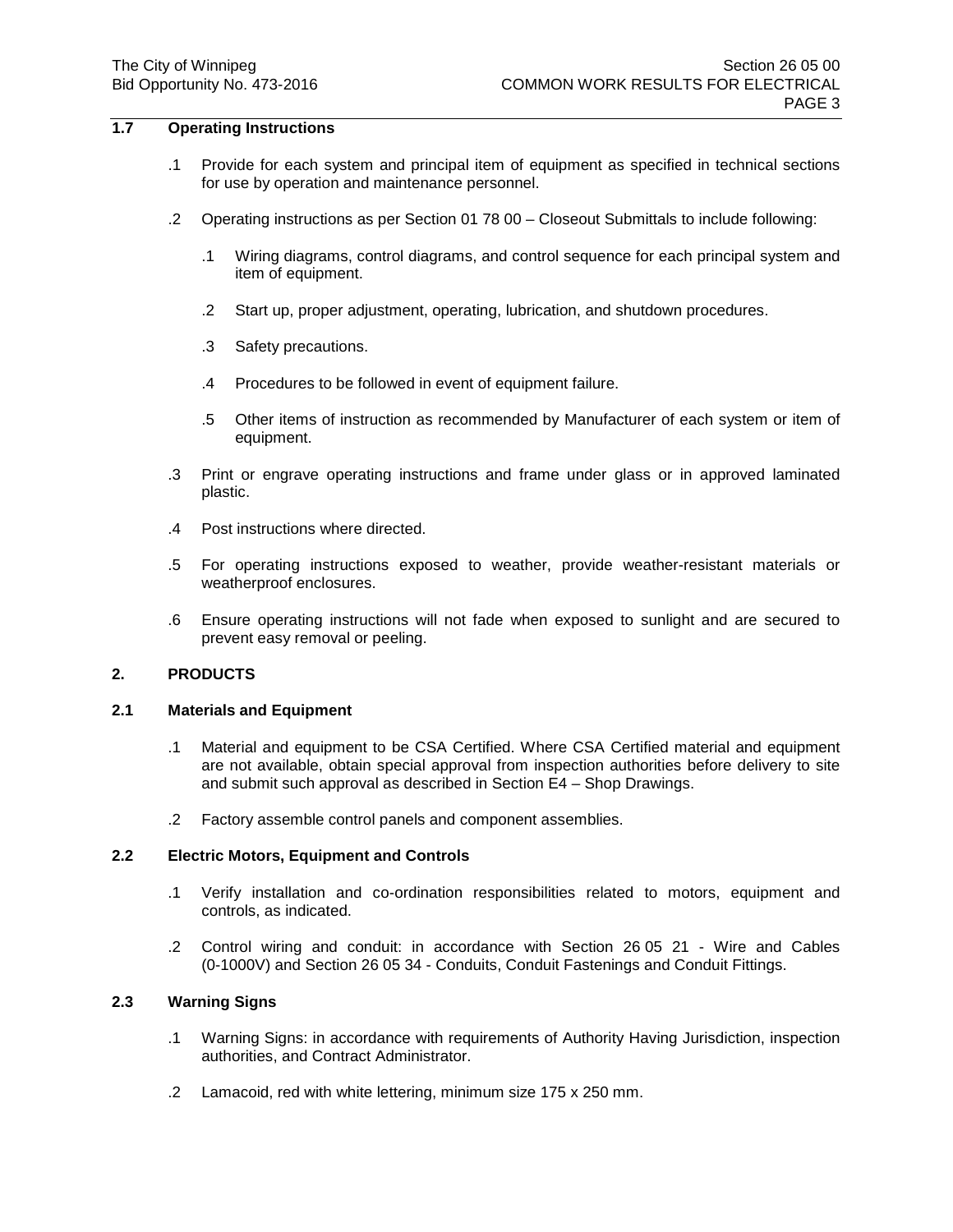# **2.4 Wiring Terminations**

.1 Ensure lugs, terminals, screws used for termination of wiring are suitable for either copper or aluminum conductors.

### **2.5 Equipment Identification**

.1 All equipment identification must follow the City of Winnipeg Water and Waste Identification Standard- 510276-0000-40ER-0002.

## **2.6 Wiring Identification**

.1 Identify conductors and cables in accordance with Identification Standard – 510276-0000- 40ER-0002.

#### **2.7 Cable Name/Number Identification**

- .1 Identify cables at all pull boxes, junction boxes, and outlet boxes for all systems.
- .2 Identify each conductor as to panel and circuit, terminal, terminal numbers, system number scheme, and polarization, as applicable.

### **2.8 Finishes**

- .1 Shop finish metal enclosure surfaces by application of rust resistant primer inside and outside, and at least two (2) coats of finish enamel.
	- .1 Paint outdoor ad idoor electrical equipment light gray finish.

## **2.9 Electrical Single Line Diagrams**

- .1 Provide electrical single line diagrams under plexiglass as follows:
	- .1 Electrical distribution system: locate in main electrical room
- .2 Drawings: 11 X 17 size.

# **3. EXECUTION**

## **3.1 Installation**

- .1 Do complete installation in accordance with CSA C22.1 except where specified otherwise.
- .2 Do overhead and underground systems in accordance with CSA C22.3 except where specified otherwise.

# **3.2 Grounding**

.1 All circuits shall be installed with dedicated green insulated ground wire.

#### **3.3 Dedicated Neutrals**

.1 Each circuit shall have its own dedicated neutral wire. Shared neutral for more than 1 circuit shall not be permitted.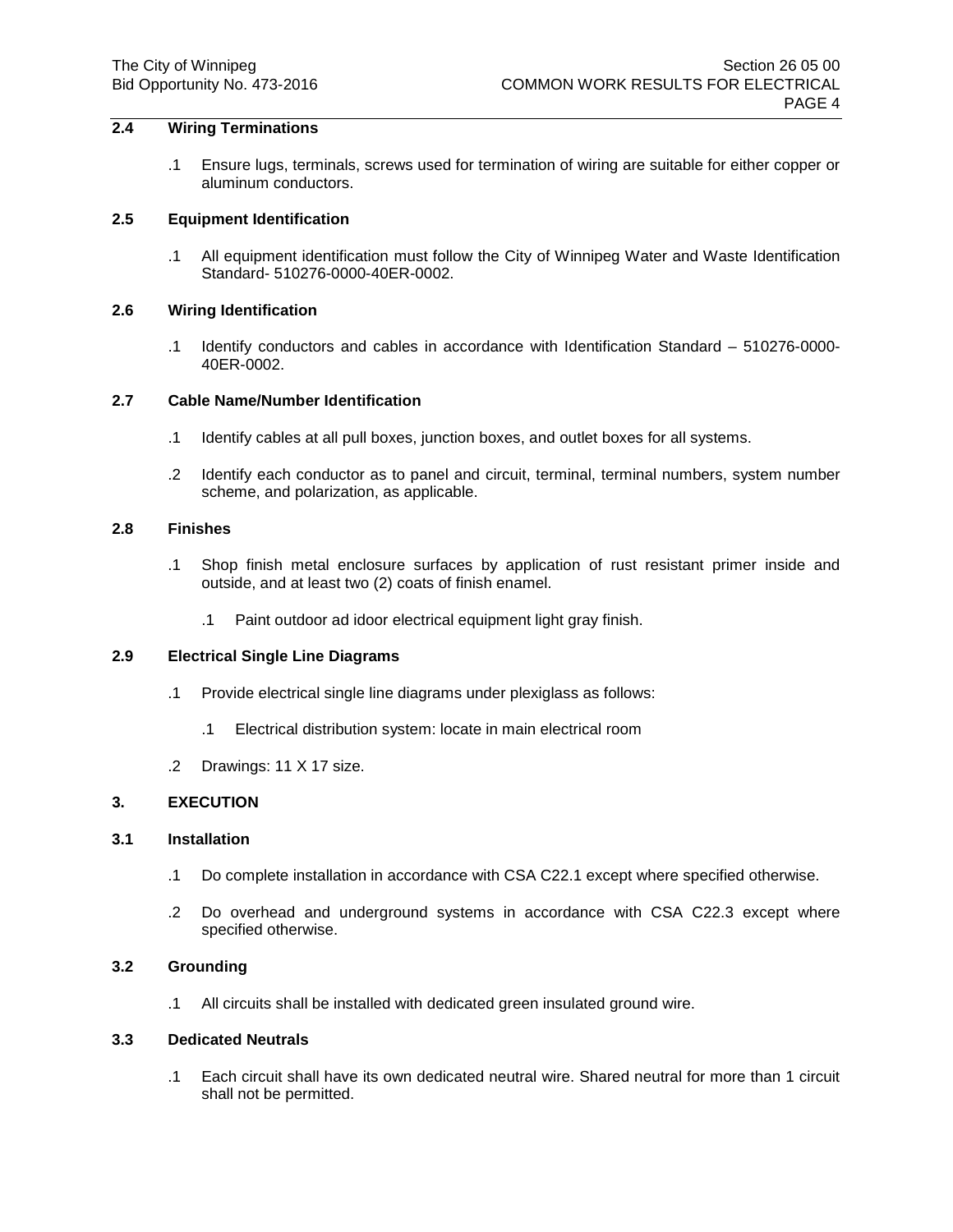# **3.4 Area Category and Classifications**

.1 The Pumping Station building areas have the following electrical categories and classifications as defined in the CEC:

|     |                   | $\cdot$ 1 | Electrical Room:       | General                                     |  |
|-----|-------------------|-----------|------------------------|---------------------------------------------|--|
|     |                   | .2        | <b>Generator Room:</b> | General                                     |  |
|     |                   | .3        | Below Ground:          | Zone 1, Category 1                          |  |
| 3.5 | <b>Enclosures</b> |           |                        |                                             |  |
|     | .1                |           | Dry/General            | NEMA 250-2014, Type 1                       |  |
|     | $\cdot$ 2         |           | Wet/Outdoor/Corrosive  | NEMA 250-2014, Type 4X                      |  |
|     | .3                |           | Hazardous              | NEMA 250-2014, Rated for hazardous location |  |

#### **3.6 Nameplates and Labels**

.1 Ensure Manufacturer's nameplates, CSA labels and identification nameplates are visible and legible after equipment is installed.

### **3.7 Conduit and Cable Installation**

- .1 Install conduit and sleeves prior to pouring of concrete.
	- .1 Sleeves through concrete: schedule 40 steel pipe, sized for free passage of conduit, and protruding 50 mm.
- .2 If plastic sleeves are used in fire rated walls or floors, remove before conduit installation.
- .3 Install cables, conduits and fittings embedded or plastered over, close to building structure so furring can be kept to minimum.
- .4 Do not mix wiring and/or cables from different panels within the same conduit runs or pull boxes. Provide equipment barriers where acceptable and where applicable.

# **3.8 Location of Outlets and Luminaires**

- .1 Electrical Drawings are, unless otherwise indicated, drawn to scale and approximate distances and dimensions may be obtained by scaling. Figured dimensions shall govern over scaled dimensions. Where exact dimensions and details are required, refer to Architectural and Structural Drawings.
- .2 Outlet and equipment locations shown on the Drawings are approximate. Locations may be revised up to 3 m to suit construction and equipment arrangements without additional cost, provided that the Contractor is notified prior to the installation of the outlets, or equipment.
- .3 Maintain luminaire locations wherever possible. Notify the Contract Administrator of conflicts with other services.
- .4 Unless otherwise specified or shown, install products in accordance with recommendations and ratings of Manufacturer's.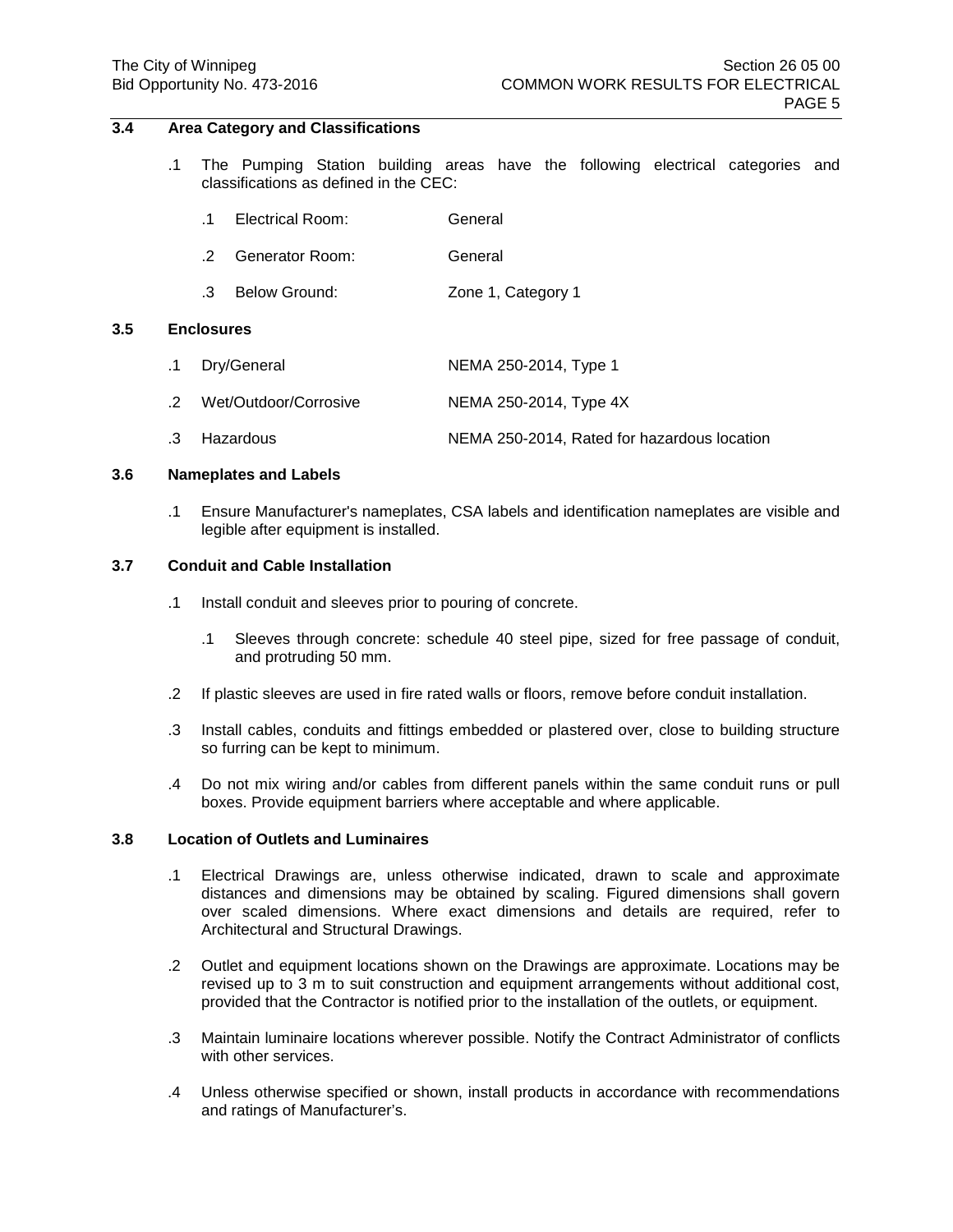- .5 Locate outlets in accordance with Section 26 05 32 Outlet Boxes, Conduit Boxes and Fittings.
- .6 Do not install outlets back-to-back in wall; allow minimum 150 mm horizontal clearance between boxes.
- .7 Change location of outlets at no extra cost or credit, providing distance does not exceed 3000 mm, and information is given before installation.
- .8 Locate light switches on latch side of doors.

#### **3.9 Separation of Services**

- .1 Maintain separation between electrical wiring system and building piping, ductwork, etc. so that wiring system is isolated (except at approved connections to such systems) to prevent galvanic corrosion.
- .2 In particular, contact between dissimilar metals, such as copper and aluminum, in damp or wet locations is not permitted.
- .3 Do not support wiring from pipes, ductwork, etc. Hangers for suspended ceilings may be used for the support of wiring only when approval is obtained from the Contract Administrator and the ceiling installer, and approved clips or hangers are used.

# **3.10 Mounting Heights**

- .1 Mounting height of equipment is from finished floor to centreline of equipment unless specified or indicated otherwise.
- .2 If mounting height of equipment is not specified or indicated, verify before proceeding with installation. Install electrical equipment at following heights unless indicated otherwise.
	- .1 Local switches: 1400 mm.
	- .2 Wall receptacles:
		- .1 In electrical mechanical rooms: 1400 mm.
	- .3 Panelboards: as required by Code or as indicated.
	- .4 Telephone and LAN outlets:
		- .1 General: 300 mm.
		- .2 Above top of counters or desk: 175 mm.
	- .5 Wall mounted telephone outlets: 1500 mm.
	- .6 Fire alarm stations: 1200 mm.
	- .7 Fire alarm bells: 2100 mm.
	- .8 Horn/Strobe: 2100 mm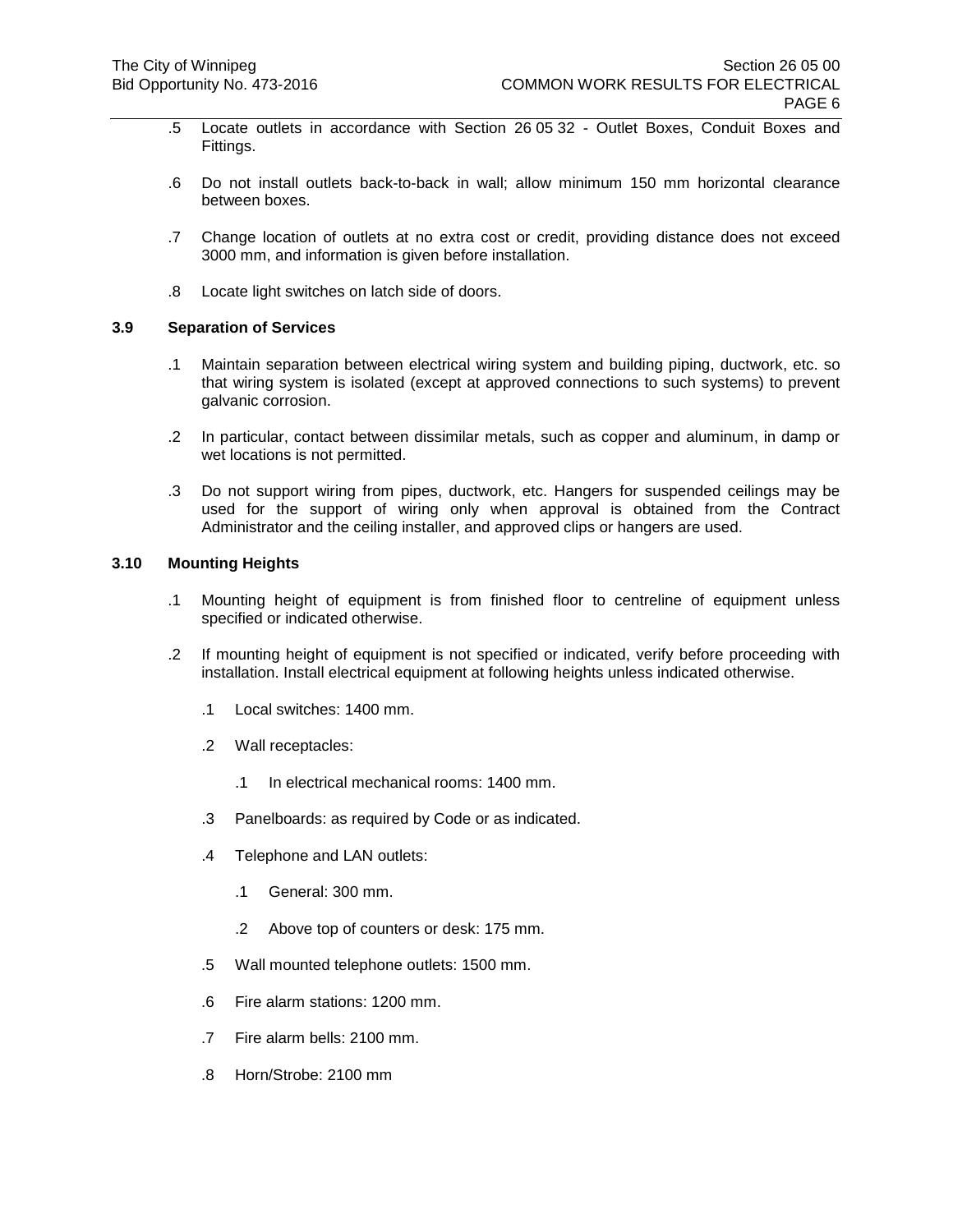# **3.11 Housekeeping Pads**

- .1 All floor mounted electrical equipment installed by this Division shall be mounted on concrete housekeeping pads which, unless otherwise noted, shall be the responsibility of the Contractor.
- .2 The Contractor shall determine the extent of the housekeeping pads required and supply all information and details as to size and locations to the Contract Administrator within thirty (30) days after the award of the Contract.

# **3.12 Sleeves**

- .1 Provide sleeves of galvanized steel pipe with machine cut ends of ample size to accommodate conduits passing through walls, partitions, ceilings, floors, etc.
- .2 For wall, partitions and ceilings the ends shall be flush with the finish on both sides but for floors they shall extend 4" above finished floor level.
- .3 The space between the sleeve and the conduit shall be filled with Dow Corning silicone RTV foam for fire stop and caulked around the top and bottom with approved permanently resilient, non-flammable and weatherproof silicone base compound and ensure that the seal is compatible with the floor and ceiling finishes.
- .4 Locate and position sleeves exactly prior to construction of walls, floors.

# **3.13 Coordination of Protective Devices**

.1 Ensure circuit protective devices such as overcurrent trips, relays and fuses are installed to required values and settings.

## <span id="page-6-1"></span><span id="page-6-0"></span>**3.14 Field Quality Control**

- .1 Load Balance
	- .1 Measure phase current to panelboards with normal loads (lighting) operating at time of acceptance; adjust branch circuit connections as required to obtain best balance of current between phases and record changes.
	- .2 Measure phase voltages at loads and adjust transformer taps to within 2% of rated voltage of equipment.
	- .3 Provide upon completion of work, load balance report as directed in Section E4 Shop Drawings: phase and neutral currents on panelboards, dry-core transformers and motor control centres, operating under normal load, as well as hour and date on which each load was measured, and voltage at time of test.
- .2 Conduct following tests:
	- .1 Power generation and distribution system including phasing, voltage, grounding and load balancing.
	- .2 Circuits originating from branch distribution panels.
	- .3 Lighting and its control.
	- .4 Motors, heaters and associated control equipment including sequenced operation of systems where applicable.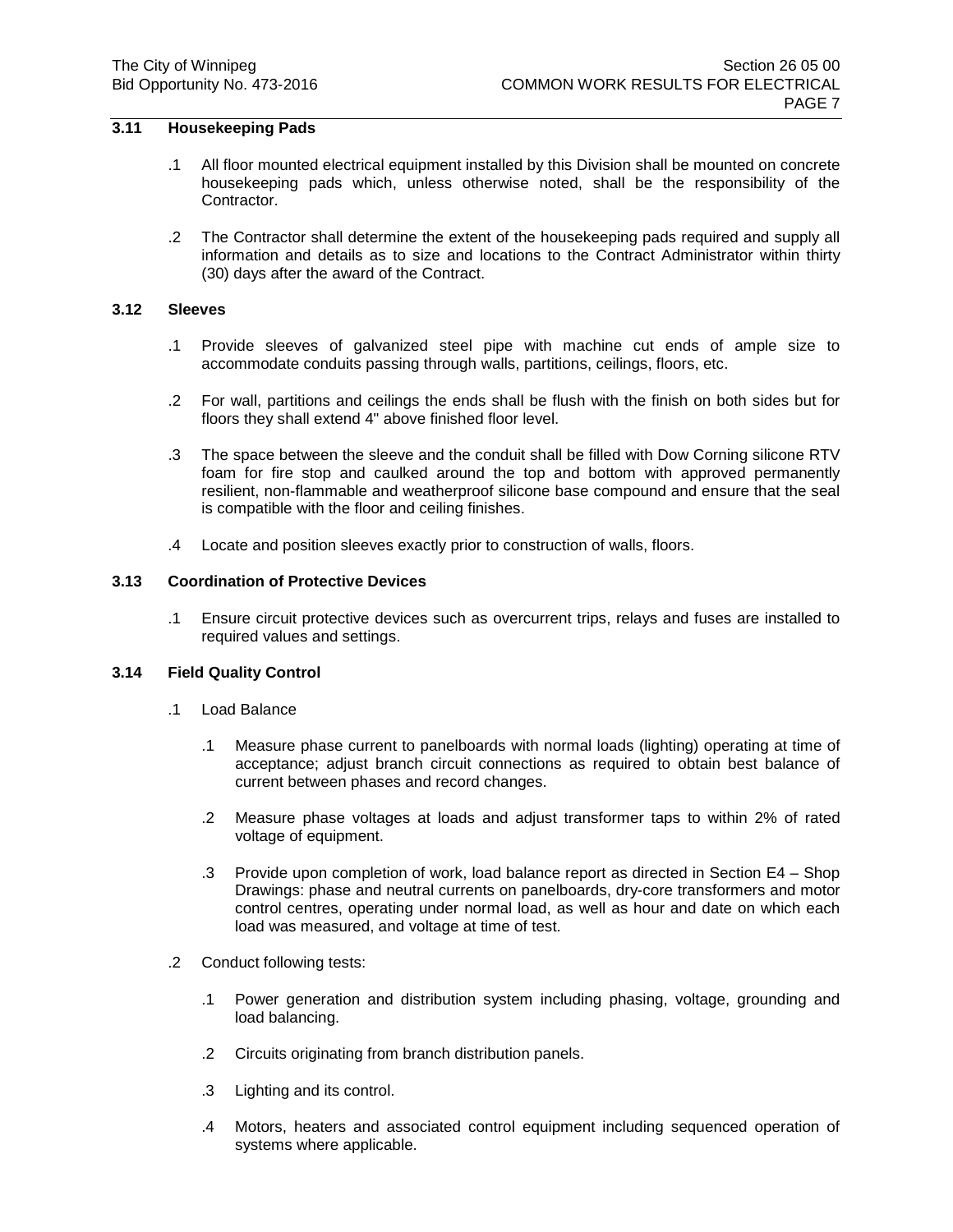- .5 Systems: fire alarm system.
- .6 Insulation resistance testing:
	- .1 Megger circuits, feeders and equipment up to 350 V with a 500 V instrument.
	- .2 Megger 350-600 V circuits, feeders and equipment with a 1000 V instrument.
	- .3 Check resistance to ground before energizing.
- .3 Carry out tests in presence of the Contract Administrator.
- .4 Provide instruments, meters, equipment and personnel required to conduct tests during and at conclusion of project.
- .5 Manufacturer's Field Services:
	- .1 Obtain written report from Manufacturer verifying compliance of Work, in handling, installing, applying, protecting and cleaning of product and submit Manufacturer's Field Reports as described in Section E4 – Shop Drawings.
	- .2 Provide Manufacturer's field services consisting of product use recommendations and periodic site visits for inspection of product installation in accordance with Manufacturer's instructions.
	- .3 Schedule site visits, to review Work, as directed in Section [1.5](#page-1-0) [Quality Assurance.](#page-1-0)

# **4. MEASUREMENT AND PAYMENT**

## **4.1 Measurement and Payment**

- .1 Common Work Results for Electrical
	- .1 Common Work Results for Electrical as described in this Specification will be paid for at the Contract Lump Sum Price for "Electrical, Instrumentation and Control Systems" including all items incidental to the Work included in this Specification.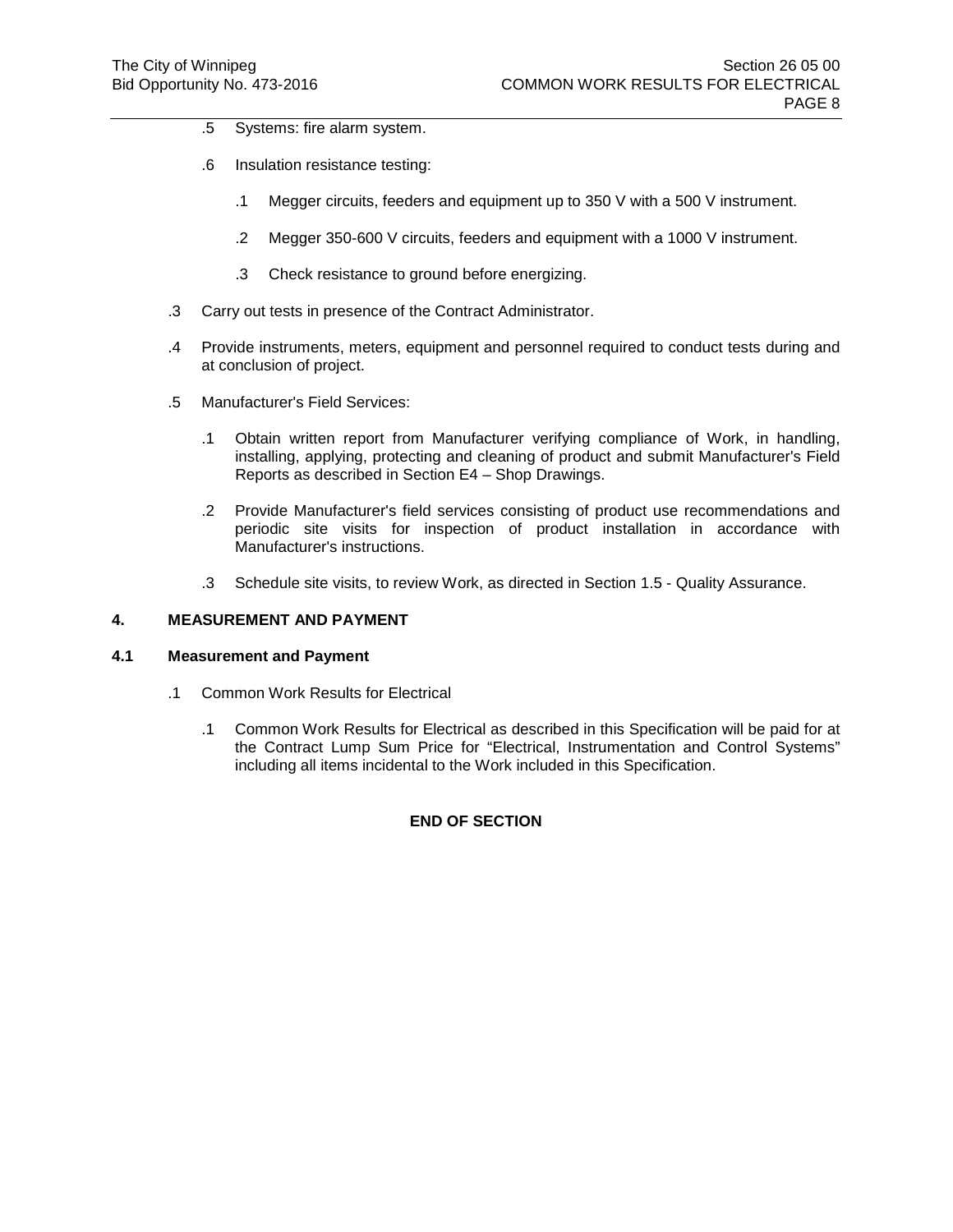.1 Supply and install all material, equipment, wiring, and labour necessary for the installation of the systems detailed on the Drawings in accordance with the latest edition of the Manitoba Electrical Code.

# **1.2 Work Included**

- .1 General Requirements
	- .1 General clean-up.
	- .2 All inspections and obtaining all permits, licenses required by various Inspection Agencies and local regulations related to Electrical Trade.
	- .3 Scaffolding.
	- .4 All necessary tools, equipment, and supplies.
	- .5 Shop Drawings.
	- .6 Project Record Documents (As-constructed Drawings).
	- .7 Operating and Maintenance Data, where specified.
- .2 Specific Requirements Included but not Limited to Scope of Work
	- .1 Electrical equipment in the new Pumping Station building, including site underground and above ground services and cabling.
- .3 Additional Requirements
	- .1 Provision of all necessary testing, detailed wiring continuity checks, wiring completion checks, installation integrity checks, functional equipment operation checks and written system verification reports to provide a complete system that is ready for commissioning and start-up (refer also to Section 01 91 13 – General Commissioning Requirements).
	- .2 Provision of commissioning and start-up of all systems included in the Scope of Work as per Section.
	- .3 Pumping Station
		- .1 Supply and install electrical equipment as described and as shown on Drawings.
		- .2 Install and terminate cables; Provide electrical connections and connect to all equipment including equipment supplied by other divisions.
		- .3 All devices mounted below ground shall be rated Class 1 Zone 1 as defined in Section 18 in the Canadian electrical code.
	- .4 General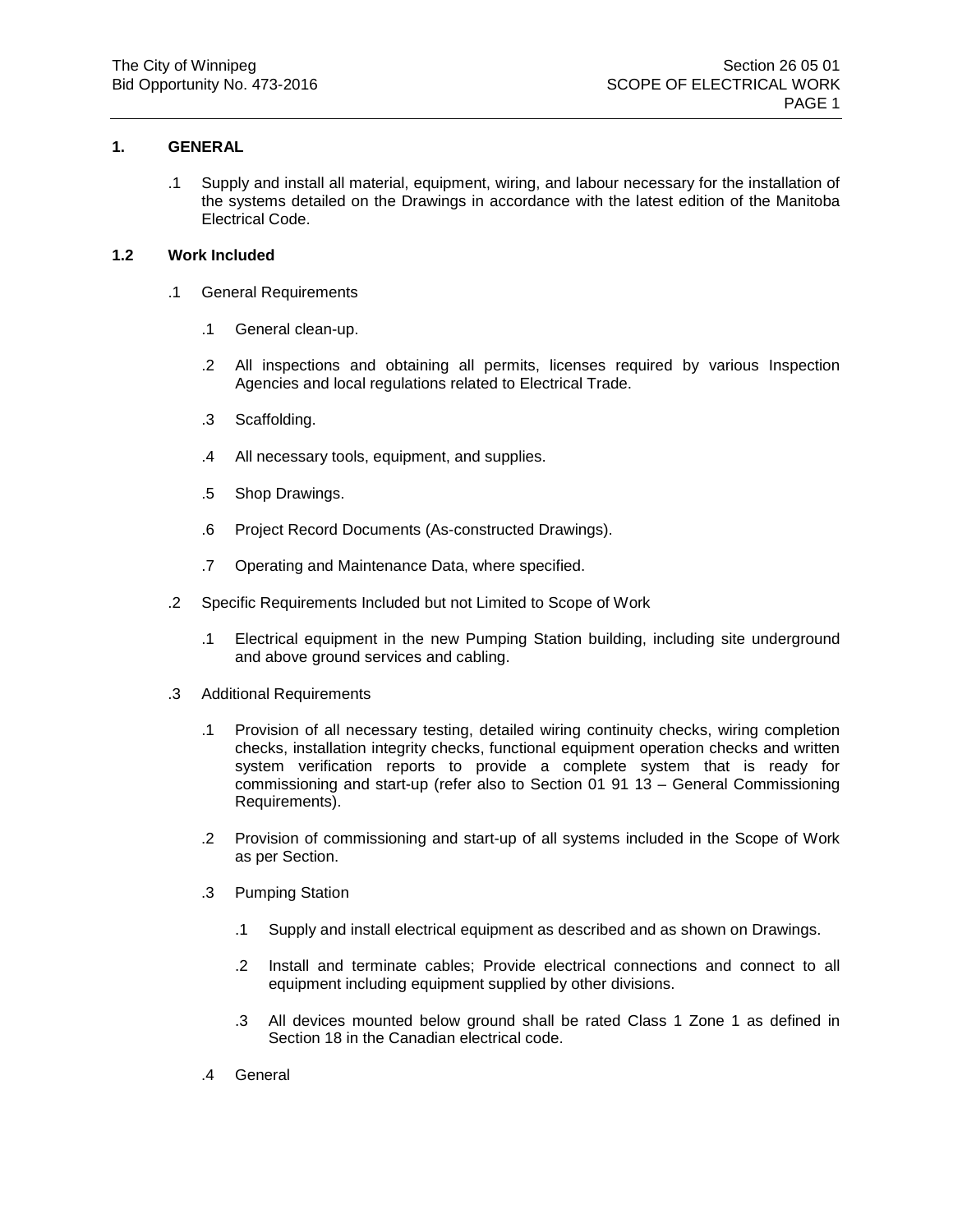- .1 Provide as indicated, install and connect all luminaries, receptacles and other devices as indicated.
- .2 Provide all cabling required making a complete and operational facility. Provide raceway systems to allow complete installation for all cables.
- .3 Provide complete grounding as herein specified and indicated on the Drawings. All grounding shall comply with the Canadian Electrical Code and local amendments to this code.
- .4 Provide Customer Service Termination Enclosure (CSTE) with Breaker Section as shown on Drawings.
- .5 Provide electrical wiring, conduit and other appurtenances required to provide power connections as required from the Customer Service Termination Enclosure to the MCC.
- .6 Provide power connections from the MCC to the various items of electrical equipment, motors, instrumentation and control equipment.
- .7 All devices mounted in wet areas, Category 2 areas or outdoors shall be Nema 4X rated or as shown on Drawings.

## **1.3 Materials**

- .1 Bus systems including all forms of buses integral with the electrical power system, together with their associated insulation, supports, bus ducts and protective devices.
- .2 Conductors, including all types of wires, conductors, cables, which form an integral part of the electrical power system.
- .3 Cables and bus support systems which are intended to enclose or support all forms of electrical conductors used for any purpose covered by this scope. This includes cable trays, raceways and all forms of rigid, flexible, metallic and non-metallic conduit, and including conduit for communication systems or others, which may be installed at a later date, or buried conduit for wiring work by others, only when such buried conduit is indicated in the Contract .
- .4 Control panels associated with any electrical equipment covered under this Section of Work unless otherwise noted.
- .5 Circuit breakers of all types and for all applications associated with electrical equipment, which receives its power supply from the main, auxiliary or emergency (including battery) system.
- .6 Grounding systems, as required by the Canadian Electrical Code, or as otherwise specified in the Contract.
- .7 Control and instrumentation systems electrical or electronic instrumentation systems, with auxiliary equipment and components, unless specified otherwise.
- .8 Transformers of various types, dry, encapsulated etc., and for all applications, except control transformers supplied with Mechanical Equipment included in Division 23.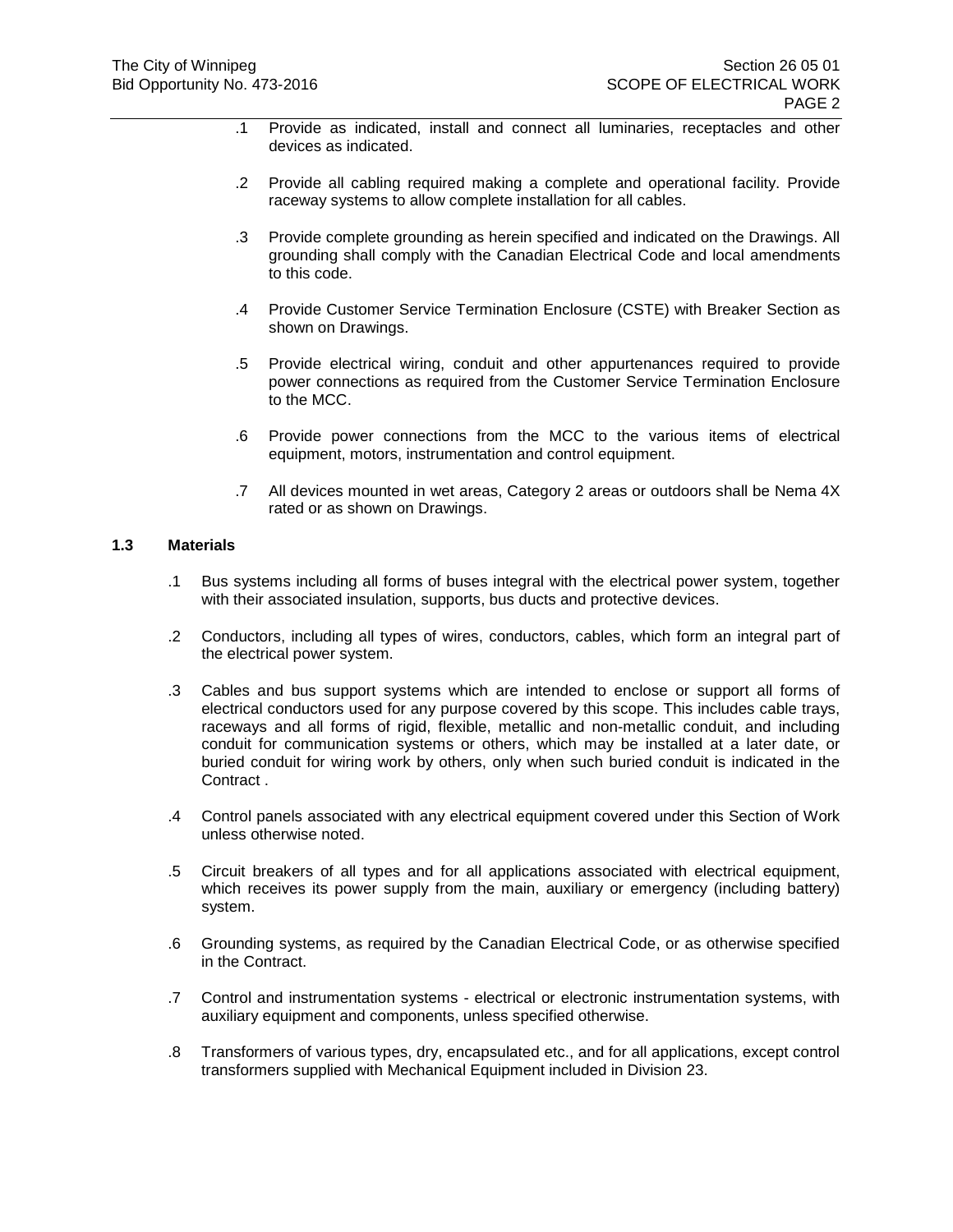.9 Electronic data processing and transmission systems, including auxiliary equipment, interface and components.

# **1.4 Units of Measure**

- .1 The following three (3) conversion methods were used in product and location dimensions:
	- .1 Hard Conversion: industry available products which are manufactured in metric measurements.
	- .2 Soft Conversion: products which are still manufactured in Imperial units and are converted in Specifications using arithmetic conversion factors.
	- .3 Rationalized Conversion: dimensions which are soft converted and rounded off for ease of measurements.
- .2 In cases where measurements may be open for interpretation, dual dimensions have been incorporated until hard conversions can be used exclusively.

# **1.5 Definitions**

- .1 All terminologies, abbreviations, and acronyms used in this Document are as listed in the various Standards, Codes, Rules, and Bulletins used herein.
- .2 Where the word *install* is used, unless specifically specified, is also meant to include the supply of the equipment.

#### **1.6 Measurement and Payment**

- .1 Scope of Electrical Work
	- .1 Scope of Electrical Work as described in this Specification will be paid for at the Contract Lump Sum Price for "Electrical, Instrumentation and Control Systems" including all items incidental to the Work included in this Specification.

## **2. PRODUCTS (NOT USED)**

## **3. EXECUTION (NOT USED)**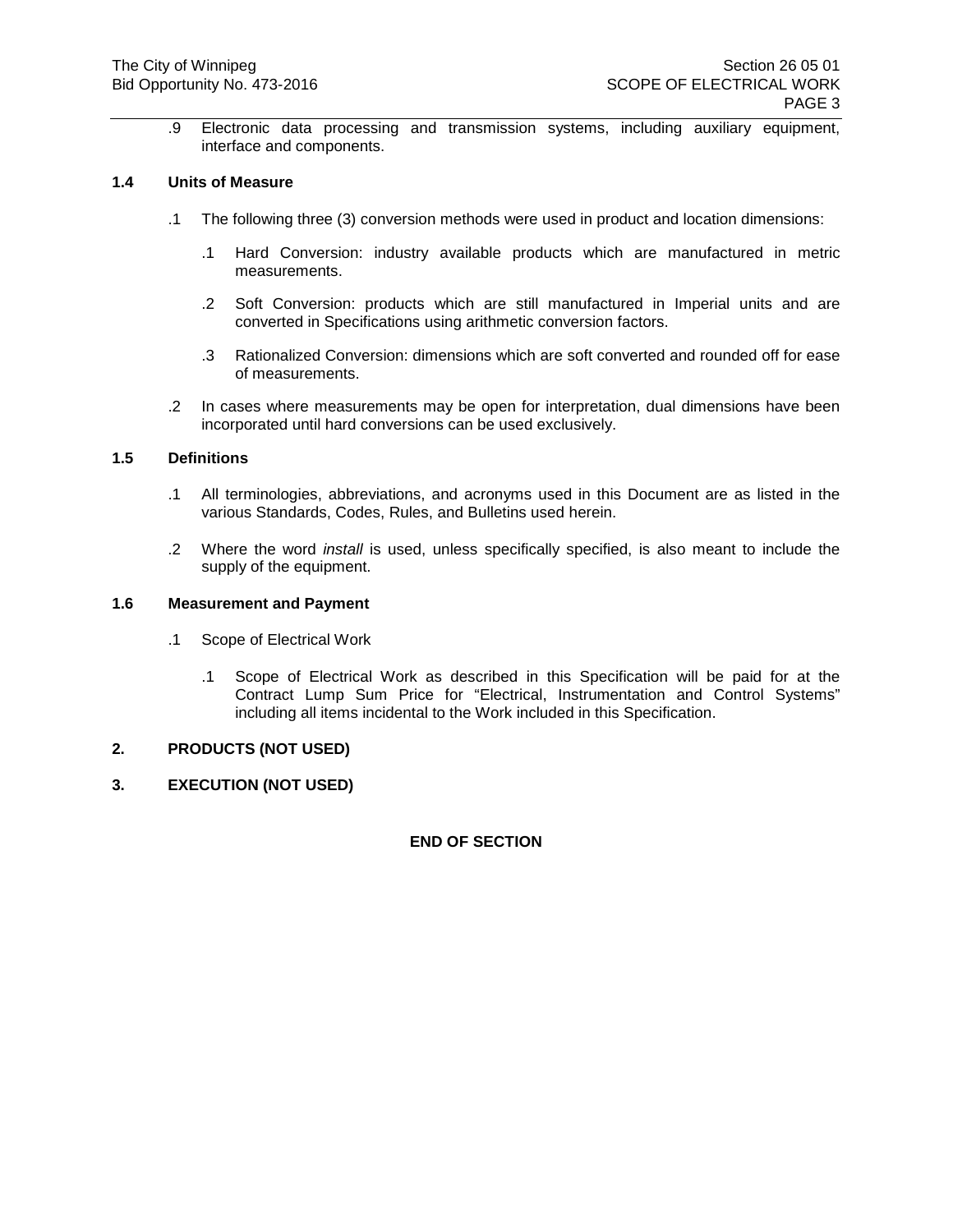# **1.1 Requirements**

- .1 Wiring provided by all Divisions shall meet the requirements of Division 26.
- .2 Provide a complete system of wiring to HVAC, motors and controls as specified herein and as shown on the Drawings.
- .3 Unless specifically noted otherwise, wire and leave in operation all electrically operated equipment supplied under all Contracts related to this project. Examine the Drawings and Shop Drawings of all Divisions for the extent of electrically operated equipment supplied under other Contracts.
- .4 All control-wiring diagrams shown on the Drawings illustrate typical control circuits applicable to the equipment. Control circuits may vary with different Manufacturers of equipment. Verify all control circuits with the suppliers of the equipment and make any corrections that may be required.
- .5 Unless specifically noted otherwise, supply all pushbuttons, relays, starters, etc., necessary for the operation of equipment. Check all starters, relay coils and thermal elements to ensure that they provide the necessary protection for motors.
- .6 Do not operate motors and controls until approval is obtained from the trade providing equipment.
- .7 Examine Drawings and Shop Drawings of other Divisions to obtain exact location of motors and equipment shown on Drawings. Where necessary, obtain conduit locations from other trades' drawings and Shop Drawings.
- .8 Assist in placing in operation all mechanical equipment having electrical connections.
- .9 Provide all power wiring for all motors and control wiring as indicated on the Drawings.
- .10 Where 120 V power is required for mechanical equipment, i.e., roll type filters, refrigerated aftercoolers, control cabinets, etc., wiring to the equipment terminals is the Work of this Division.

## **1.2 References**

- .1 National Electrical Manufacturers Association (NEMA)
	- .1 NEMA ICS 6: 1993 (R2011), Industrial Control and Systems: Enclosures

## **2. PRODUCTS**

## **2.1 3-Phase Motor Disconnect Switches**

.1 Industrial Type "A", having quick make, quick break visible blade mechanism, cover interlocks and padlocking switch in the closed or open position. Use NEMA 12 enclosures for indoor dry areas, NEMA 4X for wet, Category 2 areas or outdoor. Switches to be H.P. rated.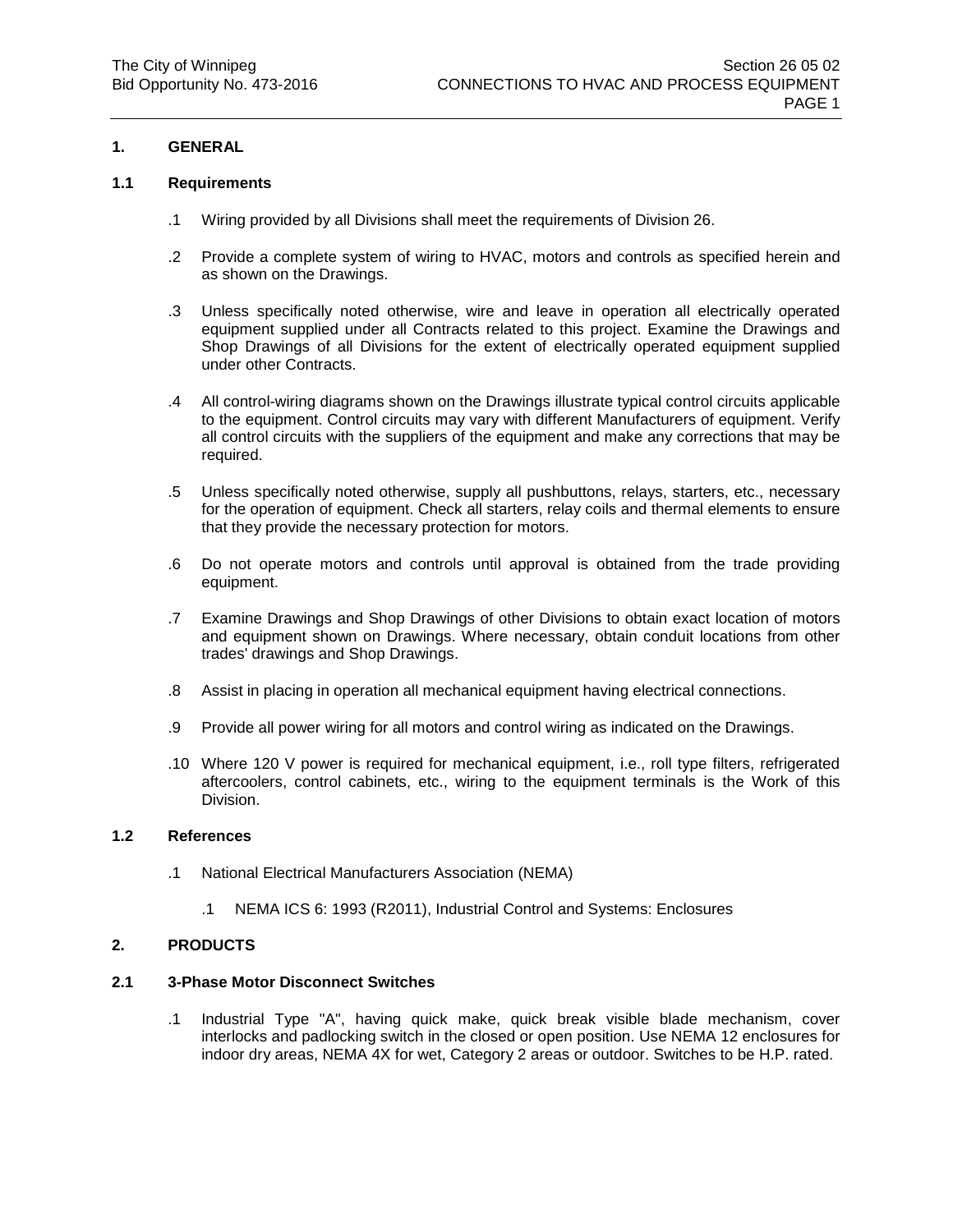# **2.2 120 V, 1-Phase Disconnect Switches**

.1 Manual starter without overload relay or as specified.

#### **2.3 208 V, 1-Phase Motor Disconnect Switches**

.1 Manual starter without overload relay or as specified.

### **3. EXECUTION**

### **3.1 Installation**

- .1 Provide all wiring to all force flow and unit heaters and their thermostats. Unit heaters and baseboard heaters shall be provided by Division 23 and handed over to Division 26 for installation.
- .2 Provide all wiring and connect equipment provided by Division 40-Instrimentation and Control and Division 43-Process.
- .3 Do control wiring as indicated on the Drawings and the motor control schedules.

# **4. METHOD OF MEASUREMENT AND PAYMENT**

# **4.1 Method of Measurement and Payment**

- .1 Connections to HVAC, Instrumentation and Control and Process Equipment
	- .1 Connections to HVAC, Instrumentation and Control and Process Equipment as described in this Specification will be paid for at the Contract Lump Sum Price for "Electrical, Instrumentation and Control Systems" including all items incidental to the Work included in this Specification.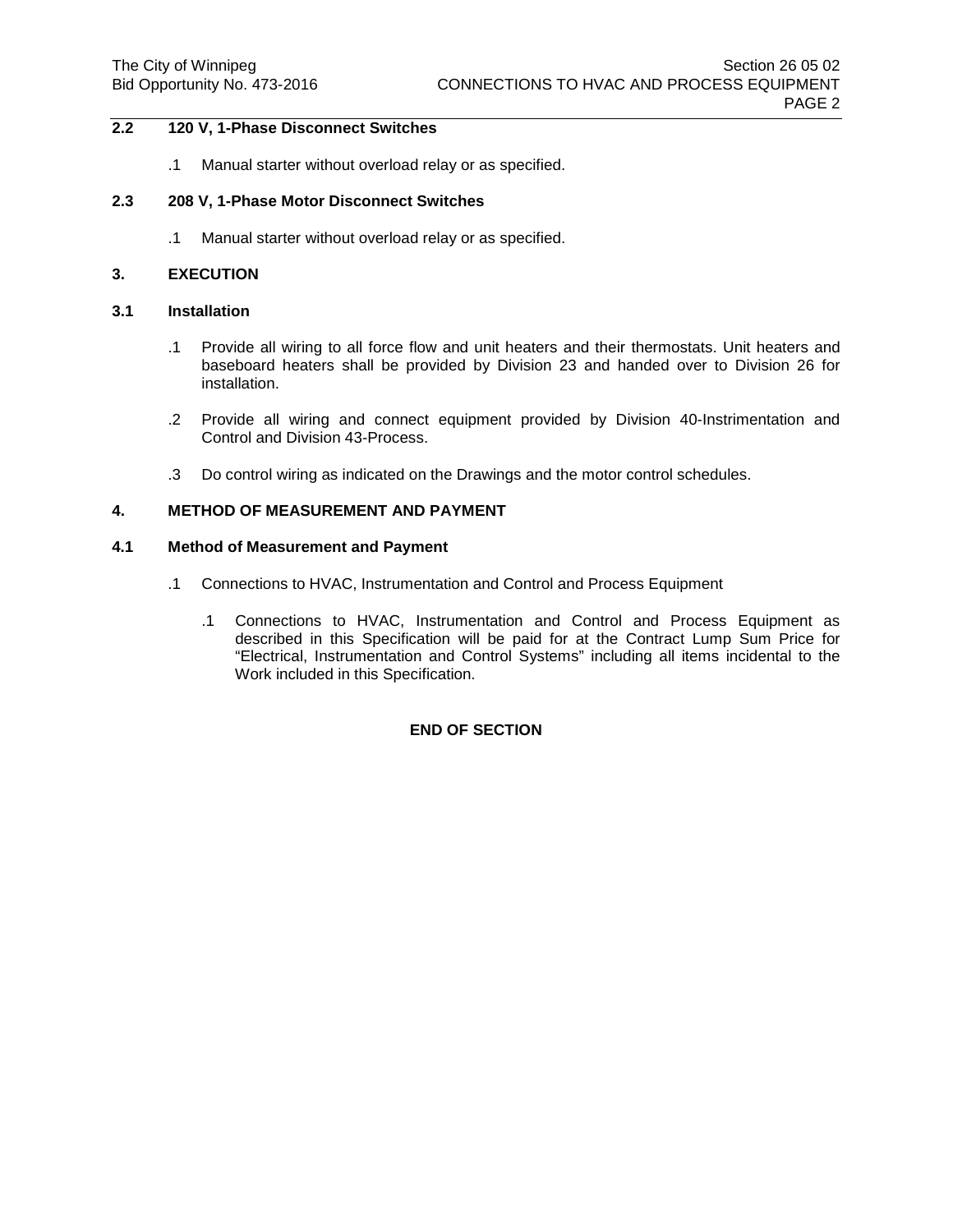### **1.1 Intent**

- .1 Provide demonstration and instruction sessions to familiarize the Contract Administrator and City operation and maintenance (O&M) personnel with electrical systems and their operation and maintenance.
- .2 Submit system sign off sheets for each system listed prior to Substantial Performance.
- .3 Complete a motor survey sheet for each motor and submit prior to Substantial Performance. Include a control-wiring diagram for each motor neatly drawn in ladder form. Indicate all terminal and wire numbers. Identify all associated control components. Provide typed copies of these lists and diagrams in the O&M Manuals. Include motor overload selection charts for each type and application of overload relay.
- .4 All sign-off and survey sheets shall be typewritten.

## **1.2 Manufacturer's Site Services**

.1 Arrange and pay for appropriately qualified Manufacturers' Representatives to provide or assist in providing electrical equipment and system demonstration and instruction as specified herein.

# **1.3 Coordination**

- .1 The Contract Administrator will chair demonstration and instruction sessions.
- .2 Establish agenda for demonstration and instruction sessions in conjunction with the Contract Administrator. Coordinate scheduling of sessions with the Contract Administrator.

# **2. PRODUCTS (NOT USED)**

## **3. EXECUTION**

## **3.1 Systems Demonstration**

- .1 Demonstrate operation of the following systems:
	- .1 600V Electrical System
	- .2 208/120 V Electrical System
	- .3 Mechanical Equipment Connections and Controls.

# **4. METHOD OF MEASUREMENT AND PAYMENT**

## **4.1 Method of Measurement and Payment**

- .1 Electrical Equipment and System Demonstration and Instruction
	- .1 Electrical Equipment and System Demonstration and Instruction as described in this Specification will be paid for at the Contract Lump Sum Price for "Electrical,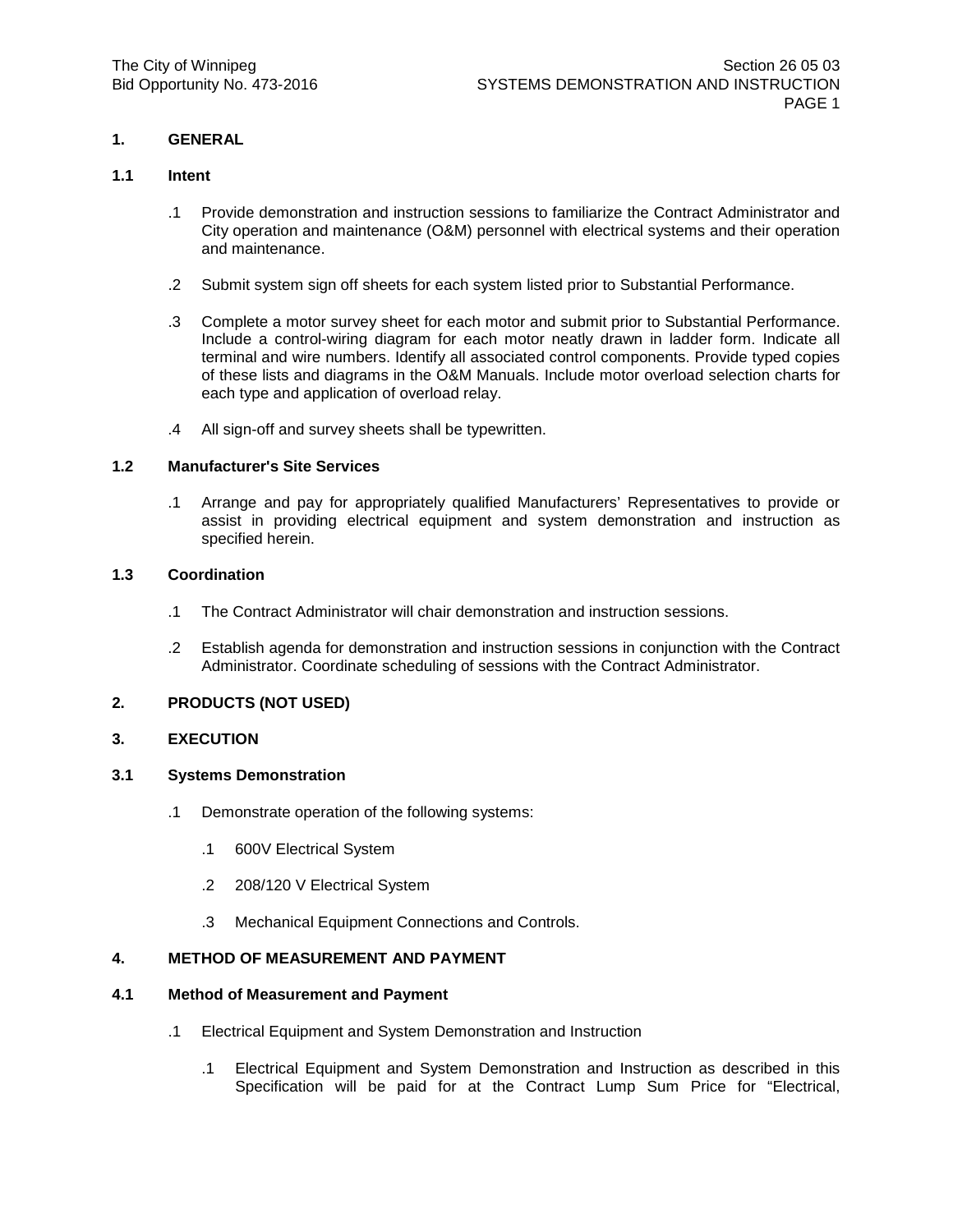in this Specification.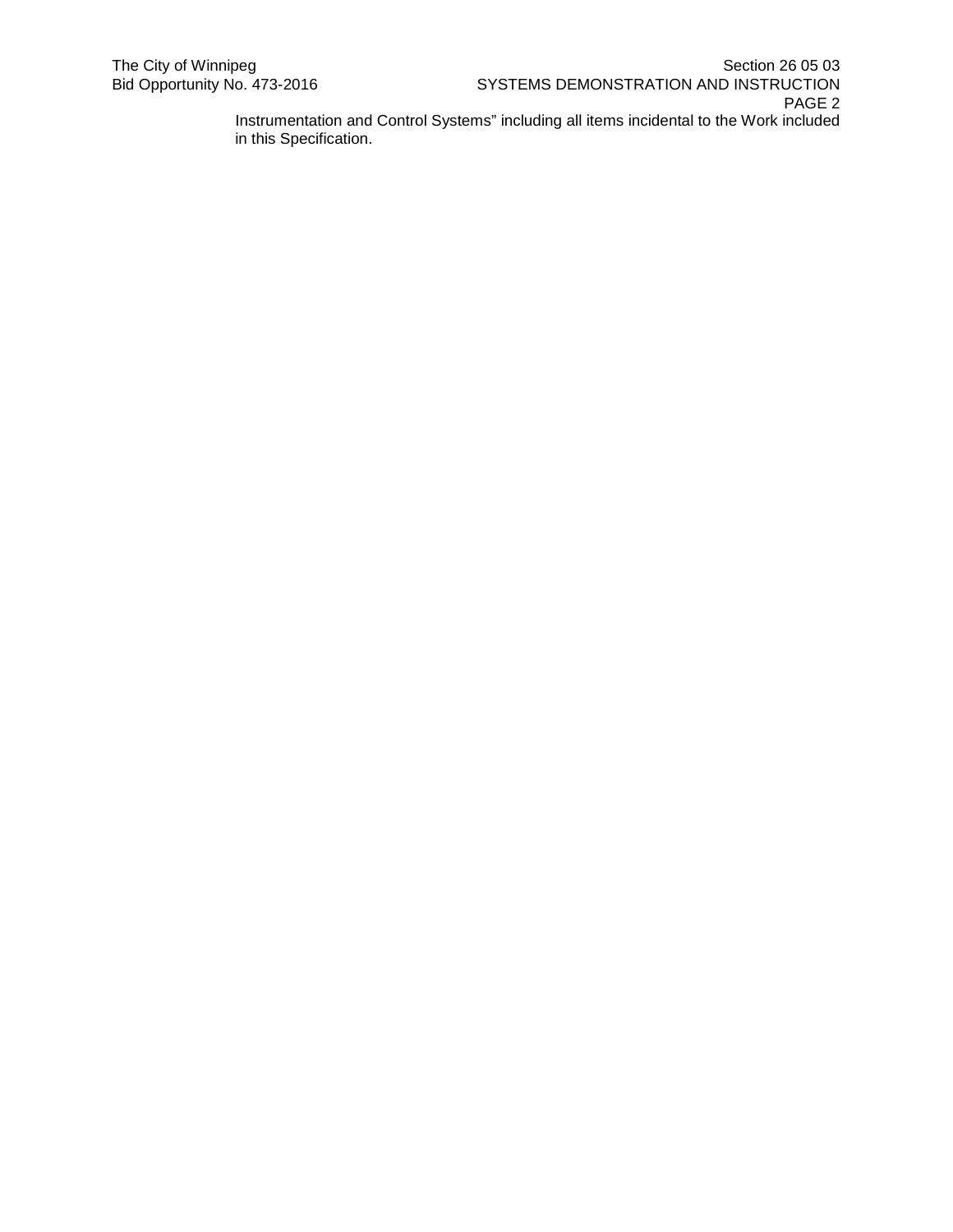# **MOTOR SURVEY SHEET**

| Motor Name & Number         |  |  |                                                                                               |  |  |  |  |
|-----------------------------|--|--|-----------------------------------------------------------------------------------------------|--|--|--|--|
|                             |  |  |                                                                                               |  |  |  |  |
| H.P.                        |  |  |                                                                                               |  |  |  |  |
| R.P.M.                      |  |  |                                                                                               |  |  |  |  |
| Volts                       |  |  |                                                                                               |  |  |  |  |
| <b>AMPS</b>                 |  |  |                                                                                               |  |  |  |  |
| <b>PHASE</b>                |  |  |                                                                                               |  |  |  |  |
| Frame                       |  |  |                                                                                               |  |  |  |  |
| Serial #                    |  |  |                                                                                               |  |  |  |  |
| Model #                     |  |  |                                                                                               |  |  |  |  |
| <b>Starter</b>              |  |  |                                                                                               |  |  |  |  |
| <b>OPERATING CONDITIONS</b> |  |  |                                                                                               |  |  |  |  |
|                             |  |  |                                                                                               |  |  |  |  |
| at Motor                    |  |  |                                                                                               |  |  |  |  |
|                             |  |  |                                                                                               |  |  |  |  |
|                             |  |  |                                                                                               |  |  |  |  |
|                             |  |  |                                                                                               |  |  |  |  |
|                             |  |  |                                                                                               |  |  |  |  |
|                             |  |  | Reduced Voltage Starter Transition Time Setting_________________________________              |  |  |  |  |
|                             |  |  | Special Controls and Remarks (Thermistor and Relay Type, Capacitors and where connected, etc. |  |  |  |  |

\_\_\_\_\_\_\_\_\_\_\_\_\_\_\_\_\_\_\_\_\_\_\_\_\_\_\_\_\_\_\_\_\_\_\_\_\_\_\_\_\_\_\_\_\_\_\_\_\_\_\_\_\_\_\_\_\_\_\_\_\_\_\_\_\_\_\_\_\_\_\_\_\_\_\_\_\_\_\_\_\_\_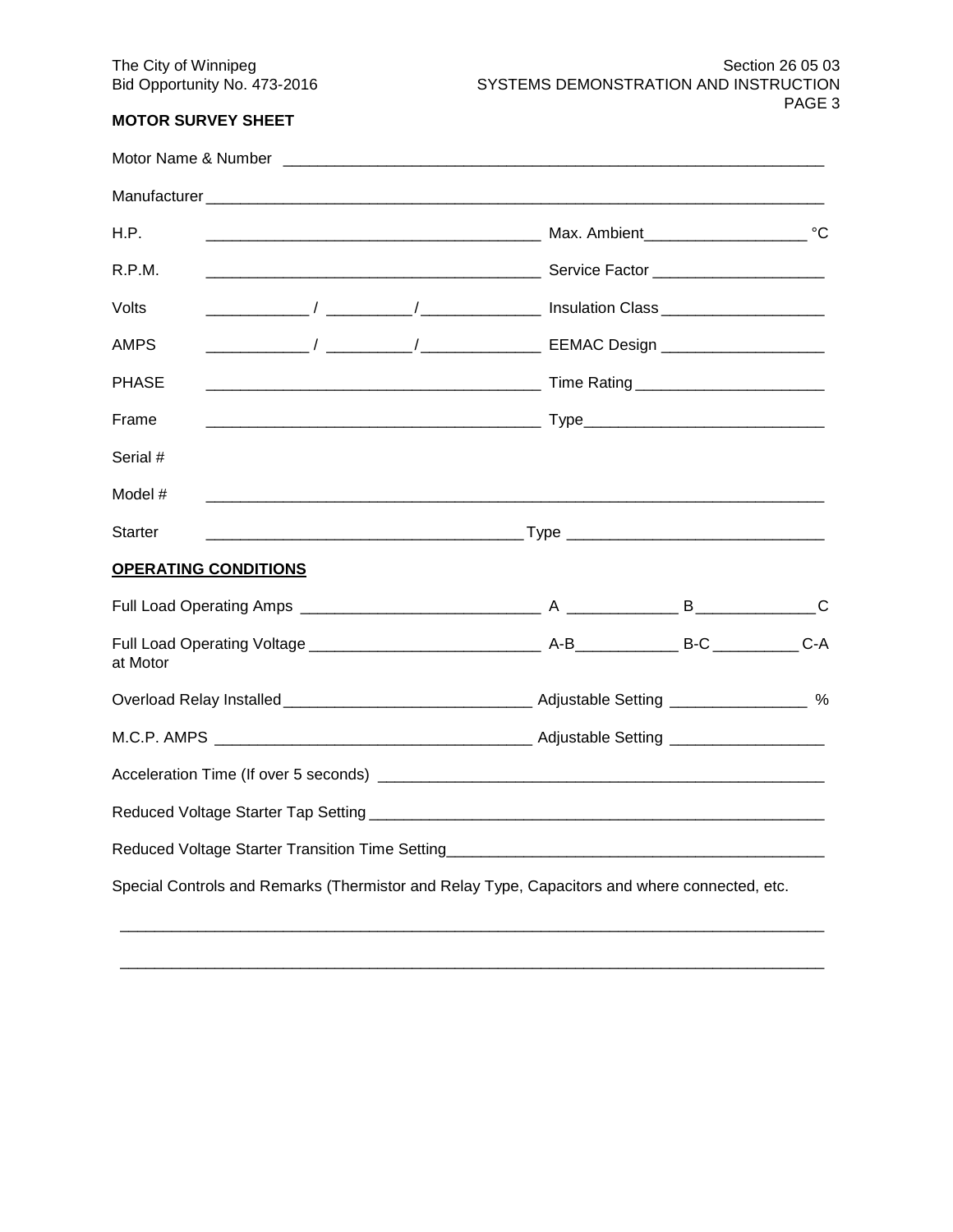# **SYSTEM COMPLETION AND COMMISSIONING**

| commissioned.                     | The above system is installed as per the drawings and specifications, is complete and has been      |                                     |  |
|-----------------------------------|-----------------------------------------------------------------------------------------------------|-------------------------------------|--|
| <b>Electrical Contractor</b>      |                                                                                                     |                                     |  |
|                                   |                                                                                                     |                                     |  |
| <b>General Contractor</b>         |                                                                                                     |                                     |  |
|                                   |                                                                                                     |                                     |  |
| <b>Deficiencies Attached</b>      |                                                                                                     |                                     |  |
| This system has been reviewed by: |                                                                                                     |                                     |  |
| <b>Contract Administrator</b>     |                                                                                                     |                                     |  |
|                                   |                                                                                                     |                                     |  |
| above system:                     | The Contract Administrator's personnel have been instructed in the operation and maintenance of the |                                     |  |
| <b>Contract Administrator</b>     |                                                                                                     |                                     |  |
|                                   |                                                                                                     |                                     |  |
|                                   | The above does not constitute a waiver of any of the requirements of the Contract Documents.        |                                     |  |
|                                   | <b>ELECTRICAL</b><br><b>CONTRACTOR</b>                                                              | <b>GENERAL</b><br><b>CONTRACTOR</b> |  |
| Address:                          |                                                                                                     |                                     |  |
|                                   |                                                                                                     |                                     |  |
|                                   |                                                                                                     |                                     |  |
| Phone:                            |                                                                                                     |                                     |  |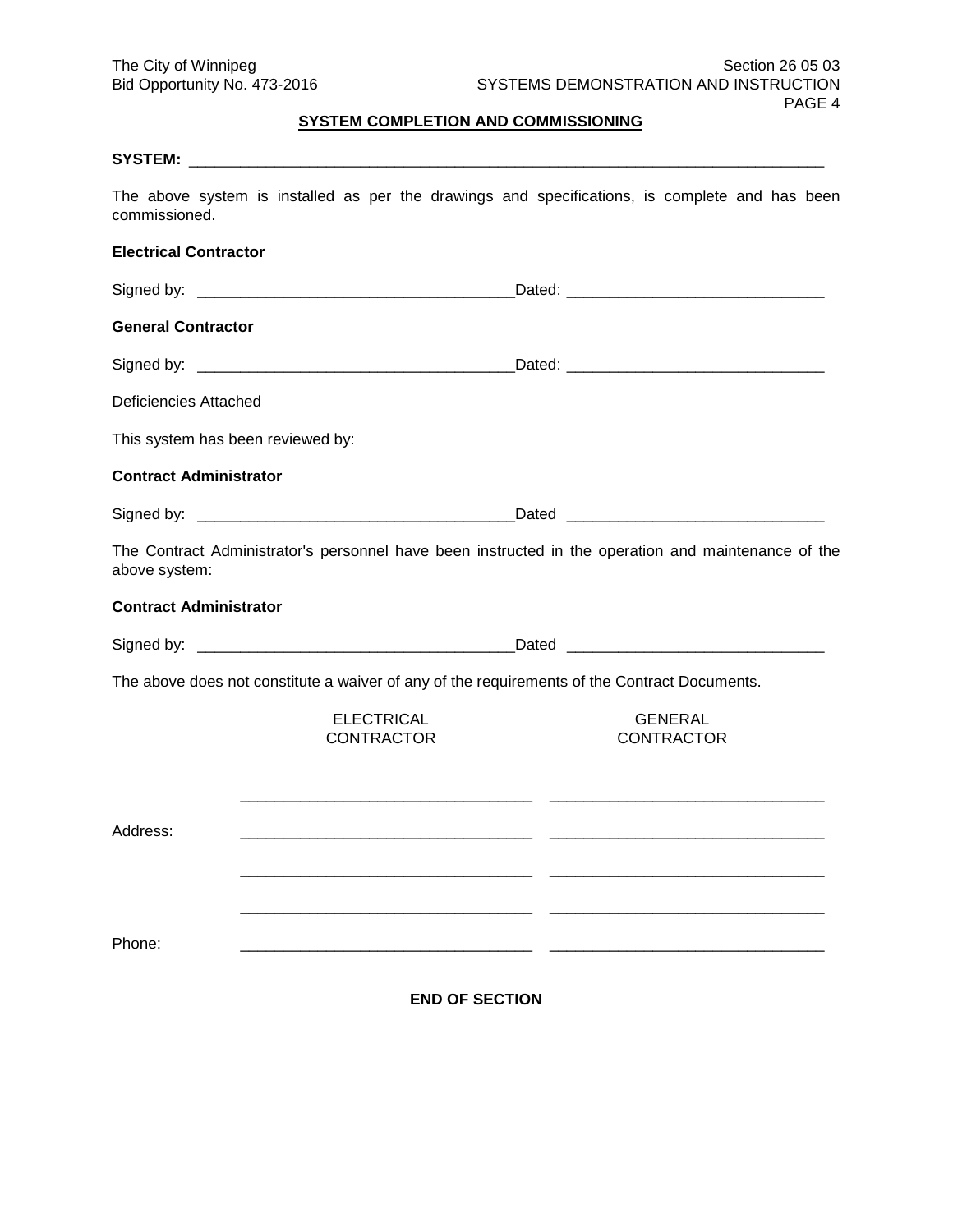# **1.1 Coordination**

- .1 Coordinate starting of electrical equipment and systems with testing, adjusting, and balancing, and demonstration and instruction of:
	- .1 Electrical equipment and systems specified in Division 26.
	- .2 HVAC equipment and systems specified in Division 23.
	- .3 Other equipment and systems specified in other Divisions.
- .2 Where any equipment or system requires testing, adjusting or balancing prior to starting, ensure that such Work has been completed prior to starting of electrical equipment and systems.

## **2. PRODUCT (NOT USED)**

## **3. EXECUTION**

## **3.1 Energizing Electrical System**

- .1 Prior to energizing the new electrical system:
	- .1 Verify supply authority voltage and phase rotation.
	- .2 Close and open all devices to ensure proper mechanical operation.

## **3.2 Starting Motors**

- .1 Prior to starting motors:
	- .1 Confirm motor nameplate data with motor starter heater overloads.

## **3.3 Energizing Equipment**

.1 Prior to energizing equipment provided under other Sections and equipment provided by the Contract Administrator, confirm equipment nameplate with characteristics of power supply.

# **4. METHOD OF MEASUREMENT AND PAYMENT**

## **4.1 Method of Measurement and Payment**

- .1 Starting of Electrical Equipment and System
	- .1 Starting of Electrical Equipment and System as described in this Specification will be paid for at the Contract Lump Sum Price for "Electrical, Instrumentation and Control Systems" including all items incidental to the Work included in this Specification.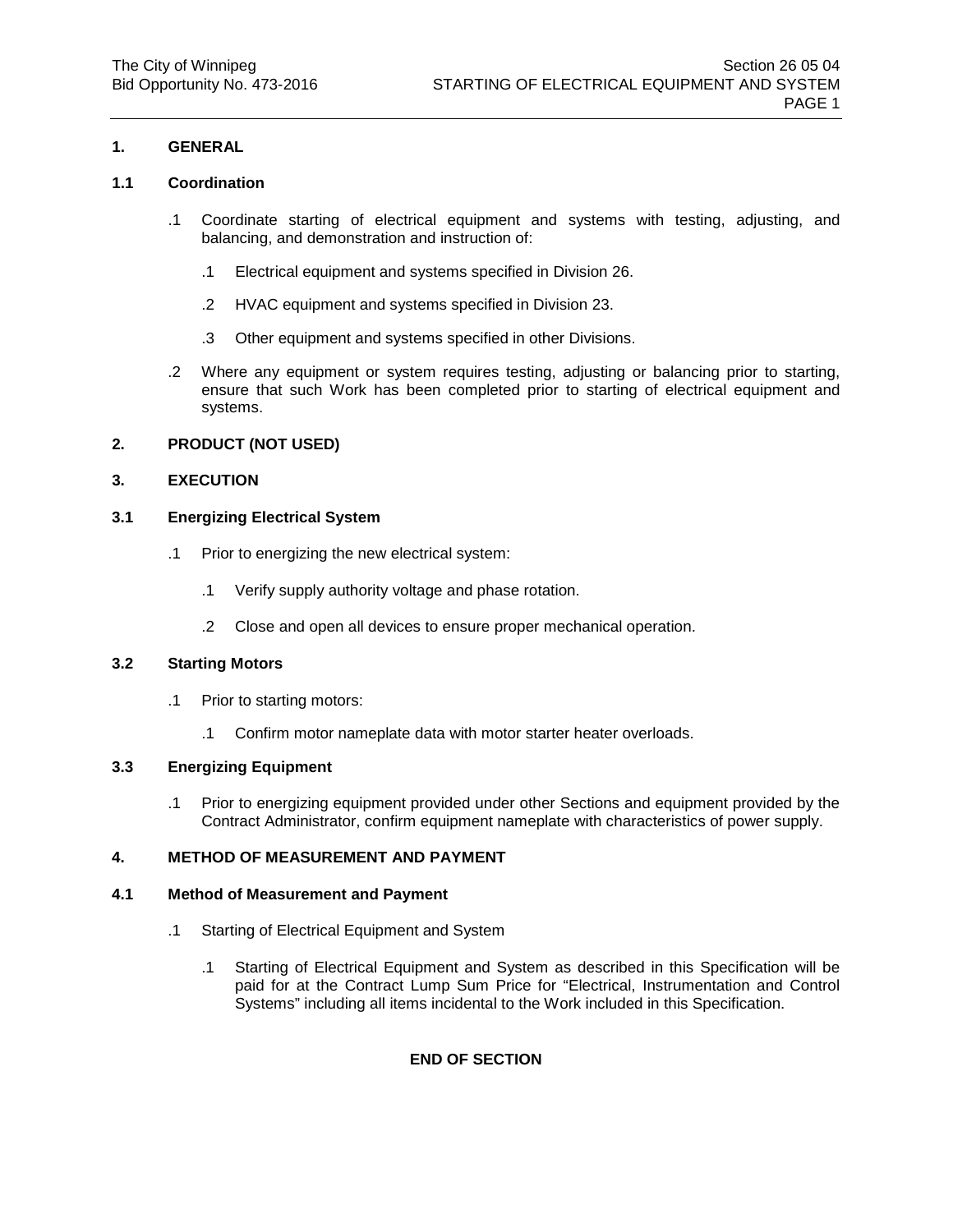#### **1.1 Intent**

- .1 Except where otherwise specified, arrange and pay for testing, adjusting, balancing and related requirements specified herein.
- .2 If test results do not conform with applicable requirements, repair, replace, adjust or balance equipment and systems. Repeat testing as necessary until acceptable results are achieved.
- .3 Provide all labour, materials, instruments and equipment necessary to perform the tests specified.
- .4 All tests shall be witnessed by persons designated by the Contract Administrator who shall also sign the test documentation.
- .5 Submit procedures proposed in writing for approval two (2) weeks prior to test.

#### **1.2 Manufacturer's Production Test Records**

.1 If requested, submit copies of production test records for production tests required by NEMA and CSA standards for manufactured electrical equipment.

# **1.3 Site Testing Reports**

- .1 Log and tabulate test results on appropriate test report forms.
- .2 Submit forms to Contract Administrator for approval prior to use.
- .3 Submit completed test report forms as specified, immediately after tests are performed.

# **1.4 Reference Documents**

- .1 Perform tests in accordance with:
	- .1 The Contract.
	- .2 Requirements of Authorities Having Jurisdiction.
	- .3 Manufacturer's published instructions.
	- .4 Applicable CSA, IEEE, NEMA and ASTM standards
- .2 If requirements of any of the foregoing conflict, notify Contract Administrator before proceeding with test and obtain clarification.

# **1.5 Manufacturer's Site Services**

.1 Arrange and pay for the Site Services of appropriately qualified Manufacturer's Representatives where Site testing, adjusting, or balancing of electrical equipment or systems' performed by Manufacturer's Representatives is: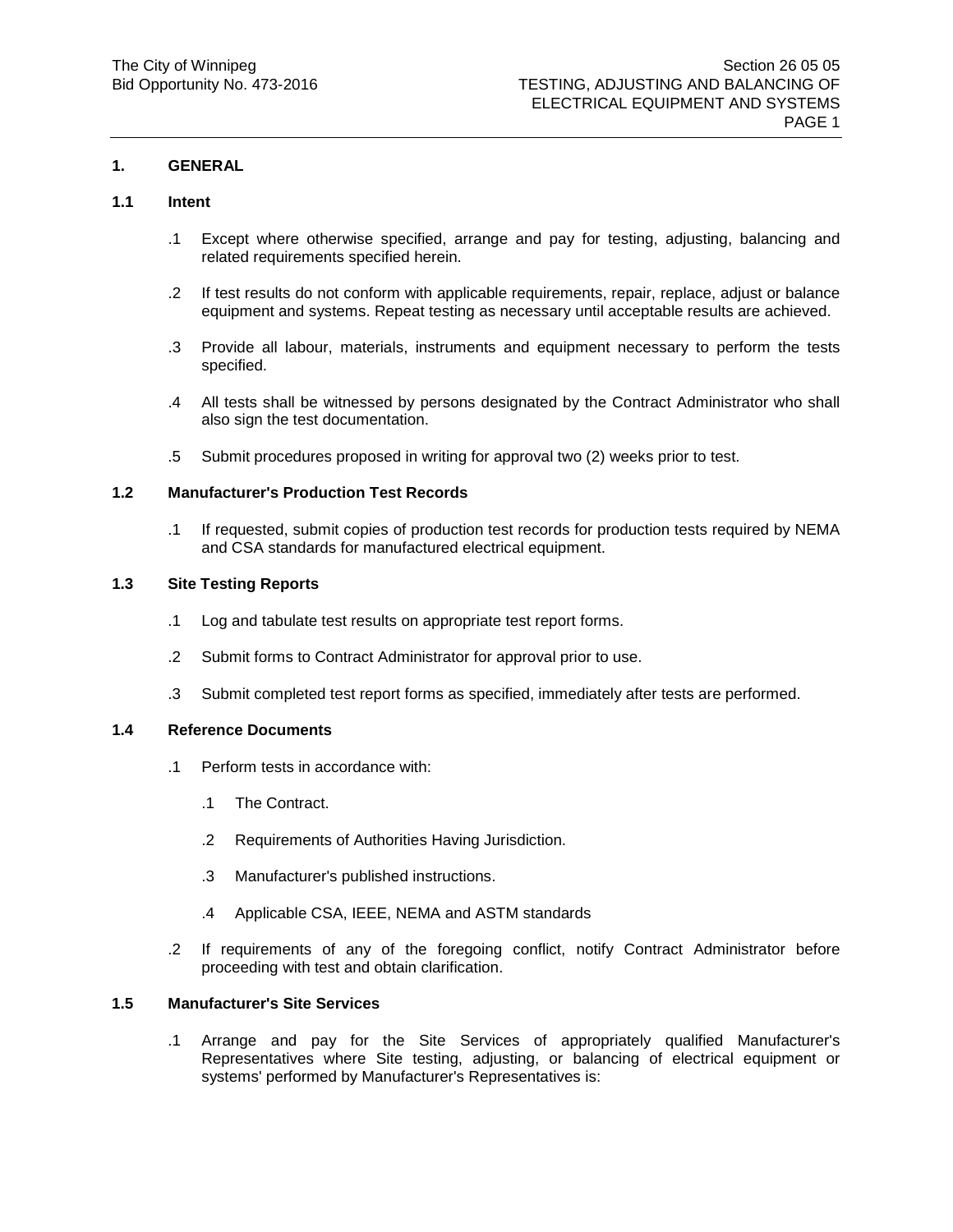# .1 Specified

- .2 At the request of the Contract Administrator, or
- .3 Otherwise required to ensure that electrical equipment and systems are operational in full compliance with the Contract.

# **1.6 Sequencing and Scheduling**

- .1 Except where otherwise specified, perform all testing, adjusting, balancing and related requirements specified herein prior to Acceptance of the Work.
- .2 Perform voltage testing and adjusting after user occupancy or utilization of facility.

## **2. PRODUCTS**

# **2.1 Test Equipment**

.1 Provide all equipment and tools necessary to perform testing, adjusting and balancing specified herein and as otherwise required.

#### **3. EXECUTION**

### **3.1 Testing of Wiring and Wiring Devices**

- .1 All power and control wiring shall be tested for insulation resistance value with a 1000 V megger. Resistance values shall be as recommended by cable manufacturer. Test results shall be properly tabulated, signed, dated and submitted with maintenance manuals.
- .2 Test service grounding conductors for ground resistance.
- .3 Test all wiring devices for correct operation.
- .4 Test all receptacles for proper polarity and circuitry.

#### **3.2 Ground Resistance Testing**

.1 Measure ground resistance with earth test meter to verify compliance with CSA C22.2 No. 0.4-04 (R2013)-Bonding of Electrical Equipment and Canadian Electrical Code.

### **3.3 Load Balance Testing**

- .1 Perform load tests when as many loads as possible, prior to Acceptance of the Work, are operable.
- .2 Turn on all possible loads.
- .3 Test load balance on all feeders at distribution centres, motor control centre and panelboards.
- .4 If load balance exceeds 15%, reconnect circuits to balance loads.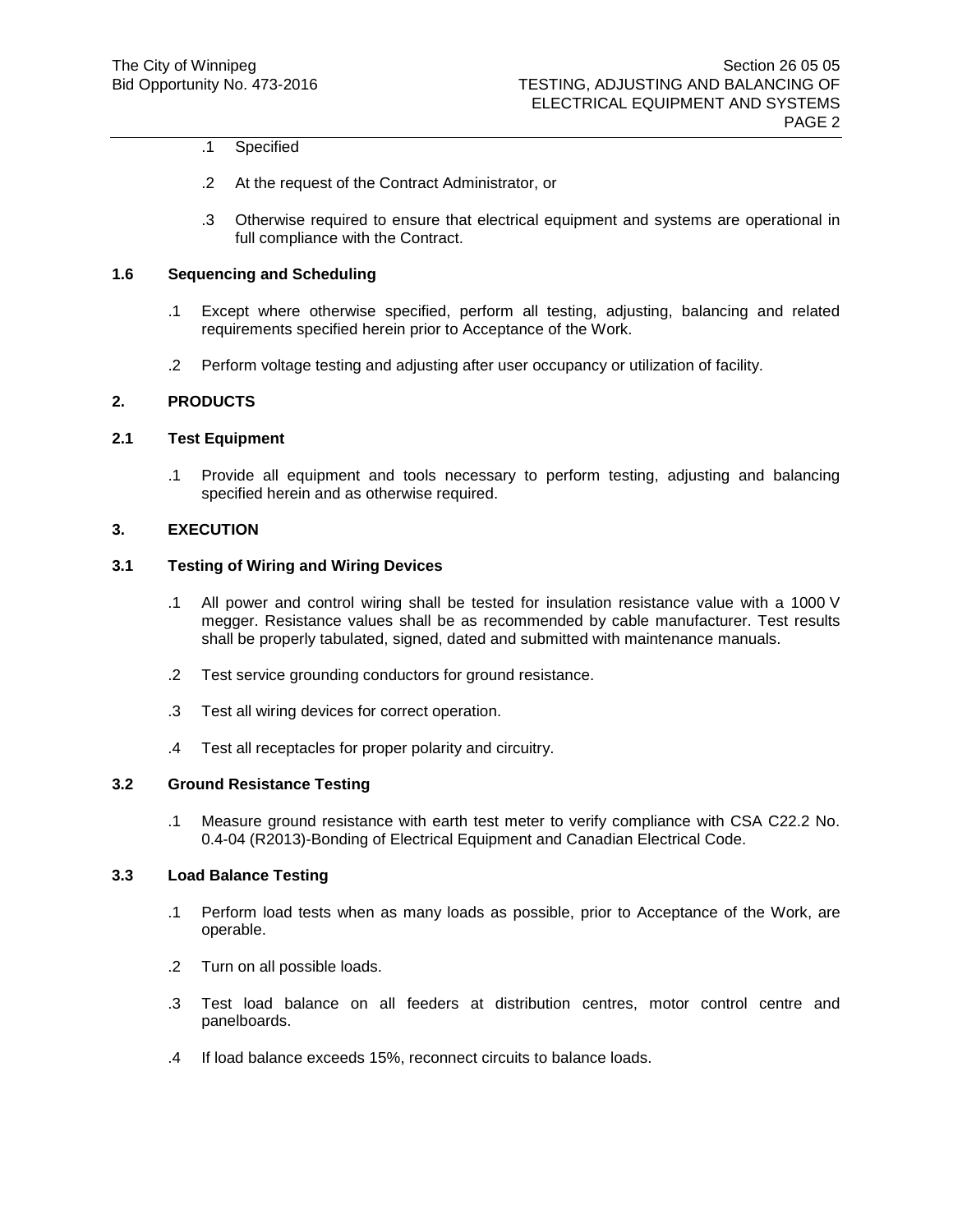# **3.4 Power Factor Testing**

- .1 Record power factor readings at fifteen (15) minute intervals for full twenty-four (24) hour period during normal operation of the facility.
- .2 Take reading at following locations on distribution system:
	- .1 Main Service.
	- .2 Motor Control Centre.

# **3.5 Voltage Testing and Adjusting**

- .1 Test voltage at all panelboards.
- .2 Test voltage at motor control centre.
- .3 Adjust transformer tap settings to compensate for under-voltage or over-voltage conditions, if directed to do so by the Contract Administrator.

# **3.6 Calibration and Verification**

- .1 The calibration and verification shall be carried out in the field after installation and connection of equipment, but prior to energization, in the presence of the Contract Administrator.
- .2 Submittals
	- .1 Submit details of all test procedures and instruments, together with technician's names, to the Contract Administrator, prior to proceeding.
	- .2 Submit written verification report after installation is completed to reflect as-built conditions.
- .3 Calibration and Verification
	- .1 Carry out the tests required of calibration and verification firm as specified in the other related sections.
	- .2 Ensure all bus and cable connections are tightened to Manufacturer's specifications.

# **4. METHOD OF MEASUREMENT AND PAYMENT**

## **4.1 Method of Measurement and Payment**

- .1 Testing, Adjusting and Balancing of Electrical Equipment and Systems
	- .1 Testing, Adjusting and Balancing of Electrical Equipment and Systems as described in this Specification will be paid for at the Contract Lump Sum Price for "Electrical, Instrumentation and Control Systems" including all items incidental to the Work included in this Specification.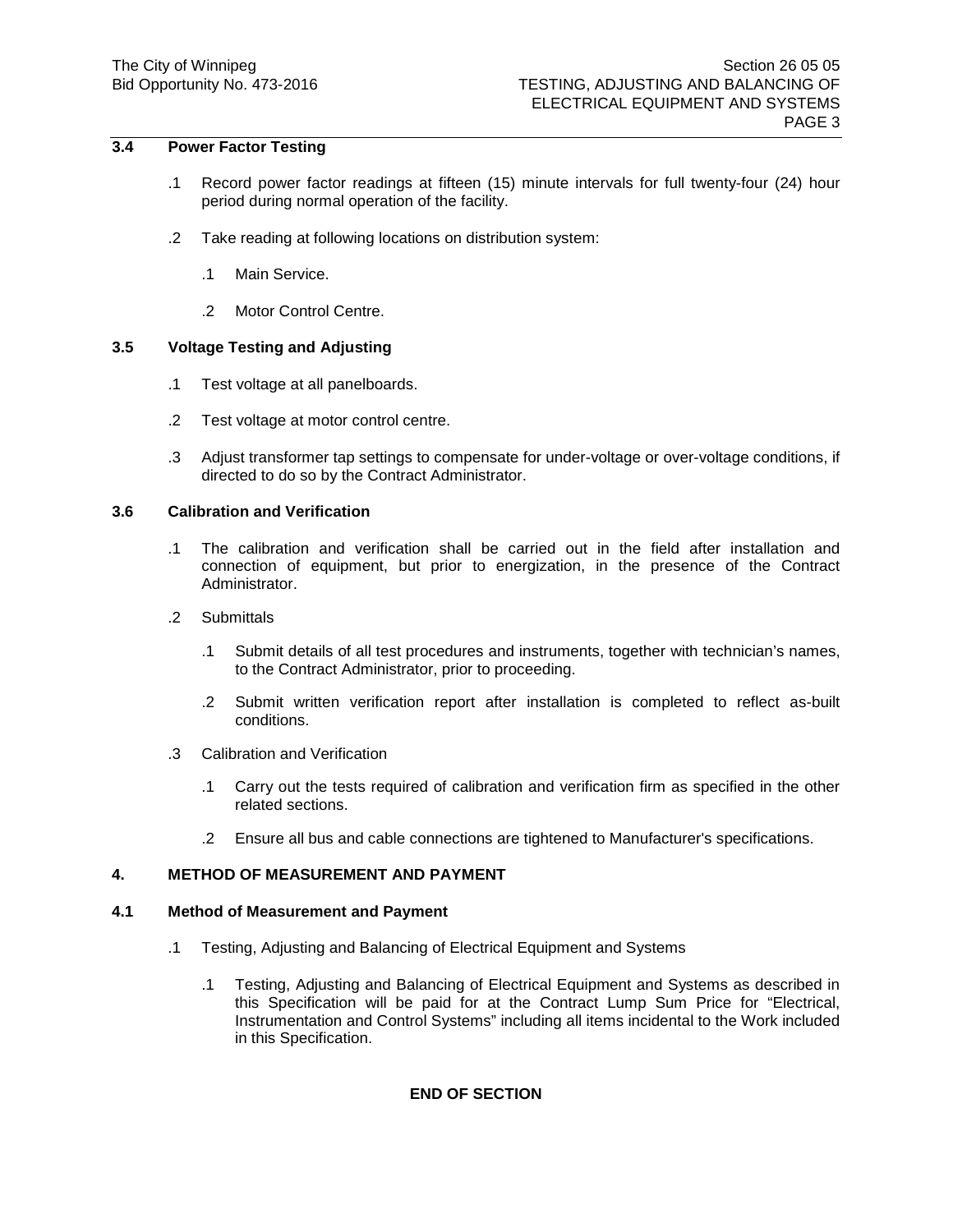# **1.1 References**

- .1 Canadian Standards Association (CSA)
	- .1 CSA C22.2 No.18.3-12, Conduit, Tubing, and Cable Fittings, and Update No. 1 (2014).
	- .2 CSA C22.2 No.18.4-15, Hardware for the Support of Conduit, Tubing, and Cable.
	- .3 CSA C22.2 No.18.5-13, Positioning Devices.
	- .4 CSA C22.2 No.65-13, Wire Connectors, and Update No. 1 (2013)..

# **2. PRODUCTS**

# **2.1 Materials**

- .1 Pressure type wire connectors to: CSA C22.2 No.65, with current carrying parts of copper sized to fit copper conductors as required.
- .2 Fixture type splicing connectors to: CSA C22.2 No.65, with current carrying parts of copper sized to fit copper conductors 10 AWG or less.
- .3 Clamps or connectors for armoured cable, aluminum sheathed cable, mineral insulated cable, flexible conduit, non-metallic sheathed cable as required to: CSA-C22.2 No.18.3, 18.4 and 18.5.

# **3. EXECUTION**

# **3.1 Installation**

- .1 Remove insulation carefully from ends of conductors and:
	- .1 Install mechanical pressure type connectors and tighten screws with appropriate compression tool recommended by Manufacturer. Installation shall meet secureness tests in accordance with CSA C22.2 No.65.
	- .2 Install fixture type connectors and tighten. Replace insulating cap.

# **4. METHOD OF MEASUREMENT AND PAYMENT**

# **4.1 Method of Measurement and Payment**

- .1 Wire and Box Connectors 0-1000 V
	- .1 Wire and Box Connectors 0-1000 V as described in this Specification will be paid for at the Contract Lump Sum Price for "Electrical, Instrumentation and Control Systems" including all items incidental to the Work included in this Specification.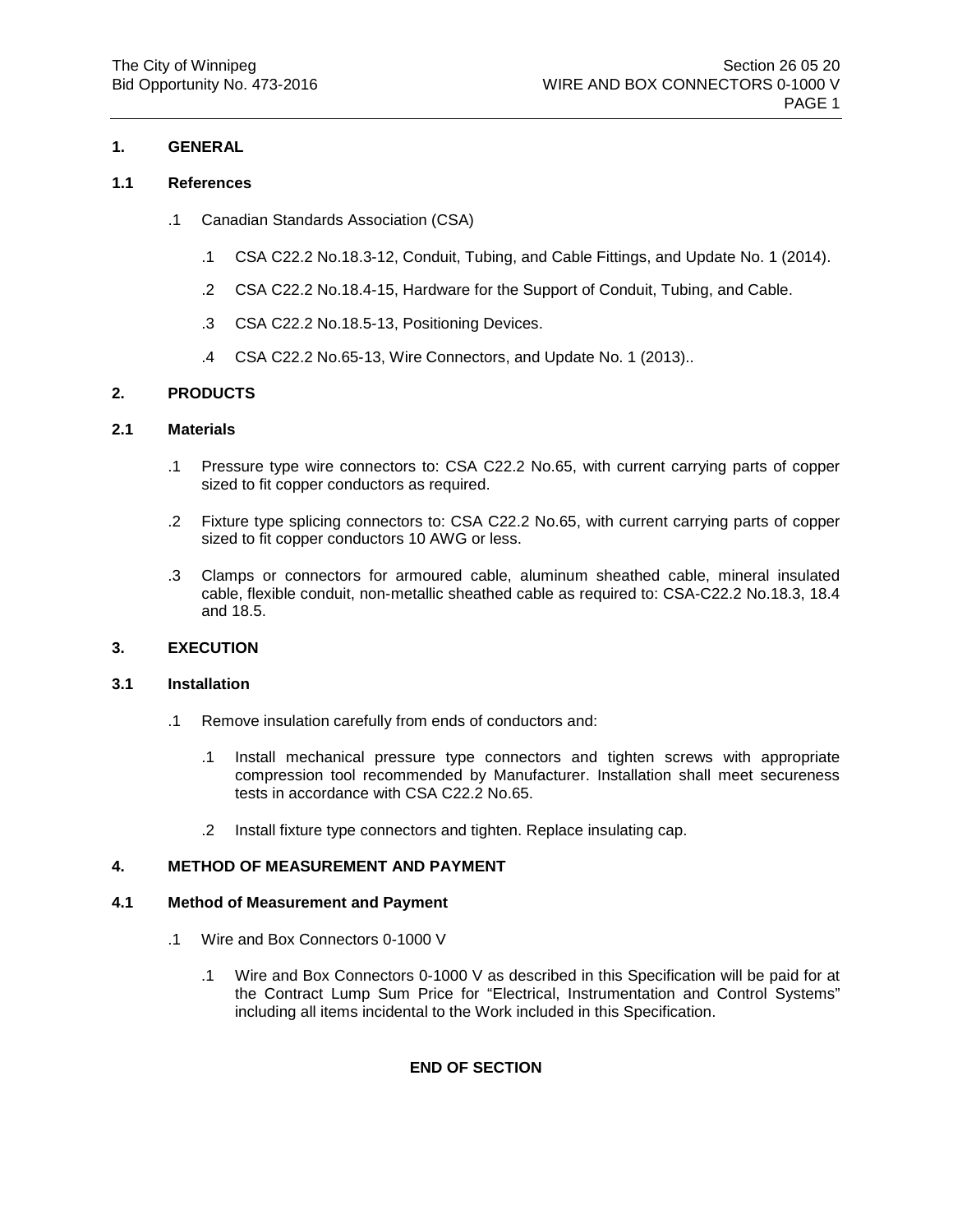# **1.1 References, Codes, and Standards**

- .1 Canadian Standards Association (CSA)
	- .1 CSA C22.2 No. 0.3-09 (R2014), Test Methods for Electrical Wires and Cables, and Update No. 1 (2010).
	- .2 CSA-C22.2 No. 131-14, Type TECK 90 Cable, and Update No. 1 (2016).

## **1.2 Product Data**

.1 Submit product data in accordance with Section 26 05 00.

# **2. PRODUCTS**

## **2.1 Building Wires**

- .1 Conductors: stranded for #10 AWG and larger, minimum power conductor size #12 AWG.
- .2 Copper conductors: size as indicated, with 600 V insulation of chemically cross-linked thermosetting polyethylene (XLPE) material rated RW90.

# **2.2 1 kV Teck90 Cable**

- .1 Conductors:
	- .1 Grounding conductor: copper
	- .2 Circuit conductors: copper, minimum size #12 AWG or as indicated.
- .2 Armour: interlocking aluminum.
- .3 Fastenings:
	- .1 One-hole malleable iron straps to secure surface cables 50 mm and smaller. Two-hole steel straps for cables larger than 50 mm.
	- .2 Channel type supports for two (2) or more cables at 1,500 mm centers.
	- .3 Six (6) mm diameter threaded rods to support suspended channels.
- .4 Connectors:
	- .1 Watertight, approved for TECK cable.

## **2.3 Control Cables**

.1 Single conductor wire to be 98% conductivity copper type TEW or TBS insulation rated at 600 V, solid or stranded conductor as required, size as noted on Drawings and specified herein, minimum #14 AWG with 90°C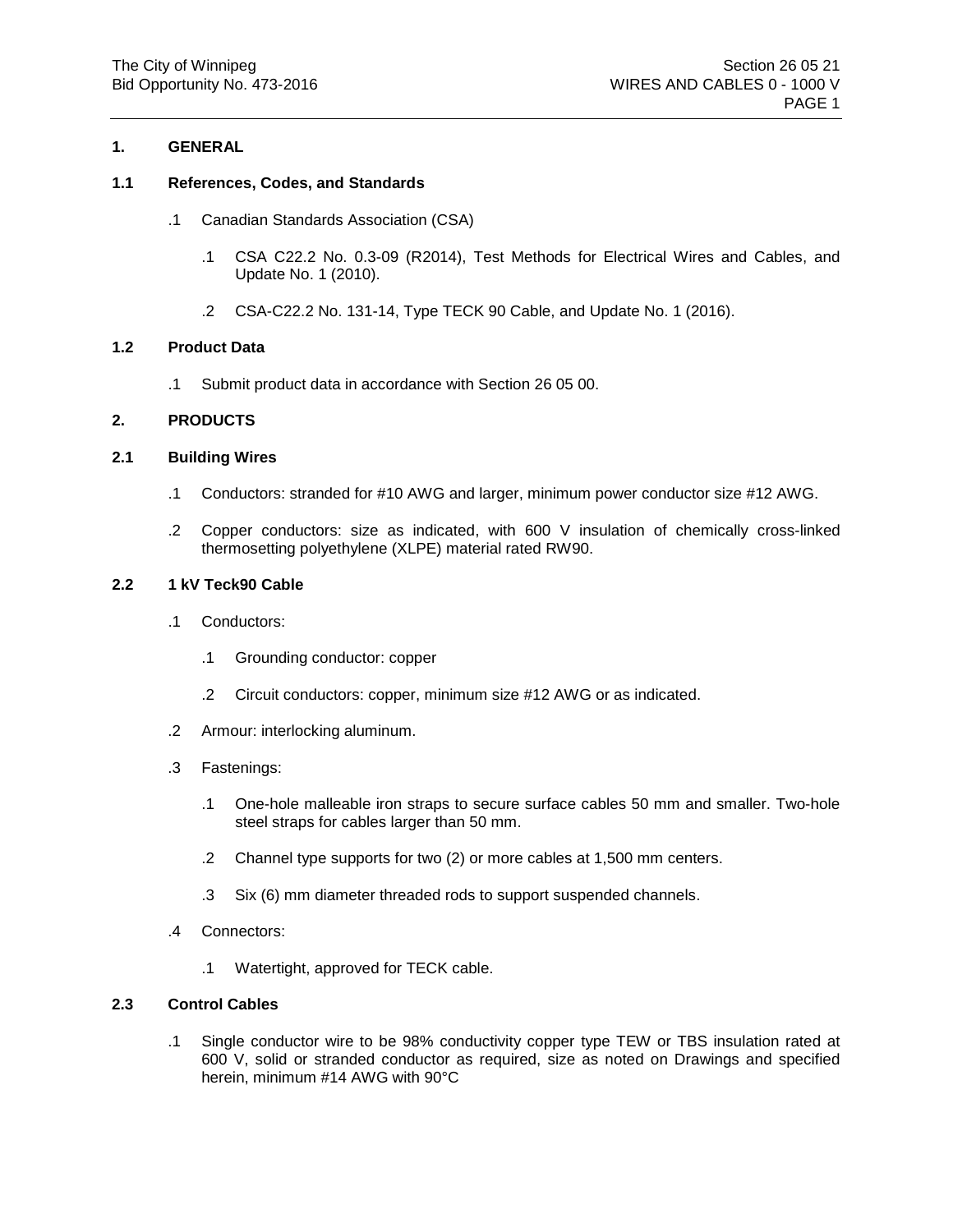- .2 Cable for power and control shall be based on Teck 90 armoured cable, with stranded copper conductors, 90°C insulation, rated at 600 VAC, integral copper ground wire, PVC inner jacket, aluminum interlocking armour, and PVC outer jacket having heat, flame, and moisture retardant properties. Flame retardancy of outer jacket to be rated in accordance with CSA C22.2, No. 0.3. Conductor size shall be minimum #14 AWG or as noted on the Drawings.
- .3 Analog instrumentation cable shall use single or multiple pair, seven (7) strand copper conductor, individually twisted and shielded, individual tinned copper drain wire, complete electrical isolation between shields, overall multi-conductor cable shield with drain wire, XLPE inner jacket, interlocking aluminum armour, and FT4 flame retardant rated outer PVC jacket. Cable shall be provided with a black, white, colour code and number code for each pair. Cable and conductor insulation to be rated for 105°C (dry) and 600 V. Conductor size shall be minimum #18 AWG or as noted on the Drawings.

# **2.4 300 V Instrument Cable – Armoured**

- .1 Conductors: 16 AWG, 7 strand concentric lay, Class B tinned copper, twisted pairs/triads.
- .2 Insulation: PVC TW75, 75 °C Wet, 105 °C Dry (-40 °C), 300 Volt.
- .3 Twisted pairs/triads cabled with staggered lays.
- .4 Shielding: Individual twisted pair(s)/triads Aluminum/mylar shield with ST drain wire, 100 % shield. Overall aluminum/mylar shield with ST drain wire. Individual drain wires one size smaller than conductor AWG. Overall drain wire the same AWG as conductors.
- .5 Armour: interlocking aluminum.
- .6 Overall covering: thermoplastic polyvinyl chloride material (90 °C, -40 °C).
- .7 Fastenings:
	- .1 One hole steel straps to secure surface cables 50 mm and smaller. Two hole steel straps for cables larger than 50 mm.
	- .2 Channel type supports for two or more cables at 300 mm centers.
- .8 Connectors:
	- .1 Watertight, explosion proof approved for armoured cable.

# **3. EXECUTION**

## **3.1 General**

- .1 Install and rate power cables in accordance with the Canadian Electrical Code requirements.
- .2 Minimum power conductor including luminaire drops to be #12 AWG.
- .3 Minimum conductor size #14 AWG for all discrete control cables.
- .4 Minimum conductor size #18 AWG for twisted pair analog signal cables.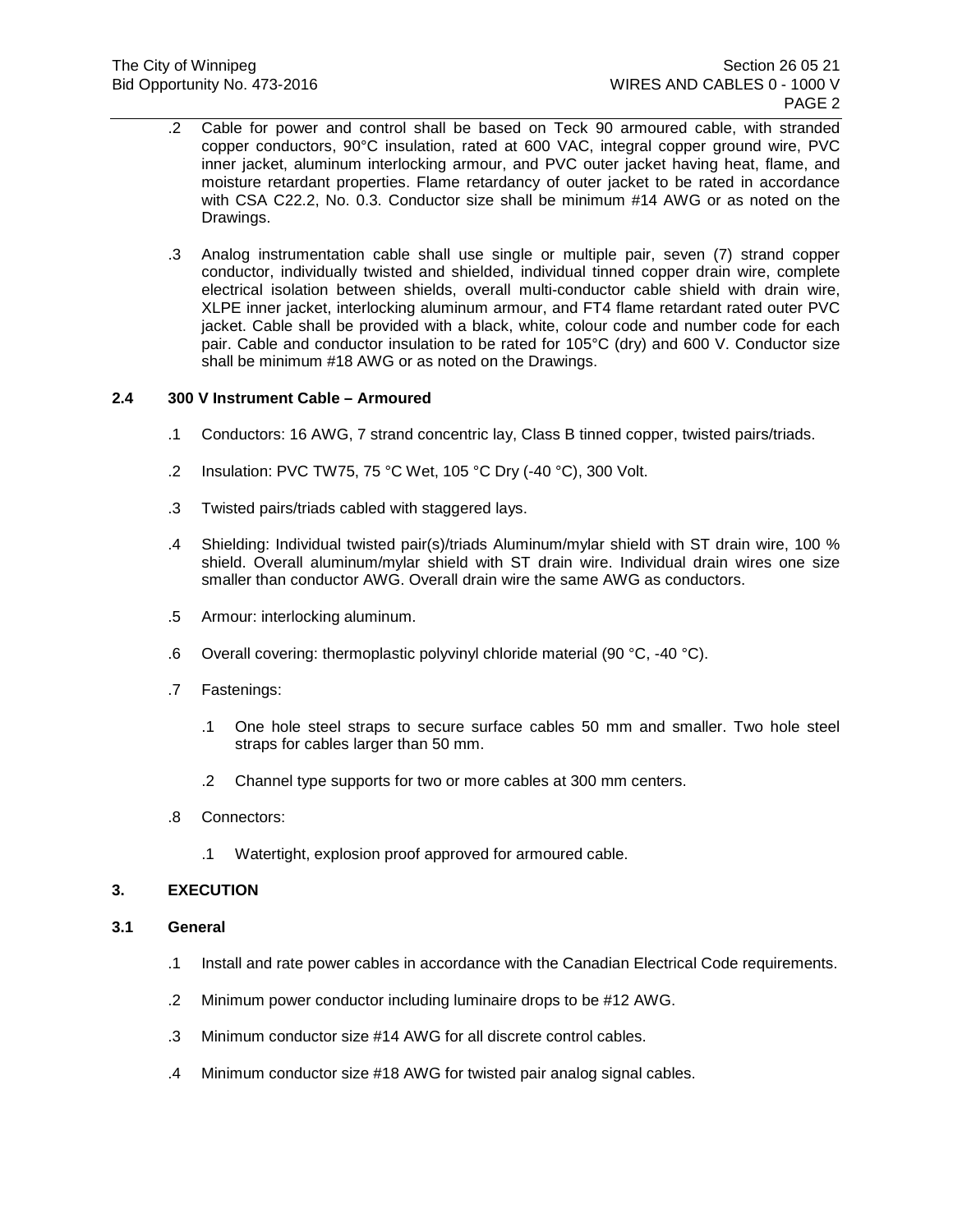# **3.2 Installation of Building Wires**

- .1 Install wiring as follows:
	- .1 In conduit systems in accordance with Section 26 05 25.
	- .2 In cabletroughs in accordance with Section 26 05 37.
	- .3 In wire ways and auxiliary gutters.

# **3.3 Installation of Teck Cable 0 - 1000 V**

- .1 Install cables.
- .2 Group cables wherever possible on channels.
- .3 Lay cable in cabletroughs in accordance with Section 26 05 37.
- .4 Terminate cables in accordance with Section 26 05 20.

## **3.4 Installation of Control Cables**

- .1 Install control cables in conduit or cable troughs.
- .2 Ground control cable shield at one end only. Shields to be continuous over entire run.

#### **3.5 Workmanship**

- .1 Before pulling wire, ensure conduit is dry and clean. If moisture is present, thoroughly dry out conduits; vacuum if necessary. To facilitate pulling, recognized specially manufactured wire pulling lubricants may be used. Do not use grease. Employ suitable techniques to prevent damage to wire when ambient temperature is below the minimum permitted for each insulation type. Do not pull wires into incomplete conduit runs.
- .2 Installation to be free of opens and grounds. Before energization, measure insulation resistance and comply with the Manitoba Electrical Code. Submit data sheet with values measured.
- .3 Do not install any power conductor smaller than #12 AWG, except where specifically indicated otherwise, i.e., for fire alarm system station circuits, P.A. wiring, etc.
- .4 Provide conductors as shown on Drawings and cable schedule. Minimum conductor sizes are indicated. Voltage drop from lighting panels to farthest outlet must not exceed 2% at full load in any case. Advise Contract Administrator if problem is foreseen.
- .5 Exercise care in stripping insulation from wire. Do not nick conductors.

# **3.6 Identification, Coding and Balancing**

- .1 For branch circuit wiring, follow identification system shown on the Drawings and as specified in Section 26 05 00.
- .2 Connect single phase equipment to minimize imbalance on feeders. Adjust branch circuiting shown as required for optimum balancing. Record all changes on As-Constructed Drawings.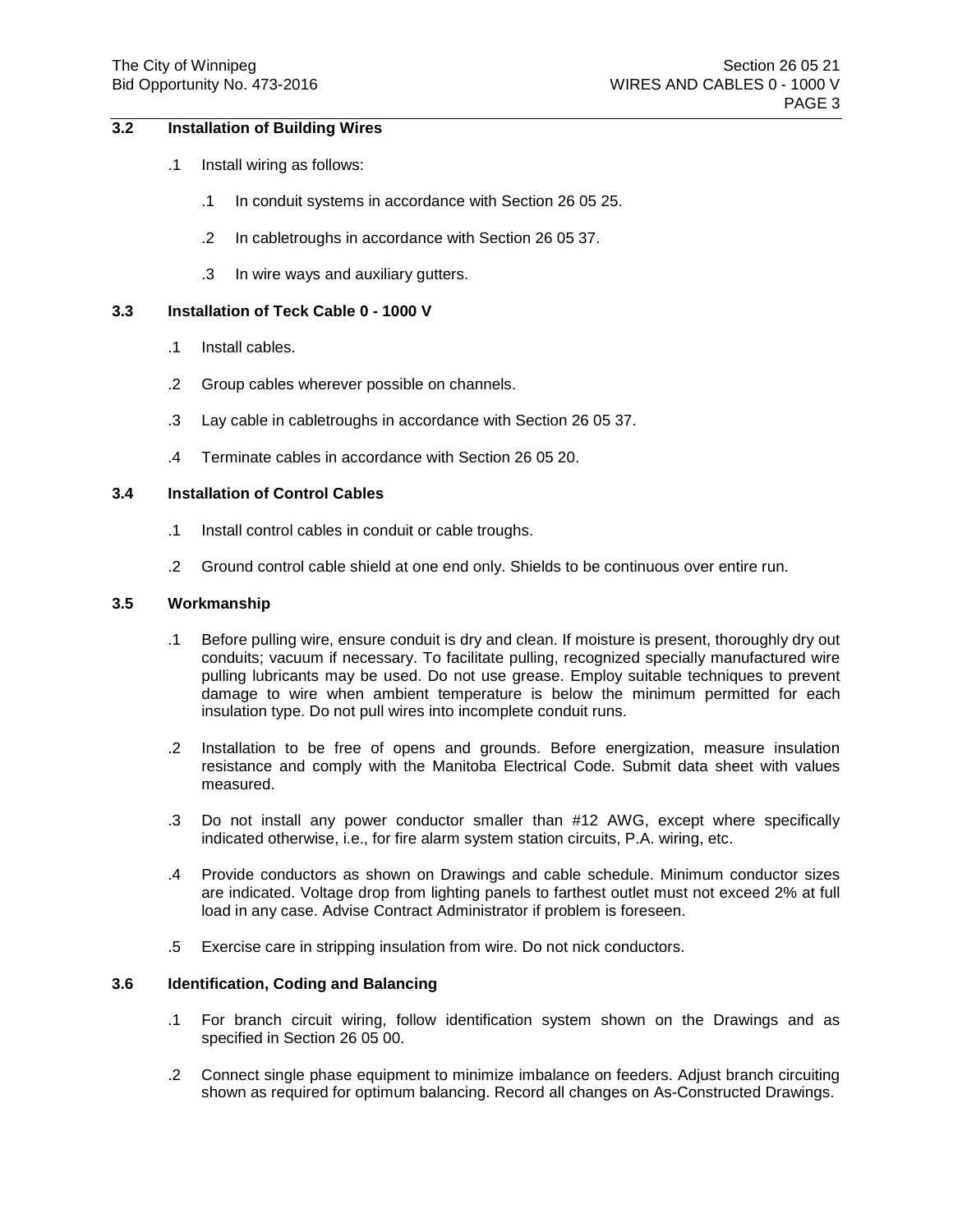- .3 Colour code all feeders at all terminations, at all points where taps are made, and at all panelboards, switchboards, motor control centres, etc. Use two wraps of 3M #471 plastic film tape 48 mm wide.
- .4 Conductors sized No. 10 and smaller are required to be factory coloured or numbered, not taped on Site.
- .5 For direct current wiring use red for positive and black for negative.

# **3.7 Testing**

- .1 All power and control wiring shall be tested for insulation resistance value with a megger. Resistance values shall be as recommended by the cable manufacturer.
- .2 All wire test results shall be properly tabulated, signed, dated, and submitted to the Contract Administrator.

# **4. METHOD OF MEASUREMENT AND PAYMENT**

# **4.1 Method of Measurement and Payment**

- .1 Wires and Cables 0 1000 V
	- .1 Wires and Cables 0 1000 V as described in this Specification will be paid for at the Contract Lump Sum Price for "Electrical, Instrumentation and Control Systems" including all items incidental to the Work included in this Specification.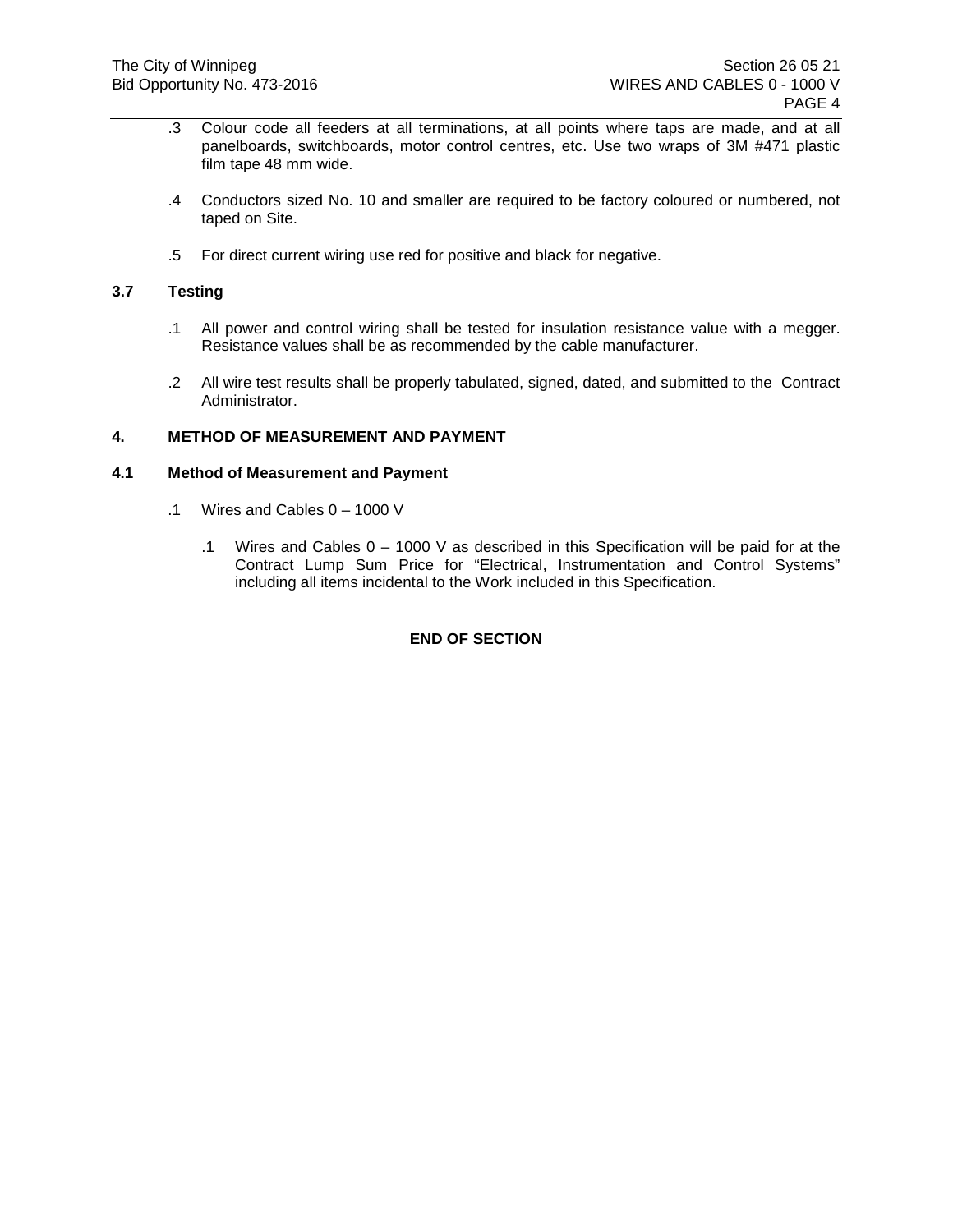## **1.1 References**

- .1 Canadian Standards Association (CSA)
	- .1 CSA C22.2 No. 18.1-13 Metallic Outlet Boxes.
	- .2 CSA C22.2 No. 18.2-06 (R2011) Non-metallic Outlet Boxes.
	- .3 CSA C22.2 No. 18.3-12 Conduit, Tubing, and Cable Fittings.
	- .4 CSA C22.2 No. 18.4-15 Hardware for the Support of Conduit, Tubing, and Cable.
	- .5 CSA C22.2 No. 18.5-13 Positioning Devices.
	- .6 CSA C22.2 No. 45.1-07 (R2012) Electrical Rigid Metal Conduit Steel.
	- .7 CSA C22.2 No. 45.2-08 (R2013) Electrical Rigid Metal Conduit Aluminum, Red Brass, and Stainless Steel.
	- .8 CSA C22.2 No. 56-13, Flexible Metal Conduit and Liquid-Tight Flexible Metal Conduit.
	- .9 CSA C22.2 No. 83-M1985 (R2013), Electrical Metallic Tubing.
	- .10 CSA C22.2 No. 227.3-15, Mechanical Protection Tubing (MPT) and fittings.

## **2. PRODUCTS**

# **2.1 Conduits**

- .1 Rigid metal conduit: to CSA C22.2 No. 45.2, aluminum threaded.
- .2 Epoxy coated conduit: to CSA C22.2 No. 45.1, with zinc coating and corrosion resistant epoxy finish inside and outside.
- .3 Flexible metal conduit: to CSA C22.2 No. 56, aluminum liquid-tight flexible metal.

# **2.2 Conduit Fastenings**

- .1 One hole stainless steel straps to secure surface conduits 50 mm and smaller.
	- .1 Two hole stainless steel straps for conduits larger than 50 mm.
- .2 Beam clamps to secure conduits to exposed steel work.
- .3 Channel type supports for two or more conduits at 1 m on centre.
- .4 Threaded stainless steel rods, 9 mm diameter, to support suspended channels.

## **2.3 Conduit Fittings**

.1 Fittings: to CSA C22.2 No. 18.3, No. 18.4, and No. 18.5, manufactured for use with conduit specified. Coating: same as conduit.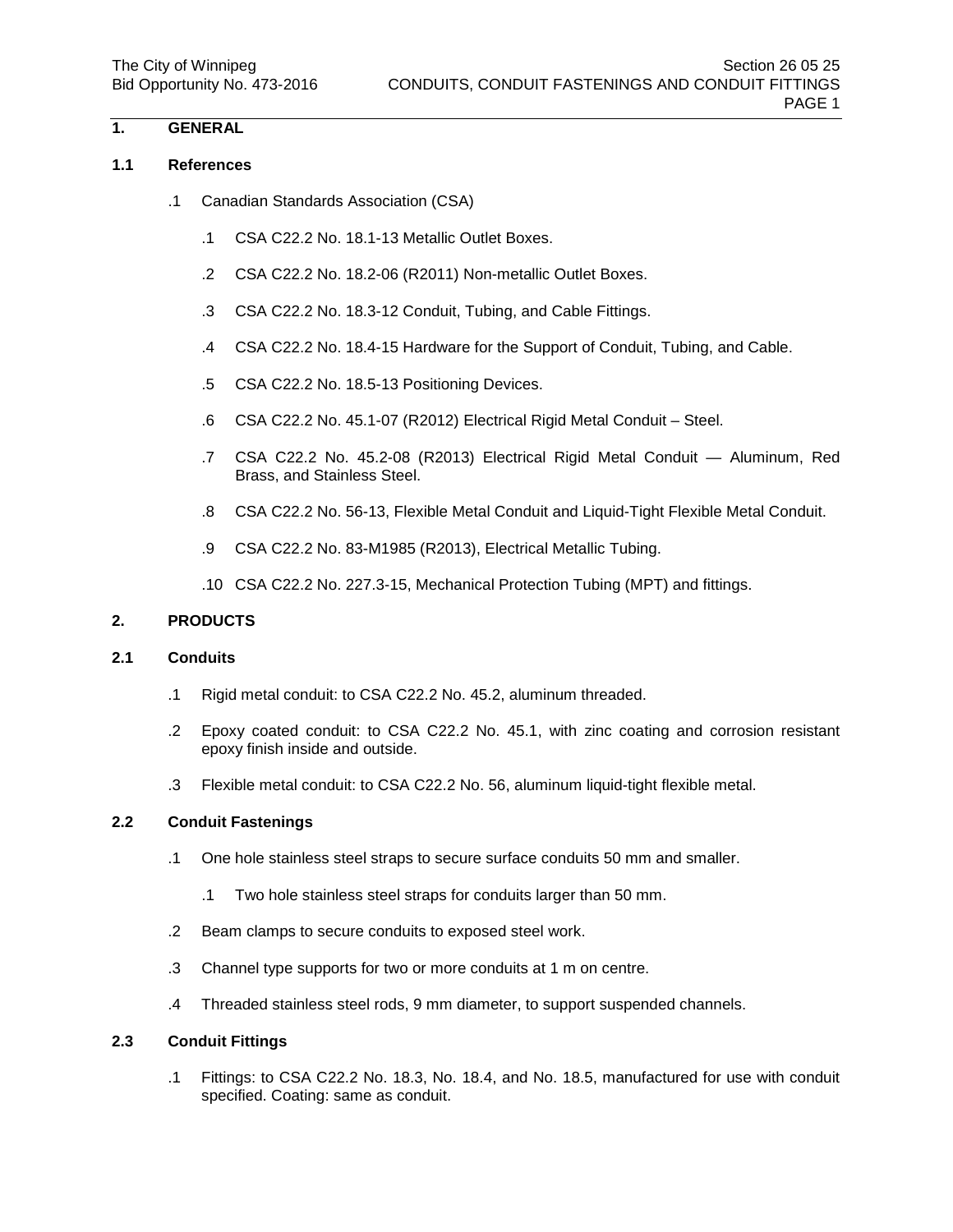.2 Ensure factory "ells" where 90 degrees bends for 25 mm and larger conduits.

## **2.4 Fish Cord**

.1 Polypropylene.

## **3. EXECUTION**

# **3.1 Installation**

- .1 Install conduits to conserve headroom in exposed locations and cause minimum interference in spaces through which they pass.
- .2 Conceal conduits except in mechanical and electrical service rooms and in unfinished areas.
- .3 Use rigid aluminum threaded conduit in Ordinary and Category 1 locations.
- .4 Use epoxy coated conduit underground, in concrete, and in Category 2 locations.
- .5 Use liquid tight flexible metal conduit for connection to motors or vibrating equipment.
- .6 Use explosion proof flexible connection for connection to explosion proof motors.
- .7 Install conduit sealing fittings in hazardous areas.
	- .1 Fill with compound.
- .8 Minimum conduit size for lighting and power circuits: 19 mm.
- .9 Field threads on rigid conduit must be of sufficient length to draw conduits up tight.
- .10 Install fish cord in empty conduits.
- .11 Remove and replace blocked conduit sections.
	- .1 Do not use liquids to clean out conduits.
- .12 Dry conduits out before installing wire.

## **3.2 Surface Conduits**

- .1 Run parallel or perpendicular to building lines.
- .2 Locate conduits behind infrared or gas fired heaters with 1.5 m clearance.
- .3 Run conduits in flanged portion of structural steel.
- .4 Group conduits wherever possible on suspended or surface mounted aluminum channels.
- .5 Do not pass conduits through structural members except as indicated. Do not locate conduits less than 75 mm parallel to steam or hot water lines with minimum of 25 mm at crossovers.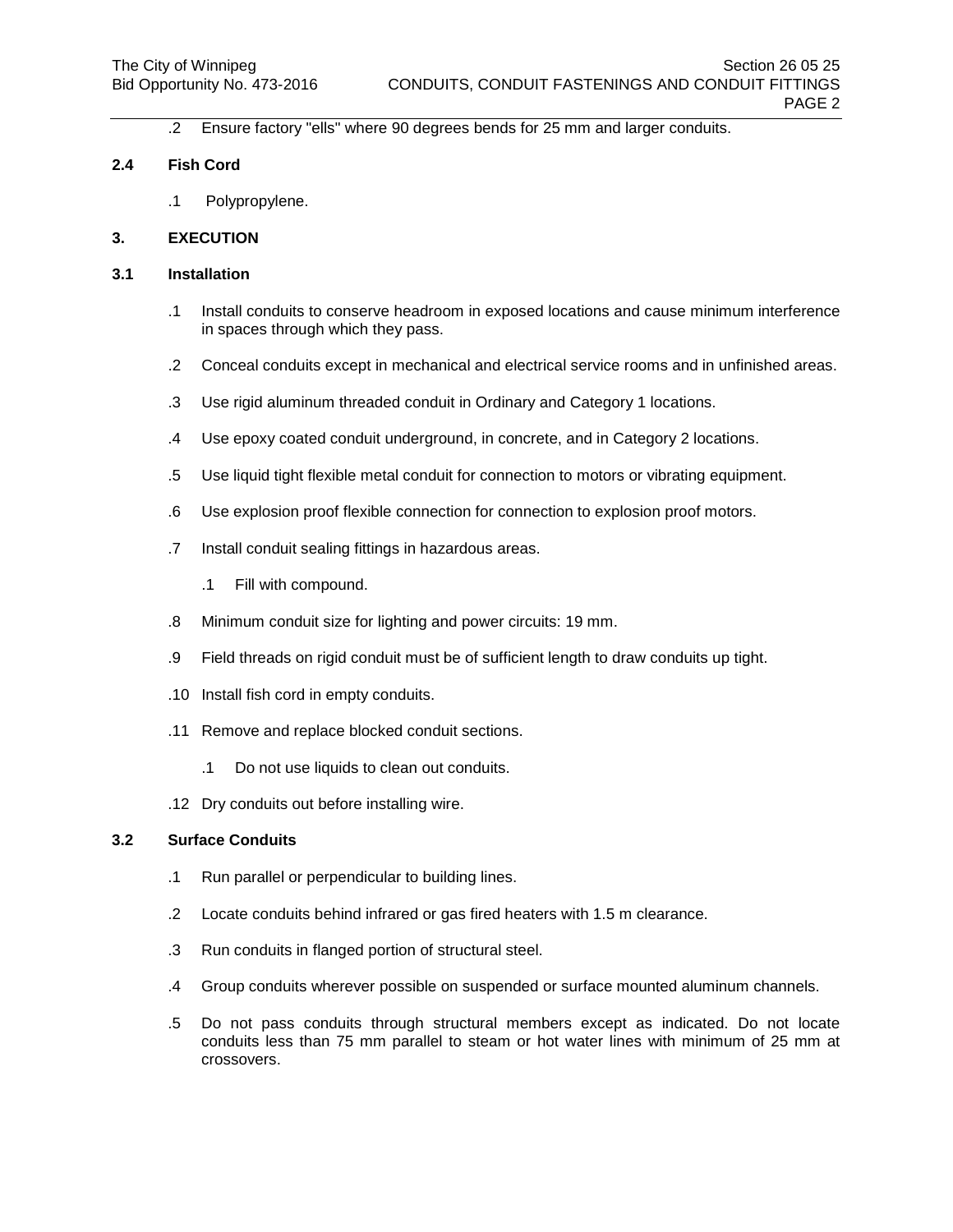# **3.3 Concealed Conduits**

- .1 Run parallel or perpendicular to building lines.
- .2 Do not install horizontal runs in masonry walls.
- .3 Do not install conduits in terrazzo or concrete toppings.

# **3.4 Conduits in Cast-In-Place Concrete**

- .1 Use epoxy coated rigid steel conduits.
- .2 Locate to suit reinforcing steel.
	- .1 Install in centre one third of slab.
- .3 Protect conduits from damage where they stub out of concrete.
- .4 Install sleeves where conduits pass through slab or wall.
- .5 Provide oversized sleeve for conduits passing through waterproof membrane, before membrane is installed.
	- .1 Use cold mastic between sleeve and conduit.
- .6 Conduits in slabs: minimum slab thickness 4 times conduit diameter.
- .7 Encase conduits completely in concrete with minimum 25 mm concrete cover.
- .8 Organize conduits in slab to minimize cross-overs.

# **3.5 Conduits in Cast-In-Place Slabs on Grade**

- .1 Use epoxy coated rigid steel conduits.
- .2 Run conduits 25 mm and larger below slab and encase in 75 mm concrete envelope.
	- .1 Provide 50 mm of sand over concrete envelope below floor slab.

## **3.6 Conduits Underground**

- .1 Slope conduits to provide drainage.
- .2 Waterproof joints (PVC excepted) with heavy coat of bituminous paint.

# **4. METHOD OF MEASUREMENT AND PAYMENT**

## **4.1 Method of Measurement and Payment**

- .1 Conduits, Conduit Fastenings and Conduit Fittings
	- .1 Conduits, Conduit Fastenings and Conduit Fittings as described in this Specification will be paid for at the Contract Lump Sum Price for "Electrical, Instrumentation and Control Systems" including all items incidental to the Work included in this Specification.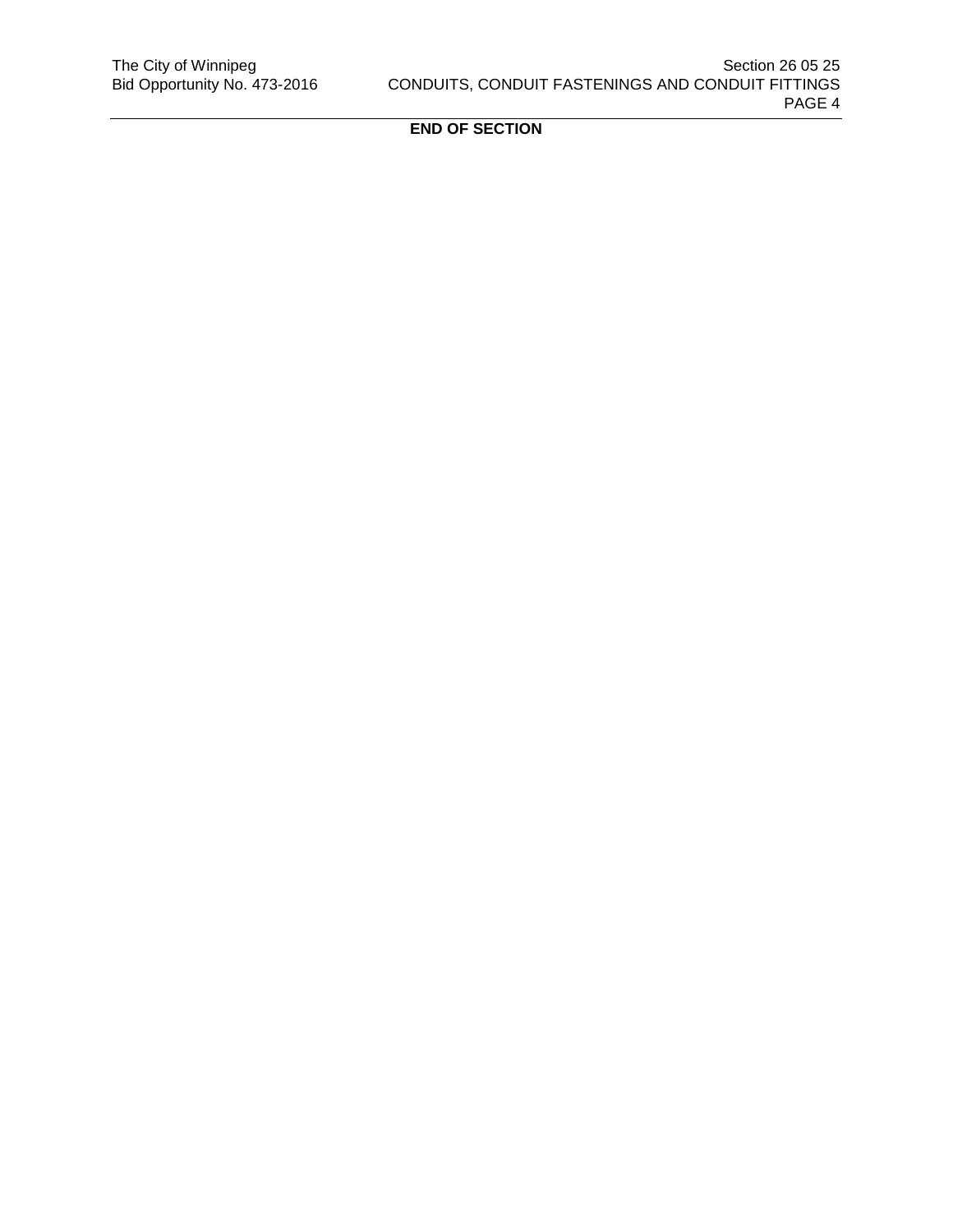# **1.1 Description**

- .1 Supply and install a complete grounding system to include new equipment provided in this Contract. Securely and adequately ground all components of the electrical system in accordance with the requirements of all related sections in the latest Manitoba Electrical Code, Local Building Code, and the local Electrical Inspection Branch.
- .2 The system is to consist of cables, supports, and all necessary materials and inter-connections to provide a complete system. Measured resistance to ground of the network shall not exceed 5 ohms.

## **1.2 References**

- .1 Institute of Electrical and Electronics Engineers (IEEE)
	- .1 IEEE 837 (2014), Qualifying Permanent Connections Used in Substation Grounding
- .2 Canadian Standards Association (CSA)
	- .1 CSA C22.1-15, Canadian Electrical Code, Part 1, Safety Standard for Electrical Installations, and Update No. 1 (2015)

## **2. PRODUCTS**

#### **2.1 Equipment**

- .1 Ground bus:
	- .1 Material: Tin plated copper
	- .2 Size: As per drawings
- .2 Rod electrodes: copper clad steel, 19 mm dia by 3 m long.
- .3 Cables 2/0 and smaller to be connected to ground bars via Type QA-2B. Connections for cables larger than 3/0 shall be brazed.
- .4 All ground wires to be stranded copper TWH complete with a green jacket unless otherwise shown.
- .5 Uninsulated ground wires shall be bare stranded copper, soft annealed. Size as indicated.
- .6 Motor Control Centre (MCC): provide a copper ground bar complete with lugs suitable to terminate all ground cables. Ground bus shall be 12 mm thick, 100 mm high and 1000 mm long. Bus shall be complete with pre-drilled holes suitable for lug mounting as required. Refer to Drawings for details.
- .7 Non-corroding accessories necessary for grounding system, type, size, material as indicated, including but not necessarily limited to:
	- .1 Grounding and bonding bushings.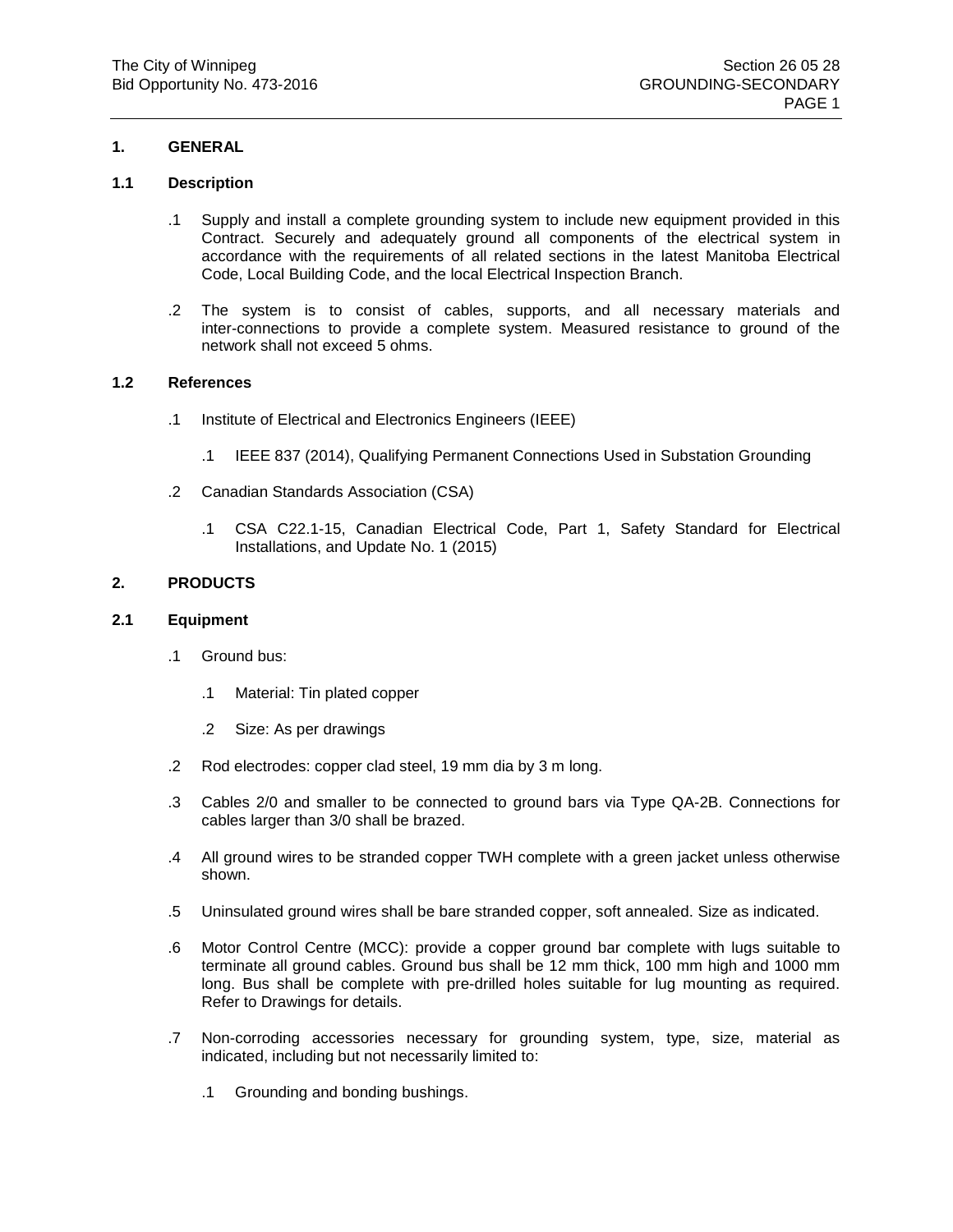- .2 Protective type clamps
- .3 Bolted type conductor connectors
- .4 Bonding jumpers, straps
- .5 Pressure wire connectors

#### **3. EXECUTION**

### **3.1 General**

- .1 Install complete permanent, continuous grounding system, including conductors, accessories. All connectors shall be installed in accordance with Manufacturers' requirements. All frames and metallic enclosures of all electrical equipment and electrically operated equipment shall be grounded via a ground wire.
- .2 All transformers, switchgear, MCCs, panelboards and splitters fed from the main distribution centre shall be grounded by grounding conductors sized as shown. The ground wire shall be terminated at each end with an appropriate grounding lug which shall be connected to the equipment ground bus. Ground wire to be green TWH. Use mechanical connectors for grounding connections to equipment provided with lugs.
- .3 All sub panels such as lighting panels, local distribution panels, etc., shall be grounded with a green ground wire run back to the panel from which it is fed. The ground conductor shall be sized according to the Manitoba Electrical Code.
- .4 All main distribution centres, MCCs, switchgear, and all panels requiring equipment grounds shall contain a ground bus of adequate size, and tapped for lugs for the ground wire required.
- .5 All bolted connections must be accessible.
- .6 All motors shall be grounded by means of an adequately sized green ground wire contained within the feeder conduit.
- .7 Include a separate green ground wire in all power conduits including branch circuit wiring sized to Manitoba Electrical Code.
- .8 Expansion joints and telescoping sections of raceways shall be bonded using jumper cables as per Manitoba Electrical Code.
- .9 Use compression connectors for all grounding splices and terminations unless otherwise shown on the Drawings.
- .10 Install rigid conduit sleeves where ground wires pass through concrete slabs.
- .11 Conduit installed buried in earth or installed in or under grade floor slabs shall have separate ground wire installed.
- .12 Ground all utility services to the electrical system ground.
- .13 Protect exposed grounding conductors from mechanical injury.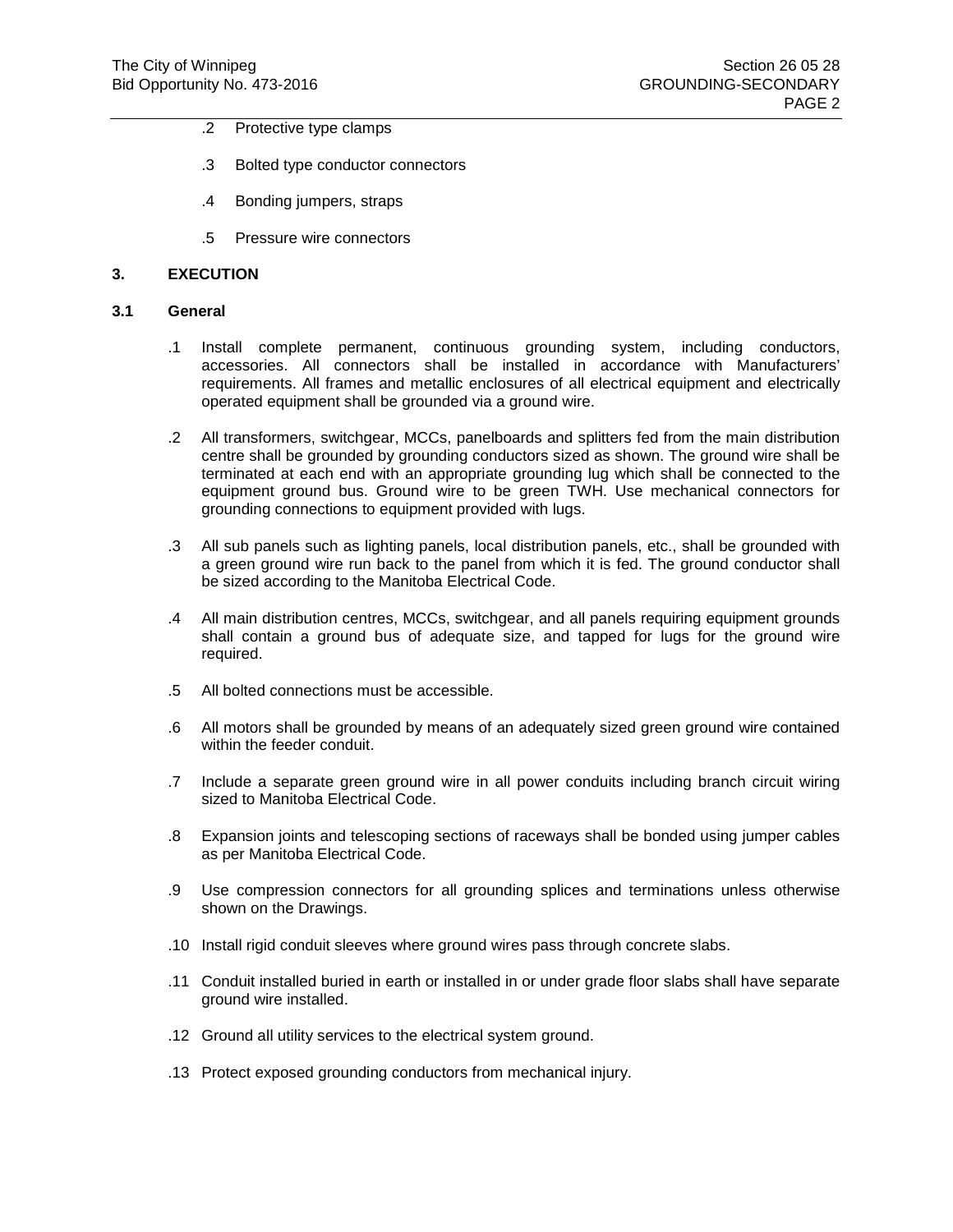- .14 Install flexible ground straps for bus duct enclosure joints, where such bonding is not inherently provided with equipment.
- .15 Soldered joints shall not be permitted.
- .16 Bond single conductor, metallic armoured cables to cabinet at supply end, and provide non-metallic entry plate at load end.
- .17 Install electrical room ground bus to wall as indicated, utilizing insulated off sets.

# **3.2 System and Circuit Grounding**

.1 Install system and circuit grounding connections to neutral of secondary 600 V system, secondary 208 V system.

### **3.3 Equipment Grounding**

.1 Install grounding connections to typical equipment included in, but not necessarily limited to following list: Service equipment, transformers, switchgear, duct systems, frames of motors, MCCs, starters, control panels distribution panels.

#### **3.4 Field Quality Control**

- .1 Perform tests in accordance with Section 26 05 00.
- .2 Perform ground continuity and resistance tests using method appropriate to Site conditions and to approval of Contract Administrator and local authority having jurisdiction over installation.
- .3 Perform tests before energizing electrical system.
- .4 Disconnect ground fault indicator during tests.

# **4. METHOD OF MEASUREMENT AND PAYMENT**

#### **4.1 Method of Measurement and Payment**

- .1 Grounding
	- .1 Grounding as described in this Specification will be paid for at the Contract Lump Sum Price for "Electrical, Instrumentation and Control Systems" including all items incidental to the Work included in this Specification.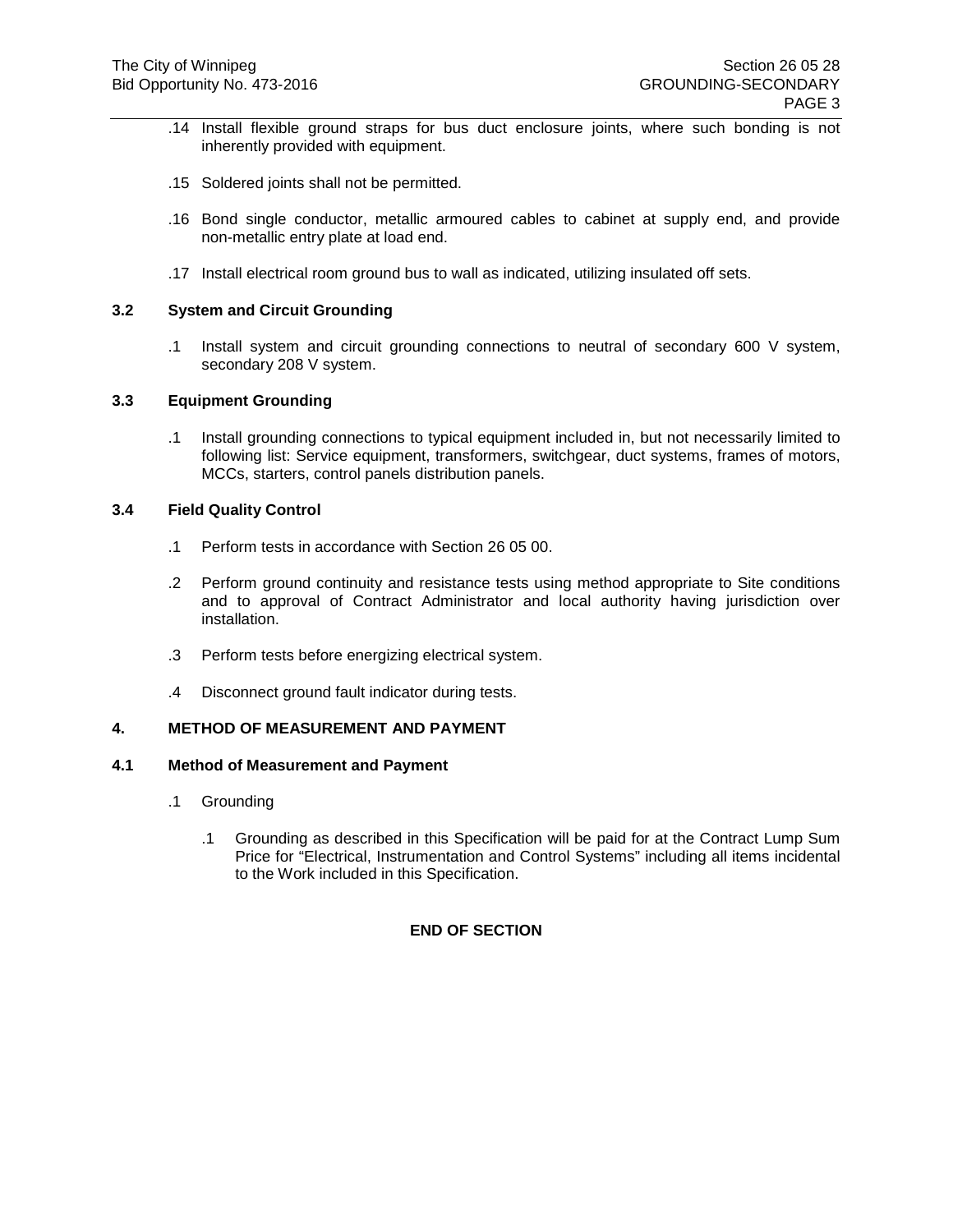### **1.1 Work Included**

.1 Supply and install all hangers, supports and inserts for the installation shown on the Drawings and specified herein, as necessary to fasten electrical equipment securely to the building structure.

# **2. PRODUCT**

## **2.1 Framing and Support System**

- .1 Materials:
	- .1 Intermediate duty supporting structures shall employ 41 mm square strut channel together with the Manufacturer's connecting components and fasteners for a complete system.
	- .2 Heavy duty supporting structures to be fabricated and welded from steel structural members and prime painted before installation.
	- .3 Shall be rated for use in hazardous locations and category environments as necessary.
- .2 Finishes:
	- .1 Hot dipped galvanized.
	- .2 Nuts, bolts, machine screws: cadmium plated.
- .3 Square strut channel:
	- .1 Section 41 mm square strut channel or as required for load and span, with mounting screws, or approved. 41 mm square strut channel is a minimum standard for supporting conduits 50 mm and larger.

## **2.2 Concrete and Masonry Anchors**

- .1 Materials: hardened steel inserts, zinc plated for corrosion resistance. All anchor bolts must be galvanized.
- .2 Components: non-drilling anchors for use in predrilled holes, sized to safely support the applied load with a minimum safety factor of four (4).

## **2.3 Non-Metallic Anchors**

.1 Material: plastic anchors for sheet metal screws

## **2.4 Cable Supports and Clamps**

.1 General: as per conduit supports, except that for single conductor cables, suitable non-ferrous, or approved stainless steel or aluminum clamps shall be used.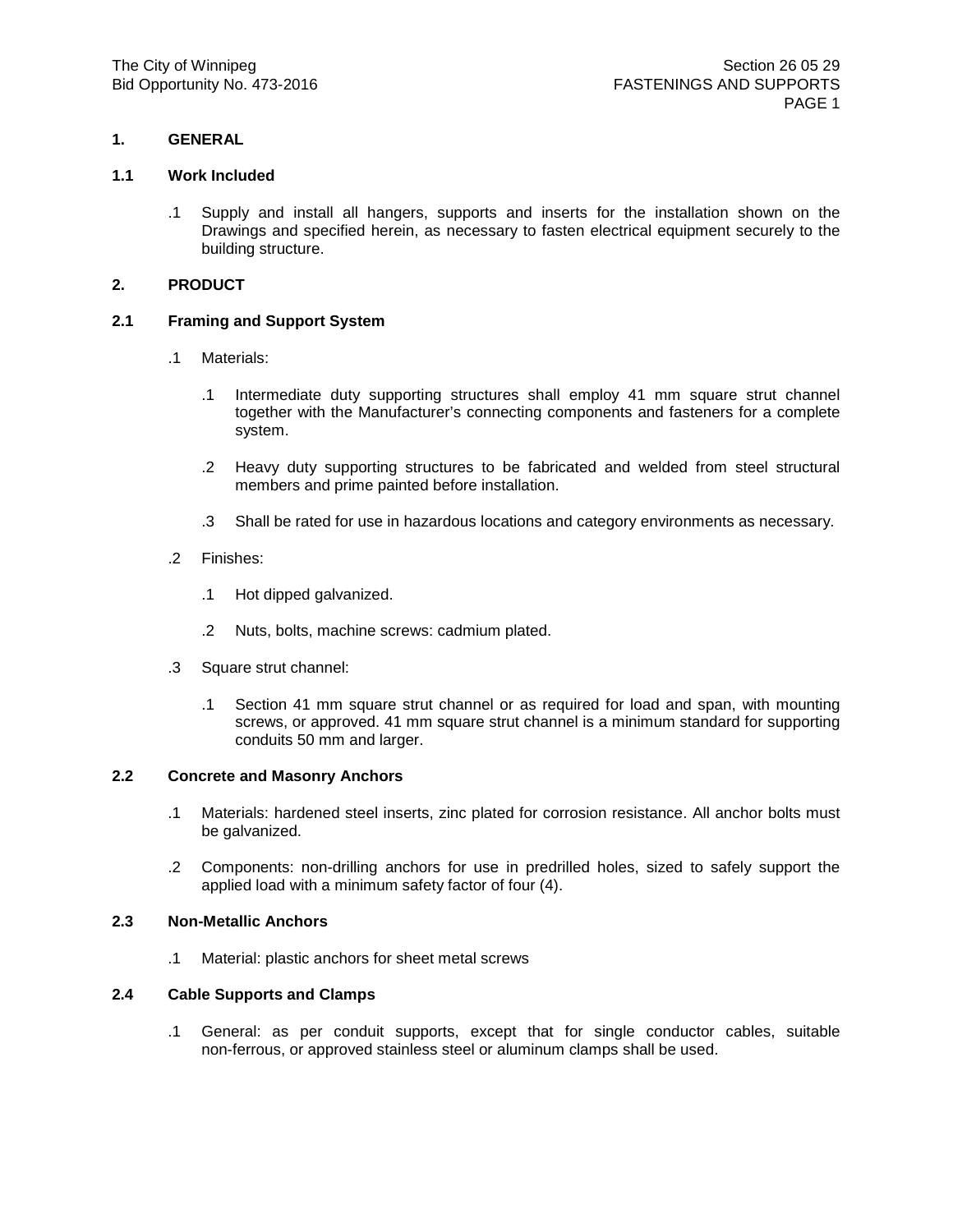# **3. EXECUTION**

### **3.1 General**

- .1 Do not cut or drill beams, joists or structural steel unless written permission of the Contract Administrator is obtained.
- .2 Distance between conduit or cable supports not to exceed code requirements.
- .3 Supports to be suitable for the real loads imposed by equipment.
- .4 Supports to be securely fastened, free from vibration and excessive deflection or rotation. Maximum deflections are 4 mm over a 1 m span and 8 mm over a 2 m span.
- .5 Install fastenings and supports as required for each type of equipment cables and conduits, and in accordance with manufacturer's installation recommendations.
- .6 Provide rack with 25% spare capacity for multiple runs.
- .7 Provide channel support with fittings for vertical runs of conduit and cables.

## **3.2 Installation**

- .1 Secure equipment to solid masonry, tile and plaster surfaces with lead anchors or nylon shields.
- .2 Secure equipment to poured concrete with expandable inserts.
- .3 Secure equipment to hollow masonry walls or suspended ceilings with toggle bolts.
- .4 Support equipment, conduit or cables using clips, spring loaded bolts, cable clamps designed as accessories to basic channel members.
- .5 Fasten exposed conduit or cables to building construction or support system using straps.
	- .1 One-hole malleable iron or steel straps to secure surface conduits and cables 50 mm and smaller.
	- .2 Two-hole steel straps for conduits and cables larger than 50 mm.
	- .3 Beam clamps to secure conduit to exposed steel Work.
- .6 Suspended support systems.
	- .1 Support individual cable or conduit runs with 6 mm diameter threaded rods and spring clips.
	- .2 Support two (2) or more cables or conduits on channels supported by 6 mm diameter threaded rod hangers where direct fastening to building construction is impractical.
- .7 Use plastic anchors for light loads only. Use metal anchors for all other loads.
- .8 Shot driven pins may only be used with written approval of the Contract Administrator.
- .9 Use round or pan head screws for fastening straps, boxes, etc.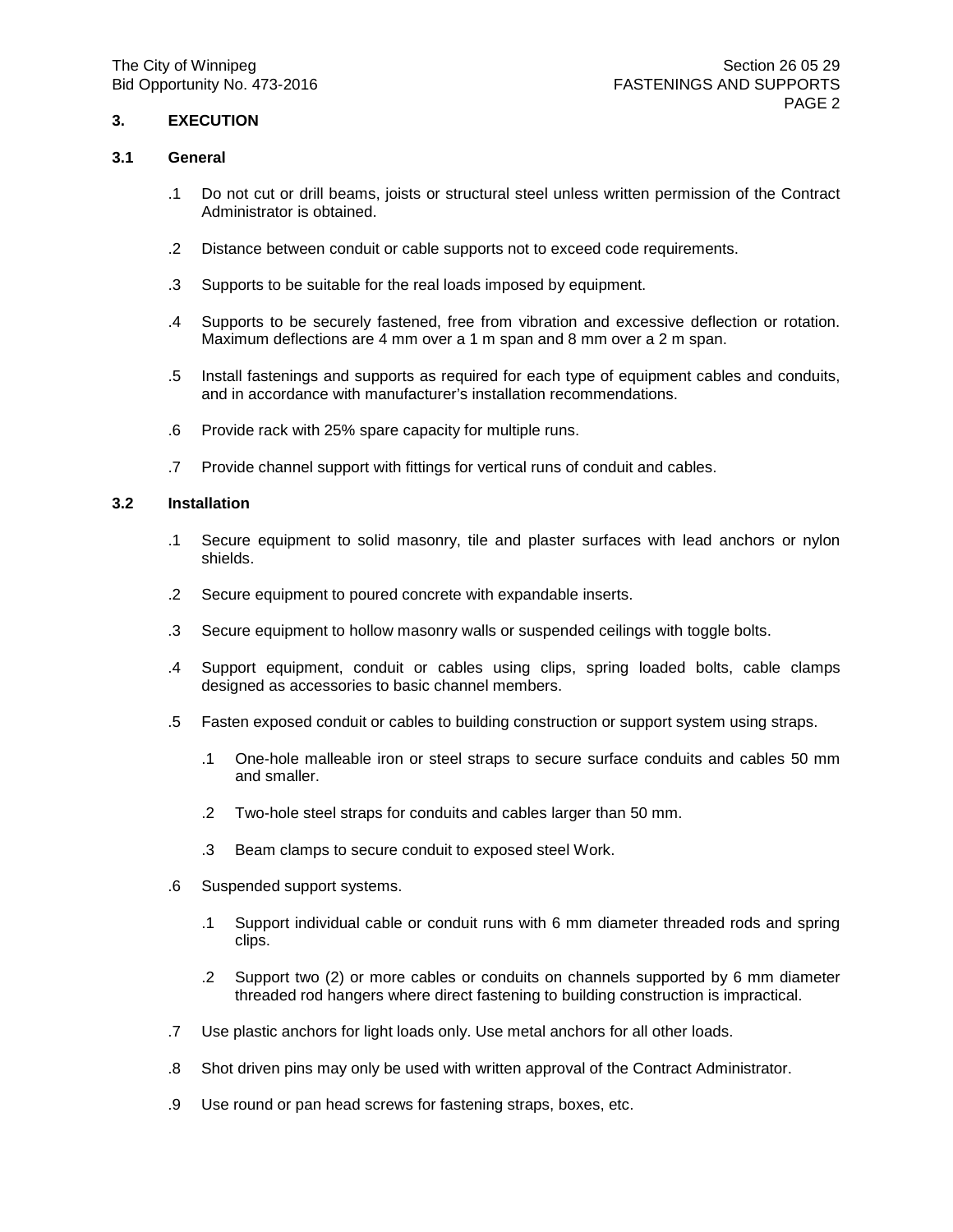- .10 Support outlet boxes, junction boxes, panel tubs, etc., independent of conduits running to them. Support conduits within 600 mm of outlet boxes. Support surface mounted panel tubs with a minimum of four (4) 6 mm fasteners.
- .11 Provide metal brackets, frames, hangers, clamps and related types of support structures where indicated or as required to support conduit and cable runs.
- .12 Ensure adequate support for raceways and cables dropped vertically to equipment where there is no wall support.
- .13 Do not use wire lashing or perforated strap to support or secure raceways or cables.
- .14 Do not use supports or equipment installed for other trades for conduit or cable support except with permission of other trade and approval of the Contract Administrator.

# **4. METHOD OF MEASUREMENT AND PAYMENT**

### **4.1 Method of Measurement and Payment**

- .1 Fastenings and Supports
	- .1 Fastenings and Supports as described in this Specification will be paid for at the Contract Lump Sum Price for "Electrical, Instrumentation and Control Systems" including all items incidental to the Work included in this Specification.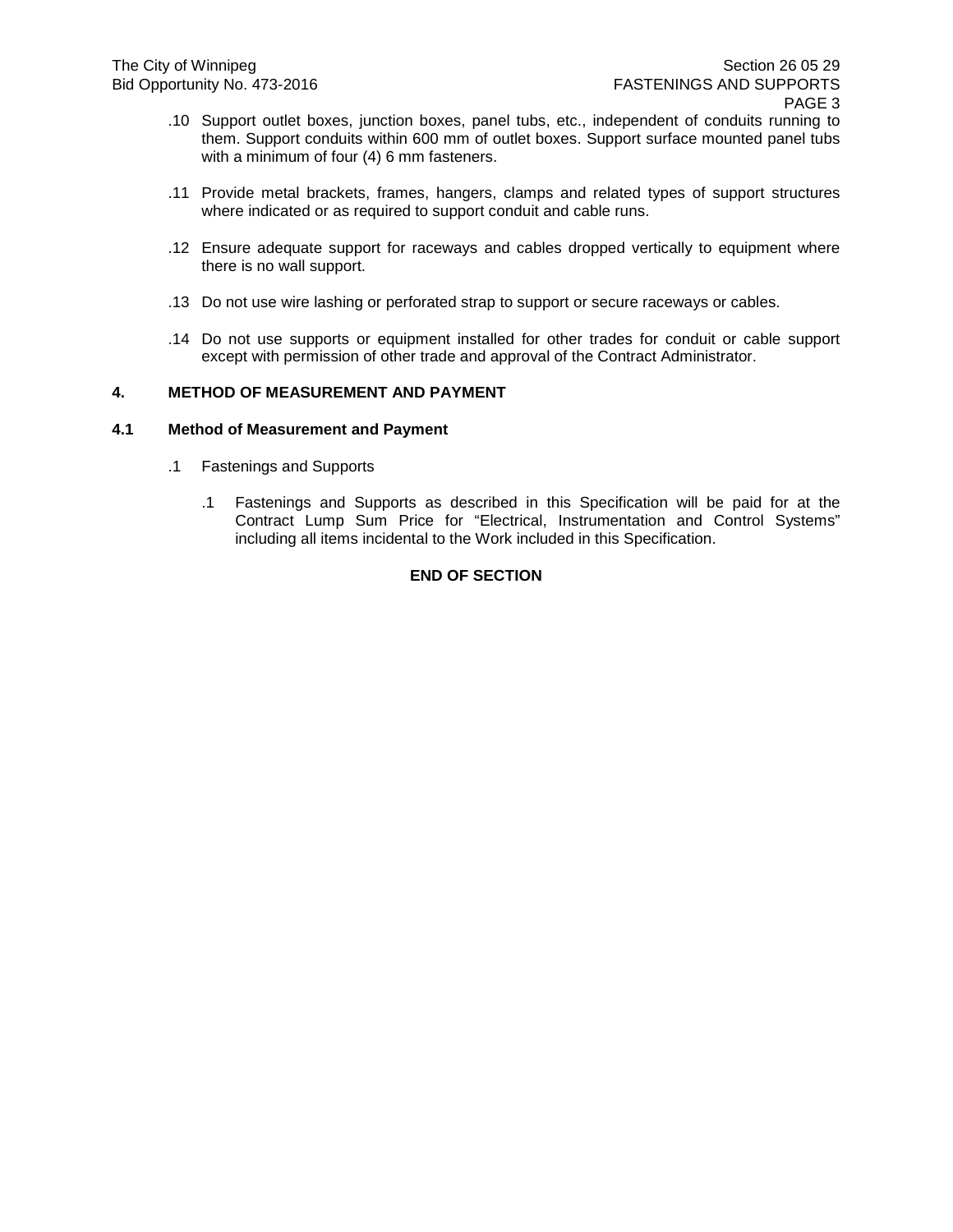#### **1.1 References**

- .1 National Electrical Manufacturers Association (NEMA)
	- .1 NEMA ICS 6-1993 (R2011), Industrial Control and Systems: Enclosures.

### **1.2 Shop Drawings and Product Data**

- .1 Submit Shop Drawings and product data for cabinets in accordance with Section 26 05 00.
- .2 Provide Manufacturer's printed product literature, specifications and datasheet and include product characteristics, performance criteria, physical size, finish and limitations.
- .3 Provide Drawings stamped and signed by Professional Engineer registered or licensed in the Province of Manitoba.

### **2. PRODUCTS**

## **2.1 Junction Boxes, Cabinets, and Pull Boxes**

- .1 NEMA Type of enclosure refer to Section 26 05 00 Common Work Results For Electrical.
- .2 Materials:
	- .1 Code gauge sheet steel, welded construction, phosphatized and factory paint finish.
	- .2 Components:
		- .1 For flush mounting, covers to overlap box by 25 mm minimum all around with flush head cover retaining screws.
		- .2 Use rolled edges for surface boxes
	- .3 Junction boxes mounted in exterior walls shall be complete with box vapour barriers.

#### **2.2 Cabinets**

- .1 Materials:
	- .1 Locks: to match panelboards.
- .2 Components:
	- .1 With hinged door and return flange overlapping sides, with handle, lock and catch for surface mounting, size as indicated or to suit.
	- .2 Install a back mounting plate for DIN rail mounted terminal blocks. Plate to be painted white enamel.
	- .3 Install metal divider in cabinets with more than one voltage.
	- .4 Surface or flush with trim and hinged door, latch and lock and two (2) keys, size as indicated or to suit. Keyed to match panelboard keys 19 mm.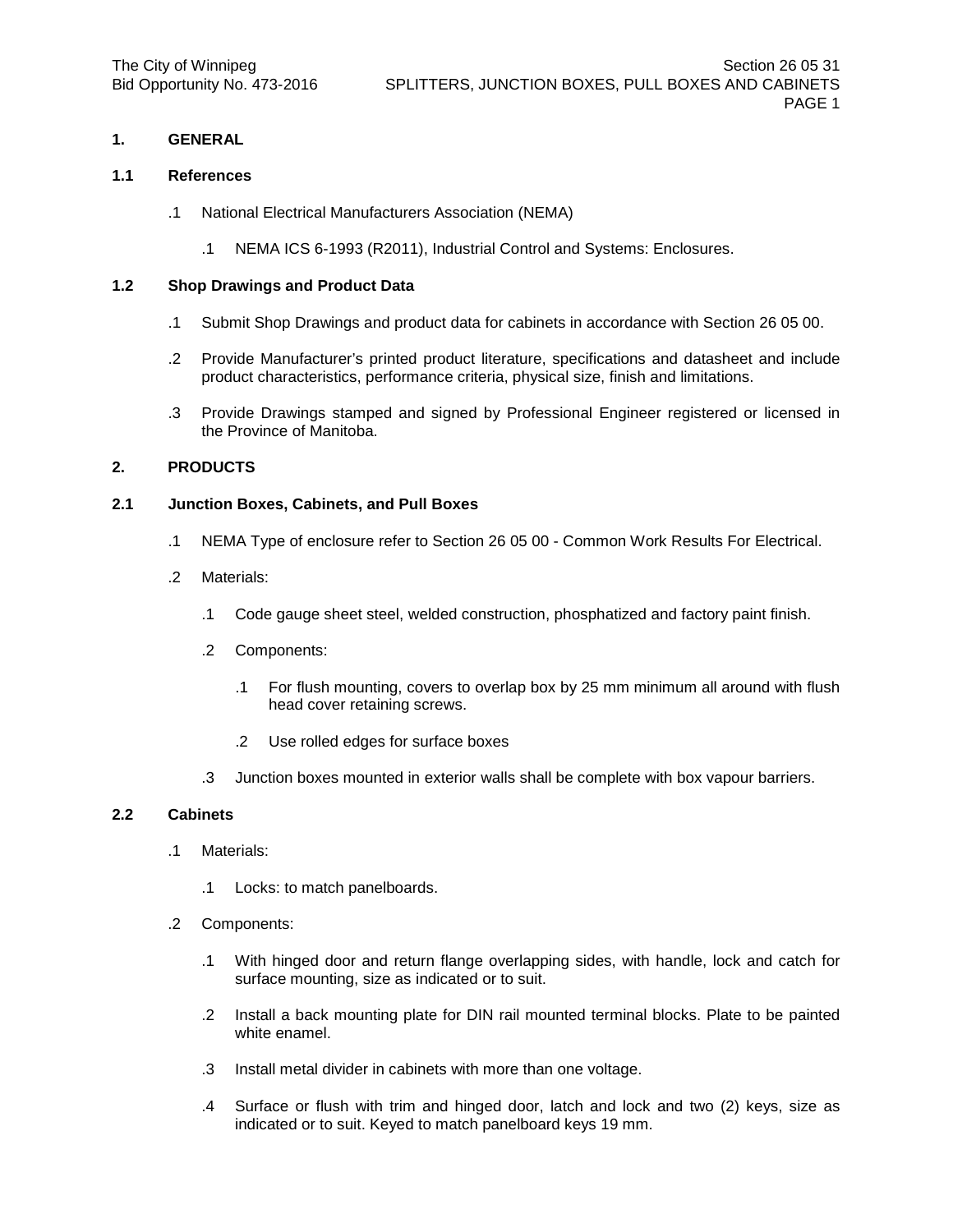# **3. EXECUTION**

### **3.1 Installation**

- .1 Junction Boxes and Pull Boxes:
	- .1 Supply all pull boxes and junction boxes shown on the Drawings or required for the installation.
	- .2 Boxes installed in party walls to be offset by a minimum of one stud space.
	- .3 Install in inconspicuous but accessible locations, above removable ceilings or in electrical rooms, utility rooms or storage areas.
	- .4 Identify with system name and circuit designation as applicable.
	- .5 Size in accordance with the Canadian Electrical Code, as a minimum.
	- .6 Terminate cables and conductors as required.
	- .7 Make all necessary cable entry holes in junction boxes supplied by Contractor or others, regardless of material.
- .2 Cabinets:
	- .1 Mount cabinets with top not greater than 1980 mm above finished floor, coordinated with masonry, panelboards, fire hose cabinets and similar items.
	- .2 Install terminal block where indicated.
- .3 Identification
	- .1 Provide equipment identification in accordance with Section 26 05 00.

### **4. METHOD OF MEASUREMENT AND PAYMENT**

#### **4.1 Method of Measurement and Payment**

- .1 Splitters, Junction Boxes, Pull Boxes and Cabinets
	- .1 Splitters, Junction Boxes, Pull Boxes and Cabinets as described in this Specification will be paid for at the Contract Lump Sum Price for "Electrical, Instrumentation and Control Systems" including all items incidental to the Work included in this Specification.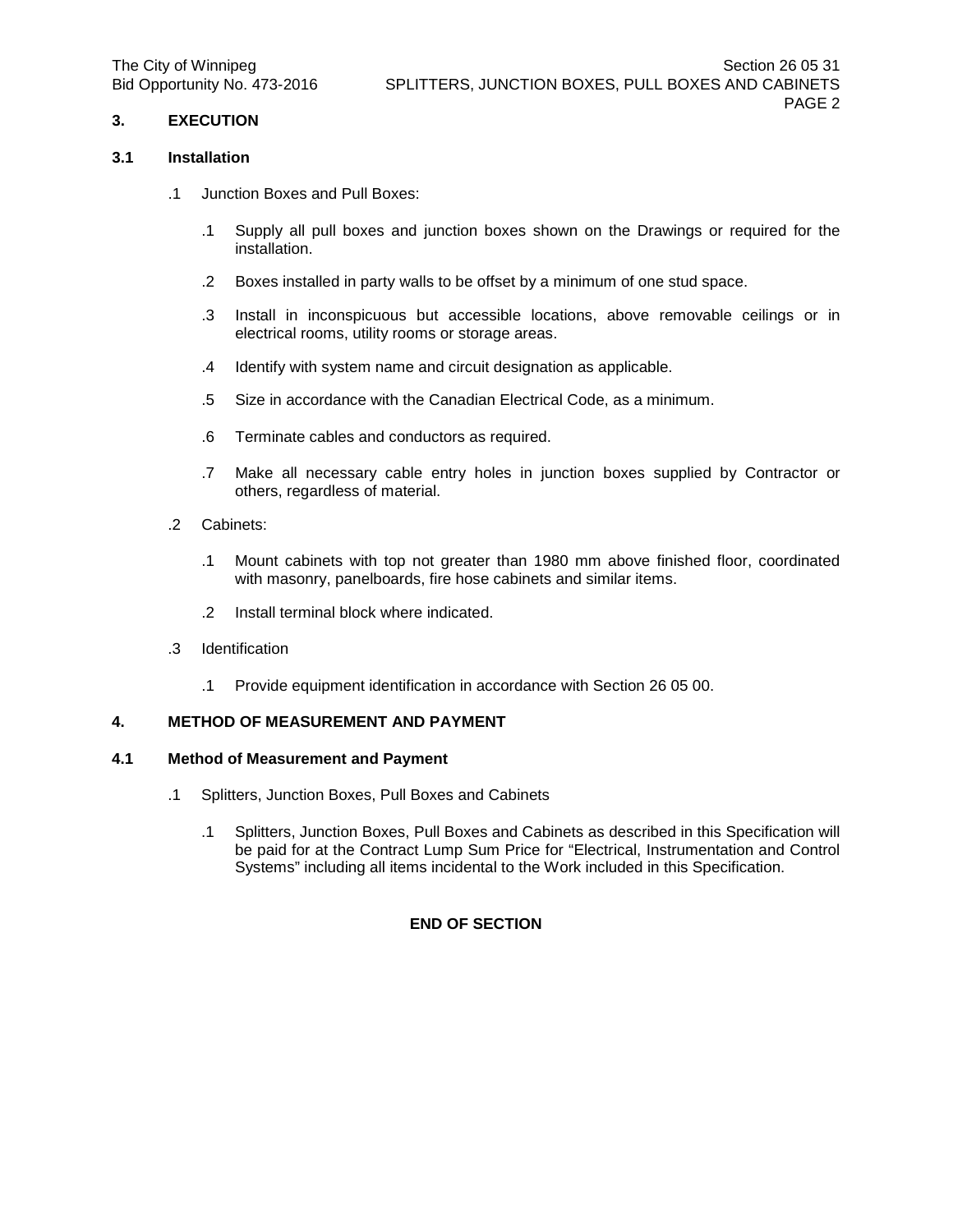### **1.1 Work Included**

.1 Provide a complete system of boxes for the installation of wiring and equipment.

## **1.2 References**

- .1 Canadian Standards Association (CSA)
	- .1 CSA C22.1-15, Canadian Electrical Code, Part 1, Safety Standard for Electrical Installations
	- .2 PRODUCTS

### **1.3 Outlet and Conduit Boxes General**

- .1 Size boxes in accordance with CSA C22.1.
- .2 102 mm square or larger outlet boxes as required for special devices.
- .3 Gang boxes where wiring devices are grouped.
- .4 Blank cover plates for boxes without wiring devices.
- .5 Combination boxes with barriers where outlets for more than one system are grouped.

#### **1.4 Outlet Boxes for Metal Conduit**

- .1 Materials
	- .1 Surface mounting exposed: cast ferrous for threaded conduit, with attached lugs, two coats corrosion resistant finish.
- .2 Components
	- .1 Ceiling outlets, surface mounting:
		- .1 Cast outlet boxes suitable for rigid conduit.
		- .2 Crouse-Hinds VXF/VFT series.
	- .2 Wall outlets, surface, exposed mounting or used for outdoor outlets: one or more gang, Crouse-Hinds FS series or FD series, Condulet.
	- .3 Covers: unless wiring devices and plates are mounted, provide blank, round canopy covers to match boxes.

#### **1.5 Conduit Boxes**

.1 Cast FS or FD Feraloy boxes with factory-threaded hubs and mounting feet for surface wiring of switches and receptacle.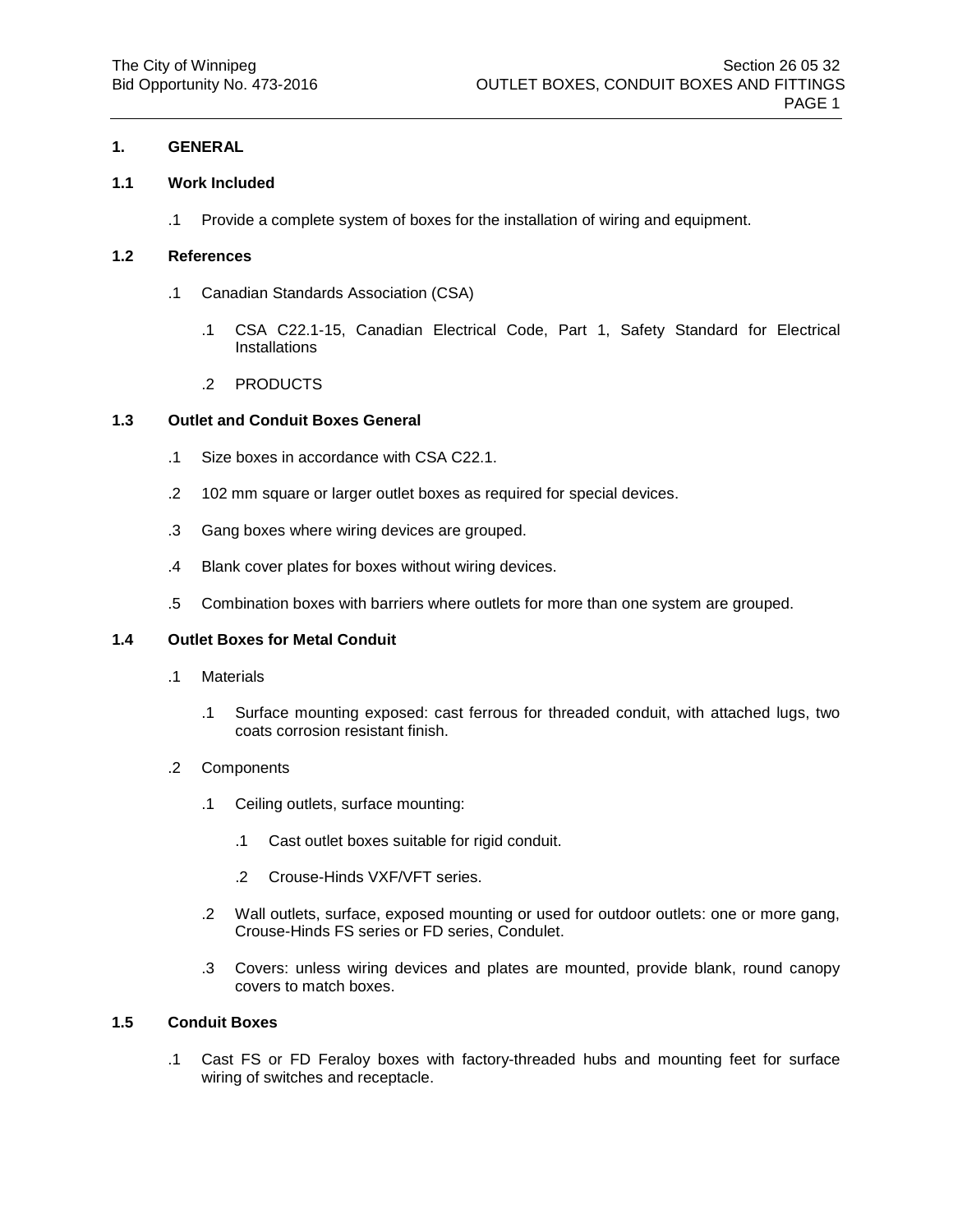## **1.6 Fittings - General**

- .1 Bushing and connectors with nylon insulated throats.
- .2 Knock-out fillers to prevent entry of debris.
- .3 Conduit outlet bodies for conduit up to 32 mm and pull boxes for larger conduits.
- .4 Double locknuts and insulated bushings on sheet metal boxes.

## **2. EXECUTION**

#### **2.1 Installation**

- .1 Support boxes independently of connecting conduits.
- .2 Fill boxes with paper, sponges or foam or similar approved material to prevent entry of debris during construction. Remove upon completion of Work.
- .3 Provide correct size of openings in boxes for conduit, mineral insulated and armoured cable connections. Reducing washers are not allowed.
- .4 Install all outlets flush and surface mounted as required for the installation.
- .5 Surface mount above suspended ceilings, or in unfinished areas.
- .6 Adjust position of outlets in finished masonry walls to suit course lines. Coordinate cutting of masonry walls to achieve neat openings for all boxes.
- .7 Do not distort boxes during installation. If boxes are distorted, replace with new boxes.
- .8 Use plaster rings to correct depth. Use 30 mm on concrete block.
- .9 Do not use sectional boxes.
- .10 Provide boxes sized as required by the Canadian Electrical Code.
- .11 Install vapour barrier material to surround and seal all outlet boxes located on exterior walls of building. Maintain wall insulation.
- .12 Outlets installed in partition walls to be offset by a minimum of one stud space.
- .13 Primary bushings in termination box for cable connection.
- .14 Secondary bushings in termination box for bus duct connection.
- .15 Control junction box.

## **3. METHOD OF MEASUREMENT AND PAYMENT**

#### **3.1 Method of Measurement and Payment**

.1 Wiring Devices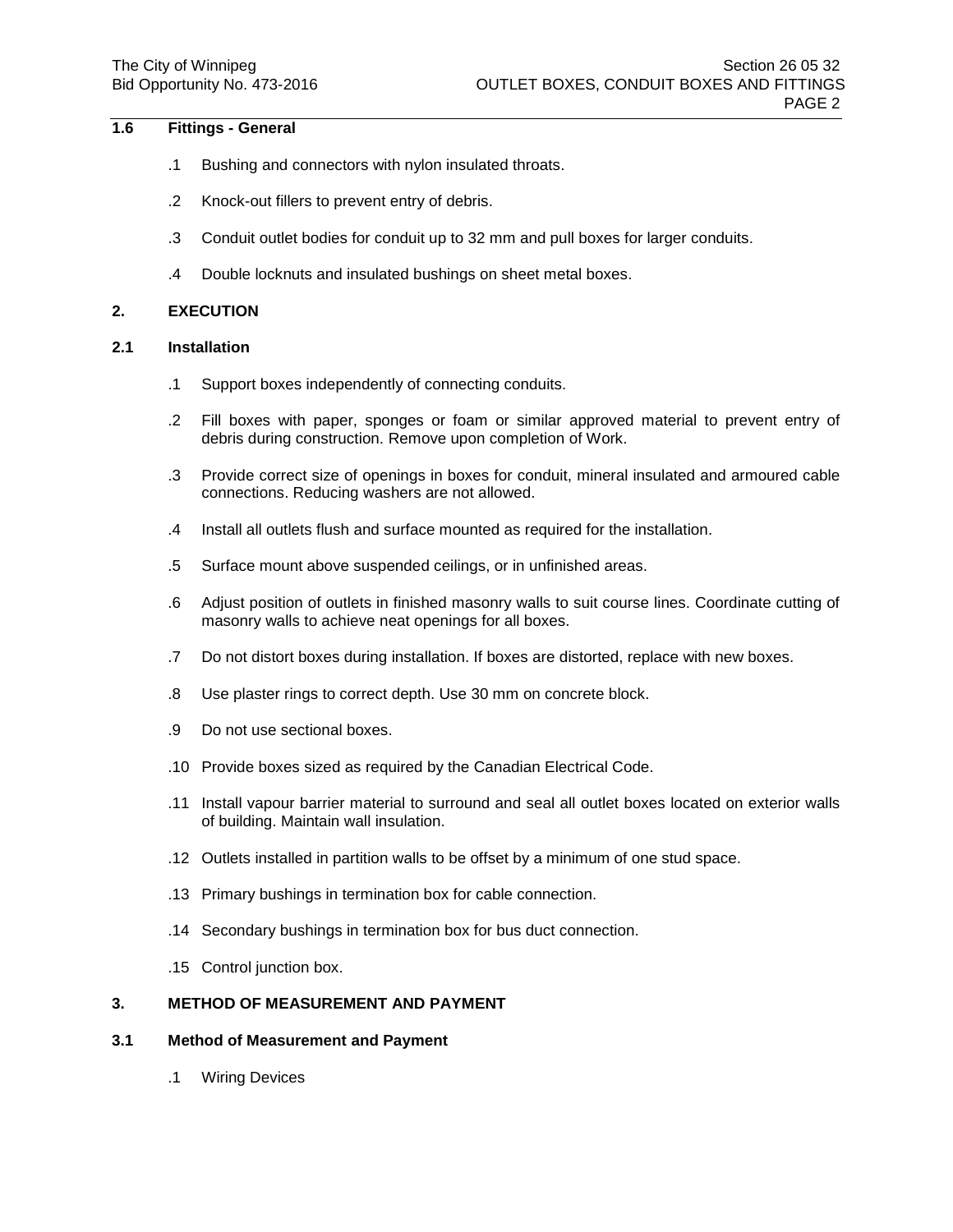.1 Outlet Boxes, Conduit Boxes and Fittings as described in this Specification will be paid for at the Contract Lump Sum Price for "Electrical, Instrumentation and Control Systems" including all items incidental to the Work included in this Specification.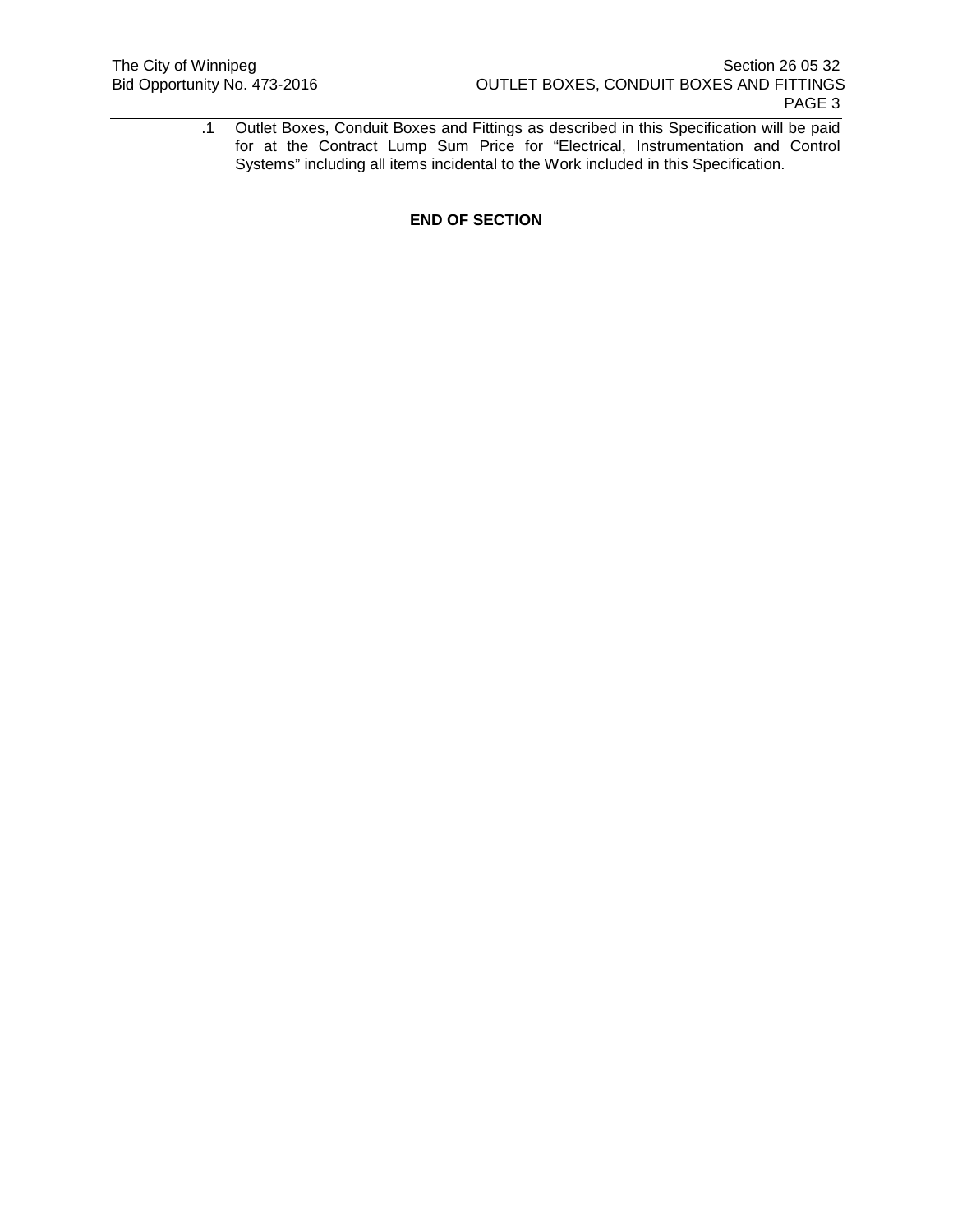#### **1.1 Description**

- .1 Provide a complete system of cable trays required to fully support all cable and conduit throughout the facility. System shall provide separate trays or barriers for 600 VAC systems, 120 VAC systems, and 24 VDC systems. System shall be complete with all supports and hangers and necessary for the installation.
- .2 Coordinate the location of the support channels so as not to interfere with other services.
- .3 Not all cable tray required is indicated on the Drawings. Provide additional tray as required to fully support all cable and conduit throughout the facility.

## **1.2 References**

- .1 Canadian Standards Association (CSA)
	- .1 CSA C22.2 No. 126.1-09 (R2014) Metal Cable Tray Systems.
	- .2 CSA C22.2 No. 126.2-02 (R2012) Nonmetallic Cable Tray Systems

## **1.3 Shop Drawings and Product Data**

- .1 Submit Shop Drawings and Product data in accordance with Section 26 05 00.
- .2 Provide detailed layout plans indicating cable tray locations, sizes, barriers and supports.
- .3 Prior to construction, submit design Drawings and calculations indicating all tray loading and seismic support designs have been reviewed by and bear the stamp of a Professional Engineer registered in the Province of Manitoba.

### **2. PRODUCTS**

#### **2.1 Cabletray**

- .1 All tray mounted indoor shall be galvanized steel ladder type, Class C1 to CSA C22.2 No. 126.1 with 300 mm rung spacing, 150 mm side rails.
- .2 Use aluminum tray in intermediate level of pumping station. Class C1 to CSA C22.2 No. 126.1 with 300 mm rung spacing, 150 mm side rails.
- .3 Use aluminum tray in outdoor areas and intermediate level of pumping station. Class D to CSA C22.2 No. 126.1 with 300 mm rung spacing, 150 mm side rails.
- .4 Width as required to prevent cable de-rating. The Contractor is responsible for increasing cable sizes due to de-rating factors from cable spacing.
- .5 Horizontal elbows, end plates, drop outs, vertical risers and drops, tees, wyes, expansion joints, reducers and other fittings where required. Field fabricate only those fittings not available from Manufacturer.
- .6 Provide stainless steel rod hanger clamps, rod hangers, wall mounting support brackets and all necessary accessories for complete installation.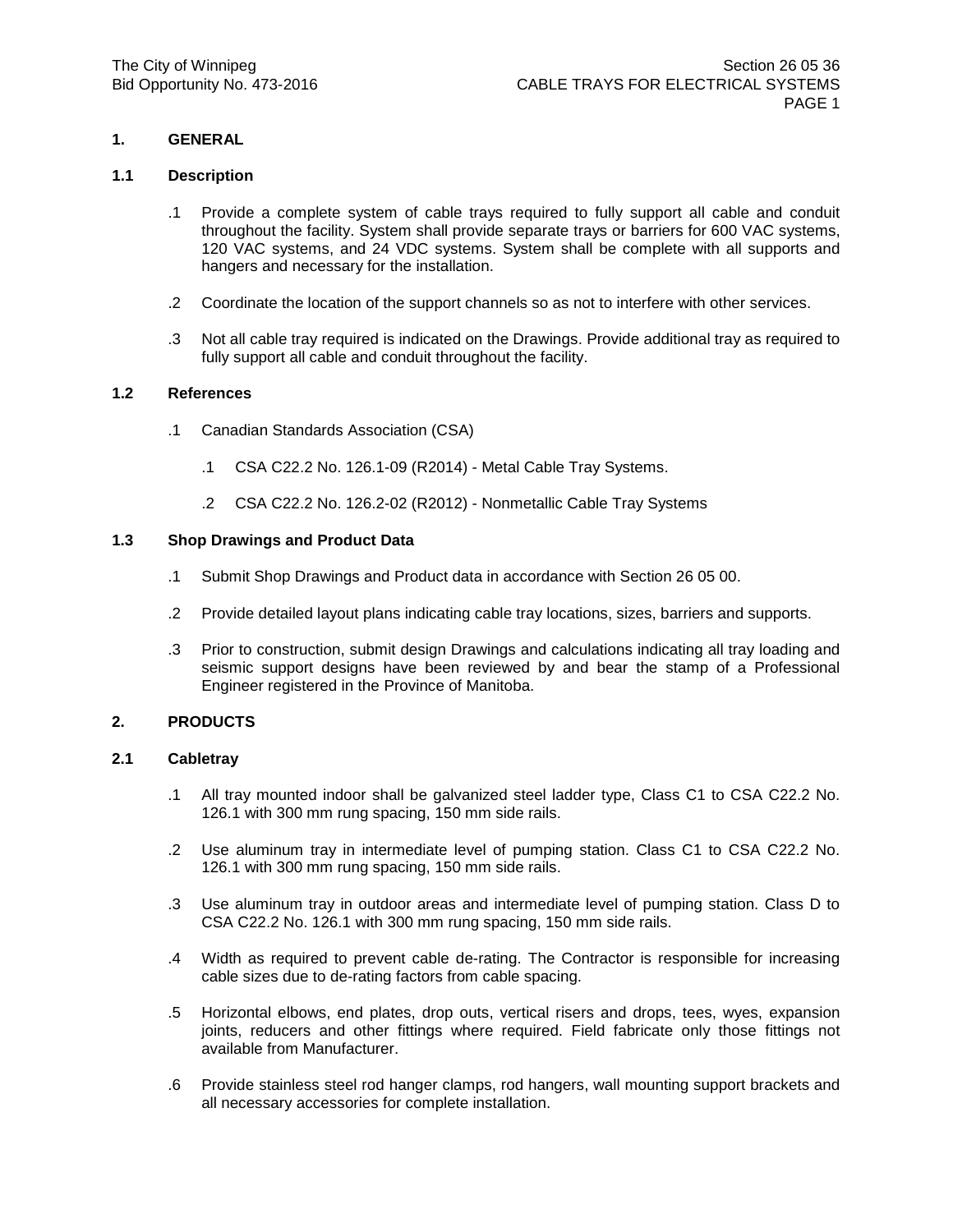- .7 Barriers where different voltage systems or electrical systems are in the same tray, or as indicated.
- .8 Unless otherwise approved by the Contract Administrator, provide cabletrays of the same manufacturer throughout the Work

# **2.2 Supports**

- .1 Provide stainless steel rod hangers, rod hanger clamps and accessories as required.
- .2 Wall mounted support brackets: Provide aluminum channel strut supports mounted vertically in concrete wall complete with mounting brackets sized to suit cabletray width and loading.

### **3. EXECUTION**

## **3.1 Installation**

- .1 Suspend cabletrays on rod hangers and hanger clamps or channels spaced as required by loading classification rating and not more than 3000 mm on centers. Fasten hangers to channels securely mounted to the structure.
- .2 Do not drill through wood ceiling trusses. Provide wood blocking on top of ceiling truss to anchor rod hangers and channels.
- .3 Install trays and raceways generally as indicated on Drawings. Coordinate this Work with the other trades to ensure adequate horizontal and vertical clearances.
- .4 Provide minimum vertical clearance above the trays as indicated on the Drawings.
- .5 Provide minimum 600 mm horizontal clearance on one side of cabletray throughout.
- .6 All trays are shown diagrammatically on the Drawings. Determine the exact location in the field. Install tray runs to prevent interference with process or service piping and ducting and to maintain clearance for tray access. Coordinate the exact location of tray supports and runs with the work of other Divisions.
- .7 Do not install tray routes and tray supports until the location of same has been reviewed by the Contract Administrator.
- .8 Install tray systems in such a manner as to conserve head-room and minimize the use of free space through which they pass. Maintain a minimum 2,100 mm clear head-room wherever possible.
- .9 Run trays parallel to building lines unless otherwise shown on the Drawings. Where two or more trays run the same route, make parallel and ensure offsets and bends are uniform.
- .10 When the ends on square strut channel type shelf brackets are below 2100 mm AFF in a walking area, cut flush with tray. Permanently cap the end of square strut channels, etc. with plastic caps. Suitably protect sharp corners and edges of tray to prevent personal hazard.
- .11 Where hanger rods are used, use stainless steel and not be smaller than 12 mm in diameter.
- .12 Extend a stranded #2/0 tin plated bare, or green insulated, copper ground conductor the length of each tray route, and solidly connect sections of tray runs to the ground bus of the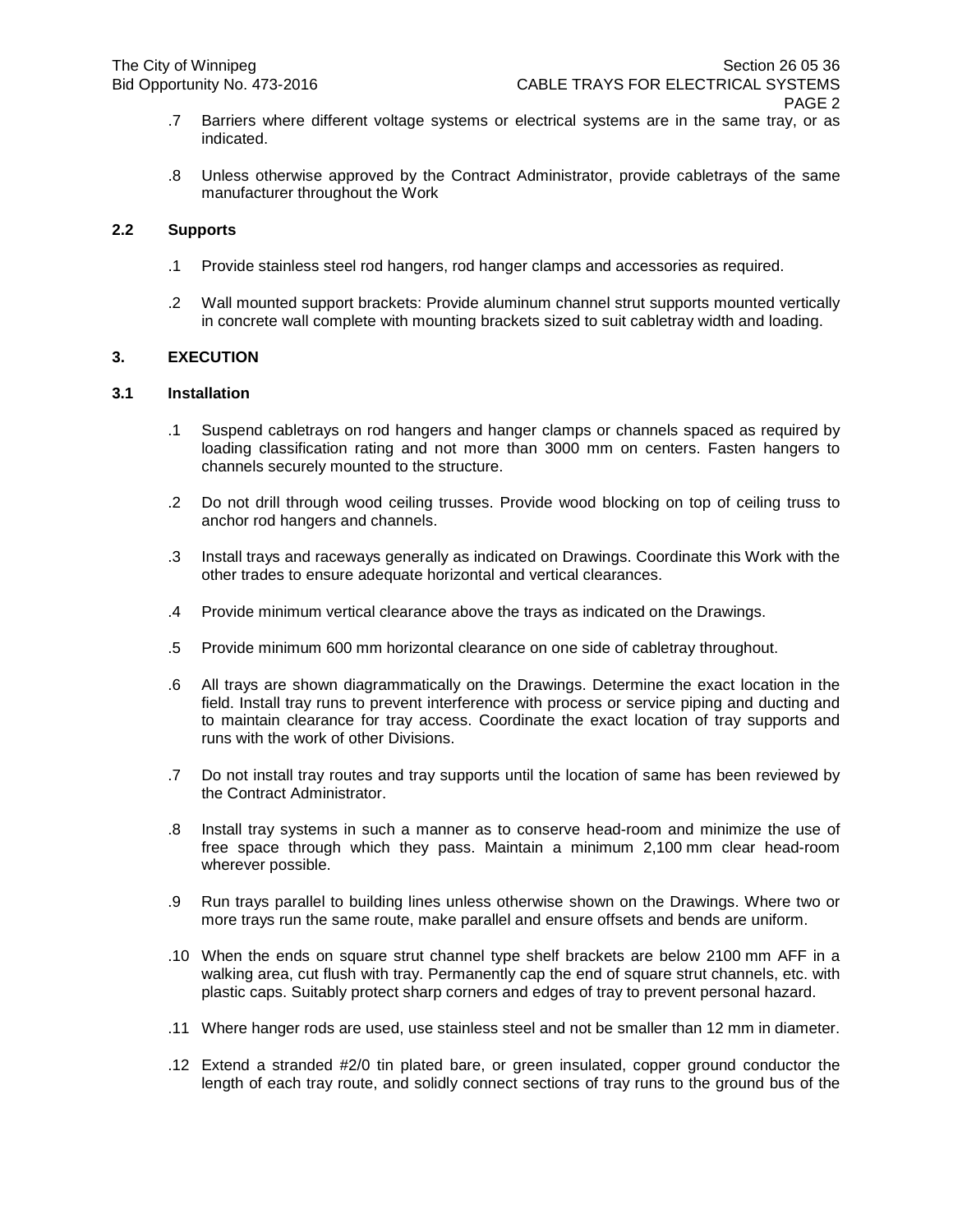electrical room. Connect ground conductor to the tray every 15 m with approved grounding clamps suitable for connecting aluminum tray with copper conductor.

- .13 Generally run cables of different voltage classes in separate trays. Where a common tray is shown on Drawings, separate the cables for different voltage classes from each other by metal barriers as supplied by the tray Manufacturer.
- .14 Check all trays for surface smoothness prior to installation and remove all burrs, ridges, etc. on tray surfaces facing cables.
- .15 Size cabletrays as indicated on Drawings. If any discrepancies are found or changes in tray size are required, advise the Contract Administrator before installing the tray.

## **3.2 Cables in Cabletray**

- .1 Install cables individually.
- .2 Lay cables into cabletray. Use rollers when necessary to pull cables.
- .3 Secure cables in tray at 5 m centers, with nylon ties.
- .4 Identify cables with nameplates in accordance with Section 26 05 00 Common Work Results - For Electrical.
- .5 Mark power and communication runs in accordance with colour coding outlined in Section 26 05 00 - Common Work Results - For Electrical.

## **4. METHOD OF MEASUREMENT AND PAYMENT**

### **4.1 Method of Measurement and Payment**

- .1 Cable Trays for Electrical Systems
	- .1 Cable Trays for Electrical Systems as described in this Specification will be paid for at the Contract Lump Sum Price for "Electrical, Instrumentation and Control Systems" including all items incidental to the Work included in this Specification.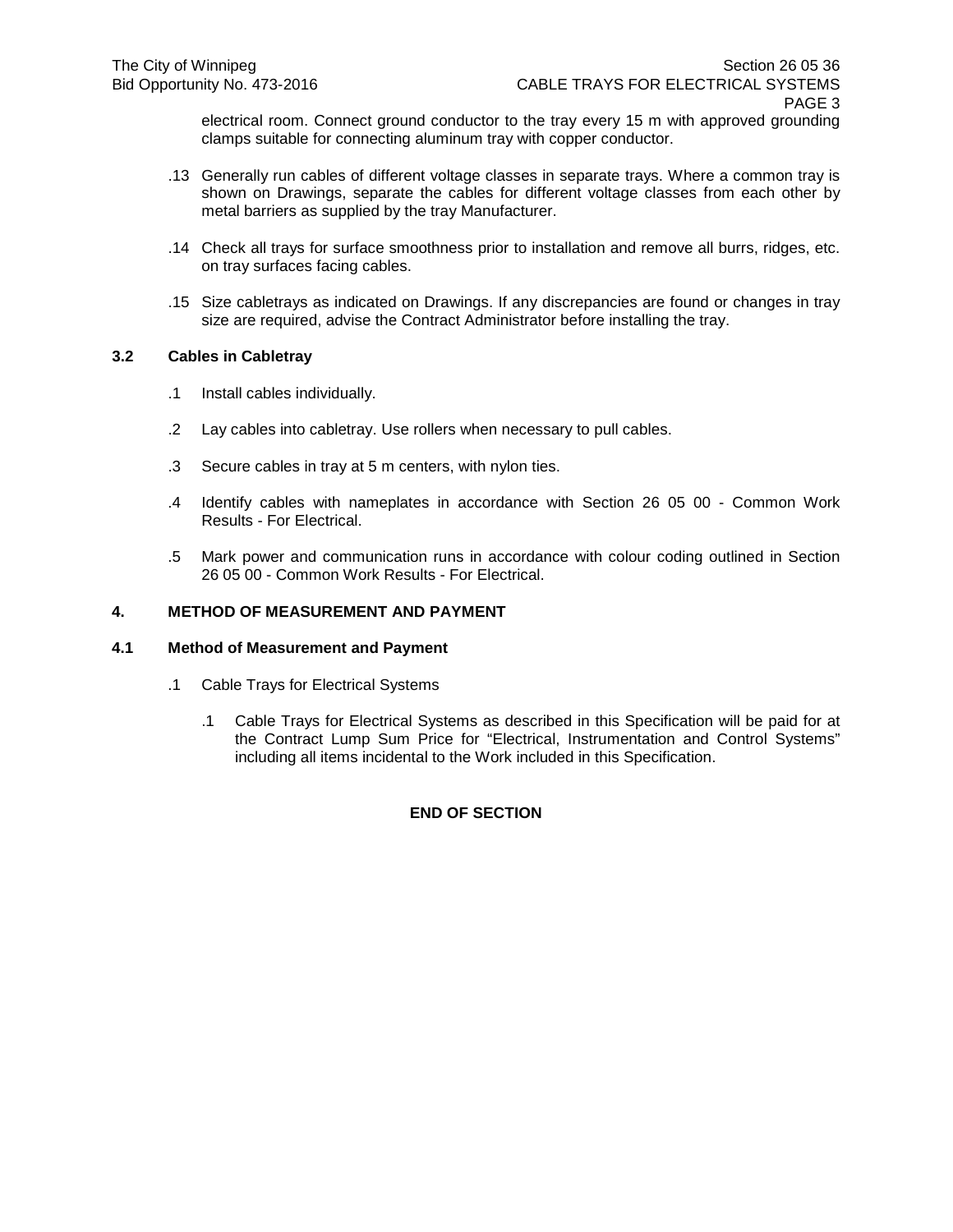#### **1.1 Description**

- .1 Supply and install wireways and auxiliary gutters and fittings as a means for flexible wiring system.
- .2 All wireways and auxiliary gutters to be 2-piece with removable cover to provide access to wiring.
- .3 Wireways, auxiliary gutters and fittings are based on CSA C22.2, No. 26.

## **1.2 References**

- .1 Canadian Standards Association (CSA)
	- .1 CSA C22.2 No. 26-13, Construction and Test of Wireways, Auxiliary Gutters, and Associated Fittings.

## **1.3 Submittals**

.1 Submit Shop Drawings in accordance with Section 26 05 00 - Electrical General Requirements.

### **2. PRODUCTS**

## **2.1 Wireways**

- .1 Wireways, auxiliary gutters and fittings: to CSA C22.2, No. 26.
	- .1 Two-piece sheet steel with removable bolted cover to give uninterrupted access to wiring.
	- .2 Finish: gray enamel.
	- .3 Use aluminum in classified area.
- .2 Elbows, tees, couplings, and hanger fittings manufactured as accessories to wireway supplied.

## **3. EXECUTION**

### **3.1 Installation**

- .1 Install wireways and auxiliary gutters.
- .2 Keep number of elbows, offsets, and connections to minimum.
- .3 Install supports, elbows, tees, connectors, and fittings.
- .4 Install barriers to separate different voltages or to separate different systems.
- .5 Install gutter to full length of equipment.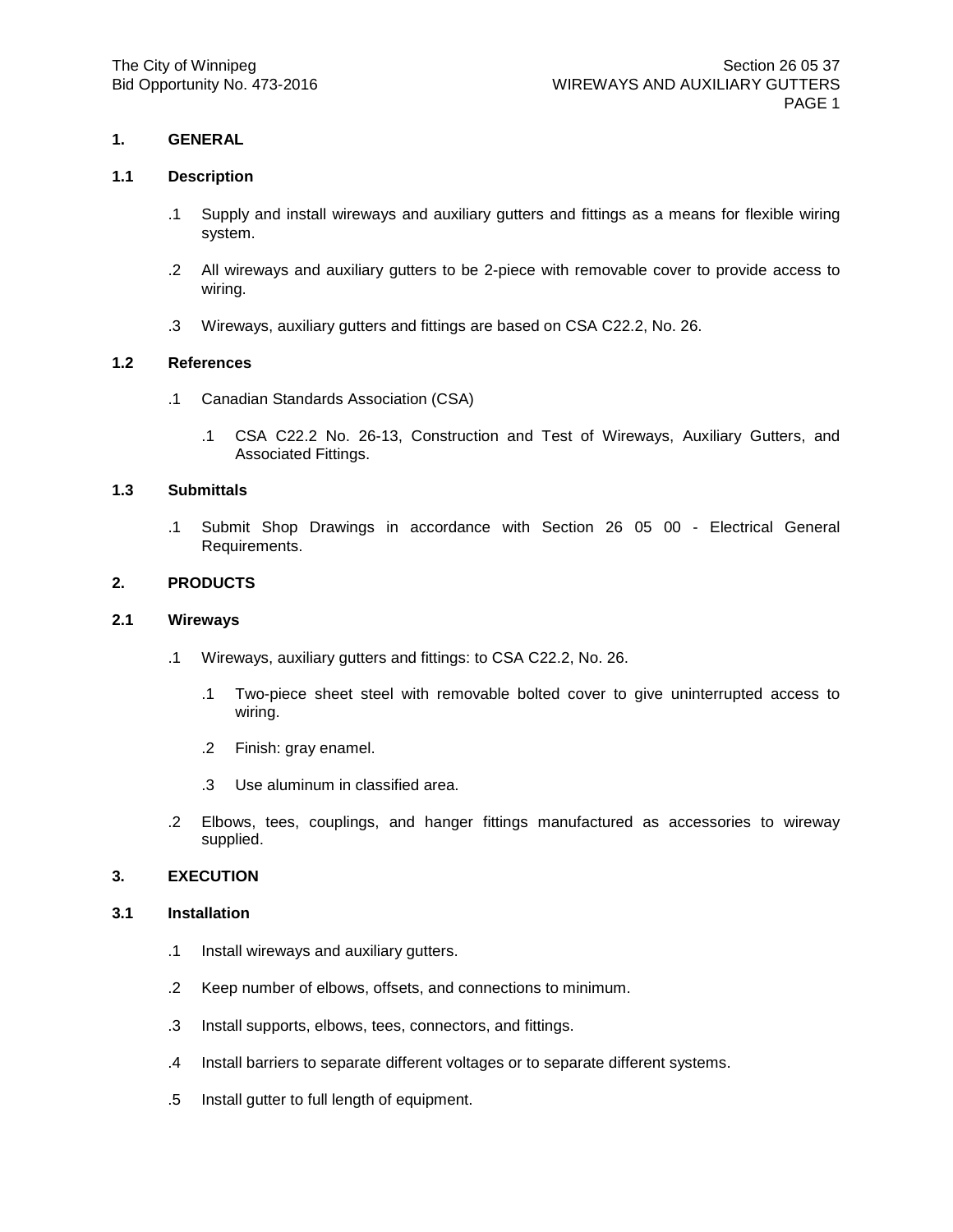# **4. METHOD OF MEASUREMENT AND PAYMENT**

## **4.1 Method of Measurement and Payment**

- .1 Wireways and Auxiliary Gutters
	- .1 Wireways and Auxiliary Gutters as described in this Specification will be paid for at the Contract Lump Sum Price for "Electrical, Instrumentation and Control Systems" including all items incidental to the Work included in this Specification.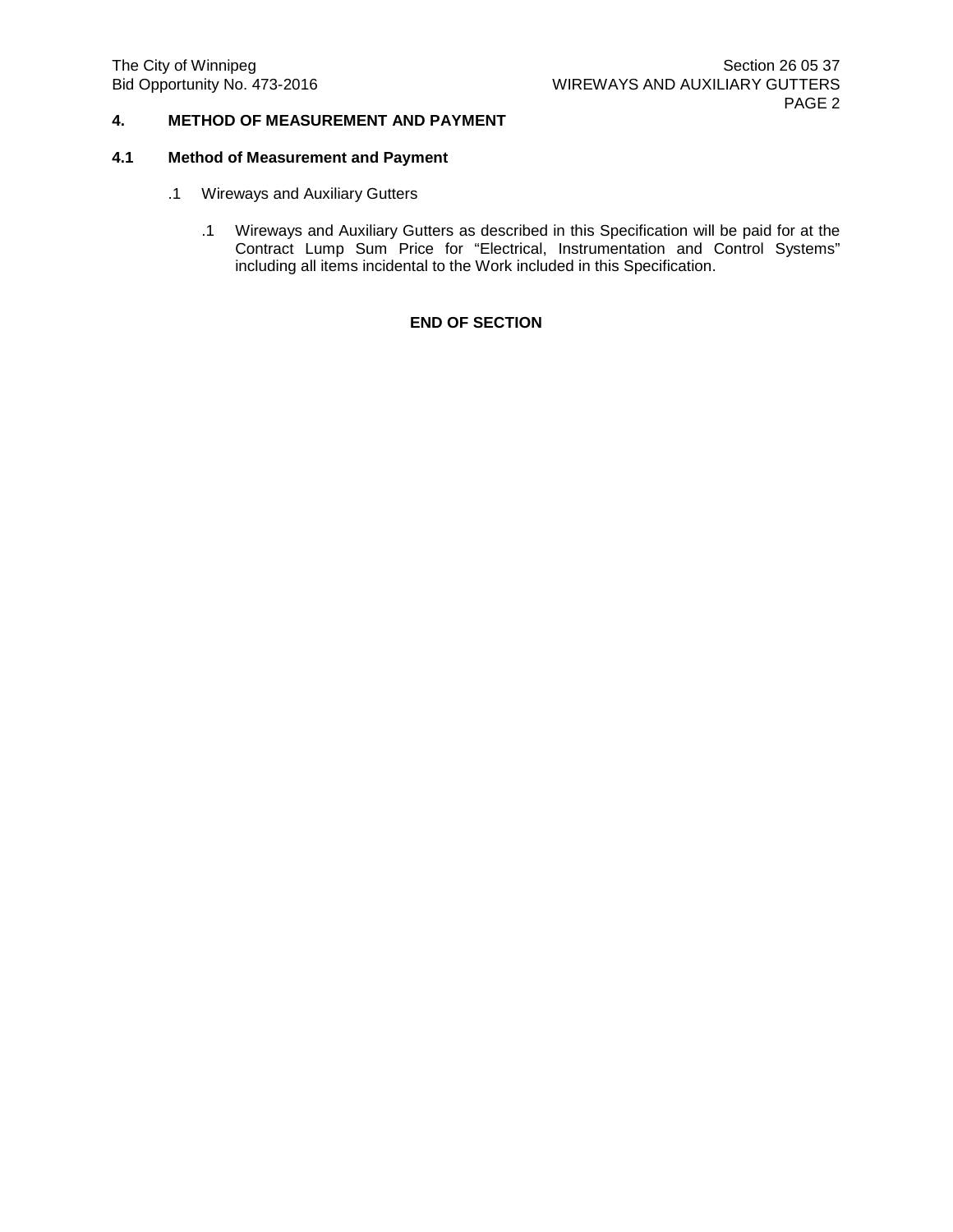### **1.1 References**

- .1 Canadian Standards Association (CSA)
	- .1 CSA CSA-Z809-08, Sustainable Forest Management, and Update No. 1 (2010).
- .2 Forest Stewardship Council (FSC)
	- .1 FSC-STD-01-001 V5-2 (2015), FSC Principle and Criteria for Forest Stewardship.
- .3 Sustainable Forestry Initiative (SFI)
	- 1. SFI 2015-2019 Standards and Rules.

### **2. PRODUCTS**

### **2.1 Cable Protection**

.1 Install as per Drawing C2-BE-007.

### **3. EXECUTION**

### **3.1 Direct Burial of Cables**

- .1 After sand bed specified is in place, lay cables maintaining 75 mm clearance from each side of trench to nearest cable. Do not pull cable into trench.
- .2 Provide offsets for thermal action and minor earth movements. Offset cables 150 mm for each 60 m run, maintaining minimum cable separation and bending radius requirements.
- .3 Underground cable splices not acceptable.
- .4 Maintain 75 mm minimum separation between cables of different circuits. Maintain 300 mm horizontal separation between low and high voltage cables. When low voltage cables cross high voltage cables maintain 300 mm vertical separation with low voltage cables in upper position. At crossover, maintain 75 mm minimum vertical separation between low voltage cables and 150 mm between high voltage cables. Maintain 300 mm minimum lateral and vertical separation for fire alarm and control, cables when crossing other cables, with fire alarm and control cables in upper position. Install treated planks on lower cables 0.6 m in each direction at crossings. All weather wood is not acceptable.

### **3.2 Cable Installation in Ducts**

- .1 Install cables as indicated in ducts.
- .2 Do not pull spliced cables inside ducts.
- .3 Install multiple cables in duct simultaneously.
- .4 CSA-approved lubricants of type compatible with cable jacket to reduce pulling tension.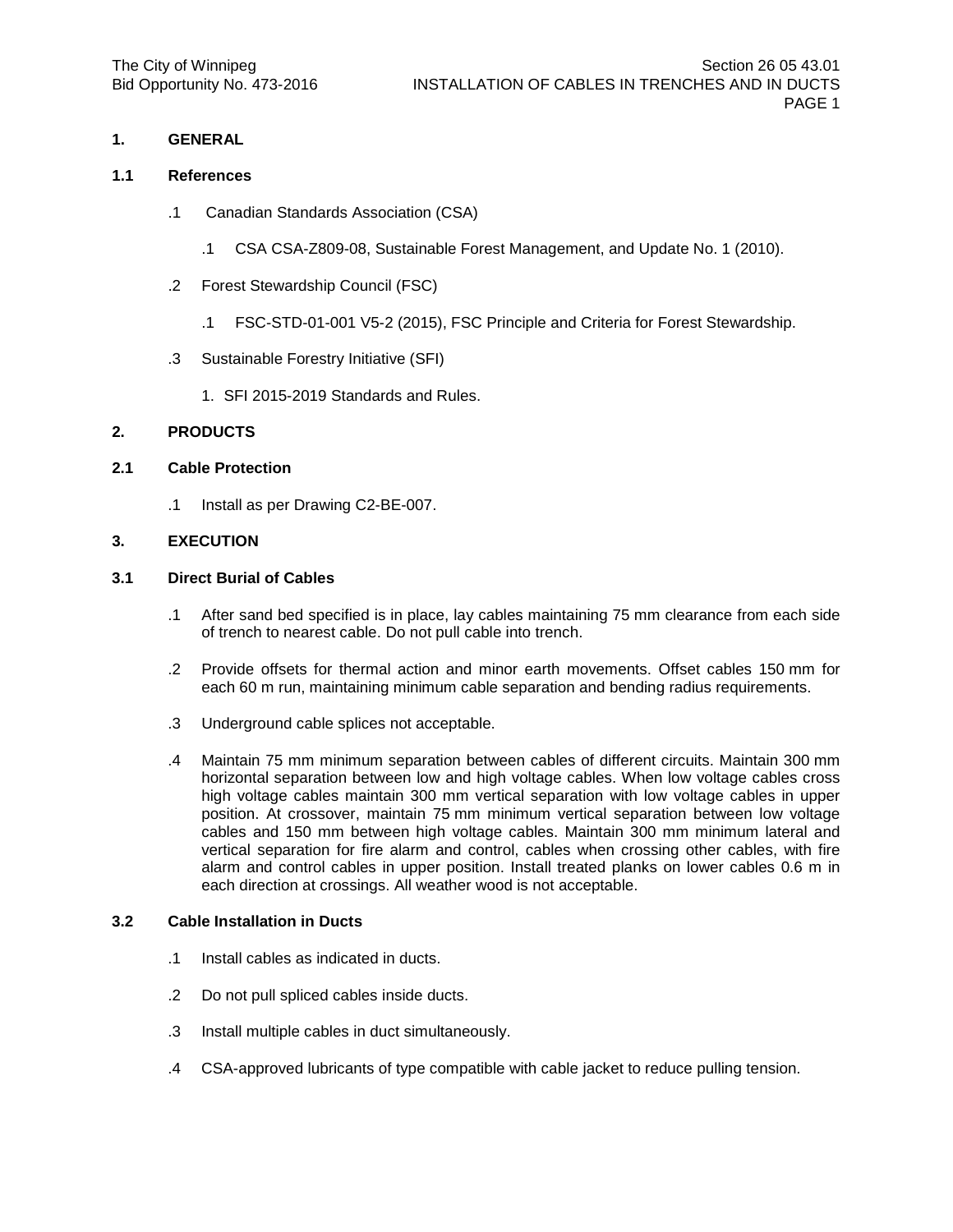- .5 To facilitate matching of colour coded multi-conductor control cables reel off in same direction during installation.
- .6 Before pulling cable into ducts and until cables properly terminated, seal ends of cables with moisture seal tape.
- .7 After installation of cables, seal duct ends with duct sealing compound.

### **3.3 Markers**

- .1 Mark cable every 30 m along cable or duct runs and changes in direction or as indicated on the Drawings.
- .2 Where markers are removed to permit installation of additional cables, reinstall existing markers.

## **3.4 Field Quality Control**

- .1 Perform tests in accordance with Section 26 05 00.
- .2 Check phase rotation and identify each phase conductor of each feeder.
- .3 Check each feeder for continuity, short circuits and grounds. Ensure resistance to ground of circuits is not less than 50 megohms.
- .4 Pre-acceptance test.
	- .1 After installing power cable but before splicing and terminating, perform insulation resistance test with 1000 V megger on each phase conductor.
	- .2 Check insulation resistance after each splice and/or termination to ensure that cable system is ready for acceptance testing.
	- .3 Provide Contract Administrator with list of test results showing location at which each test was made, circuit tested and result of each test.
	- .4 Remove and replace entire length of cable if cable fails to meet any of test criteria.

# **4. METHOD OF MEASUREMENT AND PAYMENT**

## **4.1 Method of Measurement and Payment**

- .1 Installation of Cables in Trenches and in Ducts
	- .1 Installation of Cables in Trenches and in Ducts as described in this Specification will be paid for at the Contract Lump Sum Price for "Electrical, Instrumentation and Control Systems" including all items incidental to the Work included in this Specification.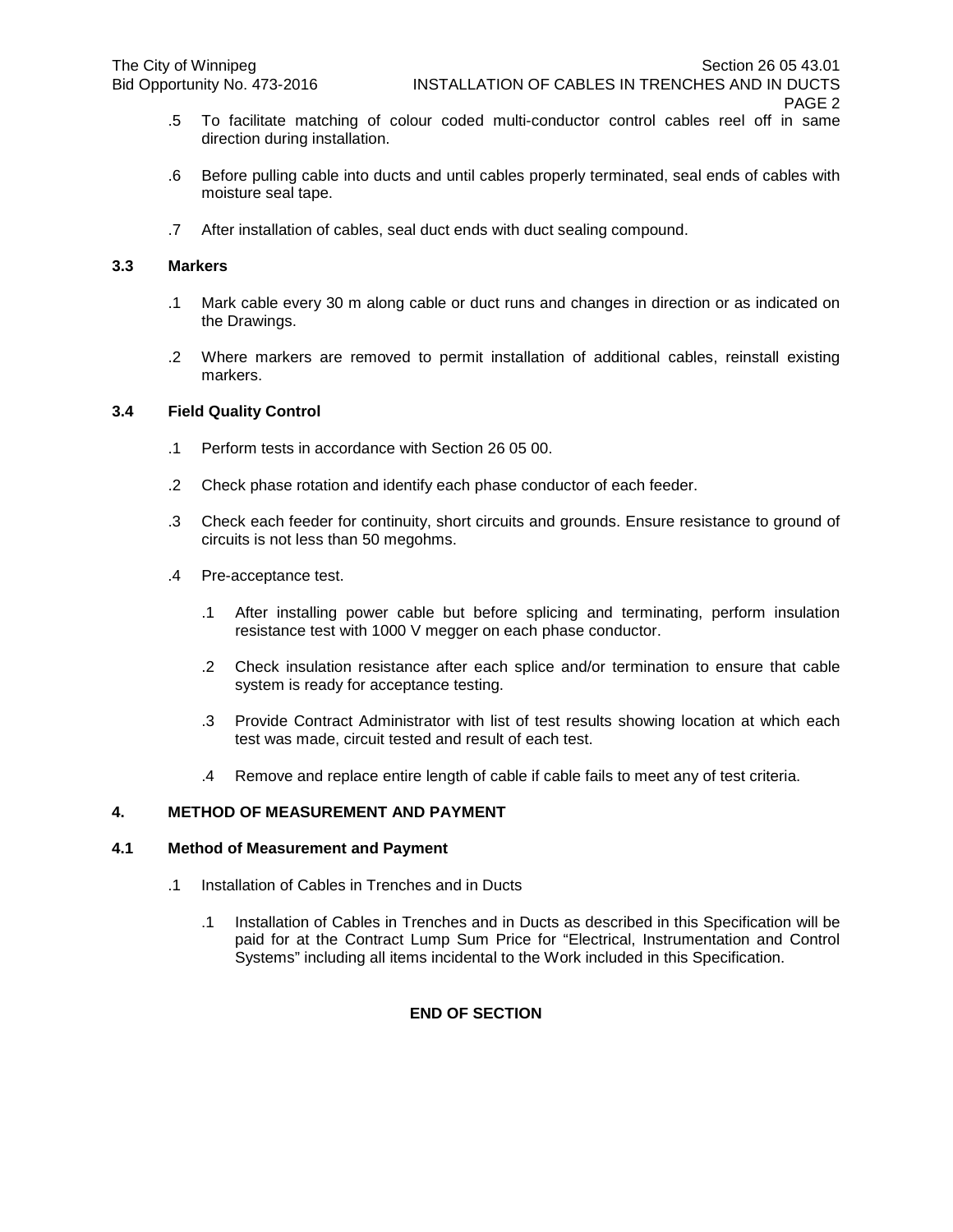#### **1.1 Description**

- .1 Provide a coordination/protective study, short circuit study and arc flash study of all equipment specified herein for the new pumping station building and submit for review.
- .2 Coordination, Short Circuit and arc flash study to comply with minimum CEC requirements and provide all warning labelling.
- .3 Include the following:
	- .1 600 V air circuit breaker over current, overload, and ground fault devises.
	- .2 600 V distribution panels and 120/208 V panelboards and switchgear connecting feeder cables and bus duct.
	- .3 Lock rotor current, acceleration time and damage curve for motors 75 kW and larger.
	- .4 Any additional data necessary for successful completion of the coordination and short circuit study.
	- .5 Study shall be inclusive for new distribution equipment.
- .4 Data shall clearly state the operating time in cycles of each breaker and indicate whether the time current curves for relays are inclusive of breaker tripping times or otherwise.
- .5 Prepare a summation chart showing all ratings and settings with easy reference to the appropriate curve.
- .6 Symmetrical and asymmetrical fault current calculations shall be submitted to verify the correct choice of the protective elements of the system.
- .7 Prepare a systems single line diagram on which the resultant short circuit values, device numbers and equipment ratings are shown.
- .8 Include a list of recommended settings for each relay.
- .9 Set all protective devices to recommended settings.

### **1.2 Qualifications**

- .1 This study shall bear the stamp of a Professional Engineer registered in the Province of Manitoba.
- .2 Study shall be completed before MCC Shop Drawing submission.

### **1.3 Submittals**

- .1 Submittals as per Section 26 05 00.
- .2 Submit the complete study for review prior to carrying out calibration and verification.
- .3 Submit typed results of coordination and short circuit study in maintenance manuals.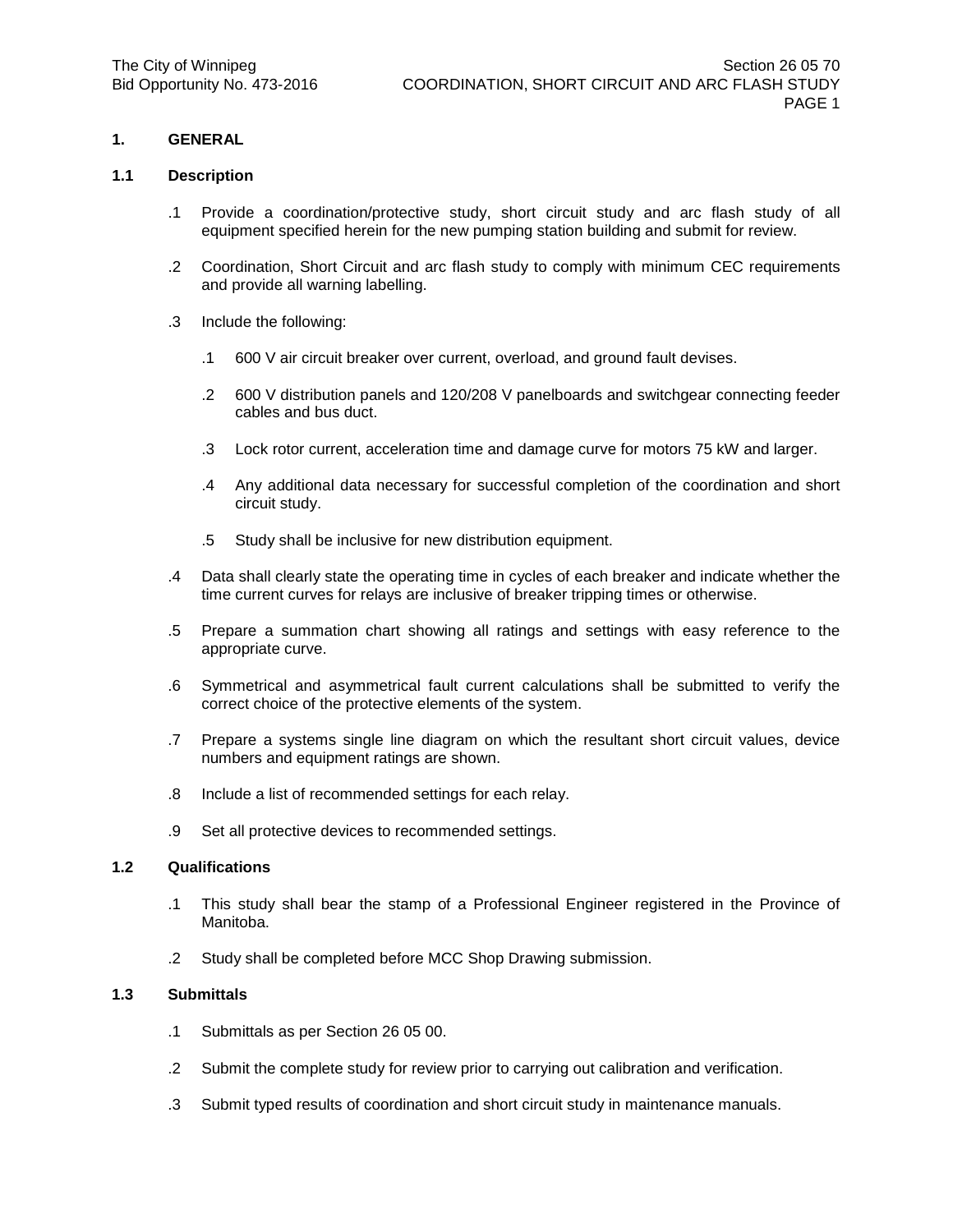# **2. PRODUCTS**

## **2.1 Tripping Devices**

.1 Relay style, CT ratios and fuse sizes have been selected on a preliminary basis for design purposes. Final selection shall be based on the results of this study and shall be included at no extra cost.

# **3. EXECUTION**

## **3.1 Data**

.1 Provide the MCC supplier with all relevant data for equipment not provided by that supplier.

## **4. METHOD OF MEASUREMENT AND PAYMENT**

## **4.1 Method of Measurement and Payment**

- .1 Coordination, Short Circuit and Arc Flash Study
	- .1 Coordination, Short Circuit and Arc Flash Study as described in this Specification will be paid for at the Contract Lump Sum Price for "Electrical, Instrumentation and Control Systems" including all items incidental to the Work included in this Specification.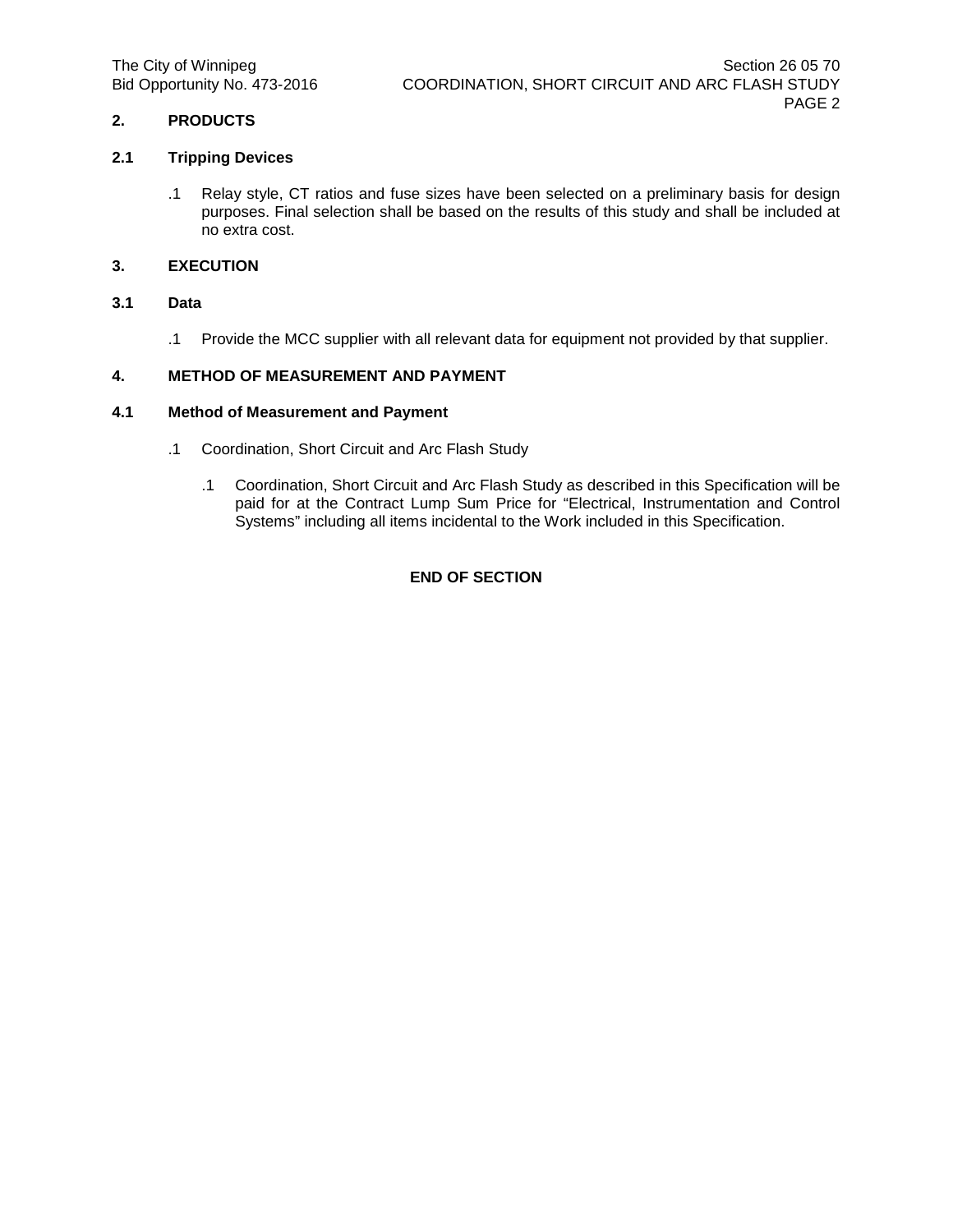## **1.1 References**

- .1 Canadian Standards Association (CSA)
	- .1 CAN3-C17-M84 (R2015) Alternating Current Electricity Metering.
- .2 Institute of Electrical and Electronics Engineers (IEEE)
	- .1 C37.90.1-2002 IEEE Standard Surge Withstand Capability (SWC) Tests for Relays and Relay Systems Associated with Electric Power Apparatus.

## **1.2 Product Data**

- .1 Submit product data in accordance with Section 26 05 00 Common Work Results For Electrical.
- .2 Indicate meter, instrument, outline dimensions, panel drilling dimensions and include cutout template.

## **2. PRODUCTS**

## **2.1 Digital Metering Instrument**

- .1 Microprocessor-based data collection and storage meter to monitor power conditions on transformer secondaries as shown on the plans.
- .2 Meter to display true RMS value of:
	- .1 Amps 3-phase current
	- .2 Volts Line-to-line or line-to-neutral 3-phase voltage
	- .3 kW kilowatts
	- .4 kVA kilovoltamperes
	- .5 Pf power factor
	- .6 F frequency
	- .7 kWd kilowatt demand
	- .8 Ad amperes demand
	- .9 kWh kilowatt hours
	- .10 Total kWH as an accumulating total, providing bi-directional (import/export) indication.
	- .11 Total kVARH as an accumulating total, providing bi-directional (import/export) indication.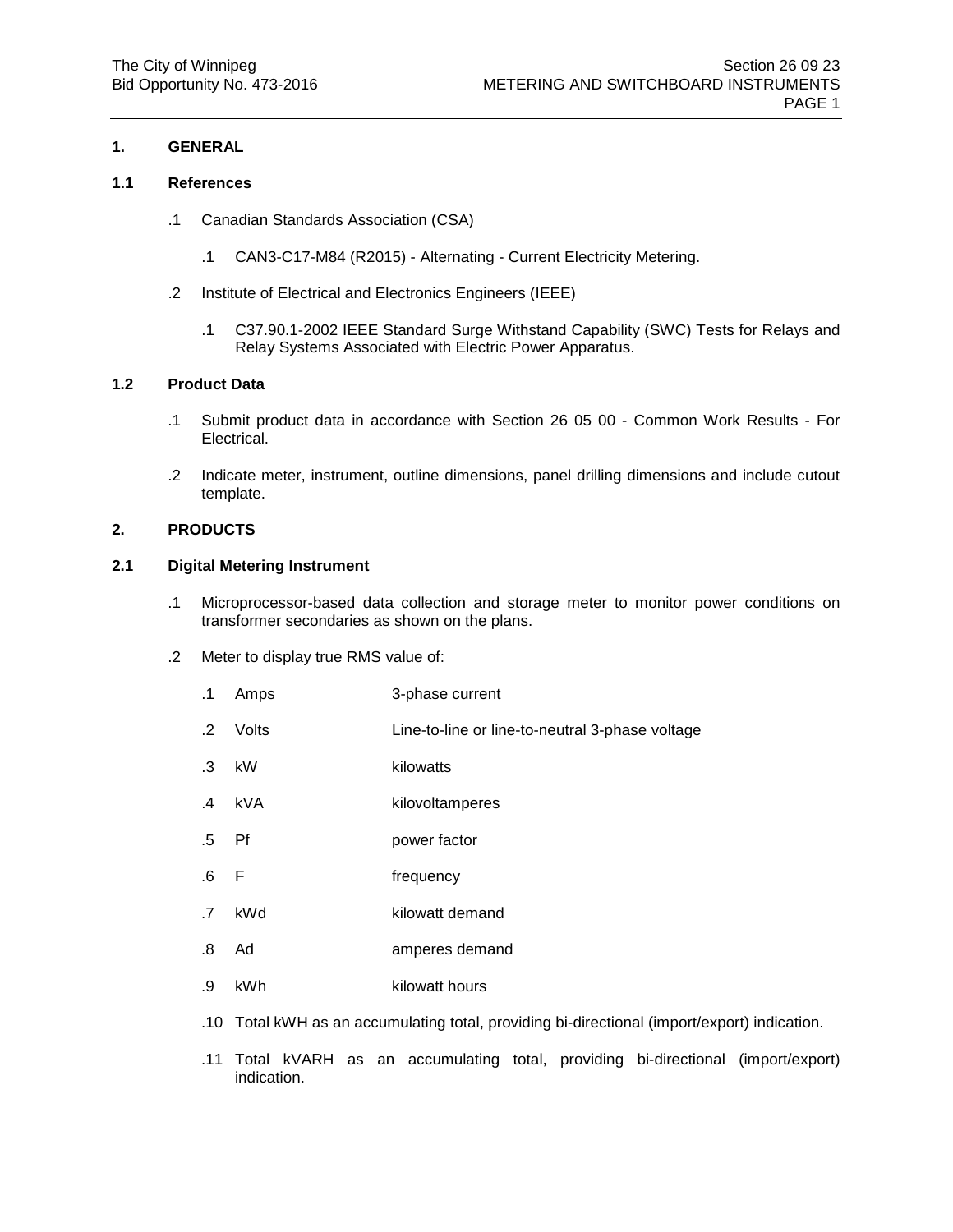- .12 kW Demand, user-programmable length of each demand period and the number of periods averaged to match local utility billing method.
- .13 Amps Demand.
- .14 kVA Demand, user-programmable length of each demand period and the number of periods averaged to match local utility billing method.
- .15 Total harmonic current and voltage.
- .16 Individual harmonic true rms current and voltage to the 63rd harmonic.
- .3 Each power meter to have:
	- .1 True RMS measurement.
	- .2 Direct connection to 600 V, 3 phase, 4 wire system.
	- .3 Fourth current input for measurement of ground or neutral current.
	- .4 Eight (8) digital inputs for status/counter inputs, self excited dry contact sensing, to remotely monitor breaker status, ground fault relay status, or any other dry contact input.
	- .5 Storage in non-volatile memory for the following:
		- .1 A time-stamped alarm and event log of up to 800 events which records event date, time (to 0.001 sec), event type, and value for all over/under limit conditions, all status input activity, and all relay operations.
		- .2 A time-stamped minimum/maximum log, which records the value of any parameter exceeding the previous highest or lowest value recorded. Log to be read from the front panel display or via the communications port.
		- .3 All setup data.
	- .6 Waveform capture capability allowing any of the eight voltage and current input channels to be digitally sampled at 256 samples/60 Hz cycle. Waveform capture to be initiated using commands made via the communications port or event triggered. Waveform capture data is to be made accessible via the communications port.
	- .7 Liquid crystal display, 320 x 240 pixels resolution, backlight.
	- .8 Serial communications ports:
		- .1 One (1) RS-232C/RS-485, and one (1) RS-485.
		- .2 Protocols: ION, Modbus RTU.
		- .3 Baud rate: RS-232, 300 bps to 115,200 bps.
		- .4 Baud rate: RS-485, 300 bps to 57,600 bps.
	- .9 Ethernet port: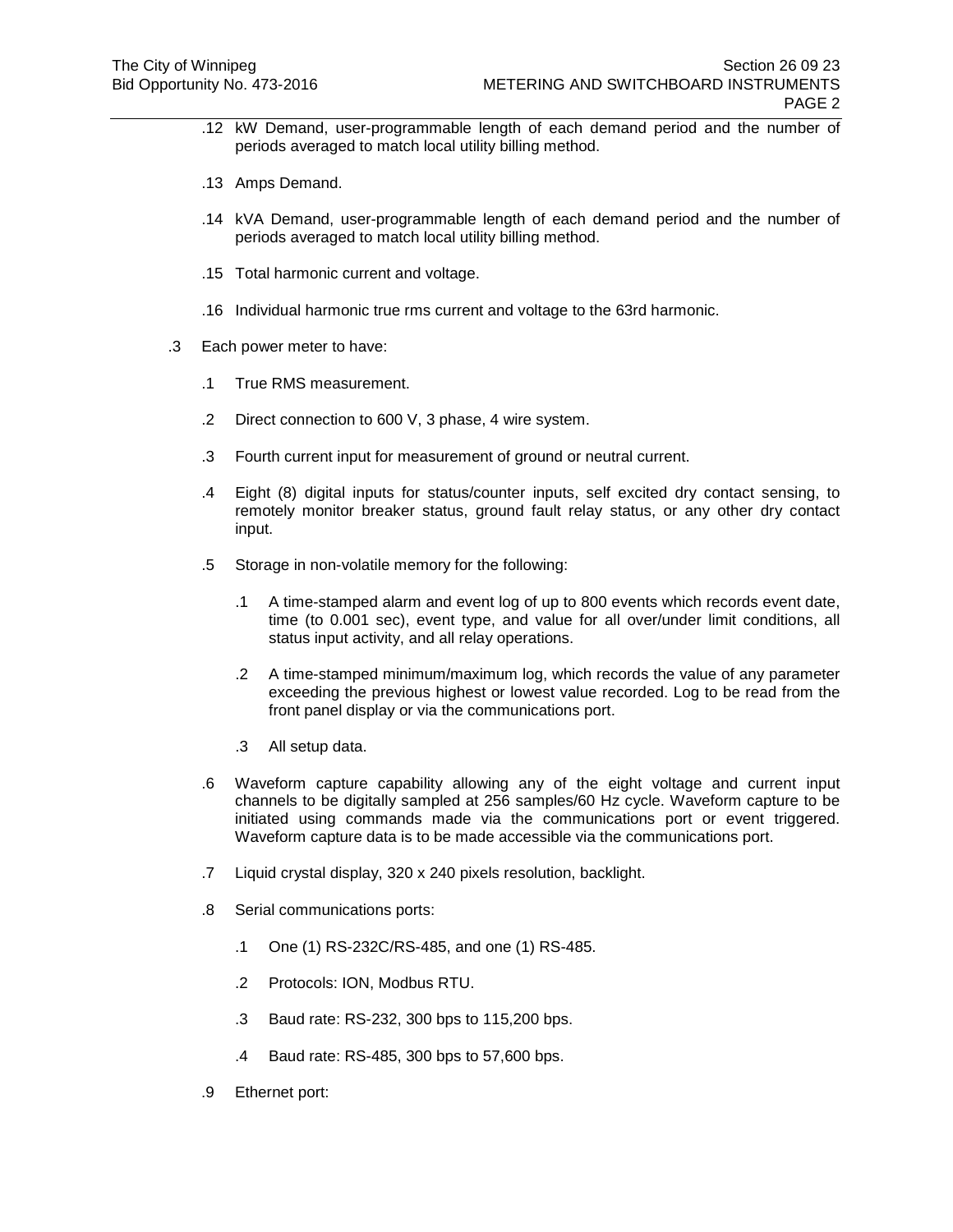- .1 Protocols: ION, Modbus TCP.
- .2 10BaseT.
- .3 Simultaneous communications using ION and Modbus TCP protocols.
- .10 Field programmability as follows:
	- .1 Volts scale, volts mode (wye, delta, single phase), amps scale, Vaux scale, baud rate, TCP/IP address and the relay operation are programmable from the front panel.
	- .2 All parameters in 10.1 above, plus additional alarm/event parameters may be programmed via the communications port using a portable terminal or a computer.
	- .3 Ensure programming is password protected.
- .11 Compliance with the following standards:
	- .1 ULC Listed.
	- .2 CSA Certified.
	- .3 Voltage, current, status, relay and power inputs pass the IEEE C37.90.1 tests.
	- .4 Certified to comply with FCC Part 15 Subpart J for Class A computing devices.
- .12 300 amps for one (1) second surge protection on all four (4) current inputs.
- .13 The following accuracy, resolution, range, and power supply ratings specifications:

| <b>Parameter</b>            | <b>Accuracy</b> | <b>Resolution</b>   | Range               |
|-----------------------------|-----------------|---------------------|---------------------|
| Volts (V1, V2, V3)          | 0.1%            | 0.1%                | $0 - 1,000,0001$    |
| Amps (11, 12, 13)           | 0.1%            | 0.1%                | $0 - 30,000$        |
| <b>Neutral Current (14)</b> | 0.4%            | 0.1%                | $0 - 9,999$         |
| kW                          | class 0.2       | 0.1%                | $0 - 1,000,000^2$   |
| <b>kVAR</b>                 | class 0.2       | 0.1%                | $0 - 1,000,000^2$   |
| kVA                         | class 0.2       | 0.1%                | $0 - 1,000,000^2$   |
| Power Factor                | 0.2%            | 1.0%                | 1.0 to $±0.6$       |
| Frequency                   | $0.005$ Hz      | 0.1 Hz <sup>3</sup> | 40 to 450 Hz        |
| kW Demand                   | class 0.2       | 0.1%                | $0 - 1,000,000$     |
| Amps Demand                 | class 0.2       | 0.1%                | $0 - 30,000$        |
| $kWH$ ( $-F$ , $-R$ )       | class 0.2       | 1 kWH               | $0 - 1,000,000,000$ |
| $kVARH$ (-F, -R)            | class $0.2$     | 1 kVARH             | $0 - 1,000,000,000$ |

- .1 Reads in kV for voltages over 9,999.
- .2 Reads in MVA, MW, MVAR for readings over 9,999 K.
- .3 1 Hz resolution at 400 Hz range.
- .4 Power Supply
	- .1 85 to 250 VAC or 110 to 300 VDC.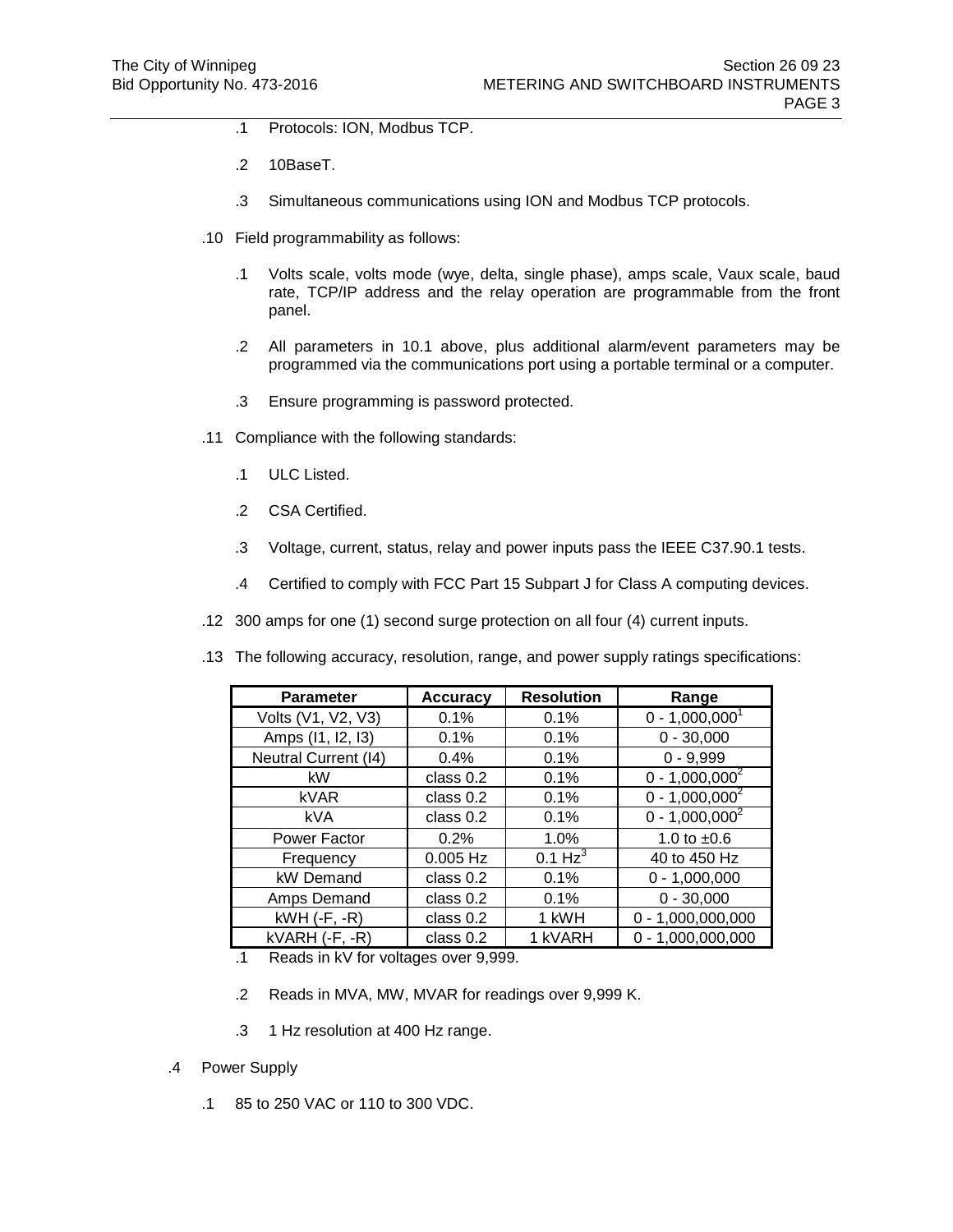- .2 Burden: 15 VA typical, 35 VA maximum.
- .3 Record and store the following information in meter memory. Recall and reset stored data via meter controls and meter indicator.
	- .1 Volts max/min at 1 second interval
	- .2 Amps max/min at 1 second interval
	- .3 F max/min at 1 second interval
	- .4 kW max/min at 1 second interval
	- .5 Pf max/min (or kVA max/min) at 1 second interval
	- .6 kWd at field programmable intervals of 1 minute to 30 minutes; set at 1 minute
	- .7 Ad per kWd
- .5 10-Base-T communications port for future addition of remote data acquisition.
- .6 Field programmable for set-up and system variables.
- .7 Test terminal blocks as required.
- .8 CSA Certified.

### **2.2 Current Transformers**

.1 Provide shorting switches or test blocks for all meter CT inputs.

## **2.3 Equipment Identification**

.1 Provide equipment identification.

### **3. EXECUTION**

## **3.1 Metering Installation**

- .1 Install meters in panels as indicated.
- .2 Make connections in accordance with diagrams.

### **3.2 Field Quality Control**

- .1 Perform simulated operation tests with metering, instruments disconnected from permanent signal and other electrical sources.
- .2 Verify correctness of connections, polarities of meters, instruments, potential and current transformers, transducers, signal sources and electrical supplies.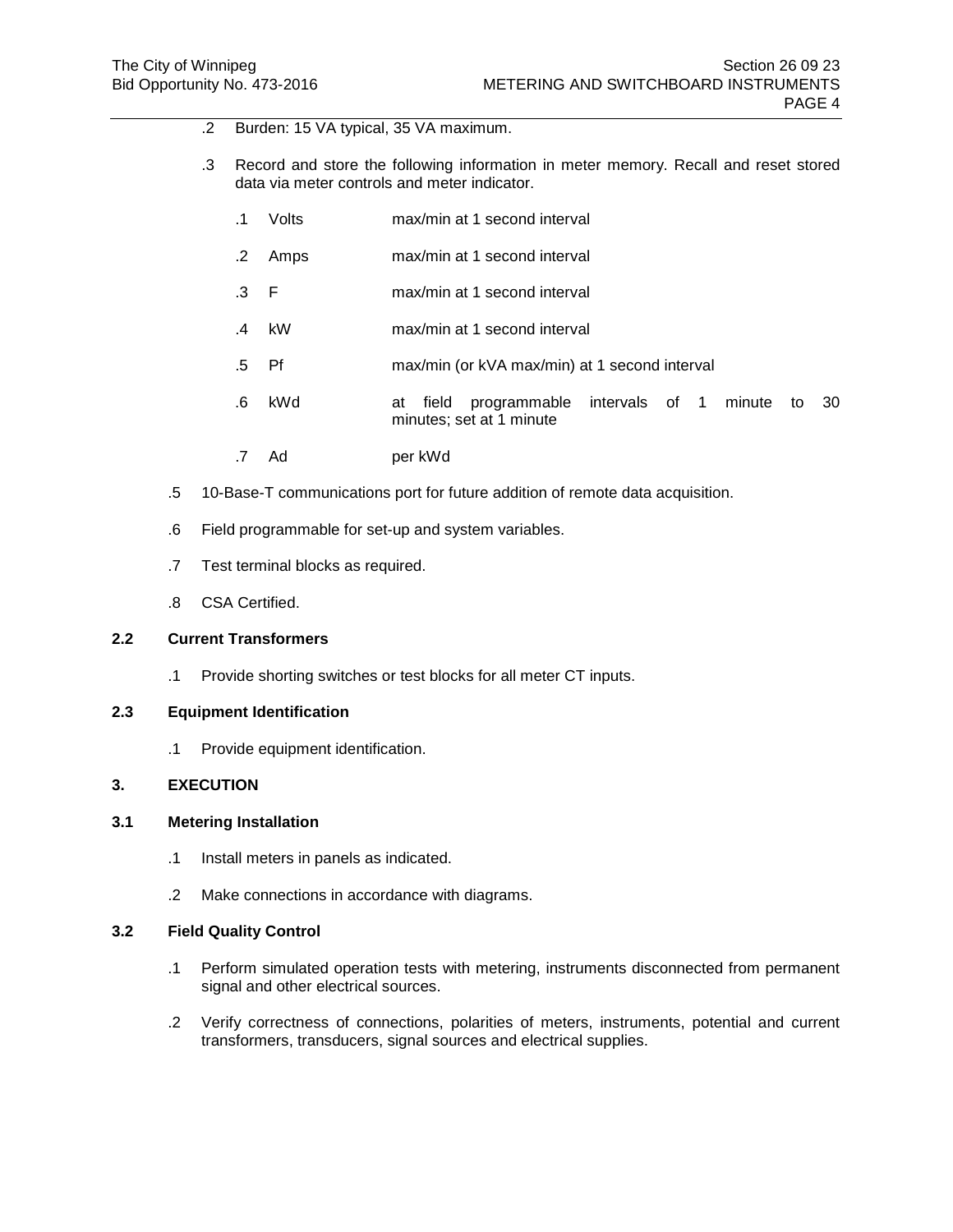# **4. METHOD OF MEASUREMENT AND PAYMENT**

# **4.1 Method of Measurement and Payment**

- .1 Metering and Switchboard Instruments
- .2 Metering and Switchboard Instruments as described in this Specification will be paid for at the Contract Lump Sum Price for "Electrical, Instrumentation and Control Systems" including all items incidental to the Work included in this Specification.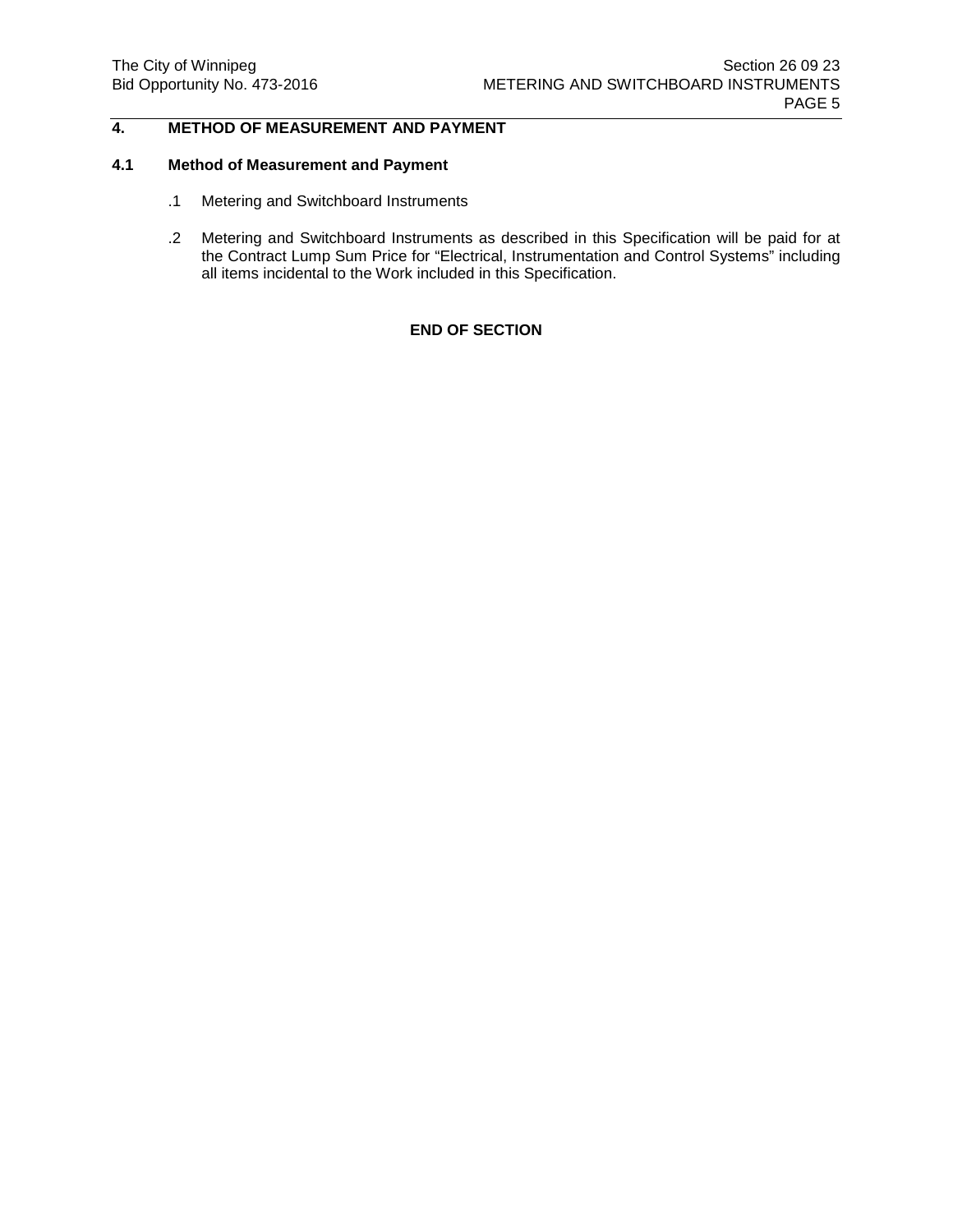### **1.1 Work**

.1 Provide enclosed dry type transformers 600 V primary to 120/208 V.

## **1.2 References**

- .1 Canadian Standards Association (CSA)
	- .1 CSA C9-02 (R2016), Dry-Type Transformers.
	- .2 CSA C22.2 No. 47-13, Air-cooled transformers (dry type).
- .2 National Electrical Manufacturers Association (NEMA)
	- .1 NEMA 250-2014, Enclosures for Electrical Equipment (1000 Volts Maximum).
	- .2 NEMA ICS 6:1993 (R2011), Industrial Control and Systems: Enclosures.

## **1.3 Submittals**

- .1 Product Data 3-phase, 4 Wire Secondary.
	- .1 Submit product data in accordance with Section 26 05 00.

#### **2. PRODUCTS**

### **2.1 Transformers**

- .1 General: dry type, air-cooled, self-ventilated, code gauge steel, complete with ventilation openings, removable access panels, mounting brackets, and solderless primary and secondary cable connectors. Enclosures to have zinc chromate prime coat and enamel finish coat per Section 26 05 00. Transformers to be single- or 3-phase as noted on the Drawings.
- .2 Design
	- .1 Type: ANN
	- .2 3-phase, kVA as indicated on the Drawings, 600 V input, 120/208 V output, 60 Hz.
	- .3 Voltage primary taps: 2.5% full capacity above and below normal.
	- .4 Insulation: Class H
	- .5 Basic Impulse Level (BIL): 20 kV B.I.L.
	- .6 Hipot: 4 kV
	- .7 Average Sound Level: to meet the local municipal and building codes and meet at minimum the following criteria:
		- .1 45 dB maximum up to 45 kVA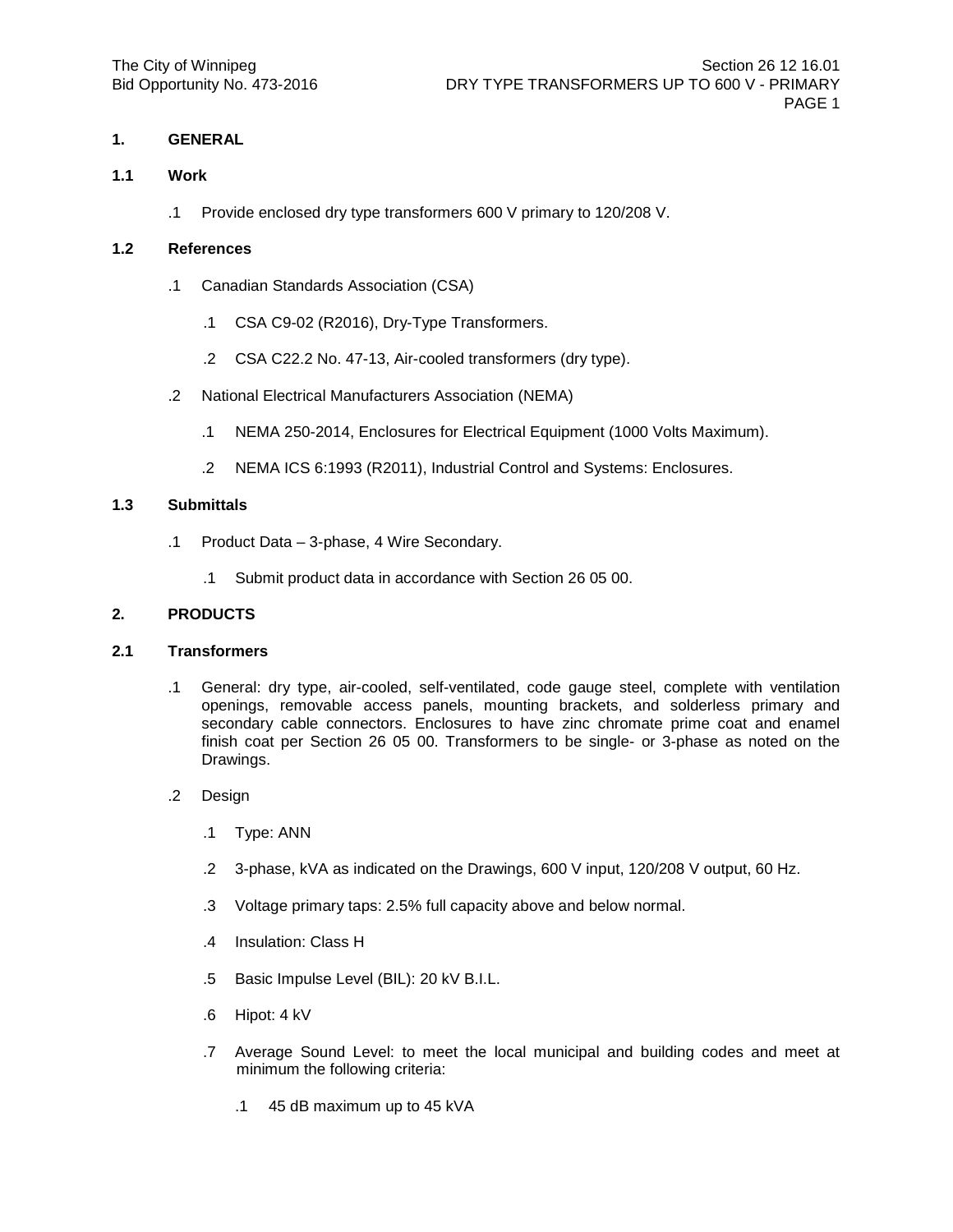- .2 50 dB maximum up to 150 kVA
- .3 55 dB maximum up to 300 kVA
- .4 60 dB maximum above 500 kVA
- .8 Impedance at 170°C: 6.0% maximum up to 112.5 kVA; 5.5% maximum above 112.5 kVA..
- .9 Finish: In accordance with Section 26 05 00.
- .10 Three Phase Windings: arrange with three primary windings connected in delta and three secondary windings connected in wye.
- .11 Max. Winding Temperature: 150°C rise with temperature continuous full load.
- .12 Max. Lead Connection: 55°C rise with temperature continuous full load.
- .13 Copper winding.
- .14 All connections are front accessible only and taps.

## **2.2 Equipment Identification**

.1 Provide equipment identification in accordance with Section 26 05 00.

#### **2.3 Acceptable Manufacturers:**

.1 Transformer shall match and be from the same manufacturer as the Motor Control Centre.

## **3. EXECUTION**

- **3.1 Installation**
	- .1 Built-In Motor Control Centre.

### **4. METHOD OF MEASUREMENT AND PAYMENT**

#### **4.1 Method of Measurement and Payment**

- .1 Dry Type Transformers up to 600 V Primary
	- .1 Dry Type Transformers up to 600 V Primary as described in this Specification will be paid for at the Contract Lump Sum Price for "Electrical, Instrumentation and Control Systems" including all items incidental to the Work included in this Specification.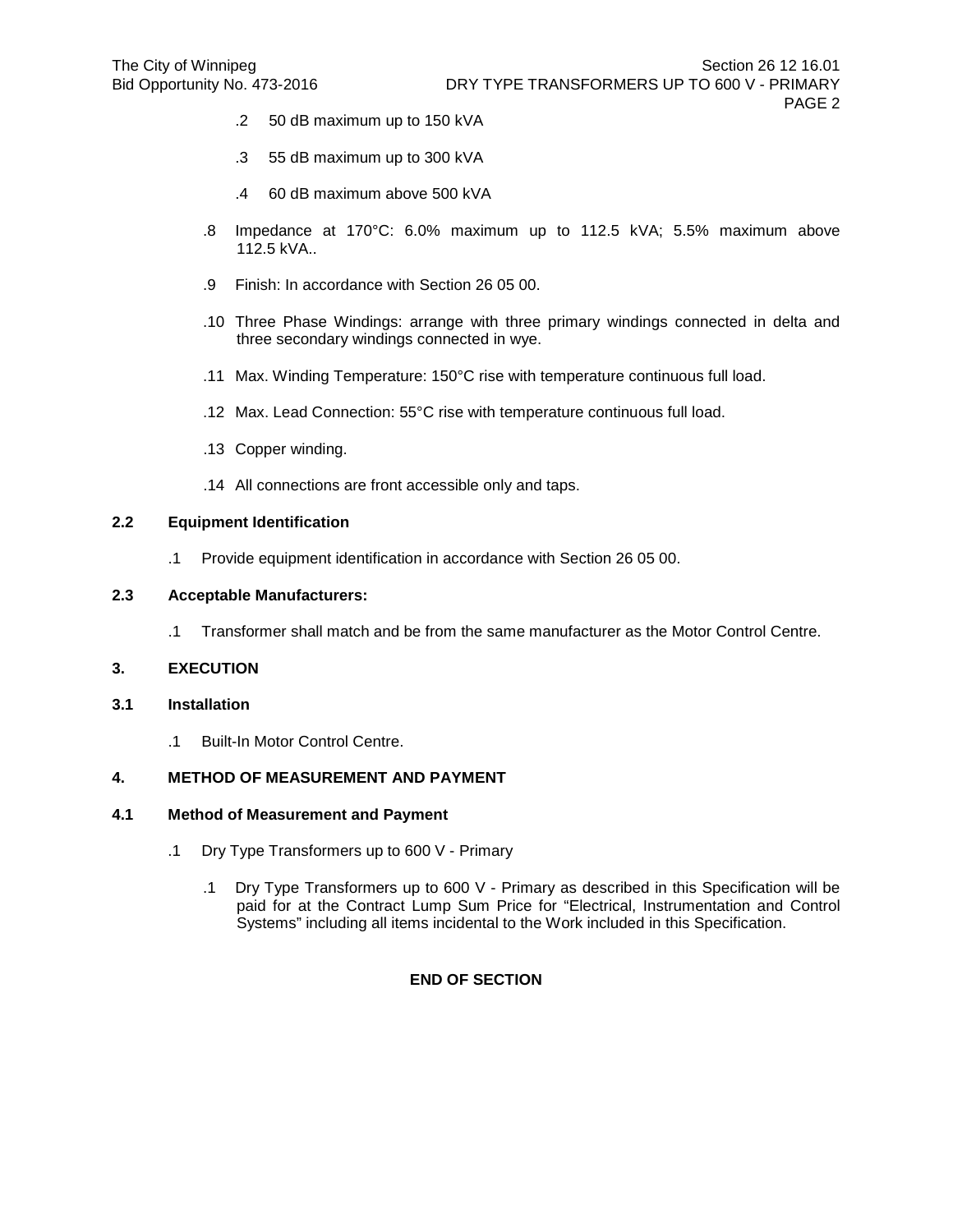#### **1.1 References**

- .1 National Electrical Manufacturers Association (NEMA)
	- .1 NEMA 250-2014, Enclosures for Electrical Equipment (1000 Volts Maximum).
	- .2 NEMA ICS 6:1993 (R2011), Industrial Control and Systems: Enclosures.
- .2 Canadian Standards Association (CSA)
	- .1 C22.2 NO. 29-15 Panelboards and enclosed panelboards

### **1.2 Shop Drawings**

- .1 Submit Shop Drawings in accordance with Section 26 05 00.
- .2 Drawings to include electrical detail of panel, branch breaker type, quantity, ampacity and enclosure dimension.

#### **2. PRODUCTS**

### **2.1 Panelboards**

- .1 Panelboards: Product of one Manufacturer.
	- .1 Manufacturer's nameplate must show fault current that panel including breakers has been built to withstand.
- .2 Enclosure:
	- .1 Built-In Motor Control Centre
- .3 Panelboards: bus and breakers rated for 250 V to be 10kA, 600 V to be 25 kA (symmetrical interrupting capacity) or as indicated. Series rated breakers not acceptable.
- .4 Sequence phase bussing with odd numbered breakers on left and even on right, with each breaker identified by permanent number identification as to circuit number and phase.
- .5 Panelboards: mains, number of circuits, and number and size of branch circuit breakers as indicated.
- .6 Two (2) keys for each panelboard and key panelboards alike
- .7 Tin plated Copper bus with neutral of same ampere rating as mains.
- .8 Mains: suitable for bolt-on breakers.
- .9 Trim with concealed front bolts and hinges.
- .10 Trim and door finish: baked grey enamel.
- .11 Transient voltage surge suppressor surge protection bus connected.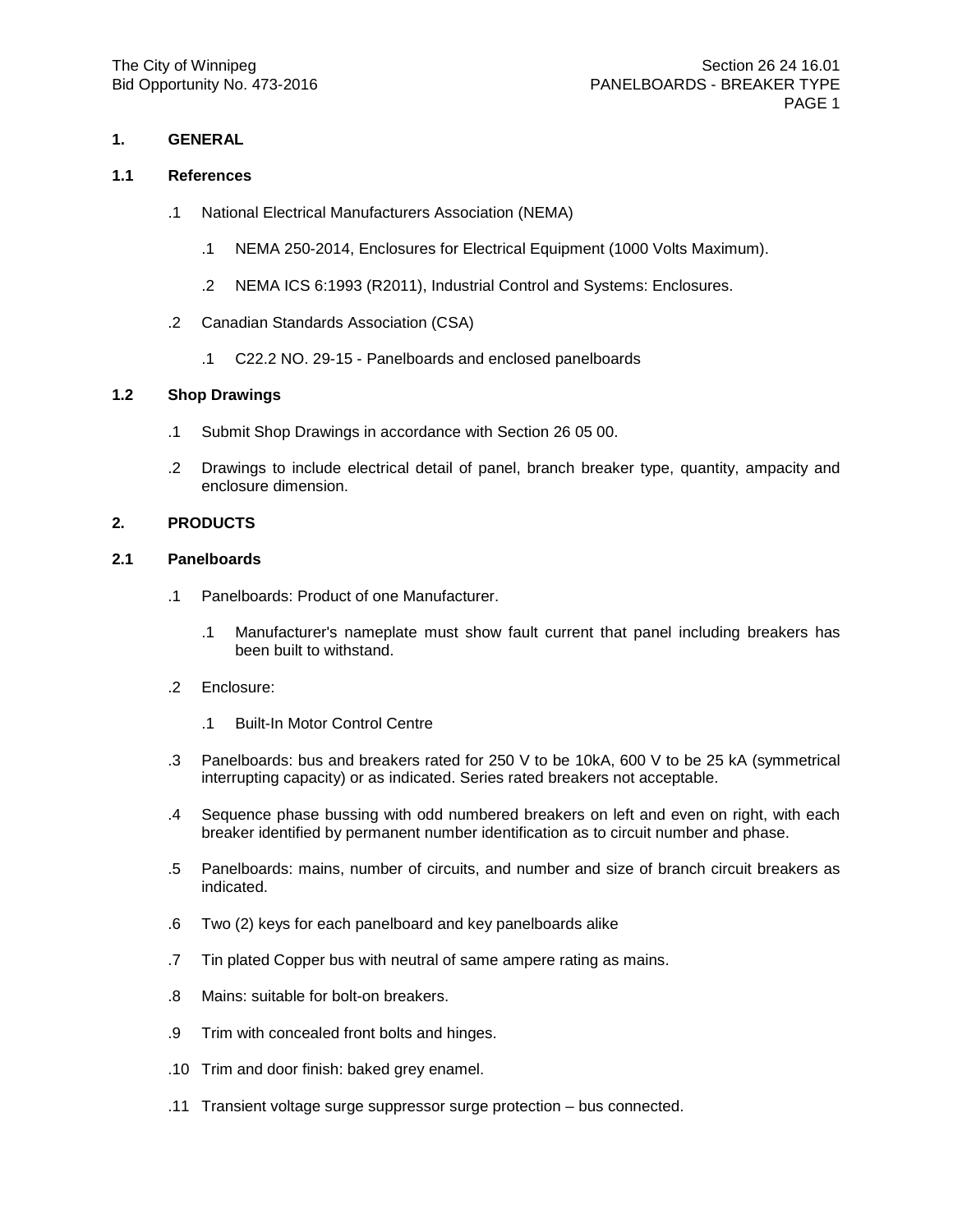## **2.2 Breakers**

- .1 Breakers: refer to Section 26 28 16.02 Moulded Case Circuit Breakers.
- .2 Breakers with thermal and magnetic tripping in panelboards except as indicated otherwise.
- .3 Main breaker: separately mounted on top or bottom of panel to suit cable entry. When mounted vertically, down position should open breaker.
- .4 Lock-on devices for 10% of 15 to 30 A breakers installed as indicated. Turn over unused lock-on devices to City of Winnipeg.

## **2.3 Equipment Identification**

- .1 Provide equipment identification in accordance with Section 26 05 00.
- .2 Nameplate for each panelboard Size 4 engraved as indicated.
- .3 Nameplate for each circuit in distribution panelboards Size 2 engraved as indicated.
- .4 Complete circuit directory with typewritten legend showing location and load of each circuit, include holder, clear protective cover and removable directory.

## **2.4 Acceptable Manufacturers**

.1 Panelboard shall match and be from same manufacturer as the Motor Control Centre.

### **3. EXECUTION**

### **3.1 Installation**

.1 Built-In Motor Control Centre

### **4. METHOD OF MEASUREMENT AND PAYMENT**

### **4.1 Method of Measurement and Payment**

- .1 Panelboards Breaker Type
	- .1 Panelboards Breaker Type as described in this Specification will be paid for at the Contract Lump Sum Price for "Electrical, Instrumentation and Control Systems" including all items incidental to the Work included in this Specification.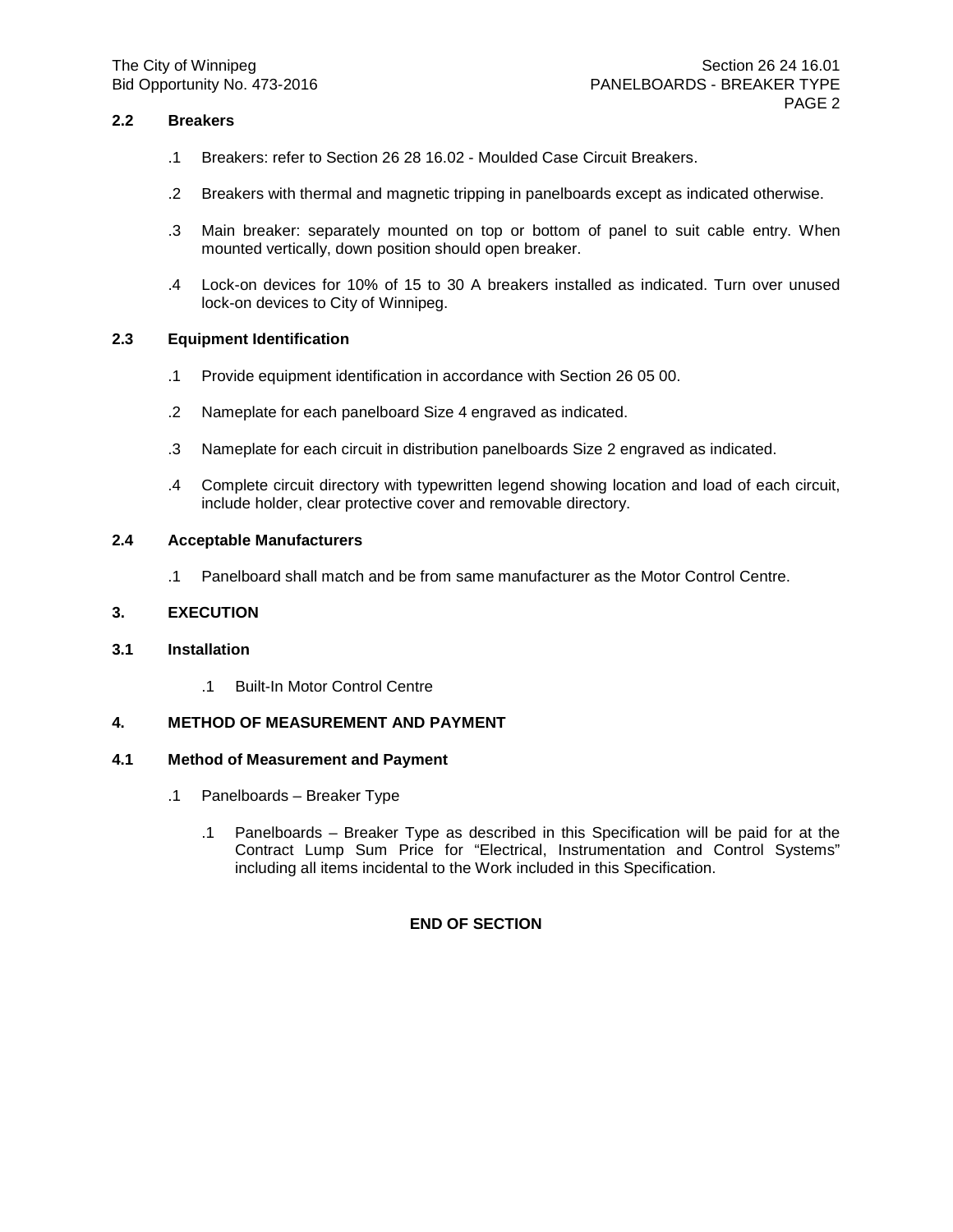### **1.1 References**

- .1 National Electrical Manufacturers Association (NEMA)
	- .1 NEMA 250-2014, Enclosures for Electrical Equipment (1000 Volts Maximum).
	- .2 NEMA ICS 6: 1993 (R2011), Industrial Control and Systems: Enclosures

### **1.2 Shop Drawings**

- .1 Submit Shop Drawings in accordance with Section 26 05 00.
- .2 Indicate:
	- .1 Outline dimensions.
	- .2 Configuration of identified compartments.
	- .3 Floor anchoring method and dimensioned foundation template.
	- .4 Cable entry and exit locations.
	- .5 Dimensioned position and size of busbars and details of provision for future extension.
	- .6 Schematic and wiring diagrams.

# **1.3 Operation and Maintenance Data**

- .1 Provide operation and maintenance (O&M) data for motor control centre (MCC) for incorporation into manual specified in Section 26 05 00.
- .2 Include data for each type and style of starter.

### **1.4 Maintenance Materials**

.1 Provide Spare Parts as recommended by the Manufacturer.

## **1.5 Source Quality Control**

- .1 Provide Manufacturer's type test certificates including short circuit fault damage certification up to short circuit values specified under bus bracing.
- .2 Manufacturer to provide proof of quality control program in accordance with ISO 9001.

# **2. PRODUCTS**

## **2.1 Supply Characteristics**

.1 600 V, 60 Hz, delta connected, 3-phase, 4 wire, grounded.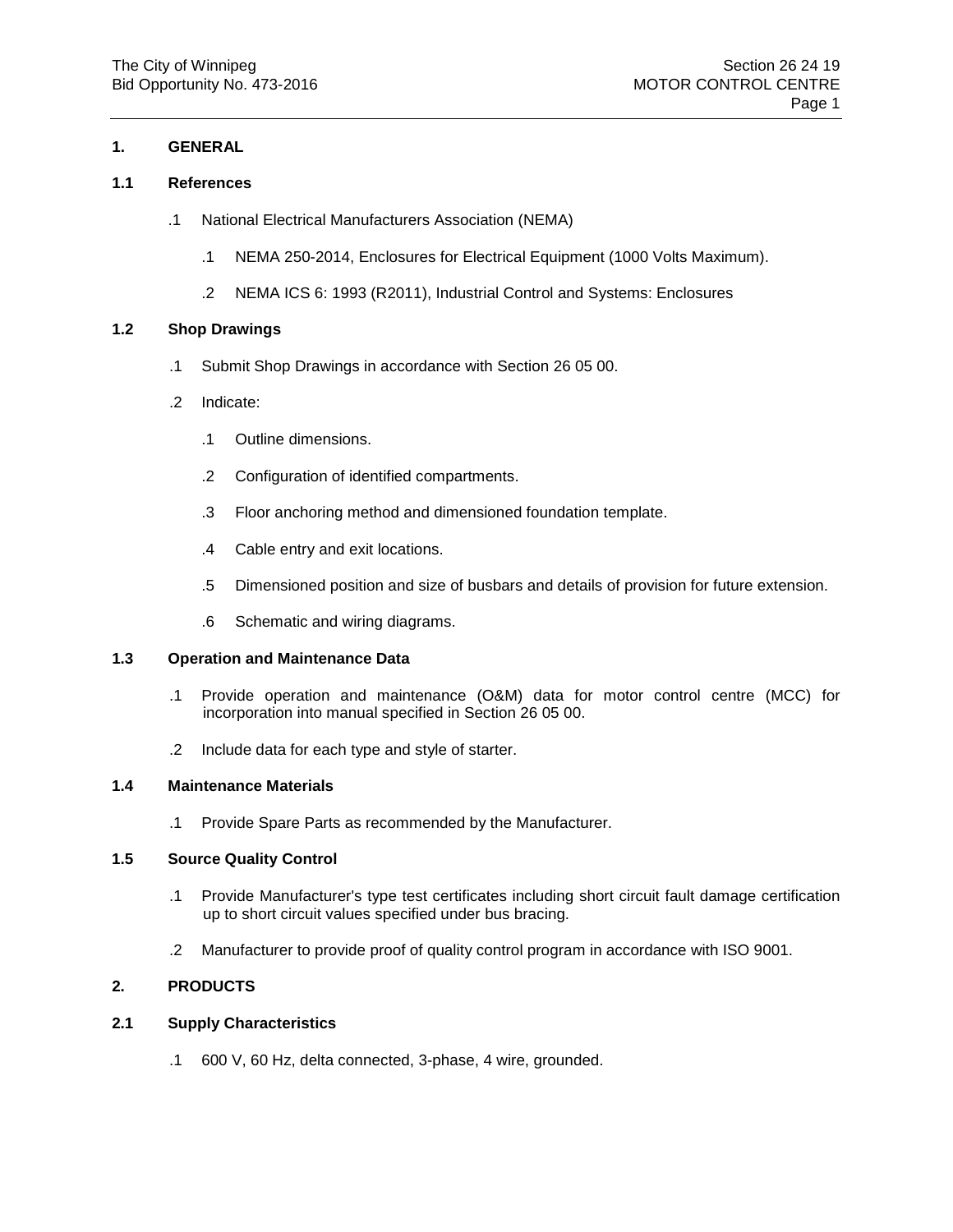# **2.2 General Description**

- .1 Compartmentalized vertical sections with common power busbars.
- .2 Metal enclosed, free standing, enclosed dead front.
- .3 Indoor NEMA 2 gasketted enclosure with drip hood, front mounting.
- .4 Width of Motor Control Center not exceeds 4725 mm.
- .5 Use of compact type molded case breakers is preferred.

### **2.3 Acceptable Manufacturers**

- .1 Eaton Freedom Series 2100.
- .2 Square D Model 6 (Schneider Electric)
- .3 Siemens MNS

### **2.4 Vertical Section Construction**

- .1 Independent vertical sections fabricated from rolled flat steel sheets bolted together to form rigid, completely enclosed assembly.
- .2 Each unit to have complete top and bottom steel plate for isolation between units.
- .3 Horizontal wireways, equipped with cable supports, across top and bottom, extending full width of MCC, isolated from busbars by steel barriers.
- .4 Vertical wireways complete with doors for load and control conductors extending full height of vertical sections, and equipped with cable tie supports. Installation wiring to units accessible with doors open and units in place.
- .5 Openings, with removable coverplates, in side of vertical sections for horizontal wiring between sections.
- .6 Provision for outgoing cables to exit via top.
- .7 Removable lifting means.
- .8 Provision for future extension of both ends of MCC including busbars without need for further drilling, cutting or preparation in field.
- .9 Divide assembly for shipment to Site, complete with hardware and instructions for re-assembly.

# **2.5 Sills**

.1 Continuous 75 mm x 25 mm channel iron floor sills for mounting bases with 19 mm diameter holes for bolts.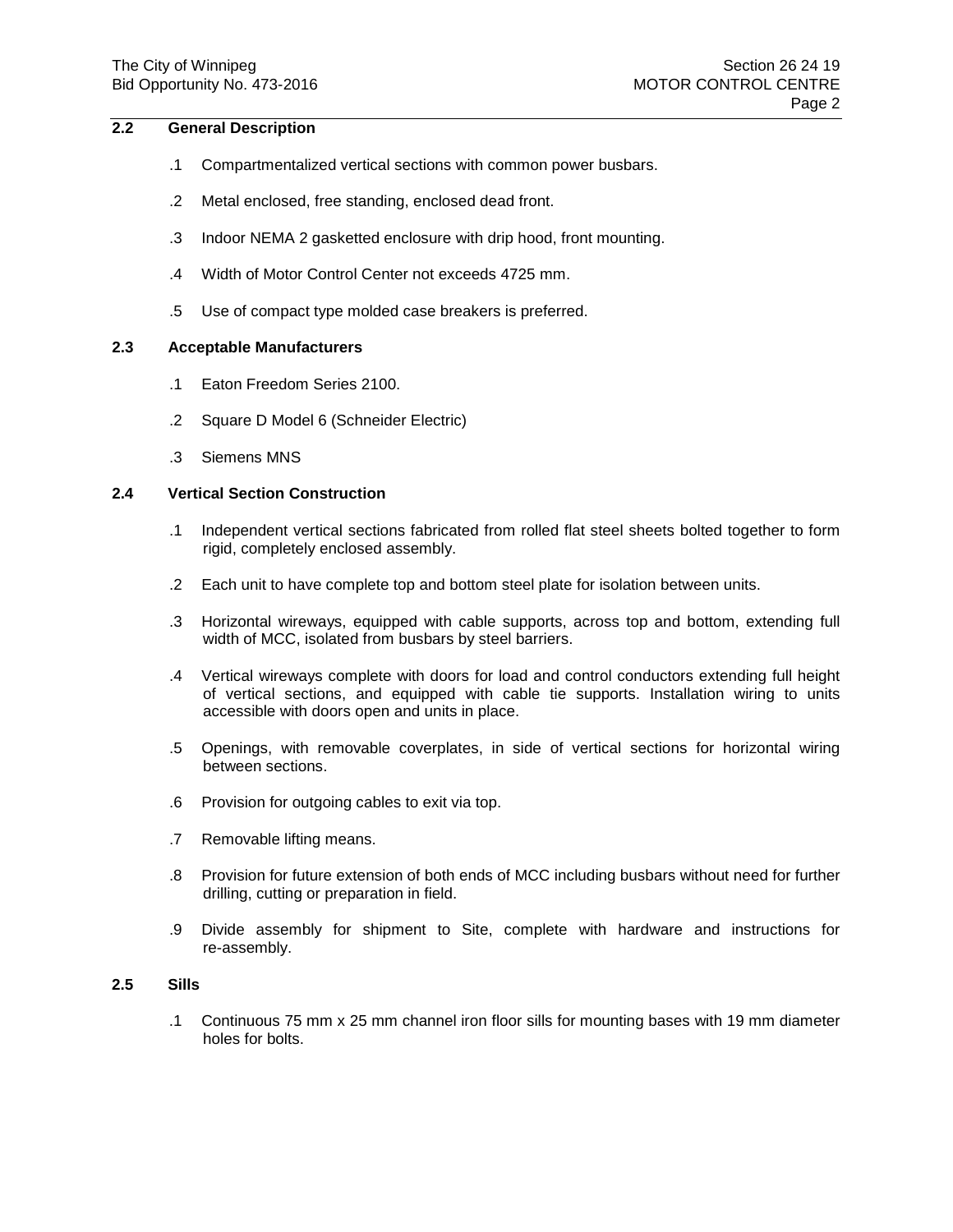## **2.6 Busbars**

- .1 Main horizontal and branch vertical, three phase high conductivity tin plated copper busbars in separate compartment self-cooled, extending entire width and height of MCC, supported on insulators and rated:
	- .1 Main horizontal busbars: 800 A
	- .2 Branch vertical busbars: 300 A
- .2 Branch vertical busbars for distribution of power to units in vertical sections.
- .3 No other cables, wires, equipment in main and branch busbar compartments.
- .4 Brace buswork to withstand effects of short-circuit current of 42 kA rms symmetrical minimum or as indicated.
- .5 Bus supports: with high dielectric strength, low moisture absorption, high impact material and long creepage surface designed to discourage collection of dust.

## **2.7 Ground Bus**

- .1 Copper ground bus extending entire width of MCC.
- .2 Vertical ground bus strap, full height of section, tied to horizontal ground bus, engaged by plug-in unit ground stab.

### **2.8 Motor Starters and Devices**

- .1 Equip the MCC with the combination starters as specified in Section 26 29 10 and as shown on the Drawings.
- .2 An operating mechanism shall be mounted on the primary disconnect of each starter unit. It shall be mechanically interlocked with the unit door to prevent access, unless the disconnect is in the "OFF" position. A defeater shall be provided to bypass this interlock. With the door open, an interlock shall be provided to prevent inadvertent closing of the disconnect. A second interlock shall be provided to prevent removal or reinsertion of the unit while in the "ON" position. Padlocking facilities shall be provided to positively lock the disconnect in the "OFF" position with up to three (3) padlocks with the door open or closed. In addition, means shall be provided to padlock the unit in a partially withdrawn position with the stabs free of the vertical bus.

### **2.9 Main Motor Control Centre**

.1 Phase unbalance and phase loss protection

### **2.10 Starter Unit Compartments**

- .1 Units NEMA size 5 and smaller, circuit breaker units 225 A and smaller, plug-in type with self-disconnect. Guide rail supports for units to ensure that stabs make positive contact with vertical bus. Provision for units to be installed or removed, off load, while buses energized.
- .2 Unit mounting:
	- .1 Engaged position unit stabbed into vertical bus.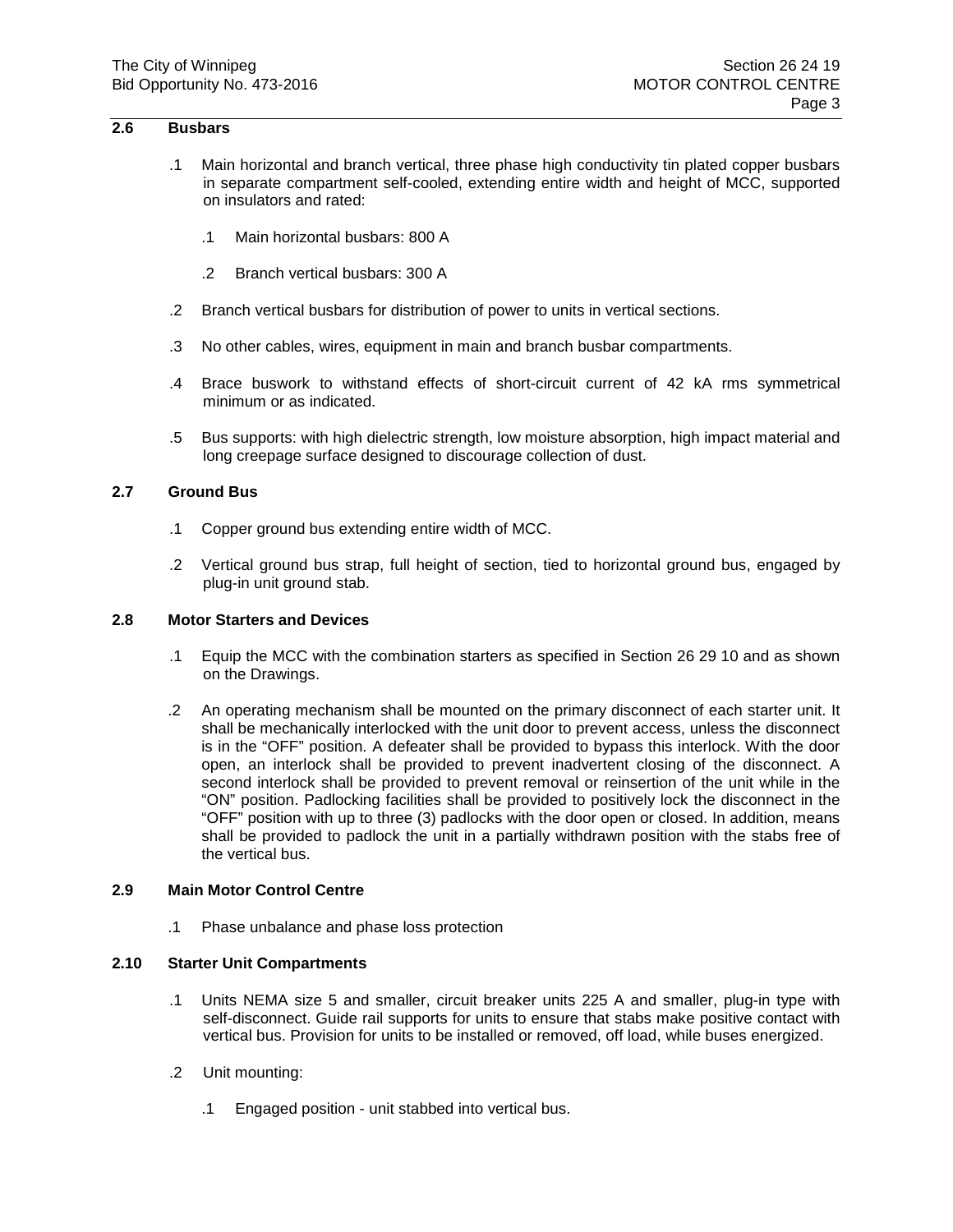- .2 Withdrawn position unit isolated from vertical bus but supported by structure.
- .3 Provision for positive latching in either engaged or withdrawn position and padlocking in withdrawn position.
- .4 Stab-on connectors free floating tin plated clips, self-aligning, backed up with steel springs.
- .3 External operating handle of circuit switch interlocked with door to prevent door opening with switch in "on" position. Provision for one (1) and four (4) padlocks to lock operating handle in "off" position and lock door closed.
- .4 Hinge unit doors on same side.
- .5 Overload relays manually reset from front with door closed.
- .6 Motor restart prevention for motors 75 kW (100 HP) or greater.
- .7 Pushbuttons and indicating lights mounted on door front.
- .8 Hour meter for motor run time mounted on door front.
- .9 Devices and components by one (1) manufacturer to facilitate maintenance.
- .10 Pull-apart terminal blocks for power and control to allow removal of starter units without removal of field wiring.
- .11 Class II Type B Control wiring.

#### **2.11 Motor Protection Requirements**

| <b>Application</b>            | Rating                                   | <b>Protection</b>                                                                                                                         |
|-------------------------------|------------------------------------------|-------------------------------------------------------------------------------------------------------------------------------------------|
|                               | < 75 kW (100 hp)                         | Electronic Overload                                                                                                                       |
| 600V motors, general service  | $>= 75$ kW (100 hp)<br>< 187 kW (250 hp) | Overload<br>Overcurrent<br><b>Locked Rotor</b><br>Ground Fault (zero-sequence<br>CT)<br><b>Winding Temperature</b><br>(Thermistor or RTD) |
| 600V motors, critical service | $< 50$ hp                                | Electronic Overload                                                                                                                       |
|                               | $>= 37$ kW (50 hp)<br>< 75 kW (100 hp)   | Electronic Overload<br>Ground Fault (zero-sequence<br>CT)                                                                                 |
|                               | $>= 75$ kW (100 hp)<br>< 187 kW (250 hp) | Overload<br>Overcurrent<br>Locked Rotor<br>Ground Fault (zero-sequence<br>CT)<br>Winding Temperature (RTD)                                |

### **2.12 Wiring Identification**

.1 Provide wiring identification in accordance with Section 26 05 00.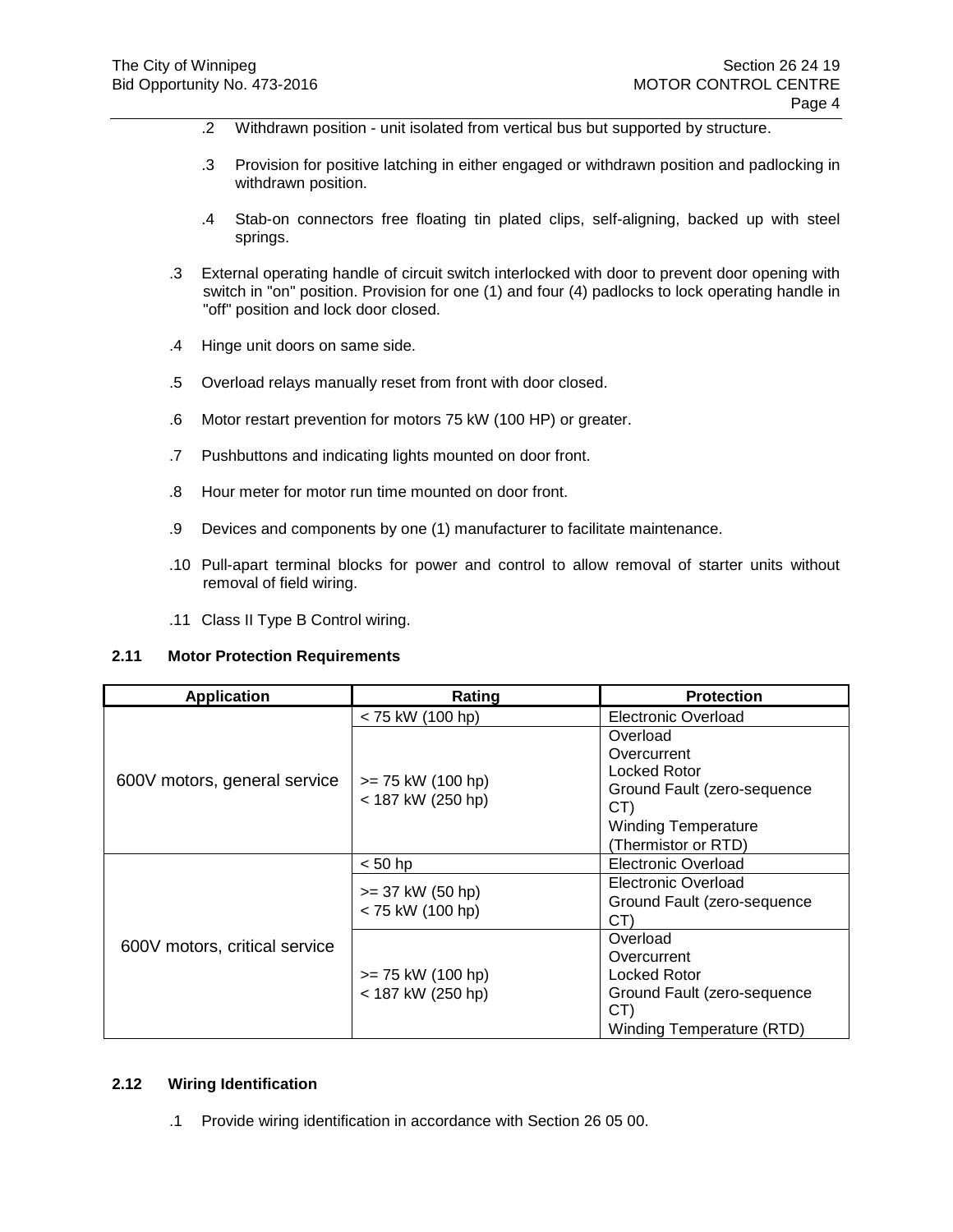## **2.13 Equipment Identification**

.1 Provide equipment identification in accordance with Section 26 05 00.

#### **2.14 Finishes**

- .1 Apply finishes in accordance with Section 26 05 00.
- .2 Paint MCC exterior light grey.

### **3. EXECUTION**

#### **3.1 Installation**

- .1 Set and secure MCC in place on channel bases, rigid, plumb and square to building floor and wall.
- .2 Make field power and control connections as indicated.
- .3 Ensure correct overload heater elements are installed.
- .4 Some re-arrangement of compartments is permitted from that indicated to suit Manufacturer's standards, provided that re-arrangement gives approximately the spaces shown on the Drawings.
- .5 Coordinate concrete pad with bevelled edges as shown on the Drawings, sized to suit MCC, install and level channel sills and mount MCC.
- .6 Provide control centres with vertical sections, each 2286 mm high, 508 m deep and 508 mm wide, assembled into a group having a common power bus and forming an enclosure to which additional sections may be readily added.
- .7 Design for all power and control connections to be made from the front. All bus and feeder bolted connections shall be accessible from the front.
- .8 Sections with horizontal wiring spaces top and bottom and with 102 mm full height vertical wiring spaces with cable tile supports. Insulate wireways from horizontal and vertical bus.
- .9 Incorporate starters, circuit breakers, panels, etc. as detailed.
- .10 Provide all spaces complete with bussing hardware and other accessories required so that additional combination starter units can be readily installed. Provide barriers to isolate the space from all buswork.
- .11 For each section of structure, provide a 3-phase horizontal bus rated as shown, and a 3-phase vertical bus rated 300 A. Tin plate vertical and horizontal bus at each joint. Provide a continuous copper ground bus in bottom of each section. where indicated on MCC schedule, provide fully rated neutral. Bus shall be copper with labyrinth design insulation isolation for vertical bus.
- .12 Contain each complete control device within an individual metal enclosure complete isolated from all other equipment. Provide plug-in type units.
- .13 Provide tin-plated copper busbar stabs reinforced with strong spring steel to ensure high contact pressure.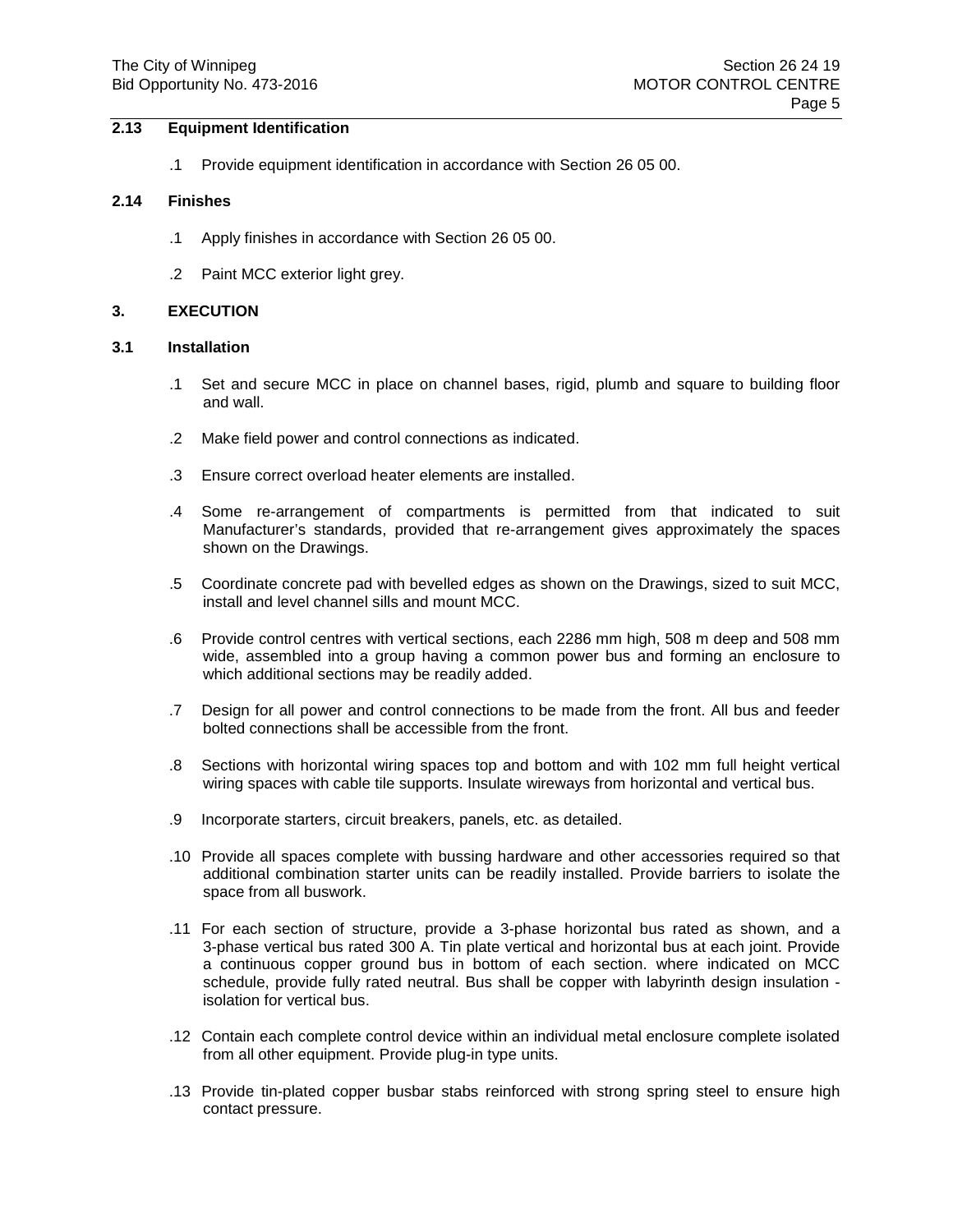- .14 Equip door of each individual unit with a removable plate replaceable with similar plate complete with pushbuttons, pilot lights or selector switches as required. Use pilot lights of push-to-test type and push button of heavy-duty oil tight construction.
- .15 Provide appropriate flanges and bus connections for incoming line and feeders.
- .16 All joints and connections to be tin plated, cadmium plate all bolts, nuts and lock washers to resist corrosion.
- .17 Provide pull apart terminal block plug in each starter for all external control connections, such that each starter unit may be easily removed. All terminals shall be identified.
- .18 Provide barriers to isolate all buswork to prevent accidental contact when starter units are removed or spaced are provided. Barriers shall also provide phase-to-phase isolation of the vertical bus.
- .19 Complete control wiring diagrams for each starter with conductor identification clearly shown shall be affixed to the interior cover of the starter section or provide a book of wiring diagrams for all starters in each MCC.
- .20 MCCs shall be fitted with individual 600V/120 V control transformers of sufficient V.A. capacity to handle the control requirements of each MCC cell plus 10% capacity for external control devices.
- .21 Primary and secondary high rupturing capacity (HRC) fusing shall be installed on the control transformer.
- .22 All terminals shall be number coded or otherwise suitably identified to indicate which section or module of the MCC they are associated with and their function.

### **3.2 Starter Verification**

- .1 Field check motor starters supplied prior to commissioning equipment. As a minimum, verify the following:
	- .1 Check of control circuits.
	- .2 Verify that overload relay installed in correctly sized for motor used.
	- .3 Record overload relay size and motor nameplate amperage.
	- .4 Visual inspection of fuses and contactors.
	- .5 Ensure all connections are tight.
- .2 Measure and record motor amps, under load conditions and compare with full load amps and motor service factor. Report any excessive readings and unbalance. Measure voltage as close to motor terminals as possible while motor is running.
- .3 Set all motor circuit protectors to the minimum level which will consistently allow the motor to start under normal starting conditions.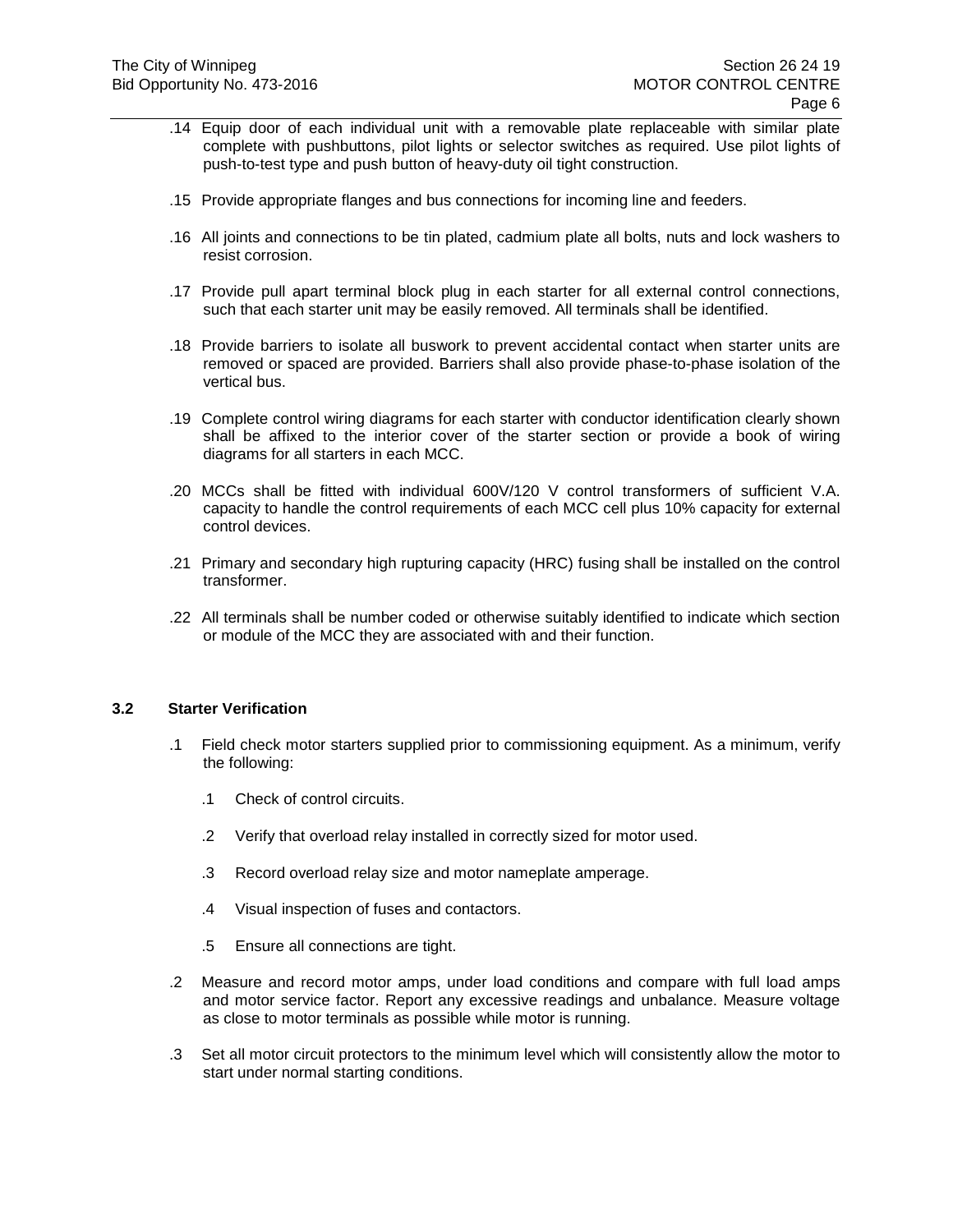# **3.3 Overload Relays**

.1 Monitor motor operation during start-up to ensure motor operation is satisfactory and relays provide proper protection. For side inlet fans and other long acceleration time motors, provide special overload relays to suit the start-up condition.

# **3.4 Field Quality Control**

- .1 Perform tests in accordance with Section 26 05 00.
- .2 Ensure moving and working parts are lubricated where required.
- .3 Operate starters in sequence to prove satisfactory performance of MCC during an eight hour period.

### **4. METHOD OF MEASUREMENT AND PAYMENT**

### **4.1 Method of Measurement and Payment**

- .1 Motor Control Centre
	- .1 Motor Control Centre as described in this Specification will be paid for at the Contract Lump Sum Price for "Electrical, Instrumentation and Control Systems" including all items incidental to the Work included in this Specification.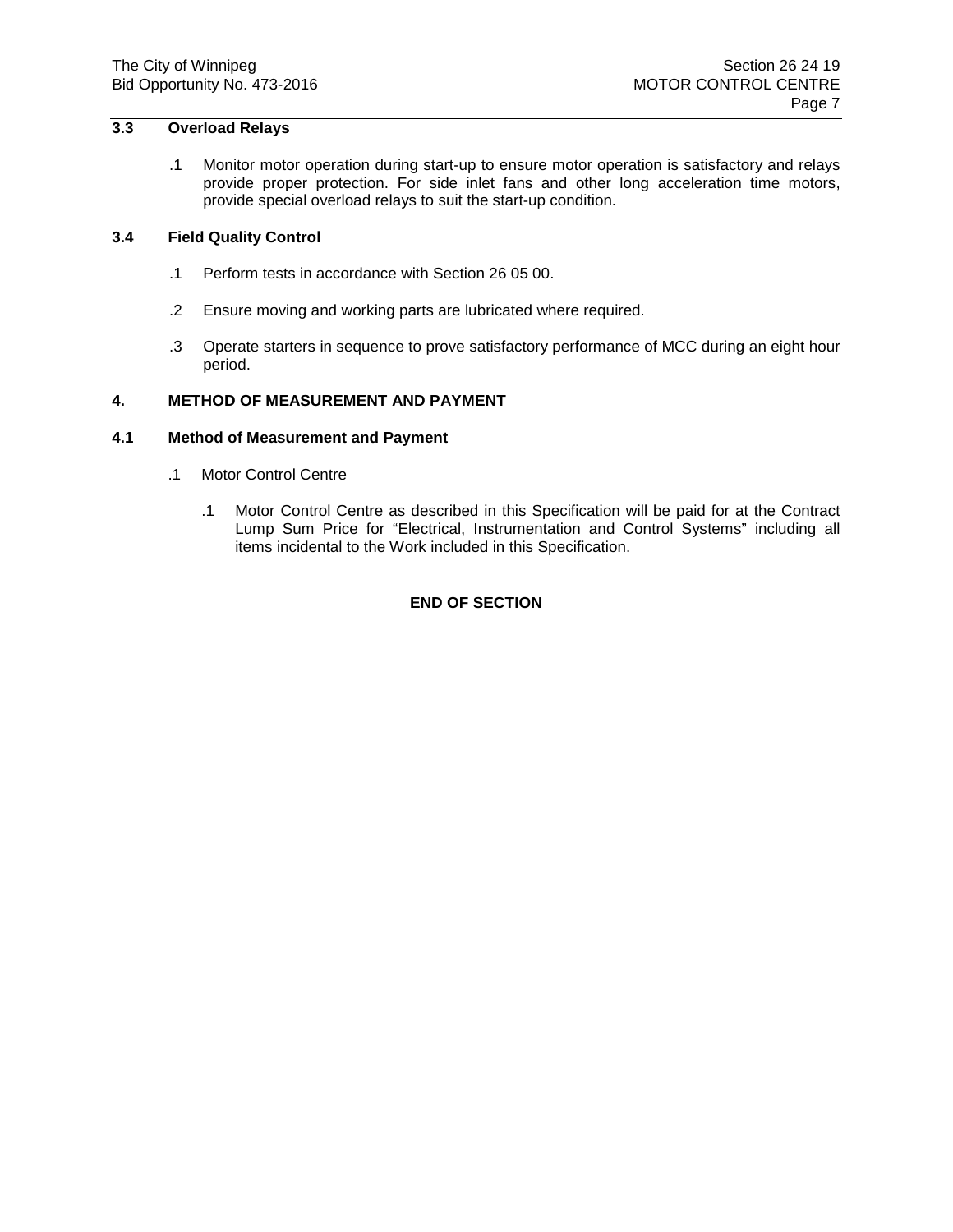#### **1.1 References**

- .1 National Electrical Manufacturers Association (NEMA)
	- .1 NEMA 250-2014, Enclosures for Electrical Equipment (1000 Volts Maximum).
	- .2 NEMA ICS 6:1993 (R2011), Industrial Control and Systems: Enclosures.
- .2 Canadian Standards Association (CSA)
	- .1 C22.2 NO. 42-10 (R2015) General use receptacles, attachment plugs, and similar wiring devices
	- .2 C22.2 NO. 42.1-13 Cover plates for flush-mounted wiring devices (Bi-national standard, with UL 514D)
	- .3 C22.2 NO. 55-15 Special use switches
	- .4 C22.2 NO. 111-10 (R2015) General-use snap switches (Bi-national standard, with UL 20)

## **2. PRODUCTS**

#### **2.1 Manufacturer**

- .1 Wiring devices to be of one (1) manufacture throughout project.
- .2 Acceptable Manufacturers:
	- .1 Arrow-Hart (Cooper/Eaton)
	- .2 Crouse-Hinds (Eaton)
	- .3 Hubbell Inc.

#### **2.2 Devices**

- .1 The catalogue numbers shown below are for the particular Manufacturer's series and all necessary suffixes shall be added for the requirements as stated. All devices shall be specification grade minimum.
- .2 Devices to be brown with stainless steel coverplates in all but mechanical areas unless noted otherwise. Use galvanized steel coverplates in mechanical areas and for surface mounted devices. Category 2 and outdoor areas shall use NEMA 4X boxes and coverplates.

## **2.3 Switches**

- .1 120-277 V, 20 A, single and double pole, three-way and four-way.
- .2 For wet locations use the following switches: 20 A, 120 V single pole brown, side wired press-switch.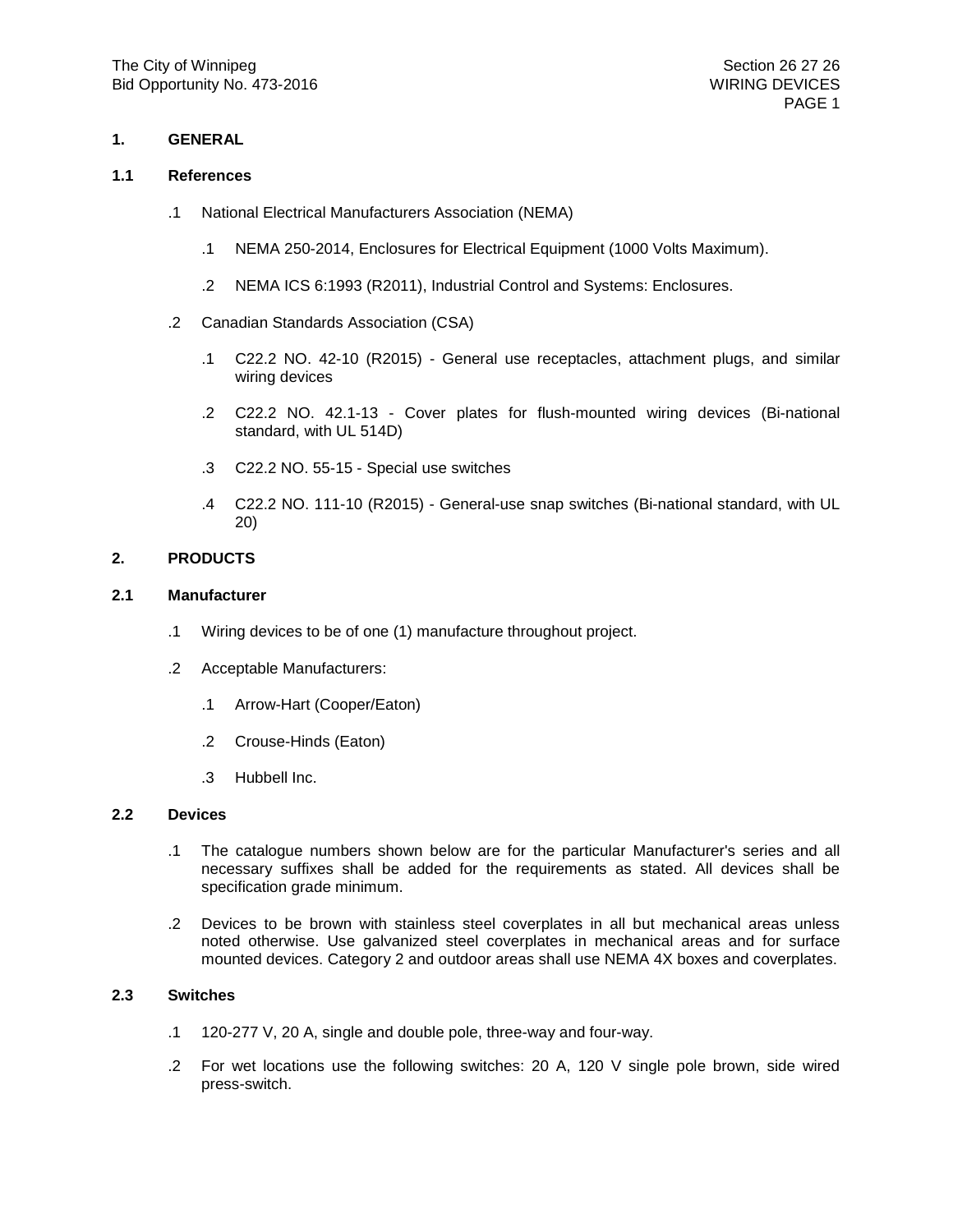- .3 For Category 2 area:
	- .1 Switches shall be marked and CSA approved for use in Category 2 area (NEMA 4X).
- .4 Manually operated general purpose AC switches shall have the following features:
	- .1 Terminal holes approved for AWG # 10 wire.
	- .2 Silver alloy contacts.
	- .3 Urea or melamine molding for parts subject to carbon tracking.
	- .4 Suitable for back and/or side wiring.

#### **2.4 Receptacles**

- .1 Duplex 15 A, 120 V, 3 wire, brown, U-ground, with the following features:
	- .1 Brown urea molded housing.
	- .2 Suitable for # 10 AWG for back and side wiring.
	- .3 Eight (8) back wired entrances, four (4) side wiring screws.
	- .4 Break-off links for use as split receptacles.
	- .5 Triple wipe contacts and riveted grounding contacts.
- .2 Duplex 15 A, 120 V, 3 wire, brown, U-ground ground fault receptacle.
- .3 Single 15 A, 120 V, 3 wire housekeeping receptacle with stainless steel plate engraved with Housekeeping.
- .4 Receptacles located in the wet areas and on the exterior of the building to be weatherproof construction.
- .5 Receptacles located in the Category 2 areas to be NEMA 4X construction.
- .6 Provide coverplates for all wiring devices.
- .7 Use sheet steel utility box cover for wiring devices installed in surface mounted utility boxes.
- .8 Use stainless steel 1 mm thick coverplates on all wiring devices mounted in flush-mounted outlet boxes unless otherwise specified.
- .9 Weatherproof double lift spring-loaded cast aluminum coverplates, complete with gaskets for single receptacles or switches.
- .10 Weatherproof spring-loaded cast aluminum coverplates complete with gaskets for single receptacles or switches.
- .11 Use gasketted DS cast covers on FS and FD type boxes.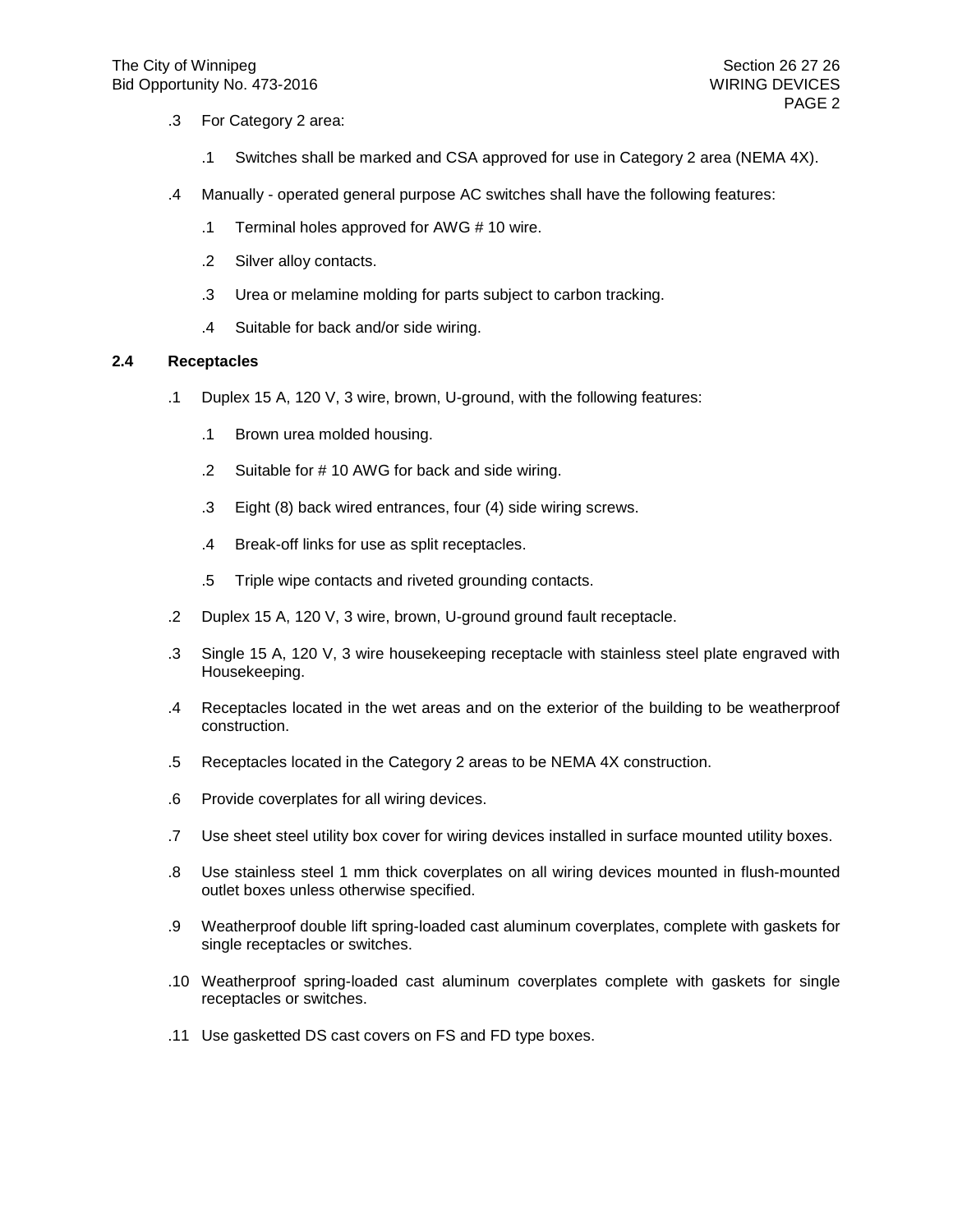## **3. EXECUTION**

### **3.1 Installation**

- .1 Install single throw switches with handle in the "UP" position when switch closed.
- .2 Install switches vertically in gang type outlet box when more than one switch is required in one location.
- .3 Mount switches on the latch side of the doorway as close as possible to door frame unless otherwise indicated on Drawings.
- .4 Install receptacles vertically in gang type outlet box when more than one receptacle is required in one location.
- .5 Protect cover plate finish with paper or plastic film until all painting and other Work is finished, and then remove paper.
- .6 Install suitable common coverplates where wiring devices are grouped. Do not distort plates by tightening screws excessively.
- .7 Do not use coverplates meant for flush outlet boxes on surface mounted boxes.
- .8 Wherever possible, mount equipment in a straight line at a uniform mounting height, coordinated with other equipment and materials.
- .9 Mounting dimensions are to the centre of the devices. Final instructions on mounting heights shall be given by Contract Administrator at the Site. The above shall be used as a guide, but shall be subject to final verification prior to installation.

### **4. METHOD OF MEASUREMENT AND PAYMENT**

#### **4.1 Method of Measurement and Payment**

- .1 Wiring Devices
	- .1 Wiring Devices as described in this Specification will be paid for at the Contract Lump Sum Price for "Electrical, Instrumentation and Control Systems" including all items incidental to the Work included in this Specification.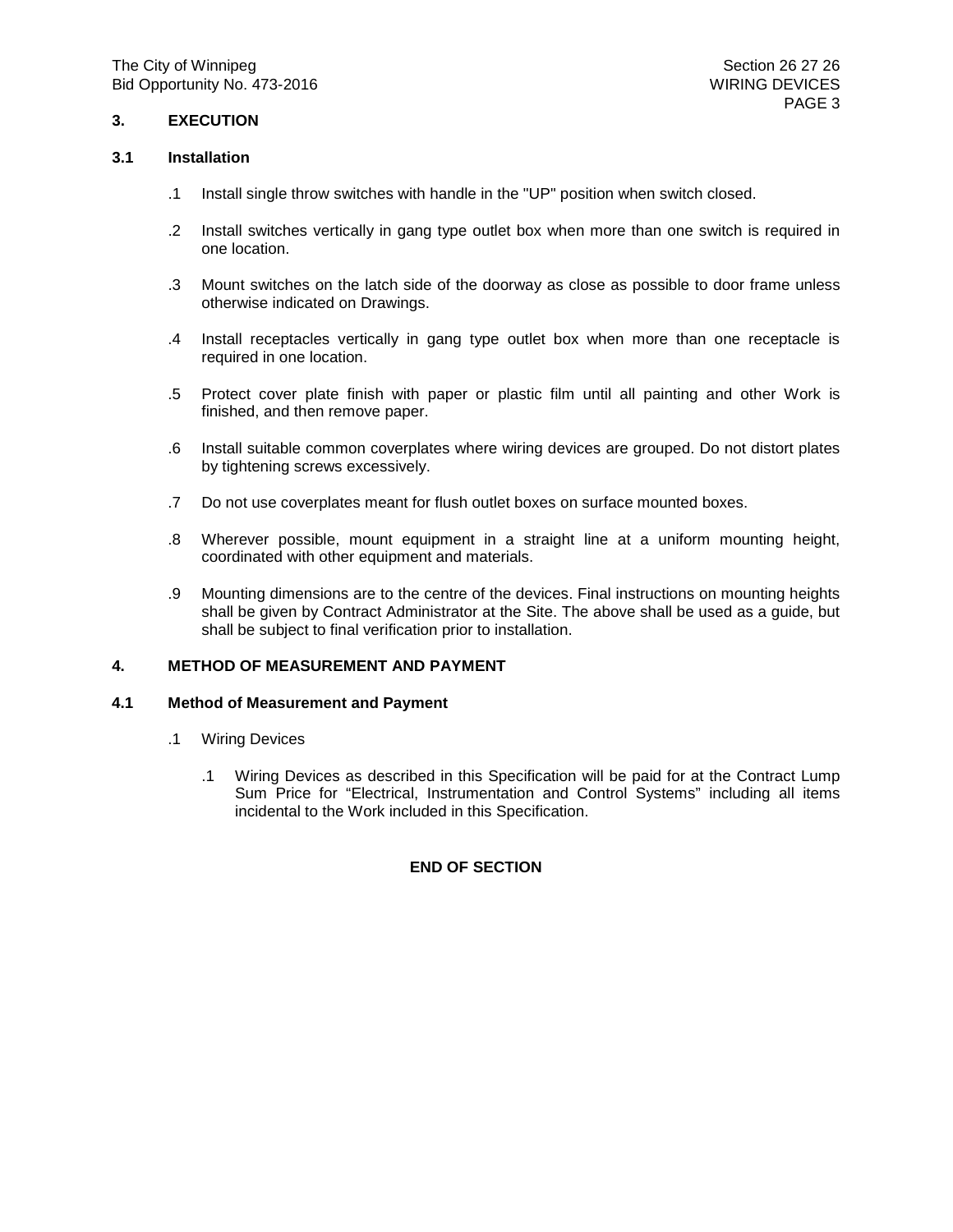#### **1.1 References**

- .1 Canadian Standards Association (CSA)
	- .1 C22.2 NO. 5-16 Molded-case circuit breakers, molded-case switches and circuitbreaker enclosures (Tri-national standard with UL 489 and NMX-J-266-ANCE-2016)
- .2 National Electrical Manufacturers Association (NEMA)
	- .1 NEMA 250-2014, Enclosures for Electrical Equipment (1000 Volts Maximum).
	- .2 NEMA ICS 6:1993 (R2011), Industrial Control and Systems: Enclosures.

## **1.2 Product Data**

- .1 Submit product data in accordance with Section 26 05 00.
- .2 Include time-current characteristic curves for breakers with minimum symmetrical (rms) interrupting capacity as shown at system voltage.

### **2. PRODUCTS**

#### **2.1 Breakers General**

- .1 Bolt-On Moulded Case Circuit Breaker: quick-make, quick-break type, for manual and automatic operation with temperature compensation for 40°C ambient.
- .2 Common-Trip Breakers: with single handle for multi-pole applications.
- .3 Magnetic instantaneous trip elements in circuit breakers to operate only when value of current reaches setting. Trip settings on breakers with adjustable trips to range from three (3) to eight (8) times current rating.
- .4 Circuit breakers with interchangeable trips as indicated.
- .5 Add Electronic trip unit with adjustable settings to meet co-ordination study requirements where applicable or as shown on the Drawings.

### **2.2 Thermal Magnetic Breakers**

.1 Moulded case circuit breaker to operate automatically by means of thermal and magnetic tripping devices to provide inverse time current tripping and instantaneous tripping for short circuit protection.

#### **2.3 Magnetic Breakers**

.1 Moulded case circuit breaker to operate automatically by means of magnetic tripping devices to provide instantaneous tripping for short circuit protection.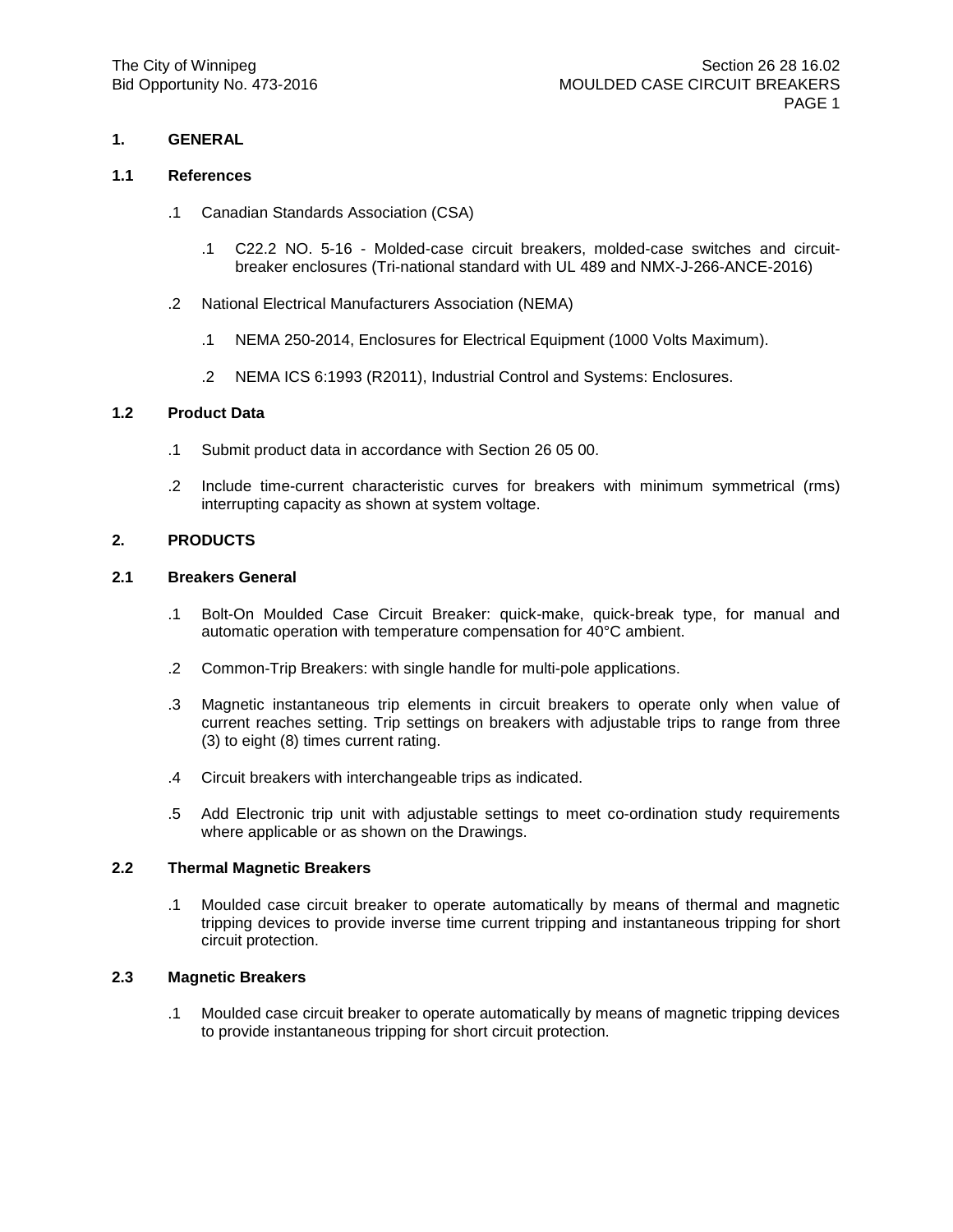## **2.4 Moulded Case Switch**

.1 Moulded case switch shall be complete with a high instantaneous magnetic fixed trip, factory set to trip at high fault currents.

## **2.5 Enclosure for Individually Mounted Breakers or Moulded Case Switch**

- .1 Enclosure shall be CSA code gauge galvanized steel, hinged door, front mounted external operating handle, lockable in "off" position, NEMA 1 unless shown otherwise. Use NEMA 12, for industrial application and Category 1 area, use NEMA 4X for Category 2 or outdoor areas, for wet environment or as shown "WP" on Drawings. Increase enclosure size above standard for large cables.
- .2 Where distribution system has grounded neutral conductor, provide neutral bar, with ampere rating equal to breaker/switch rating in enclosure.

## **3. EXECUTION**

## **3.1 Installation**

- .1 Install circuit breakers as indicated on Drawings and specified herein.
- .2 Install circuit breakers in panelboards to satisfy branch circuit requirements under the Scope of Work of this Contract.
- .3 Identification: Provide lamacoid plate on each breaker showing voltage, source of supply and load being fed - 120/208 V, 3-phase, 4W or 3W as appropriate.

### **4. METHOD OF MEASUREMENT AND PAYMENT**

## **4.1 Method of Measurement and Payment**

- .1 Moulded Case Circuit Breakers
	- .1 Moulded Case Circuit Breakers as described in this Specification will be paid for at the Contract Lump Sum Price for "Electrical, Instrumentation and Control Systems" including all items incidental to the Work included in this Specification.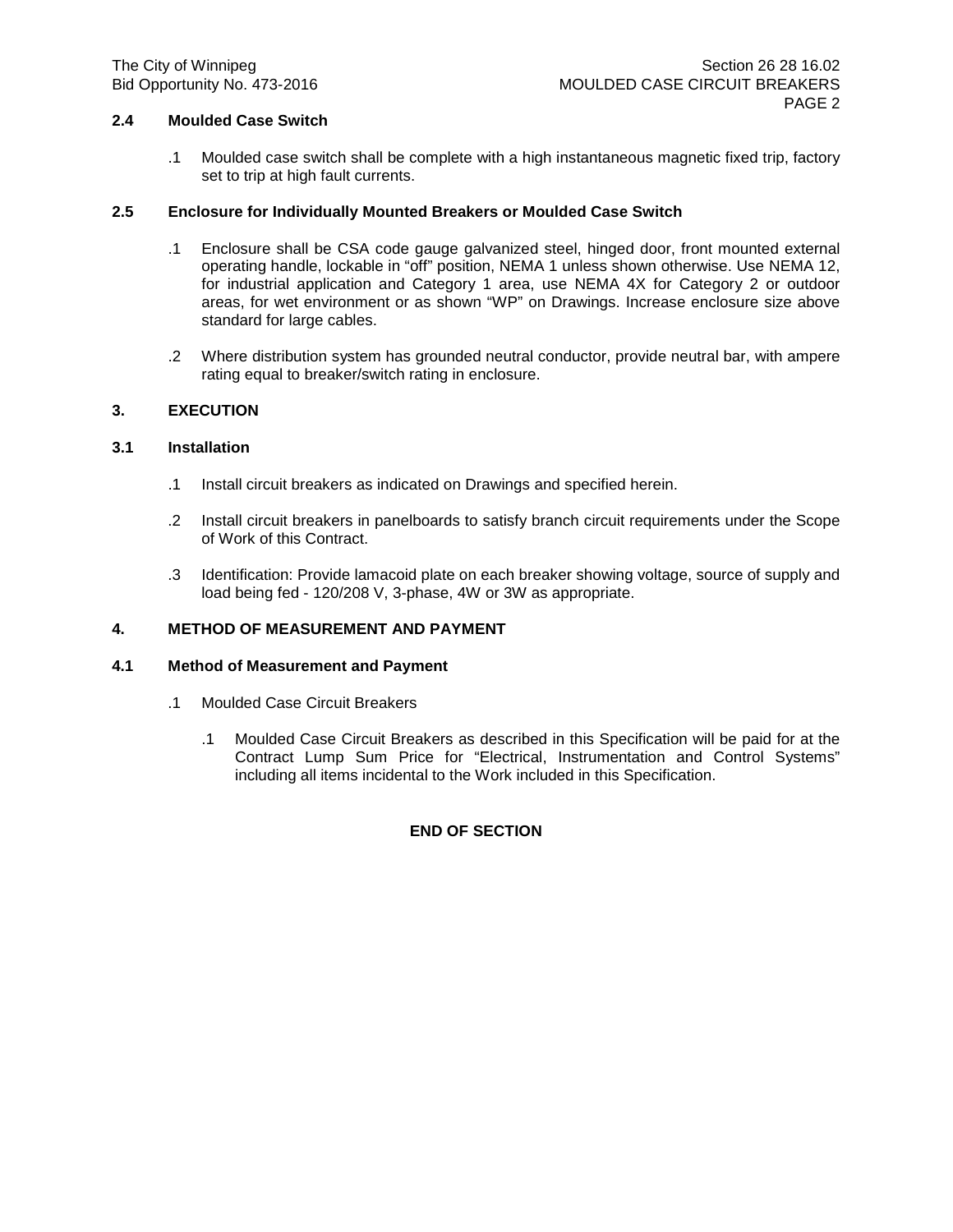## **1.1 Description**

.1 Provide disconnect switches for 347/600 V and 120/208 V distribution as indicated on the Drawings.

## **1.2 References**

- .1 National Electrical Manufacturers Association (NEMA)
	- .1 NEMA 250-2014, Enclosures for Electrical Equipment (1000 Volts Maximum).
	- .2 NEMA ICS 6:1993 (R2011), Industrial Control and Systems: Enclosures.

## **2. PRODUCTS**

### **2.1 Disconnect Switches**

- .1 Ratings: 600 V for 347/600 V distribution, 240 V for 120/208 V distribution. Unless otherwise shown, 3 pole for 3-phase, 3 wire distribution, 3 pole, and solid neutral for 3-phase 4 wire distribution. Ampere ratings as shown on the Drawings or to suit load requirements. For motors, use disconnects switches with HP ratings at least equal to motor HP.
- .2 Enclosures: Refer to 26 05 00 Common Work Results For Electrical
- .3 Finish: one (1) primer coat and one (1) finish coat on all metal surfaces, colours as per Section 26 05 00.
- .4 Switch mechanisms: quick-make and quick-break action with self-wiping contacts, solderless pressure lug connectors. For switches 100 A and over, provide non-tracking arc shrouds. All switch poles to operate together from a common operating bar. Provide for padlocking disconnect switches in OFF position. Doors to be interlocked and complete with defeat mechanism, to prevent opening when handle in ON position.
- .5 Neutral Bars: where distribution system has grounded neutral conductor, provide neutral bar where required with ampere rating equal to switch rating, in enclosure. Provide ground bar for terminating ground conductors.
- .6 Fuse Holders: provide fuse holders (relocatable and suitable without adapters) on load side of switches, ampere rating equal to switch ratings, suitable for fuses specified.
- .7 Approved Manufacturers:
	- .1 Schneider Electric.
	- .2 Eaton.
	- .3 Siemens.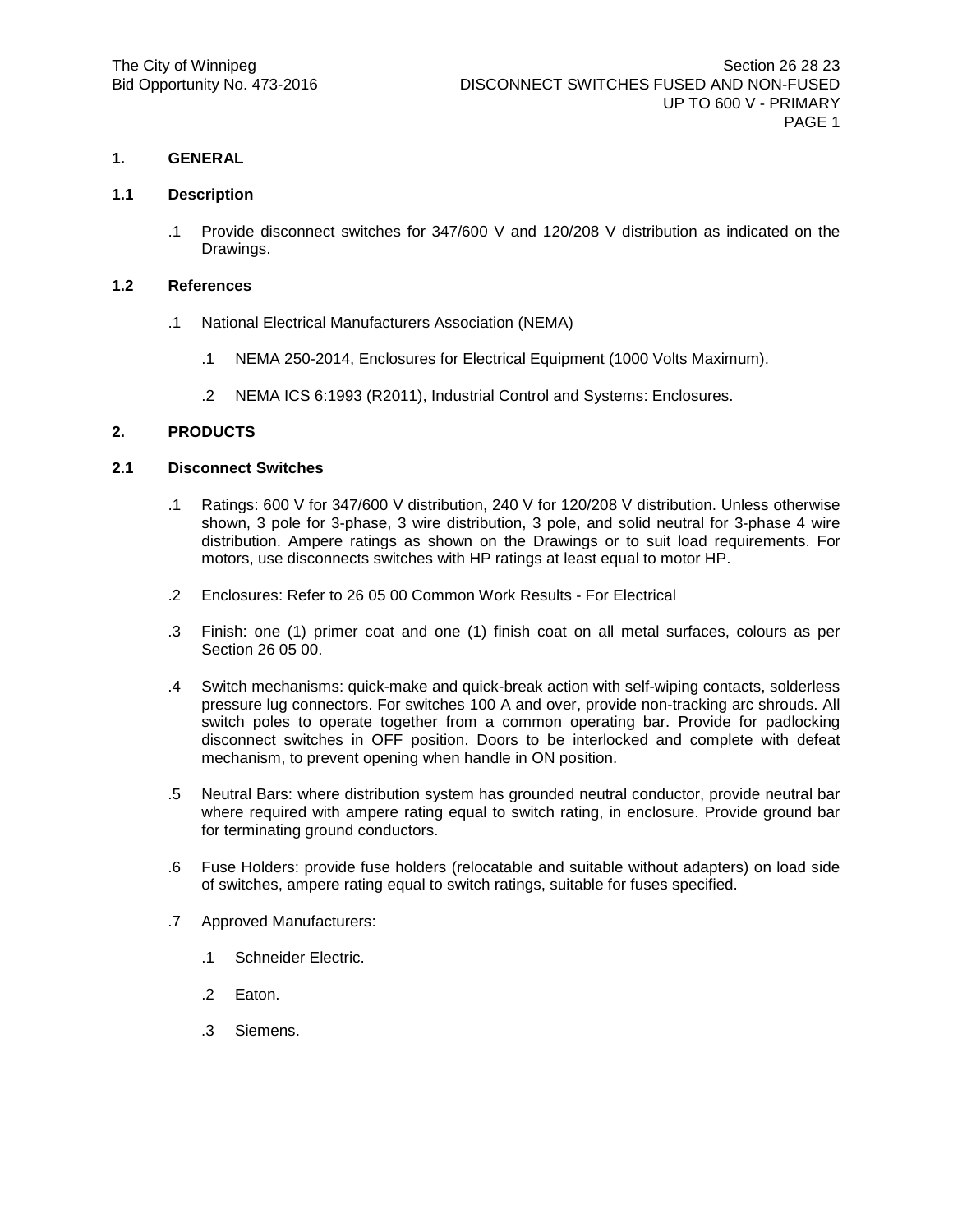# **2.2 Fuses**

.1 All fuses to be 100,000 a (minimum) interrupting capacity of the current limited type. In addition, fuses feeding motors to be of the time delay type. Provide one (1) full set of spare fuses, three (3) for each different ampere rating used, stored in suitable enclosure.

# **3. EXECUTION**

## **3.1 Disconnect Switches**

- .1 Mounting: provide supports independent of conduits. Wall-mount where possible, otherwise provided Unistrut frame support. Where switches are grouped mount in uniform arrangement.
- .2 Wiring: connect line and load cable to all switches.
- .3 Fuse Rating: install so that rating is visible.
- .4 Identification: provide lamacoid plate in accordance with Section 26 05 00 and the City of Winnipeg Identification Standard.
- .5 Nameplate: Size 3

# **4. METHOD OF MEASUREMENT AND PAYMENT**

# **4.1 Method of Measurement and Payment**

- .1 Disconnect Switches Fused and Non-Fused Up to 600 V Primary
	- .1 Disconnect Switches Fused and Non-Fused Up to 600 V Primary as described in this Specification will be paid for at the Contract Lump Sum Price for "Electrical, Instrumentation and Control Systems" including all items incidental to the Work included in this Specification.

### **END OF SECTION**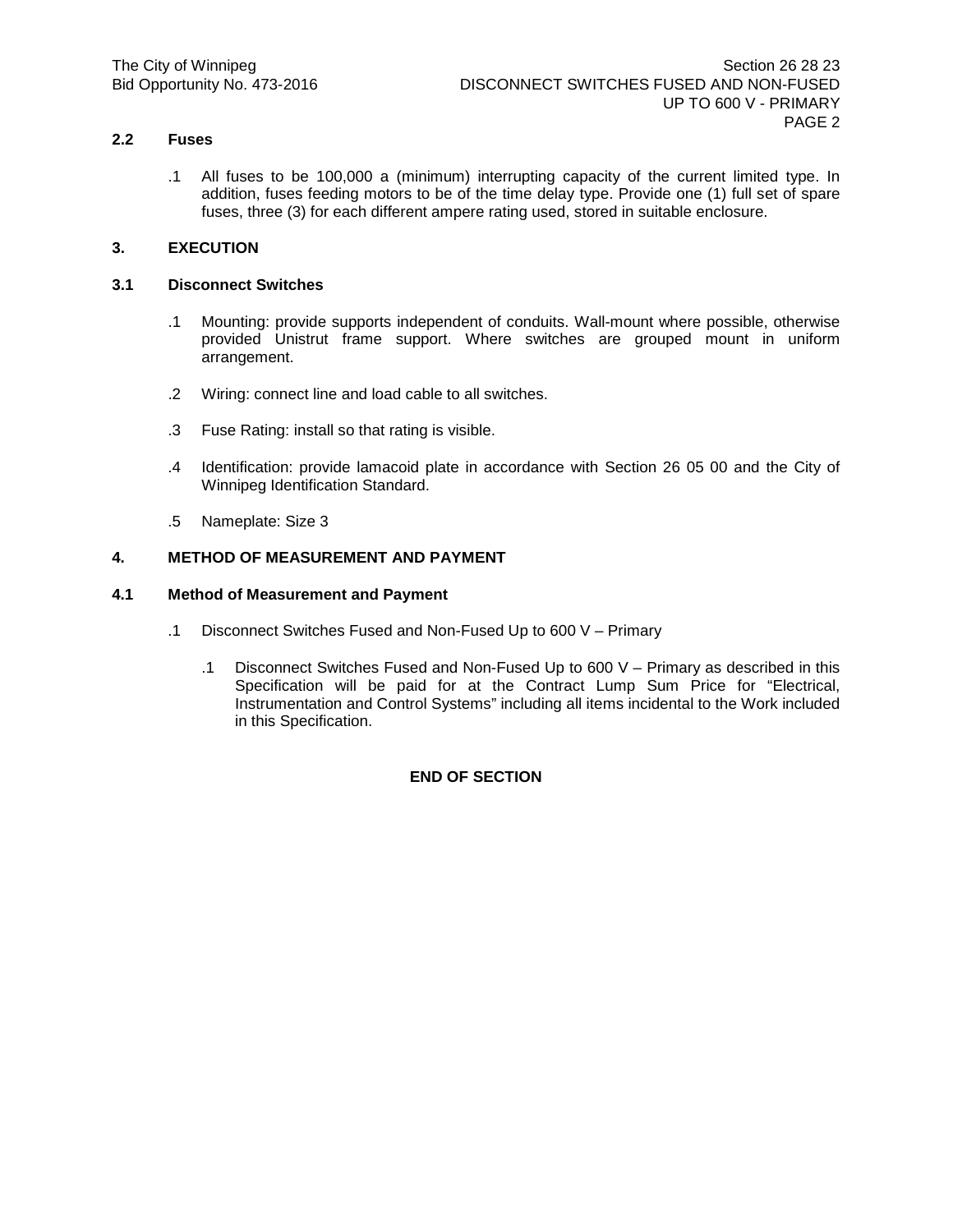# **1. GENERAL**

### **1.1 References**

- .1 National Electrical Manufacturers Association (NEMA)
	- .1 NEMA 250-2014, Enclosures for Electrical Equipment (1000 Volts Maximum).
	- .2 NEMA ICS 6:1993 (R2011), Industrial Control and Systems: Enclosures.
	- .3 NEMA ICS 1-2000 (R2015), Industrial Control and Systems: General Requirements.
- .2 Canadian Standards Association (CSA)
	- .1 C22.2 NO. 14-13 Industrial control equipment

### **1.2 Shop Drawings**

.1 Submit Shop Drawings in accordance with Section 26 05 00.

### **2. PRODUCTS**

# **2.1 Enclosure:**

.1 Refer to

### **2.2 AC Control Relays**

- .1 Convertible contact type: contacts field convertible from normally open (NO) to normally closed (NC), electrically held, solid state timer. Coil rating: as required. Contact rating: as required.
- .2 Sealed contact type: electrically held with required poles and front mounted contact block to provide additional poles. Coil rating: as required. Contact rating: as required.
- .3 Fixed contact plug-in type: general purpose with required poles. Coil rating: as required. Contact rating: as required.

# **2.3 Relay Accessories**

.1 Standard contact cartridges: NO - convertible to NC in field.

### **2.4 Solid State Timing Relays**

- .1 Construction: AC operated electronic timing relay with solid-state timing circuit to operate output contact. Timing circuit and output contact completely encapsulated to protect against vibration, humidity and atmospheric contaminants.
- .2 Operation: on-delay or off-delay.
- .3 Potentiometer: self-contained to provide time interval adjustment.
- .4 Supply voltage: 120 VAC, 60 Hz.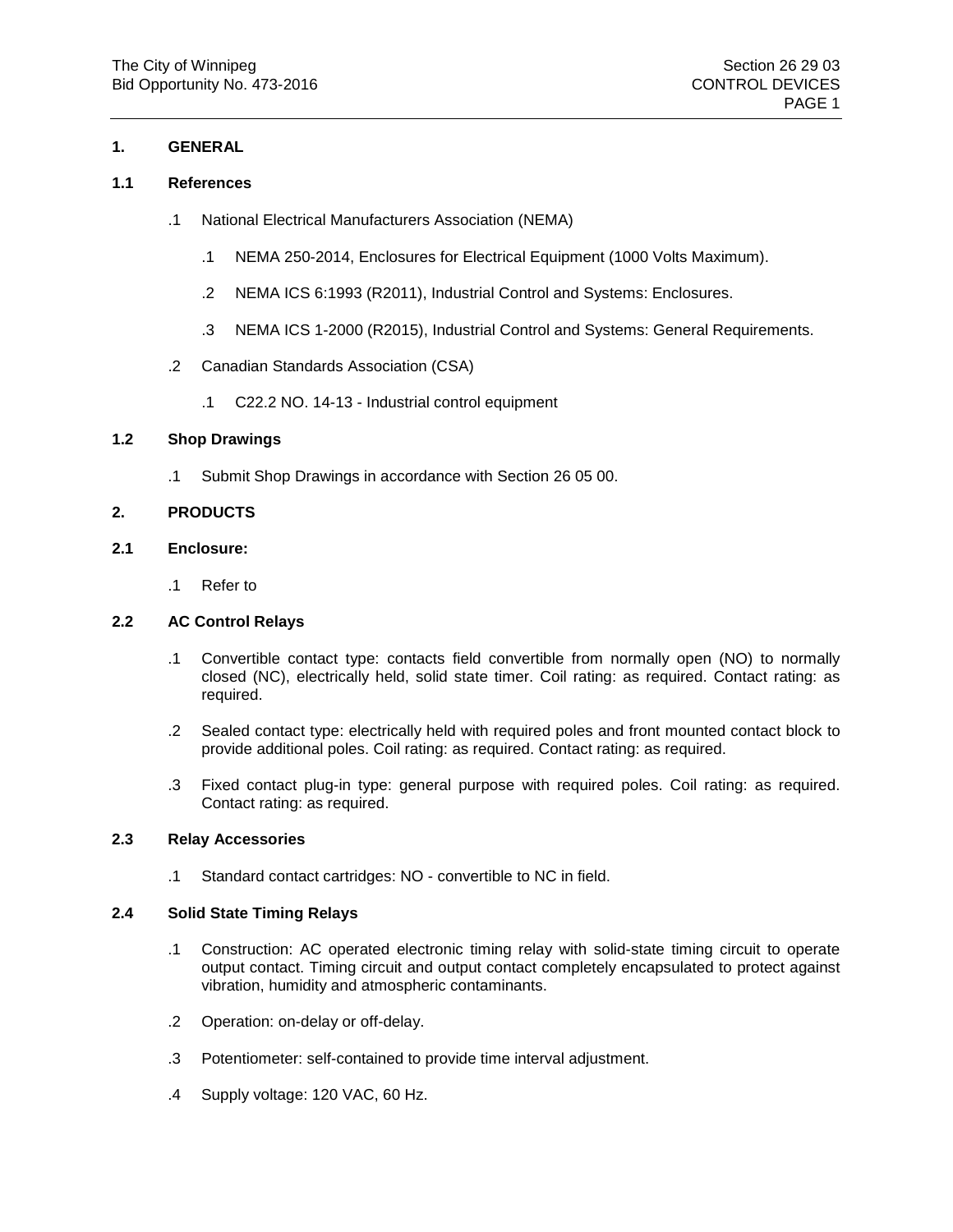- .5 Temperature range: -20°C to 60°C.
- .6 Output contact rating: maximum voltage 300 VAC or DC. Current:
- .7 Timing ranges: minimum 0.1 s, maximum 60 s.

# **2.5 Instantaneous Trip Current Relays**

- .1 Contacts: NO, NC automatic reset with adjustable tripping point.
- .2 Control: 3 wire, with provision for shorting contacts during accelerating period of motor.

#### **2.6 Pushbuttons**

.1 Illuminated, heavy duty oil tight. Operator flush type, as indicated. Green, with 1-NO and 1-NC contacts rated at as required, labels as indicated. Stop pushbuttons coloured red, provision for padlocking in depressed position labelled "emergency stop".

#### **2.7 Selector Switches**

.1 Maintained, 2 or 3 position labelled as indicated heavy-duty oil tight, operator's wing lever, contact arrangement as indicated, rated as required.

# **2.8 Indicating Lights**

.1 Heavy-duty oil tight, transformer light emitting diode (LED) type, push-to-test, lens colour: as indicated, supply voltage: as required, lamp voltage: as required, labels as indicated.

# **2.9 Control and Relay Panels**

.1 Enclosure with hinged padlockable access door, accommodating relays timers, labels, as indicated, factory installed and wired to identified terminals.

#### **2.10 Control Circuit Transformers**

- .1 Single phase, dry type.
- .2 Primary: 600 V, 60 Hz AC.
- .3 Secondary: 120 VAC.
- .4 Rating: 150 VA minimum.
- .5 Secondary fuse as required.
- .6 Close voltage regulations as required by magnet coils and solenoid valves.

# **3. EXECUTION**

# **3.1 Installation**

.1 Install pushbutton stations, control and relay panels, control devices.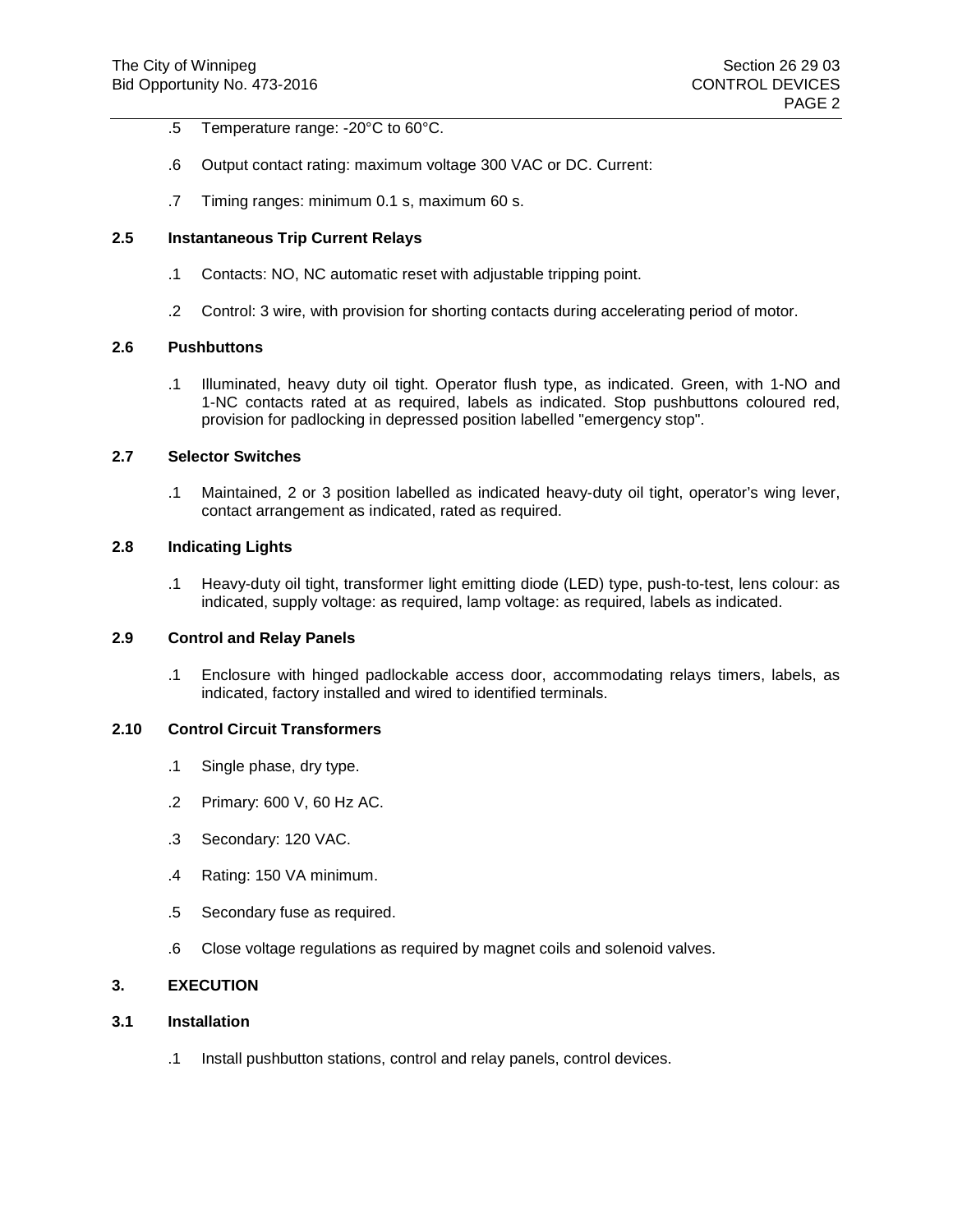# **3.2 Field Quality Control**

- .1 Depending upon magnitude and complexity, divide control system into convenient sections, energize one section at a time and check out operation of section.
- .2 Upon completion of sectional test, undertake group testing.
- .3 Check out complete system for operational sequencing.
- .4 Submit to Contract Administrator one (1) copy of test results.

# **4. METHOD OF MEASUREMENT AND PAYMENT**

### **4.1 Method of Measurement and Payment**

- .1 Control Devices
	- .1 Control Devices as described in this Specification will be paid for at the Contract Lump Sum Price for "Electrical, Instrumentation and Control Systems" including all items incidental to the Work included in this Specification.

# **END OF SECTION**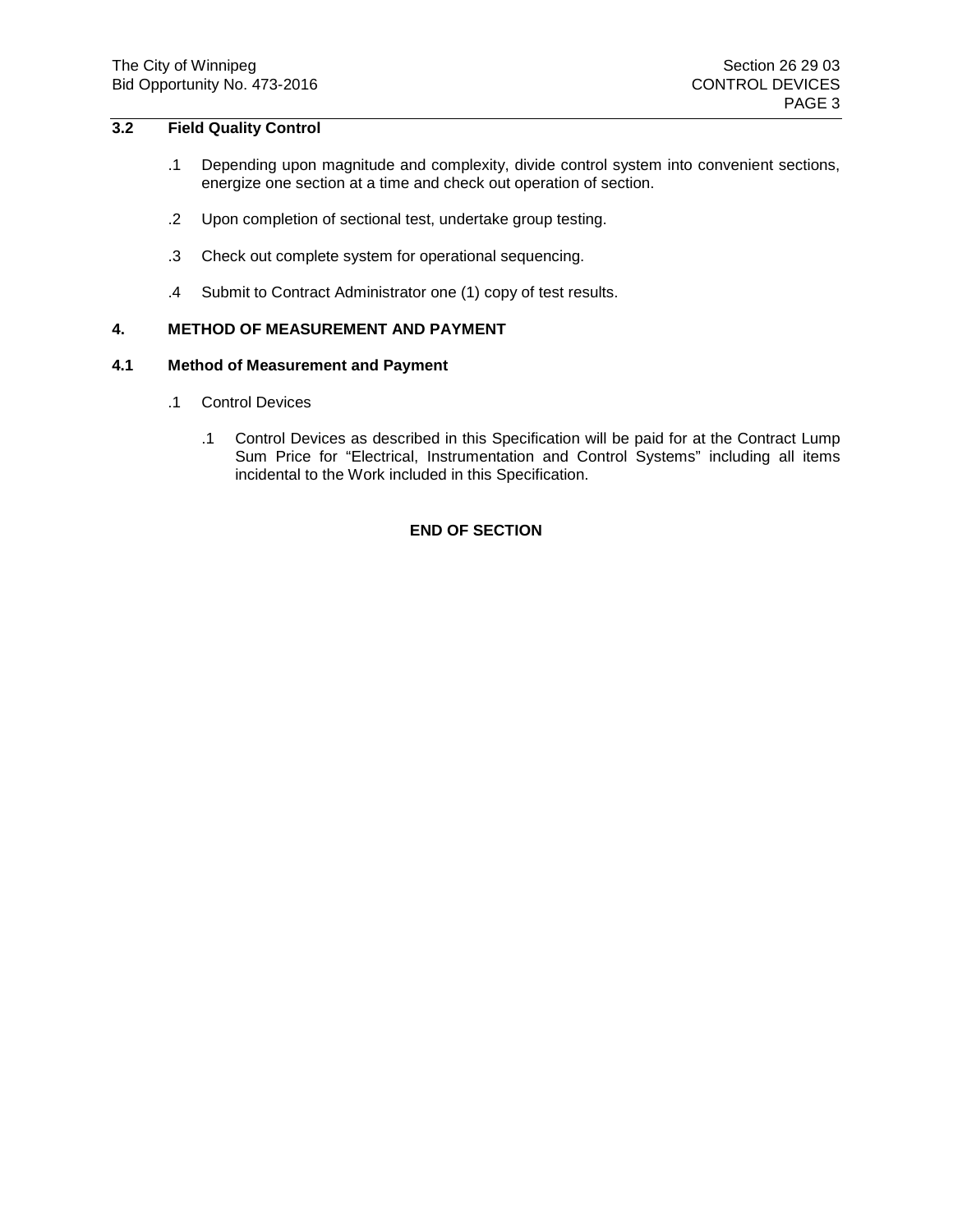# **1. GENERAL**

# **1.1 References**

- .1 National Electrical Manufacturers Association (NEMA)
	- .1 NEMA 250-2014, Enclosures for Electrical Equipment (1000 Volts Maximum).
	- .2 NEMA ICS 2:2000 (R2005), Industrial Control and Systems Controllers, Contactors, and Overload Relays Rated 600 Volts
	- .3 NEMA ICS 6: 1993 (R2011), Industrial Control and Systems: Enclosures

# **1.2 Starter Requirements**

- .1 In general, there are two categories of starting equipment for 3-phase motors.
	- .1 Integral Mounted Starters: some items of mechanical equipment such as boilers, have the starter mounted as part of the equipment. For this equipment, supply disconnects and wire to the terminals of the equipment.
	- .2 Starters in Motor Control Centres (MCCs): for motors fed from MCC, wire from the equipment to the MCC.
- .2 Provide manual starters for all single phase motors unless otherwise indicated.
- .3 Provide interlocking between starters where required.
- .4 All starter accessories such as pilot lights, Hand-Off-Auto, Start-Stop, etc. whether integrally or remote mounted shall be heavy-duty oil tight, unless otherwise specified.

### **1.3 Shop Drawings and Product Data**

- .1 Submit Shop Drawings in accordance with Section 26 05 00.
- .2 Indicate:
	- .1 Mounting method and dimensions
	- .2 Starter size and type
	- .3 Layout of identified internal and front panel components
	- .4 Enclosure types
	- .5 Wiring diagram for each type of starter
	- .6 Interconnection diagrams

### **1.4 Operation and Maintenance Data**

.1 Provide operation and maintenance (O&M) data for motor starters for incorporation into manual specified in Section 26 05 00 and Section 01 78 00 – Closeout Submittals.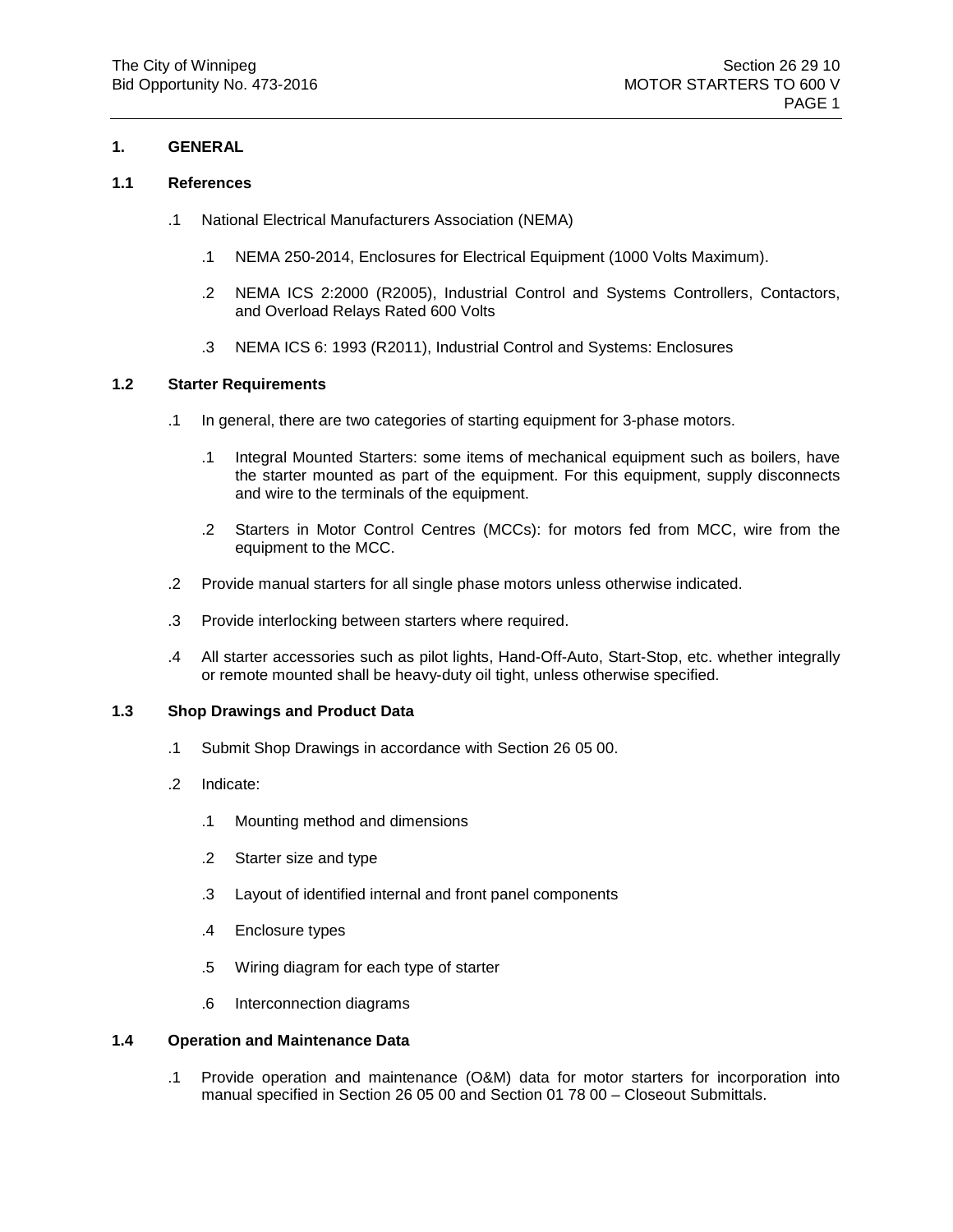.2 Include O&M data for each type and style of starter.

# **1.5 Maintenance Materials**

- .1 Provide listed spare parts for each different size and type of starter:
	- .1 Three (3) contacts, stationary
	- .2 Three (3) contacts, movable
	- .3 One (1) contact, auxiliary
	- .4 One (1) control transformer
	- .5 One (1) operating coil
	- .6 Two (2) fuses
	- .7 10% indicating lamp bulbs used

### **2. PRODUCTS**

# **2.1 Materials**

.1 Starters to NEMA ICS 2.

#### **2.2 Enclosure**

- .1 Refer to 26 05 00 Common Work Results For Electrical
- .2 For all motors 22.4 kW and above, the starters shall contain thermistor control relay and accessories.

# **2.3 Manual Motor Starters**

- .1 Manual motor starters of size, type, rating, and enclosure type as indicated, with components as follows:
	- .1 Switching mechanism, quick make and break
	- .2 Overload heaters, manual reset, trip indicating handle
	- .3 Rated volts and poles to suit application
- .2 Accessories:
	- .1 Toggle switch or push-button: heavy duty oil-tight labelled as indicated.
	- .2 Indicating lights: heavy duty oil tight type and colour as indicated.
	- .3 Locking tab to permit padlocking in "ON" or "OFF" position.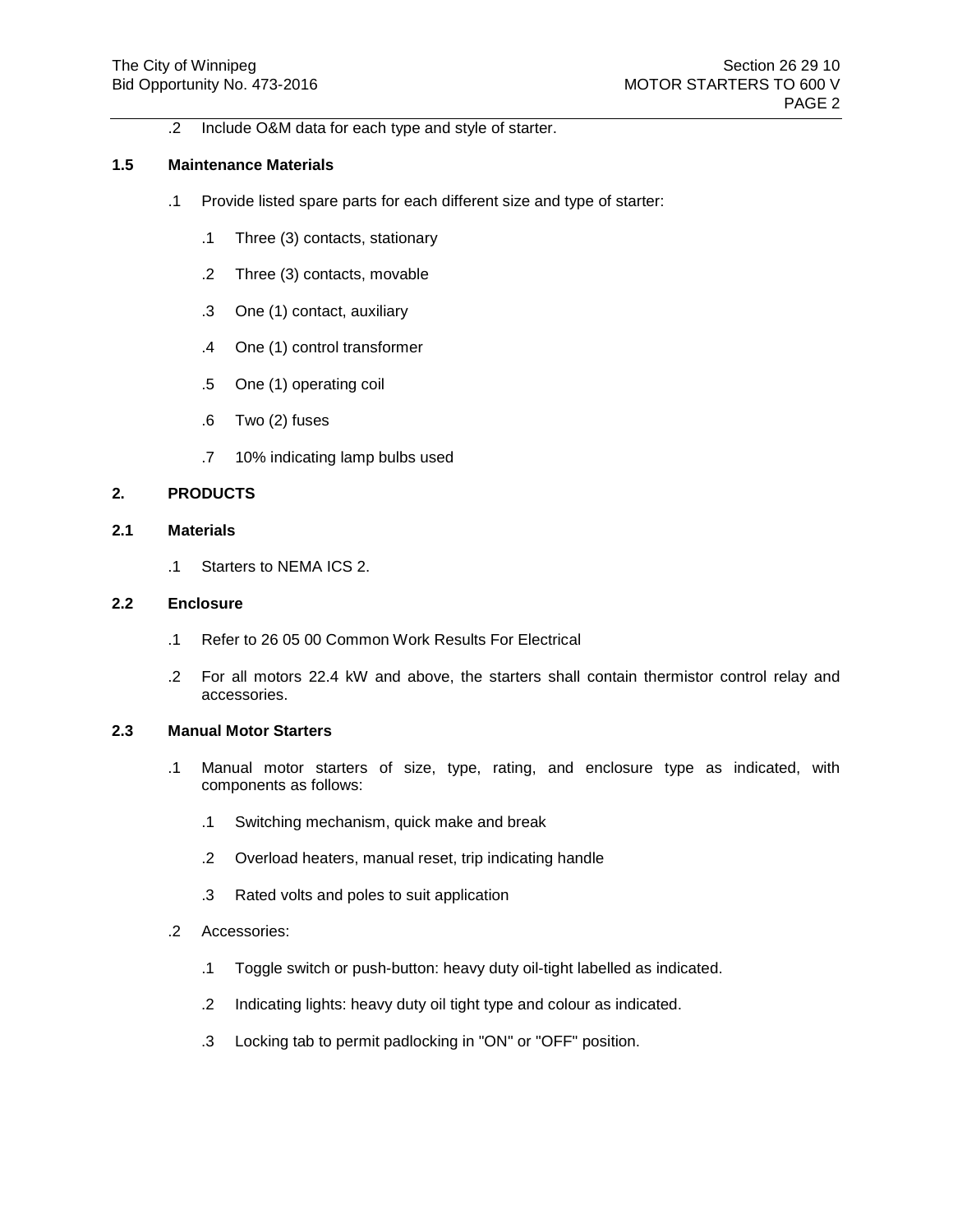# **2.4 Full Voltage Non Reversing (FVNR) Magnetic Starters**

- .1 Magnetic and combination magnetic starters of size, type, rating, and enclosure type as indicated with components as follows:
	- .1 Contactor solenoid operated rapid action type.
	- .2 Motor overload protective device in each phase, manually reset from outside enclosure.
	- .3 Wiring and schematic diagram inside starter enclosure in visible location.
	- .4 Identify each wire and terminal for external connections, within starter, with permanent number marking identical to diagram.
	- .5 Hand-Off-Auto switches mounted on starter door.
	- .6 Time delay ON timing relay for staggered starting of motors.
- .2 Combination type starters to include motor circuit interrupter with operating lever on outside of enclosure to control motor circuit interrupter, and provision for:
	- .1 Locking in "OFF" position with up to three (3) padlocks.
	- .2 Independent locking of enclosure door.
	- .3 Provision for preventing switching to "ON" position while enclosure door open.
- .3 Accessories:
	- .1 Pushbuttons or Selector switches: heavy-duty oil tight labelled as indicated.
	- .2 Indicating lights: heavy duty oil tight type and red pilot light to indicate energized motor circuit and where called for, green pilot light to indicate de-energized motor circuit. Pilot lights to be push-to-test transformer type.
	- .3 In addition to standard, 1-N/O and 1-N/C spare auxiliary contacts unless otherwise indicated.

# **2.5 Control Transformer**

- .1 A control transformer of sufficient VA capacity, dry type, with primary voltage as indicated and 120 V secondary, complete with primary and secondary fuses (HRC Form J), installed in with starter as indicated.
- .2 Size control transformer for control circuit load +20% spare capacity.

#### **2.6 Finishes**

.1 Apply finishes to enclosure in accordance with Section 26 05 00.

#### **2.7 Equipment Identification**

.1 Provide equipment identification in accordance with Section 26 05 00.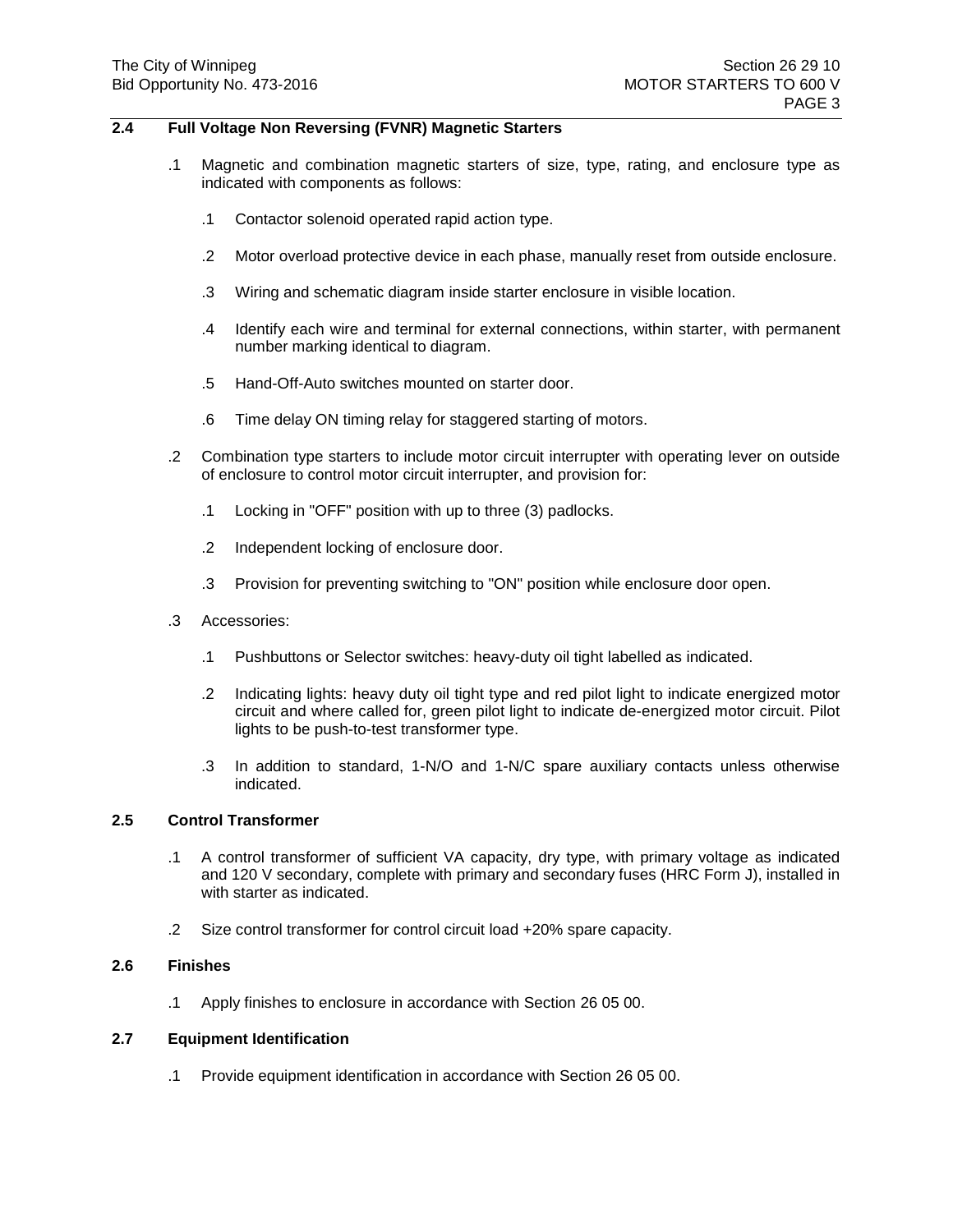- .2 Manual starter designation label, white plate, black letters, size 1, engraved as indicated.
- .3 Magnetic starter designation label, white plate, black letters, engraved as indicated.

# **3. EXECUTION**

# **3.1 Starter Verification**

- .1 Field check motor starters supplied prior to commissioning equipment.
	- .1 Check of control circuits.
	- .2 Verify that overload relay installed is correctly sized for motor used.
	- .3 Record overload relay size and motor nameplate amperage.
	- .4 Visual inspection of fuses and contactors.
	- .5 Ensure all connections are tight.
- .2 Measure and record motor amps, under load conditions and compare with full load amps and motor service factor. Report any excessive readings and unbalance. Measure voltage as close to motor terminals as possible while motor is running
- .3 Set all motor circuit protectors to the minimum level which will consistently allow the motor to start under normal starting conditions.

### **3.2 Overload Relays**

.1 For starters provided, select overload relays in accordance with relay and motor Manufacturers' recommendations, considering motor service factors, ambient temperature, temperature differences between motor and starter locations. Monitor motor operation during start-up to ensure motor operation is satisfactory and relays provide proper protection. For side inlet fans and other long acceleration time loads, provide special overload relays to suite the start-up condition. Provide manufacturers' curves and data sheets where necessary to provide supporting data for motor protection.

### **3.3 Field Quality Control**

- .1 Perform tests in accordance with Section 26 05 00 and Manufacturer's instructions.
- .2 Operate switches, contactors to verify correct functioning.
- .3 Perform starting and stopping sequences of contactors and relays.
- .4 Check that sequence controls, interlocking with other separate related starters, equipment, control devices, operate as indicated.

# **4. METHOD OF MEASUREMENT AND PAYMENT**

# **4.1 Method of Measurement and Payment**

.1 Motor Starters to 600 V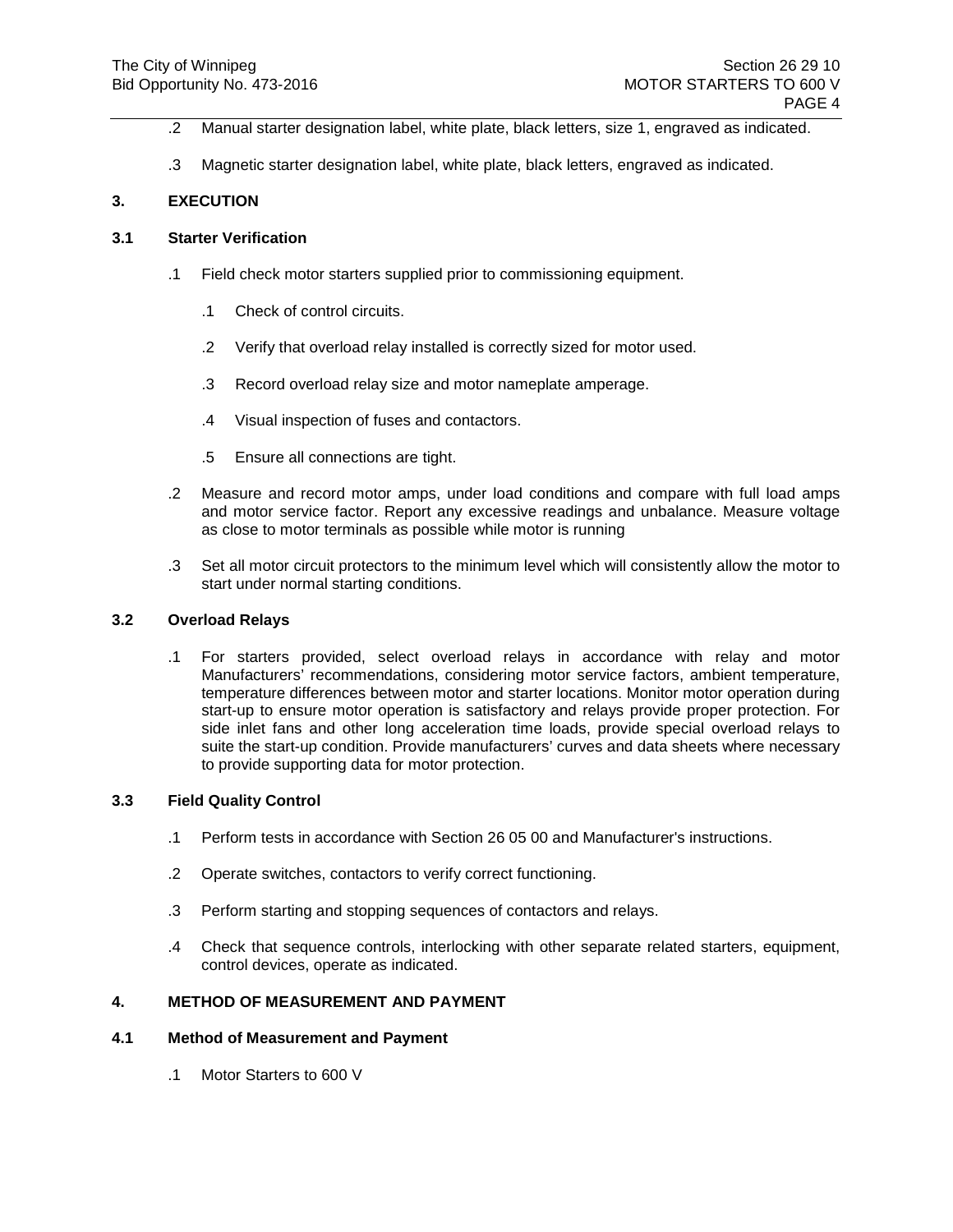.1 Motor Starters to 600 V as described in this Specification will be paid for at the Contract Lump Sum Price for "Electrical, Instrumentation and Control Systems" including all items incidental to the Work included in this Specification.

**END OF SECTION**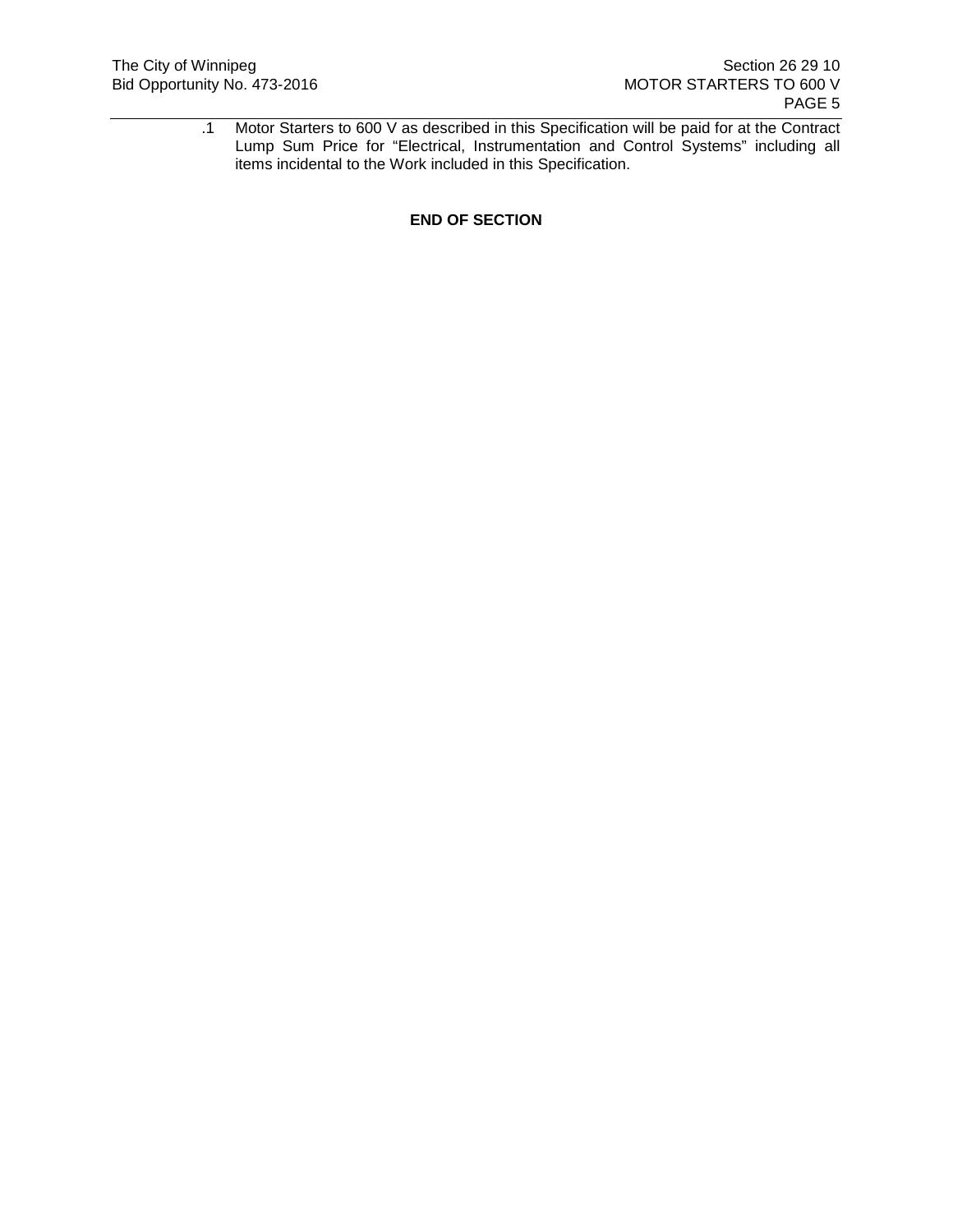# **1. GENERAL**

### **1.1 Work**

.1 Factory integrated with branch circuit protection, power circuit components, control components, and door mounted operator devices into an enclosure, herein referred to a Combination Soft Starters and Controllers.

# **1.2 References**

- .1 Canadian Standards Association (CSA)
	- .1 CSA C22.1-15, Canadian Electrical Code, Part 1, Safety Standard for Electrical **Installations**
- .2 National Electrical Manufacturers Association (NEMA)
	- .1 NEMA 250-2014, Enclosures for Electrical Equipment (1000 Volts Maximum).
	- .2 NEMA ICS 6:1993 (R2011), Industrial Control and Systems: Enclosures.

# **1.3 Shop Drawings and Product Data**

- .1 Submit Shop Drawings in accordance with Section 26 05 00.
- .2 A submittal package shall be furnished to the Contract Administrator for approval prior to factory assembly of the Soft Starter. The submittal package shall consist of the following:
	- .1 Elementary diagrams showing factory power and control wiring along with field wiring connections for line and load power connections and control wiring connections.
	- .2 Voltage, horsepower, current rating, and product features will be furnished from standard catalog sheets.

### **1.4 Installation, Operation and Maintenance Data**

- .1 Manufacturer shall provide a copy of installation, operation and maintenance procedures to owner.
- .2 Instruction manual shall include programming manuals, wiring diagrams, operating, and maintenance instructions.

### **1.5 Quality Assurance**

- .1 Low voltage Soft Starter shall be CSA Certified or ULC Listed.
- .2 All Soft Starters shall be 100% factory tested to ensure proper performance.

### **1.6 Delivery, Storage, and Handling**

- .1 Contractor shall store, protect, and handle products in accordance with recommended practices listed in manufacturer's Installation and Maintenance Manuals.
- .2 Contractor shall inspect and report concealed damage to carrier within 48 hours.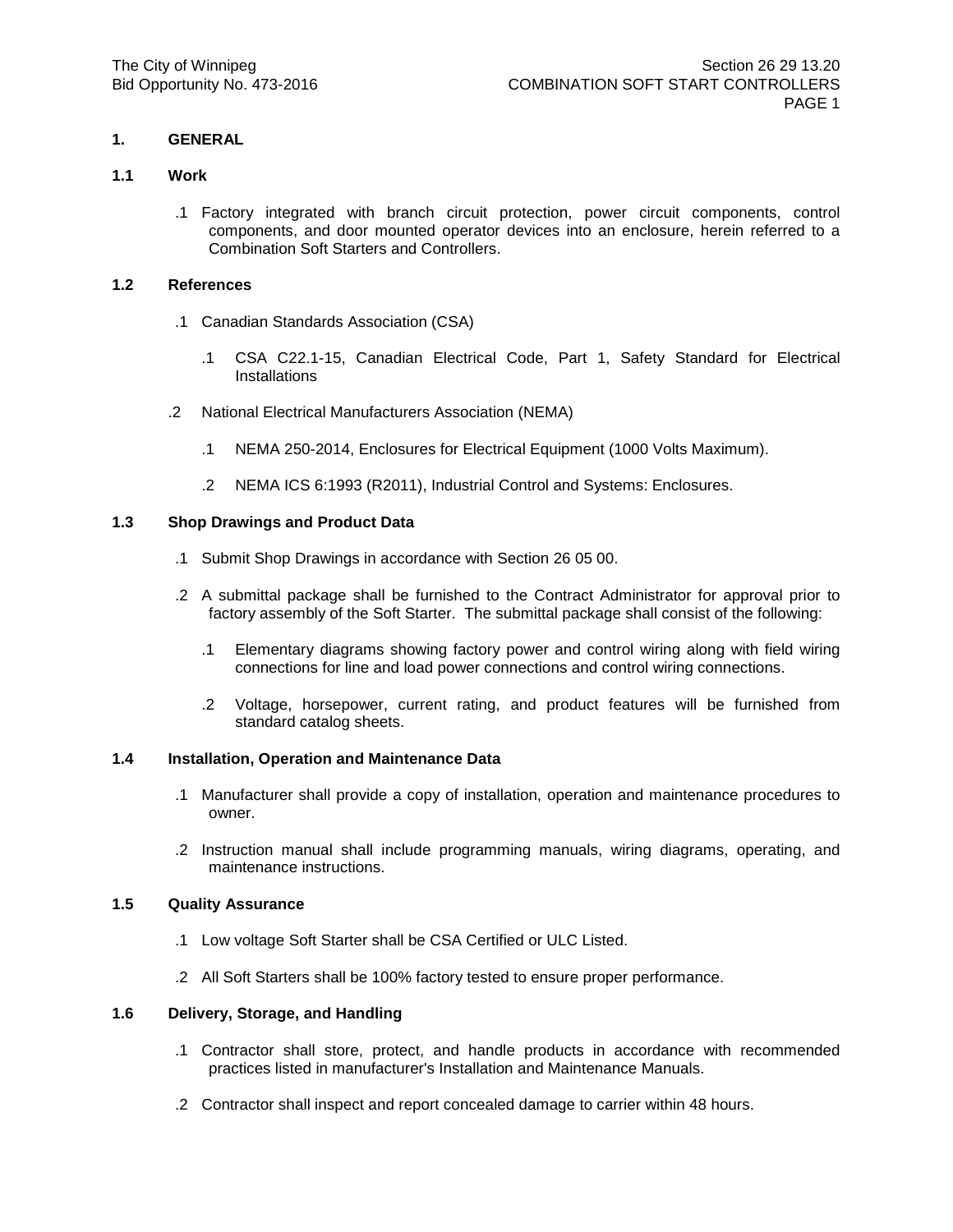- .3 Contractor shall store in a clean, dry space. Cover with heavy canvas or plastic to keep out dirt, water, construction debris, and traffic. Heat enclosures to prevent condensation.
- .4 Contractor shall handle in accordance with manufacturer's recommendations to avoid damaging equipment, installed devices, and finish.
- .5 Equipment shall be located in well ventilated areas, free from excess humidity, dust and dirt and away from hazardous materials. Indoor locations shall be protected to prevent moisture from entering enclosure.
- .6 Storage temperatures shall be between -25°C to 65°C.

# **2. PRODUCT**

### **2.1 Standard of Acceptance**

.1 Schneider Electric-Altistart 48

# **2.2 Approved Manufacturers**

- .1 Schneider Electric
- .2 Eaton
- .3 Siemens

# **2.3 Electrical Ratings**

- .1 Provide equipment rated as indicated on drawings or as specified below.
- .2 Input voltage ratings shall be 600 VAC +10% and –15%.
- .3 Input frequency shall be from 45Hz to 65Hz with Auto Tracking Frequency range.
- .4 The Soft Starter panel will have a fault withstand rating of 25k AIC for breaker disconnect style devices.
- .5 The Soft Starter panel output current ratings shall be capable of continuous operation at a minimum of 100% rated motor full-load current in accordance with CEC Table 44.
- .6 The Soft Starter panel shall be designed to operate in an ambient temperature range from 0°C to 40°C and provide minimum 6 (six) starters per hour.

### **2.4 Description**

- .1 Refer to Drawings for actual layout and location of equipment and components; current ratings of devices, bus bars, and components; voltage ratings of devices, components and assemblies; interrupting and withstand ratings of devices, buses, and components; and other required details.
- .2 The soft starter shall be capable of operating a NEMA design B squirrel cage induction motor with a full load current equal to or less than the continuous output current rating of the soft starter.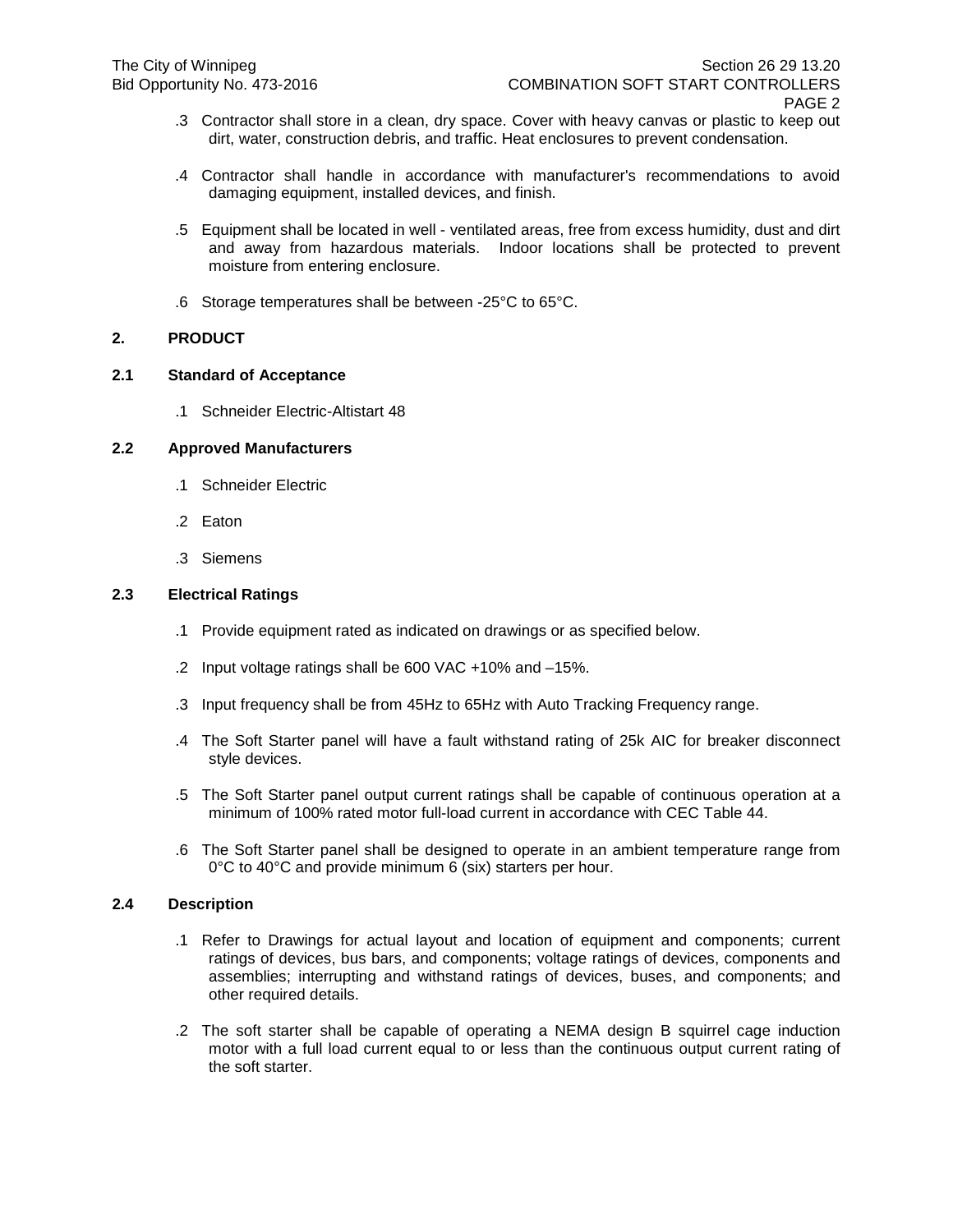- .3 The soft starter shall be microprocessor controlled and shall consist of a power section, logic board, and field wiring interface terminal board for ease of access to control and power wiring as well as maintenance requirements. The soft starter shall consist of the following general components:
	- .1 Three sets of back-to-back phased controlled power semiconductors rated 1600 PIV to 600V.
	- .2 Integral thermal sensor to trip and disengage the soft starter on heat sink over temperature.
	- .3 Programmable keypad and alphanumerical LCD display that indicates present mode of operation. The LCD keypad shall display programming and diagnostic data in full text.
	- .4 LED indicators to show the following: On, Start, Run, Soft Stop, Stop, Save/Slow Speed, Dual Set/Reverse, & Fault.
	- .5 Modbus RTU communications port.
- .4 The soft starter input power section shall be designed to operate at either 600 VAC three phase input voltages.
- .5 The soft starter output power section shall be designed for three phase NEMA design B.
- .6 Soft Starter panels will include control power that is 120 VAC via a control power transformer.
- .7 The Soft Starter panel shall include a Mag-Break motor circuit protector with a through-thedoor handle interlocked to the enclosure door to provide a local and lockable means of removing all input power from the Soft Starter panel.
- .8 Branch circuit protection fuses shall be provided to protect the Soft Starter and bypass contactor. Fuses shall be sized to provide proper branch circuit protection and be coordinated with other power circuit components.
- .9 The Soft Starter panel shall be a built-in MCC type.
- .10 The Soft Starter panel will include door mounted operator devices and a through the door NEMA 1 door mounted keypad to facilitate programming, control functions and diagnostics.
- .11 An AC1 rated Bypass Contactor will be included and controlled by the Soft Starter to allow cooler and more efficient operation during run conditions. The Bypass Contactor shall be of the same manufacturer as the Soft Starter and be an engineered package with no field wiring or installation required. The Bypass Contactor shall function as an "up to speed" (UTS) Bypass for the Soft Starter and as an "Across the Line" (ATL) starter in the event if Soft Starter failure or maintenance.

### **2.5 Protective and Diagnostic Features**

In the event of a fault, the soft starter will have tripped. Faults must be reset to restart operation once their cause has been rectified. The soft starter shall offer the following Faults list:

- .1 External Fault (by a digital input)
- .2 Frequency out of Range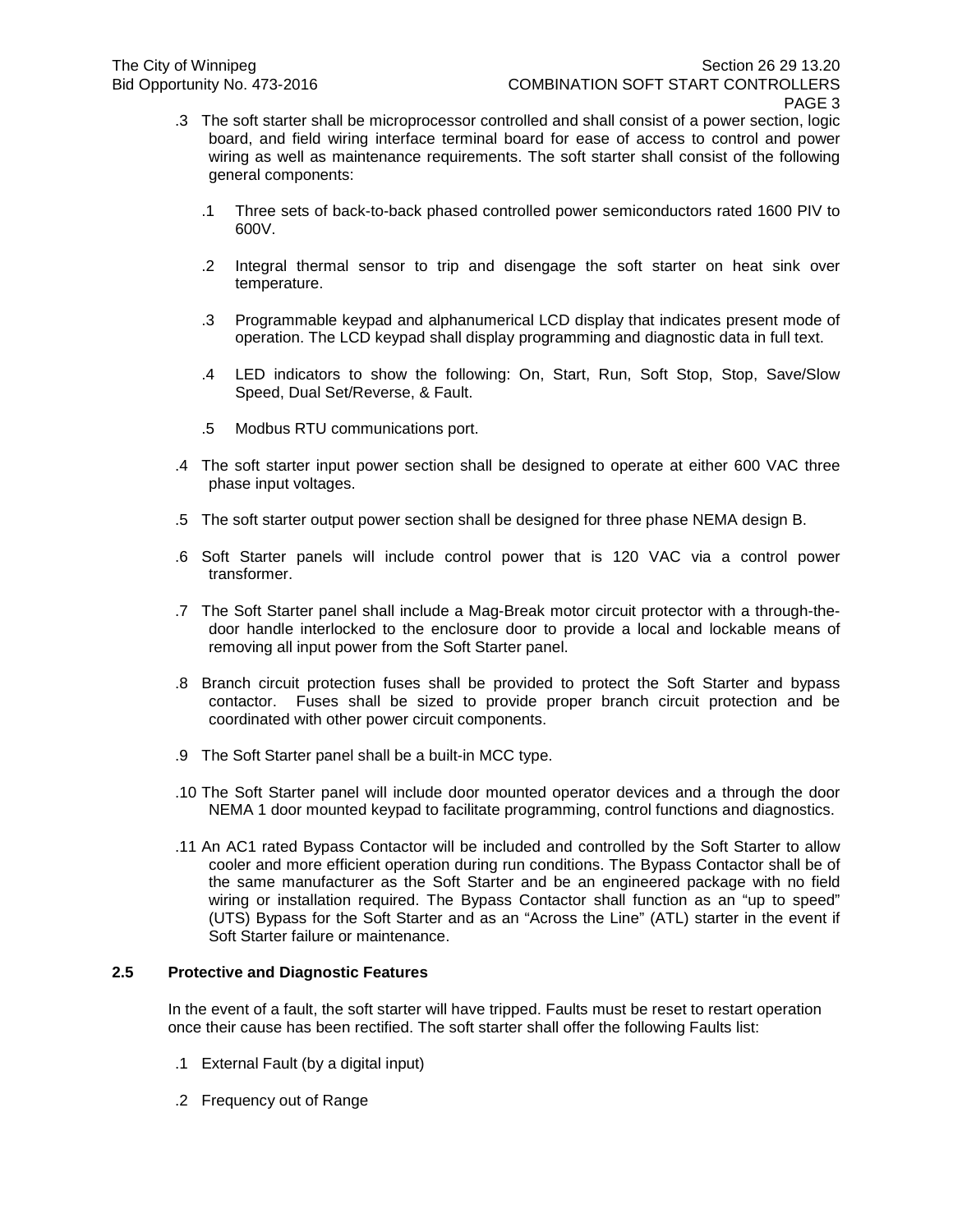- .3 Heat Sink Over Temperature
- .4 Long Start Time
- .5 Overcurrent / Jam
- .6 Overload
- .7 Overvoltage
- .8 Phase Loss
- .9 Phase Sequence
- .10 Shorted SCR
- .11 Slow Speed Time
- .12 Thermistor Trip
- .13 Too Many Starts
- .14 Undercurrent
- .15 Undervoltage
- .16 Wrong Motor Connection
- .17 Wrong Parameters
- .18 Wrong Wiring Connection

# **2.6 Features and Adjustments**

- .1 The Soft Starter panel will be factory programmed to operate all specified optional devices.
- .2 The Soft Starter will include user selectable Start user selectable and Stop curves to match starting characteristics to load.
- .3 The Soft Starter will include an 80% Kickstart voltage with adjustable Kickstart time.
- .4 The Soft Starter will include user programmable Starting Voltage.
- .5 The Soft Starter will include user programmable Starting Current.
- .6 The Soft Starter will include user programmable Current Limit.
- .7 The Soft Starter will include user programmable Acceleration and Deceleration times.
- .8 The Soft Starter will include user programmable Auto Reset for Phase Loss and Undervoltage Fault.
- .9 The Soft Starter will include Dual Setting functionality to allow setting a second set of basic motor parameters.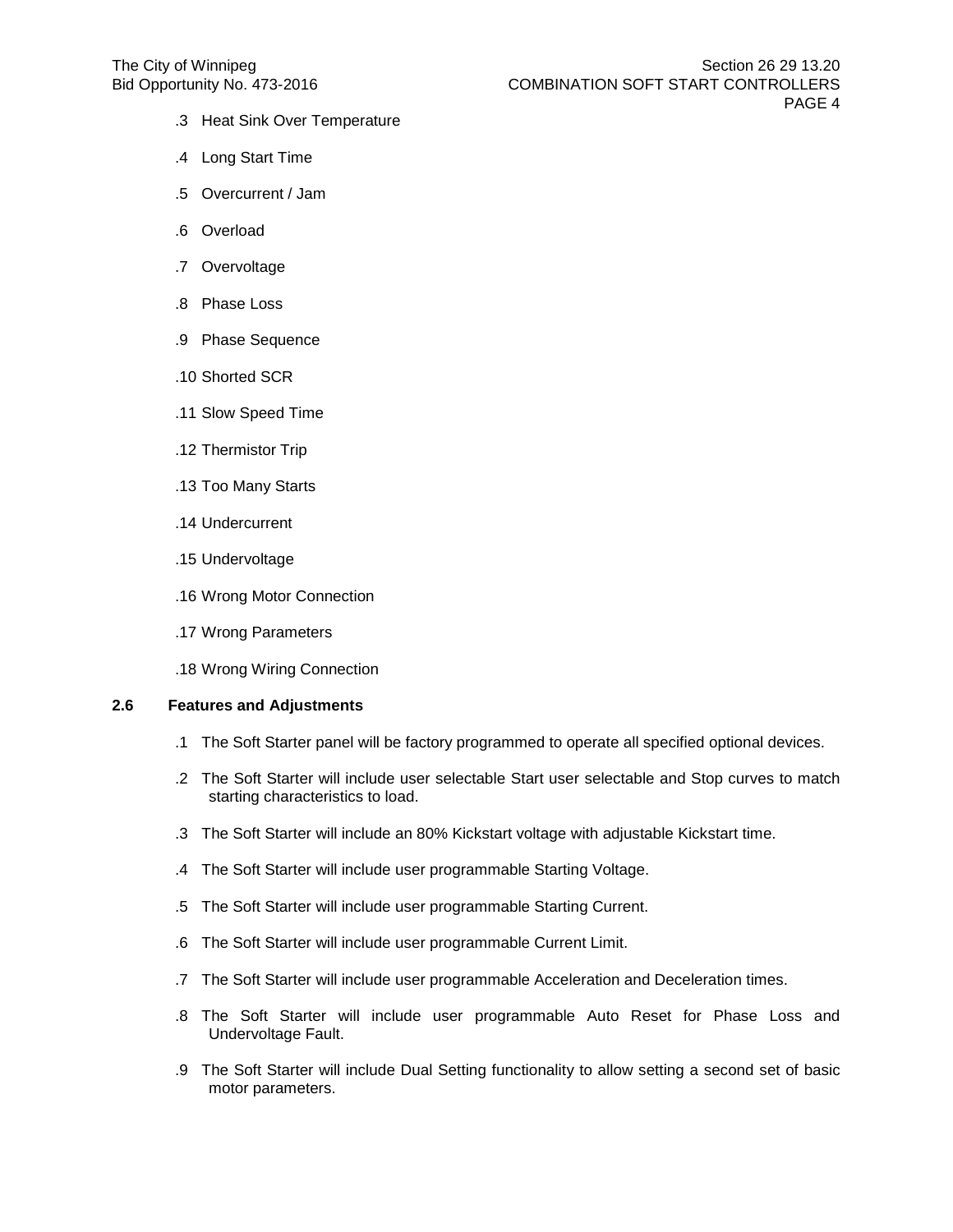- .10 For diagnostic assistance, the Soft Starter shall record and store in its memory run status and fault type of the past 10 faults and provided detailed information on soft starter operating conditions at the time of fault.
- .11 Three user programmable inputs with the following functions:
	- .1 Energy Savings Mode, Slow Speed or Reset.
	- .2 Dual Adjust, Reversing or Reset.
	- .3 External Fault
- .12 The Soft Starter shall have one (1) dedicated thermistor input that is programmable for PTC or NTC type thermistors.
- .13 The Soft Starter shall provide an adjustable 4-20ma analog output signal that is proportional the motor current.
- .14 Multiple configurations and all parameters can be save to a computer file via a PC communication kit.

### **2.7 Operator Controls**

- .1 The Soft Starter control power and digital inputs will be 120 VAC.
- .2 All Soft Starters will include pull a-part terminals for its control connections.
- .3 The Soft Starter panel shall have a control terminal strip for field I/O wiring.
- .4 The Soft Starter will include four (4) customer safety interlocks.
- .5 The Soft Starter will include an Auto Run Input.
- .6 The Soft Starter will include fault relay outputs.
- .7 The Soft Starter will include auxiliary run relay outputs.
- .8 The Soft Starter will include three (3) programmable logic inputs.
- .9 The Soft Starter will include one (1) scalable analog output.
- .10 All Soft Starter panel door mounted operators will be industrial rated devices.
	- .1 Operator controls and indicating devices shall include: Soft Starter Keypad, Fault Light Hand-Off-Auto Switch, Run Light, Off Light and Fault Lights, Soft Starter Bypass.

# **2.8 Keypad Interface and Status LEDs**

- .1 The Soft Starter shall be supplied with a backlit alphanumeric Liquid Crystal Display (LCD) Multi-Function Keypad. The Keypad shall be capable of programming and monitoring the Soft starter.
- .2 The Soft Starter shall display operating data, fault information, and programming parameters in English.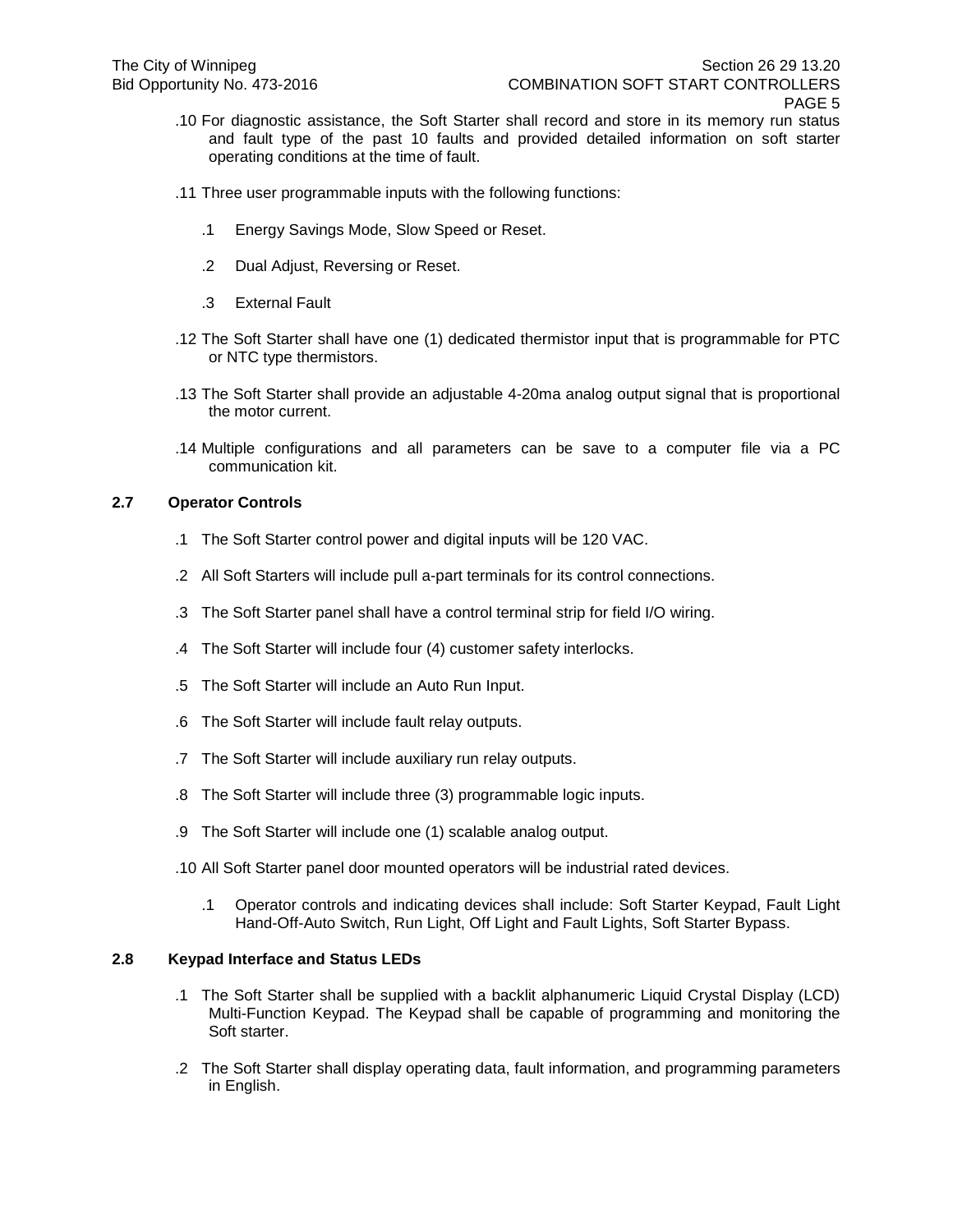.3 The keypad shall display the last 10 faults and provides detailed information on soft starter operating conditions at the time of fault occurrence.

# **2.9 Network Communications**

.1 The Soft Starter shall include Modbus RTU communication protocol.

# **3. INSTALLATION AND EXECUTION**

### **3.1 Examination**

- .1 The Contractor shall perform the following procedures:
	- .1 Examine installation area to assure there is enough clearance to install panel.
	- .2 Check mounting surfaces for uniformity and level surface.
	- .3 Inspect for any physical damage
	- .4 Verify that equipment is ready to install.
	- .5 Verify field measurements are as instructed by Manufacturer.
	- .6 Verify that required utilities and control interfaces are available, in proper location and ready for use.
	- .7 Beginning of installation means installer accepts conditions.

### **3.2 Location and Installation**

- .1 The Contractor shall perform the installation.
	- .1 The Contractor shall install Soft Starter in accordance with referenced standards.
	- .2 Install per Manufacturer's instructions outlined in installation, operation and maintenance documentation.
	- .3 Install required safety labels.

### **3.3 Start-Up and Training**

- .1 Manufacturer shall have factory trained personnel at field locations convenient to the Site, available for trouble-shooting and/or start-up assistance.
- .2 Soft Starter operational and maintenance training and/or start-up service shall be provided.
	- .1 Product installation must be complete prior to start-up services being provided.
- .3 Personnel performing start-up must check / adjust Soft Starter settings circuit breakers, switches, doors, operating handle for proper mechanical and/or electrical operation.

### **3.4 Field Quality Control**

.1 Perform tests in accordance with Section 26 05 00 and Manufacturer's instructions.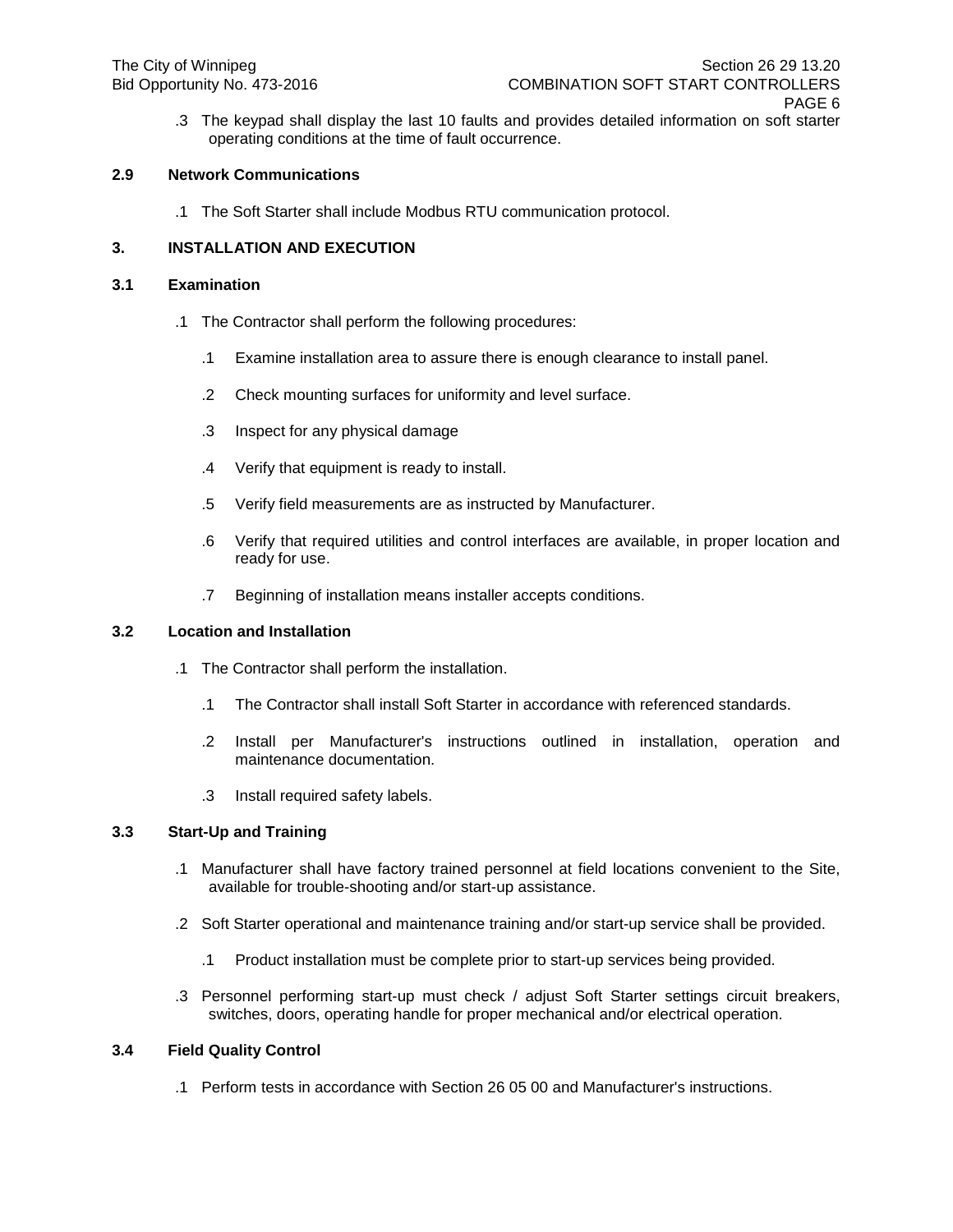- .2 Operate switches, contactors to verify correct functioning.
- .3 Perform starting and stopping sequences of contactors and relays.
- .4 Check that sequence controls, interlocking with other separate related starters, equipment, control devices, operate as indicated

# **4. METHOD OF MEASUREMENT AND PAYMENT**

### **4.1 Method of Measurement and Payment**

- .1 Combination Soft Starters and Controllers
	- .1 Combination Soft Starters and Controllers as described in this Specification will be paid for at the Contract Lump Sum Price for "Electrical, Instrumentation and Control Systems" including all items incidental to the Work included in this Specification.

### **END OF SECTION**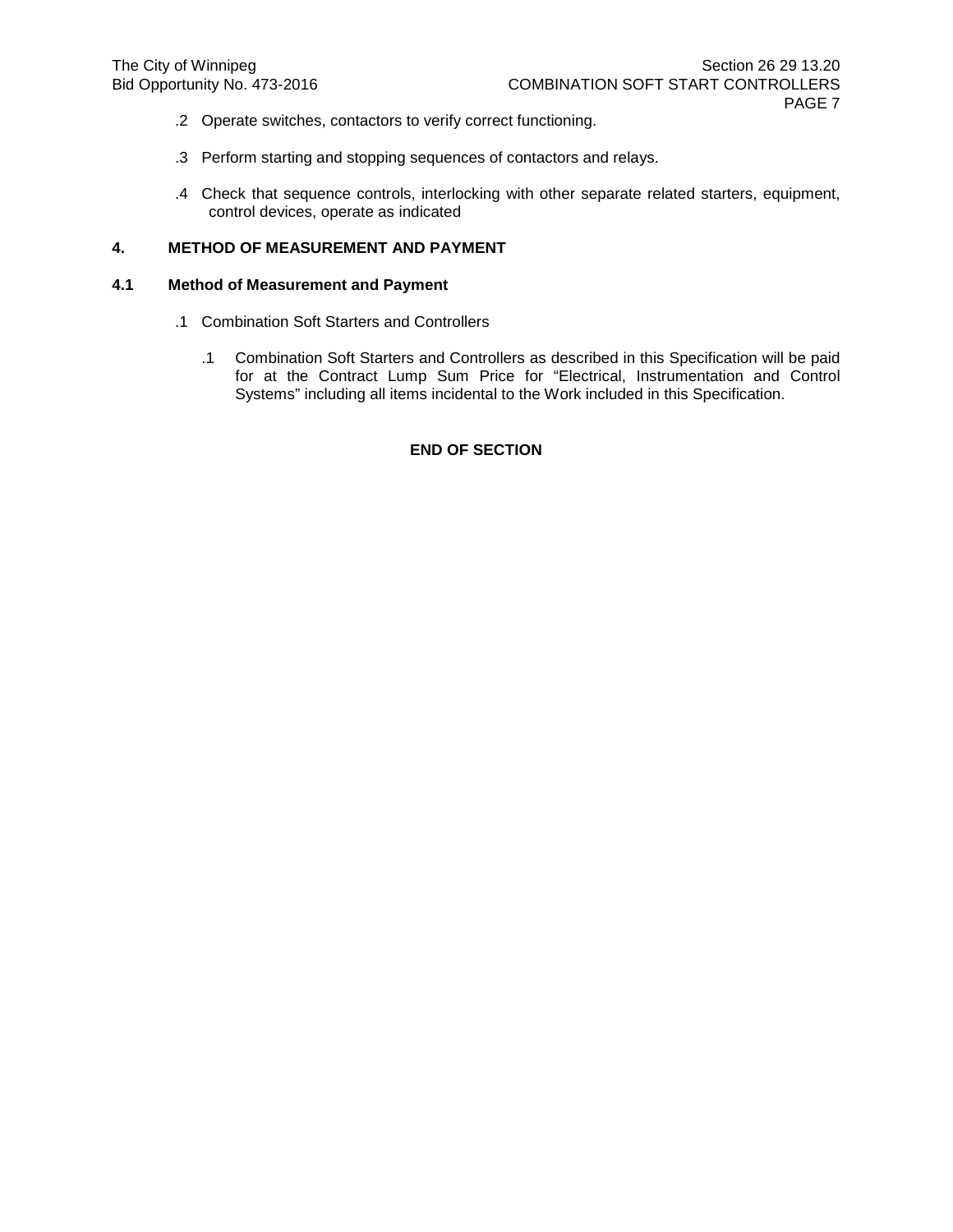# **1. GENERAL**

### **1.1 Section Includes**

.1 Natural gas engine driven generator set 300kW rating, 600V, 3 phase.

# **1.2 References**

- .1 American National Standards Institute (ANSI)/National Electrical Manufacturers' Association (NEMA)
	- .1 ANSI/NEMA MG1-2016, Motors and Generators.
- .2 Canadian Standards Association (CSA)
	- .1 CSA C282-15 Emergency Electrical Power Supply for Buildings.
	- .2 CSA B149.1-15- Natural Gas and Propane Installation Code Interactive Standard.
- .3 International Organization for Standardization (ISO)
	- .1 ISO 15550:2002 Internal Combustion Engines Determination and Method for the Measurement of Engine Power - General Requirements.
	- .2 ISO 3046-1:2002, Reciprocating Internal Combustion Engines Performance Part 1: Declarations Of Power, Fuel and Lubricating Oil Consumptions, and Test Methods - Additional Requirements for Engines for General Use.

### **1.3 System Description**

- .1 The generating system shall be designed to be installed within the space limitations as indicated on the drawings. This includes generator, heat exchangers and exhaust system.
- .2 Generating system consists of:
	- .1 Natural gas engine.
	- .2 Alternator.
	- .3 Alternator control panel.
	- .4 Automatic transfer equipment, including closed transition re-transfer and manual bypass switch.
	- .5 Battery charger and battery.
	- .6 Automatic engine room ventilation system.
	- .7 Fuel supply system.
	- .8 Exhaust system (silencer, flexible pipe connector and thimble).
	- .9 Steel mounting base with vibration isolation springs.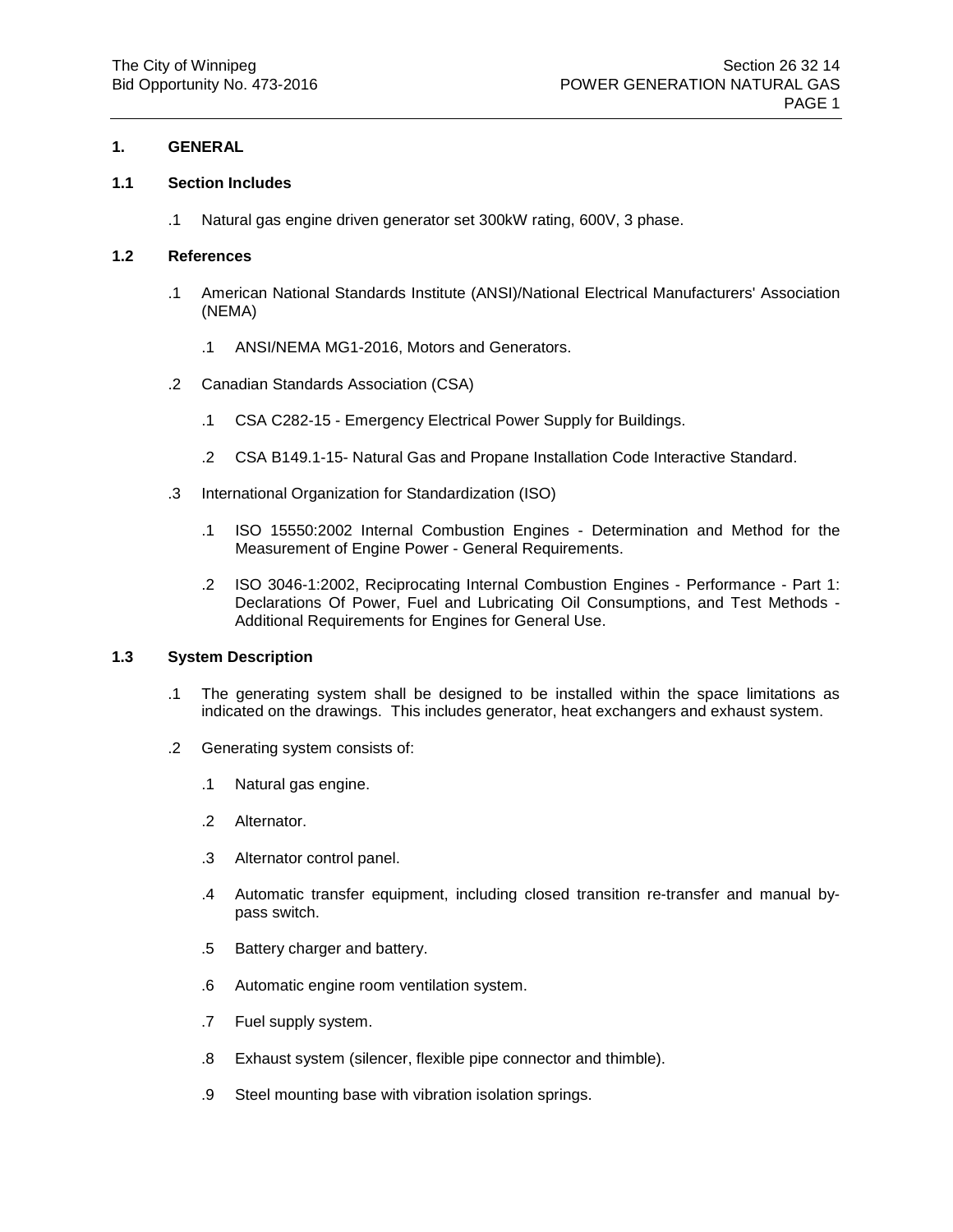.3 System designed to operate as emergency standby power source and shall be meet CSA C282.

### **1.4 Shop Drawings**

- .1 Submit shop drawings in accordance with Section 26 05 00.
- .2 Include:
	- .1 Engine: make and model, with performance curves.
	- .2 Alternator: make and model.
	- .3 Voltage regulator: make, model and type.
	- .4 Automatic transfer switch: make, model and type.
	- .5 Manual bypass switch: make and model.
	- .6 Battery: make, type and capacity.
	- .7 Battery charger: make, type and model.
	- .8 Alternator control panel: make and type of meters and controls.
	- .9 Governor type and model.
	- .10 Automatic engine room ventilation system.
	- .11 Cooling air requirements in  $m^3/s$ .
	- .12 British standard or DIN rating of engine.
	- .13 Flow diagrams for:
		- .1 Fuel.
		- .2 Cooling air.
	- .14 Dimensioned drawing showing complete generating set mounted on steel base, including vibration isolators, exhaust system, drip trays, and total weight.
	- .15 Continuous full load output of set at 0.8PF lagging.
	- .16 Description of set operation including:
		- .1 Automatic starting and transfer to load and back to normal power, including time in seconds from start of cranking until unit reaches rated voltage and frequency.
		- .2 Manual starting.
		- .3 Automatic shut down and alarm on:
			- .1 Overcranking.
			- .2 Overspeed.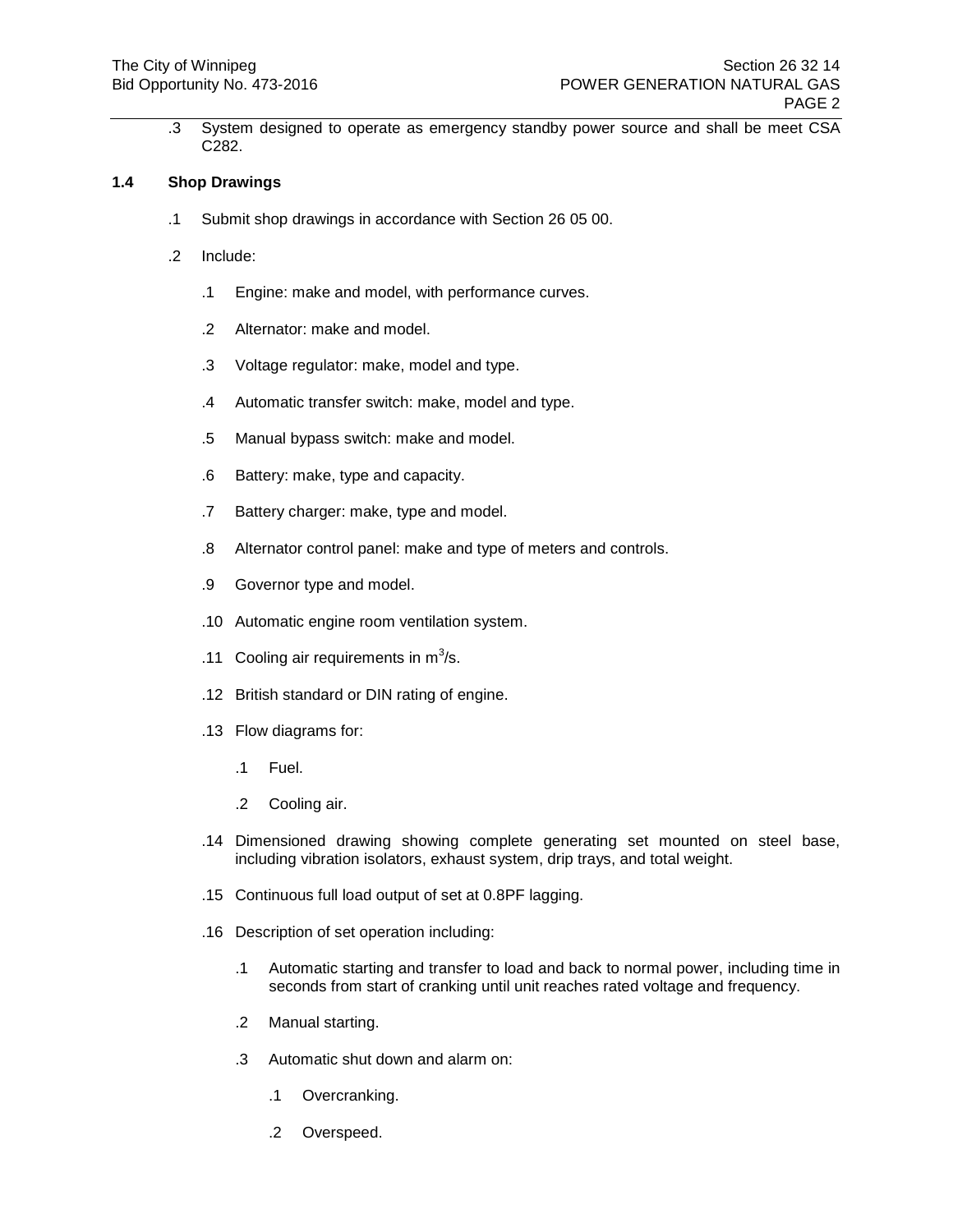- .3 High engine temp.
- .4 Low lube oil pressure.
- .5 Short circuit.
- .6 Alternator overvoltage.
- .7 Lube oil high temperature.
- .8 Over temperature on alternator.
- .4 Manual remote emergency stop.

# **1.5 Closeout Submittals**

- .1 Provide operation and maintenance data for diesel generator for incorporation into manual specified in Section 01 78 00 – Closeout Submittals.
- .2 Include in Operation and Maintenance Manual instructions for particular unit supplied and not general description of units manufactured by supplier and:
	- .1 Operation and maintenance instructions for engine, alternator, control panel, automatic transfer switch, manual bypass switch, battery charger, battery, fuel system, engine room ventilation system, exhaust system and accessories, to permit effective operation, maintenance and repair.
	- .2 Technical data:
		- .1 Illustrated parts lists with parts catalogue numbers.
		- .2 Schematic diagram of electrical controls.
		- .3 Flow diagrams for:
			- .1 Fuel system.
			- .2 Lubricating oil.
			- .3 Cooling system.
		- .4 Certified copy of factory test results.
		- .5 Maintenance and overhaul instructions and schedules.
		- .6 Precise details for adjustment and setting of time delay relays or sensing controls which require on site adjustment.

### **1.6 Warranty**

.1 For Work of this Section, 12 month warranty period prescribed is extended to 60 months or 1500 operating hours, whichever occurs first.

### **1.7 Extra Materials**

.1 Provide maintenance materials in accordance with E8 - Closeout Submittals.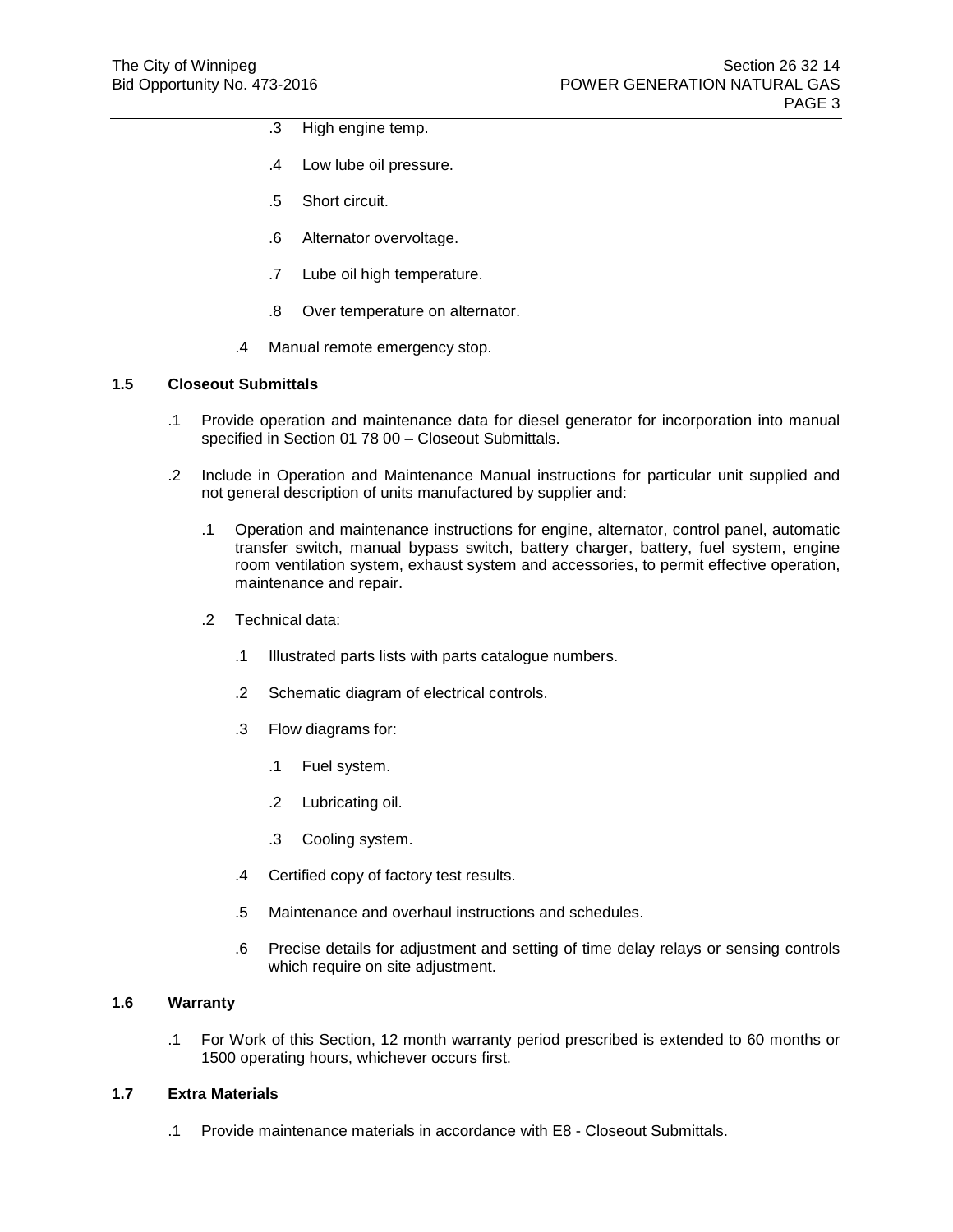# .2 Include:

- .1 2 fuel filter replacement elements.
- .2 2 lube oil filter replacement elements.
- .3 2 air cleaner filter elements.
- .4 2 sets of fuses for control panel.
- .5 Special tools for unit servicing.

# **1.8 Source Quality Control**

- .1 Factory test generator set including engine, alternator, control panels, and accessories in presence of Contract Administrator.
- .2 Notify Contract Administrator 5 days in advance of date of factory test.
- .3 Test procedure:
	- .1 Prepare blank forms and check sheet with spaces to record data. At top of first sheet record:
		- .1 Date.
		- .2 Generator set serial no.
		- .3 Engine, make, model, serial no.
		- .4 Alternator, make, model, serial no.
		- .5 Voltage regulator, make and model.
		- .6 Rating of generator set, kW, kV.A, V, A, r/min, Hz.
	- .2 Mark check sheet and record data on forms in duplicate as test proceeds.
	- .3 Contract Administrator 's signature on completed forms to indicate concurrence in results of test.
	- .4 Tests:
		- .1 With 100% rated load, operate set for 6 h, taking readings at 30 min intervals, and record following:
			- .1 Time of reading.
			- .2 Running time.
			- .3 Ambient temp in C.
			- .4 Lube oil pressure in kPa.
			- .5 Lube oil temp in C.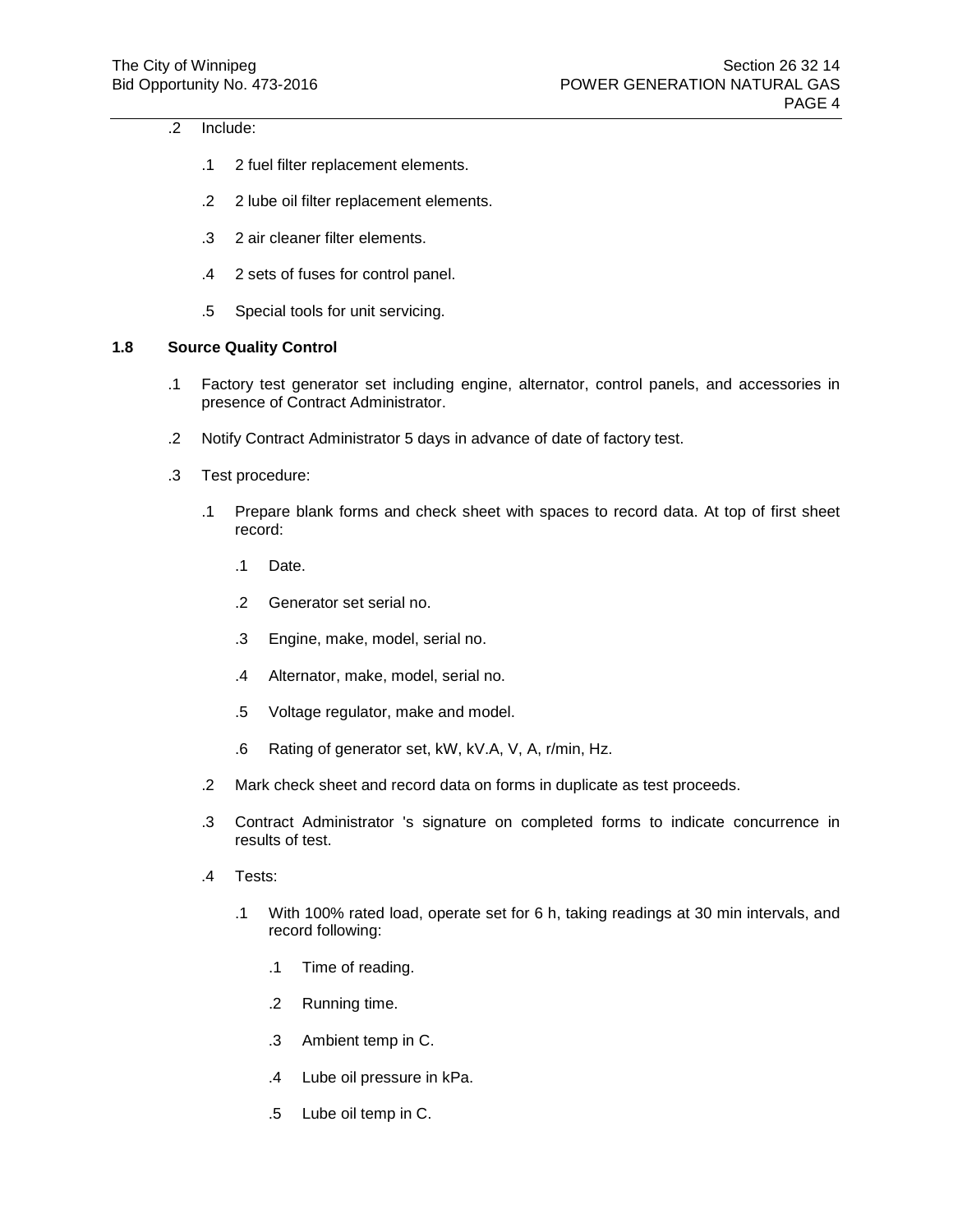- .6 Engine coolant discharge temp in C.
- .7 Exhaust stack temp in C.
- .8 Alternator voltage: phase 1, 2, 3.
- .9 Alternator current: phase 1, 2, 3.
- .10 Power in kW.
- .11 Frequency in Hz.
- .12 Power Factor.
- .13 Battery charger current in A.
- .14 Battery voltage.
- .15 Alternator cooling air outlet temp.
- .2 After completion of 6 h run, demonstrate following shut down devices and alarms:
	- .1 Overcranking.
	- .2 Overspeed.
	- .3 High engine temp.
	- .4 Low lube oil pressure.
	- .5 Short circuit.
	- .6 Alternator overvoltage.
	- .7 Low battery voltage, or no battery charge.
	- .8 Manual remote emergency stop.
	- .9 High alternator temperature.
- .3 Next install continuous strip chart recorders to record frequency and voltage variations during load switching procedures. Each load change delayed until steady state conditions exist. Switching increments to include:
	- .1 No load to full load to no load.
	- .2 No load to 70% load to no load.
	- .3 No load to 20% load to no load.
	- .4 20% load to 40% load to no load.
	- .5 40% load to 60% load to no load.
	- .6 60% load to 80% load to no load.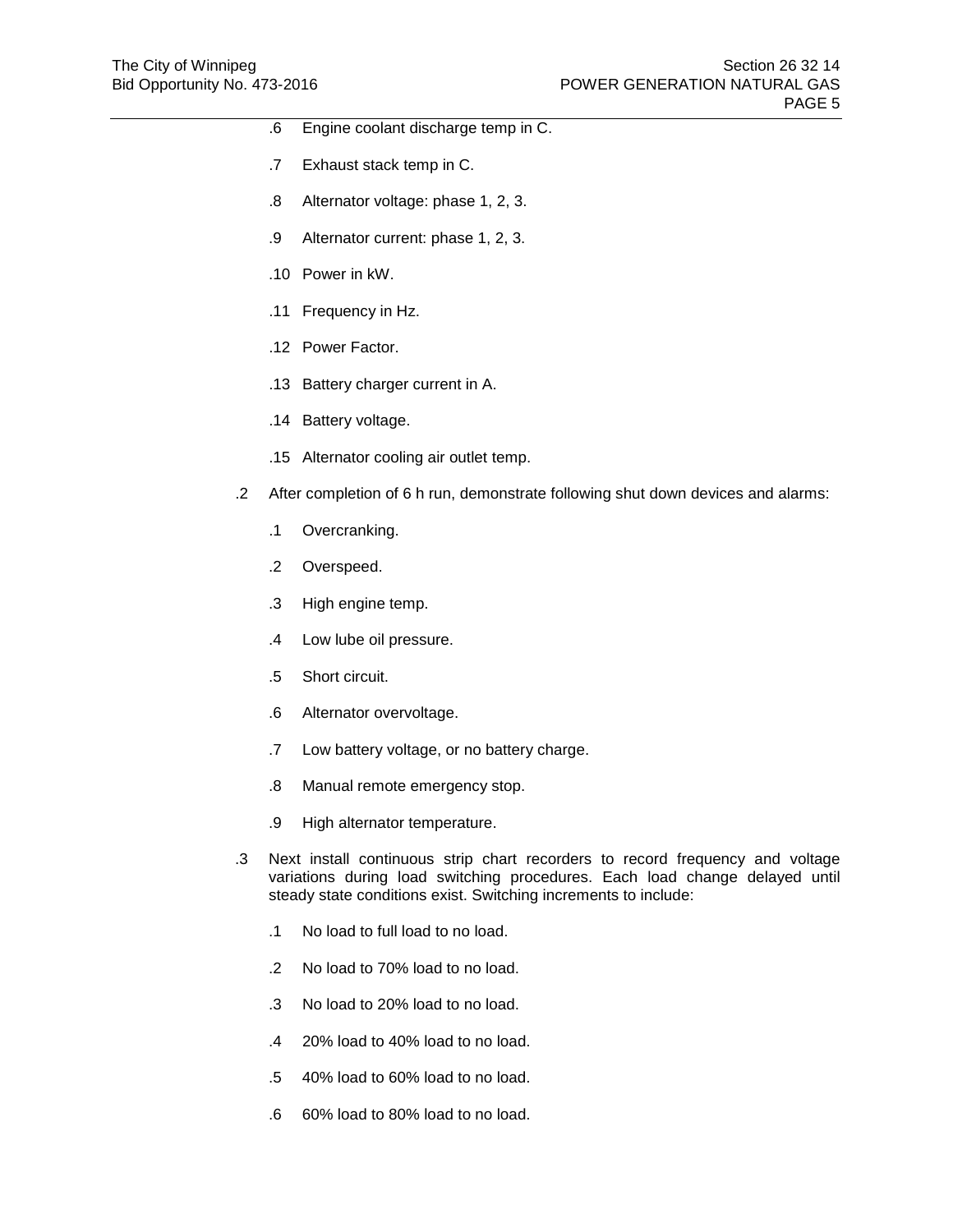#### .5 Demonstrate:

- .1 Automatic starting of set and automatic transfer of load on failure of normal power.
- .2 Automatic shut down of engine on resumption of normal power.
- .3 That battery charger reverts to high rate charge after cranking.
- .6 Demonstrate low oil pressure and high engine temperature shutdown devices operation without subjecting engine to these excesses.
- .7 All tests to be repeated on site in their entirety.

# **2. PRODUCTS**

# **2.1 Approved Manufacturers**

- .1 Engine, alternator to be supplied by a single Manufacturer
- .2 Approved Manufacturer:
	- .1 Cummins Inc.
	- .2 Kohler Co.

### **2.2 Natural Gas Engine**

- .1 Natural gas engine:.
	- .1 Engine: standard product of current manufacture, from company regularly engaged in production of such equipment.
- .2 Turbo charged and after cooled, synchronous speed 1800 r/min.
- .3 Capacity:
	- .1 Rated continuous power in kW at rated speed, after adjustment for system losses in auxiliary equipment necessary for engine operation; to be calculated as follows: Rated continuous output = Generator kW divided by Generator efficiency at full load.
		- .1 Under following site conditions:
			- .1 Altitude:250 m.
			- .2 Ambient temperature: 40 degrees C.
			- .3 Relative humidity: 95 %.
	- .2 Minimum of 300 kW and must be suitable for starting two (2) 100 kW pumps with soft starters. The two (2) pumps will be started individually with a 30 second delay between load steps.
- .4 Cooling System:
	- .1 Liquid cooled: Heavy duty industrial shell and tube heat exchangers.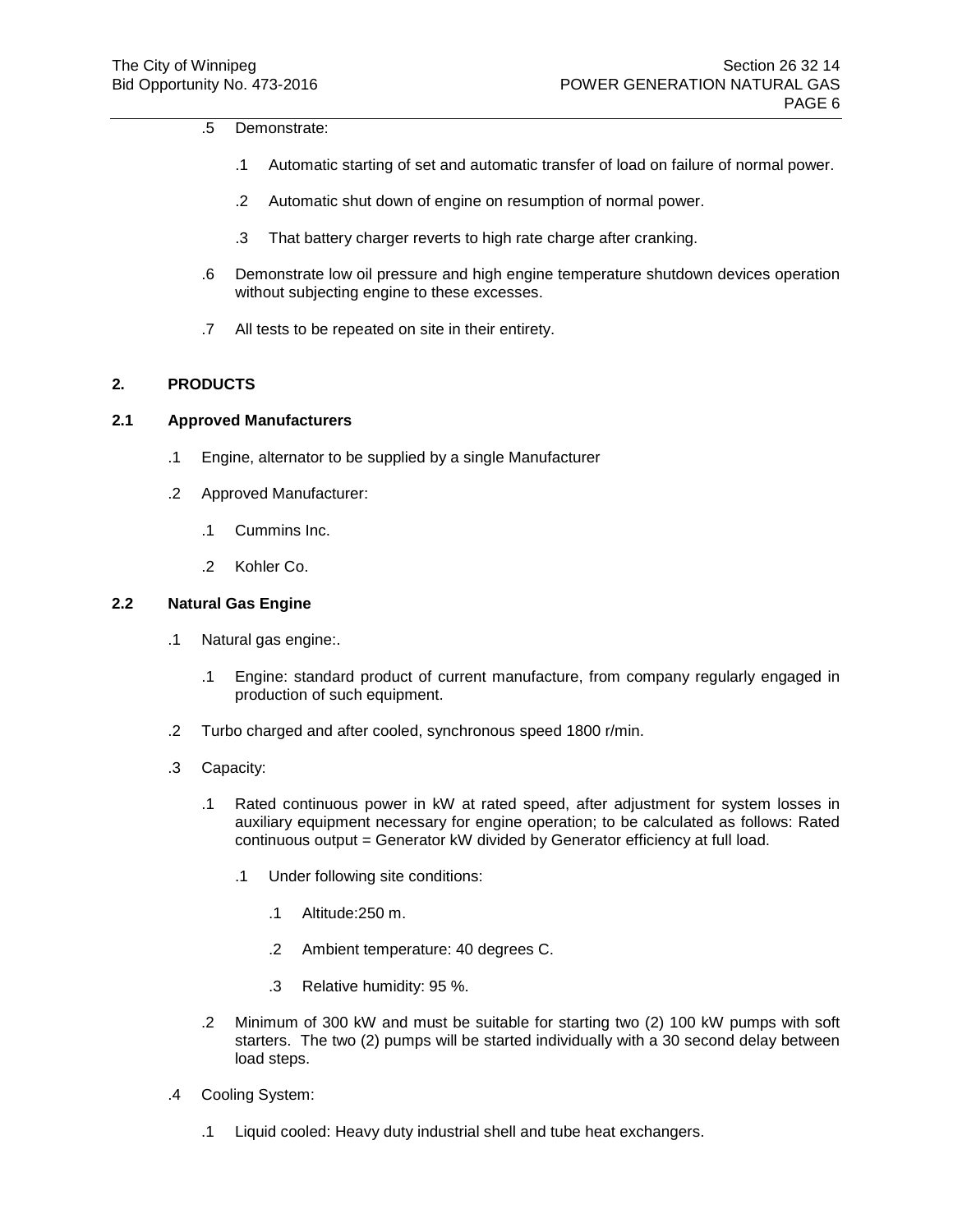- .2 Sized to maintain manufacturer's recommended engine temperature range at 10% continuous overload in ambient temperature of 40 degrees C.
- .3 Engine driven pumping with anti-freeze non-sludging above minus 46 degrees C.
- .4 Design heat exchanger system based on the following criteria:
	- .1 16°C cold side approach temperature.
	- .2 17°C delta T cold side temperature rise maximum
	- .3 1,100 liters per minute cold side flow with a max pressure drop of 70 kPa.
	- .4 Ambient temperature of 40°C
- .5 All heat exchangers and expansion tanks shall be skid mounted with generator unit and include all interconnecting piping.
- .6 Supply and install temperature indicators on all inlets and outlets.
- .7 Provide manual balancing valve to set flow rate. Pressure regulating valves not allowed.
- .8 All valves to be failsafe (fail open).
- .9 Single point connections for supply and discharge.
- .10 Block heater: thermostatically controlled lube oil or liquid coolant heater connected to line side of automatic transfer switch to allow engine to start in room ambient 0 degrees C.
	- .1 Switch and fuse in heater circuit, mounted in engine-alternator control cubicle and fed from line side of automatic transfer switch.
- .5 Fuel:
	- .1 Natural gas
- .6 Fuel system:
	- .1 Natural Gas train to CSA B149.1 Natural Gas and Propane Installation Code.
- .7 Inlet system: Air cleaner housing with cartridge type air filter(s).
- .8 Governor:
	- .1 Electronic type, electric actuator, speed droop externally adjustable from isochronous to 5%, temperature compensated with steady state speed maintenance capability of plus or minus 0.25%.
- .9 Lubrication system:
	- .1 Pressure lubricated by engine driven pump.
	- .2 Lube oil filter: replaceable, full flow type, removable without disconnecting piping.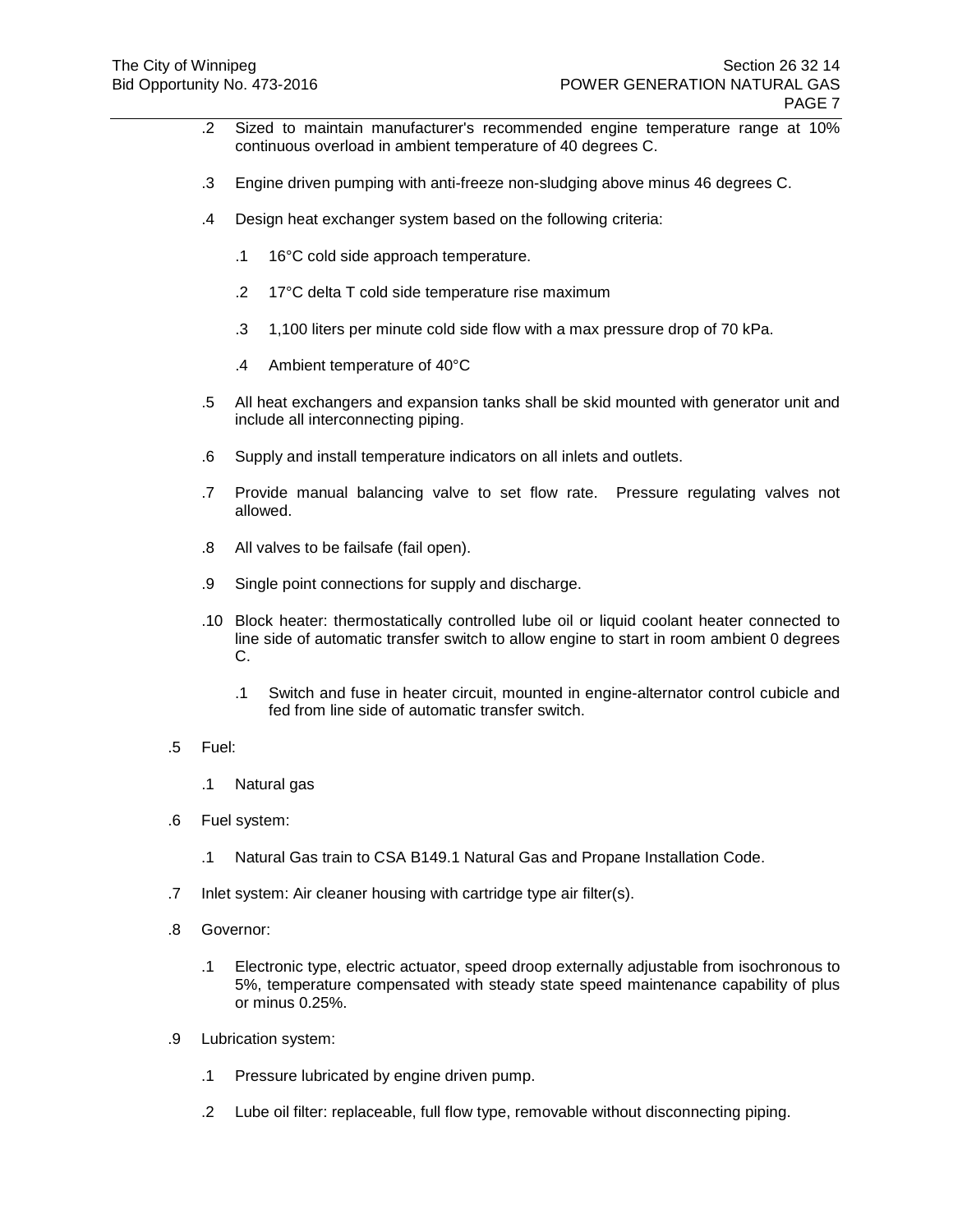- .3 Lube oil cooler.
- .4 Engine sump drain valve.
- .5 Oil level dip-stick.
- .10 Starting system:
	- .1 Positive shift, gear engaging starter 24V dc.
	- .2 Cranking limiter to provide 3 cranking periods of 10s duration, each separated by 5 s rest.
	- .3 Lead acid, 24V storage battery with sufficient capacity to crank engine for 1min at 0 degrees C without using more than 25% of ampere hour capacity.
	- .4 Battery charger : constant voltage, solid state, two stage from trickle charge at standby to boost charge after use. Regulation: plus or minus 1% output for plus or minus 10% input variation. Automatic boost for 6h every 30 days. Equipped with dc voltmeter, dc ammeter and on-off switch. Minimum charger capacity: 10 A.
	- .5 Batteries to be housed in rack or cabinet complete with cover to guard against accidental contact.
- .11 Vibration isolated engine instrument panel with:
	- .1 Lube oil pressure gauge.
	- .2 Lube oil temperature gauge.
	- .3 Lube oil level gauge.
	- .4 Coolant temperature gauge.
	- .5 Coolant level gauge.
	- .6 Running time meter: non-tamper type.
- .12 Guards to protect personnel from hot and moving parts. Locate guards so that normal daily maintenance inspections can be undertaken without their removal.
- .13 Drip tray.

# **2.3 Alternator**

- .1 Alternator: to ANSI/NEMA MG1.
- .2 Rating: 3phase, 600 V, 3 wire, 300 kW (minimum), 60Hz, at 0.8PF.
- .3 Output at 40 degrees C ambient:
	- .1 100% full load continuously.
	- .2 110% full load for 1h.
	- .3 150% full load for 1 min.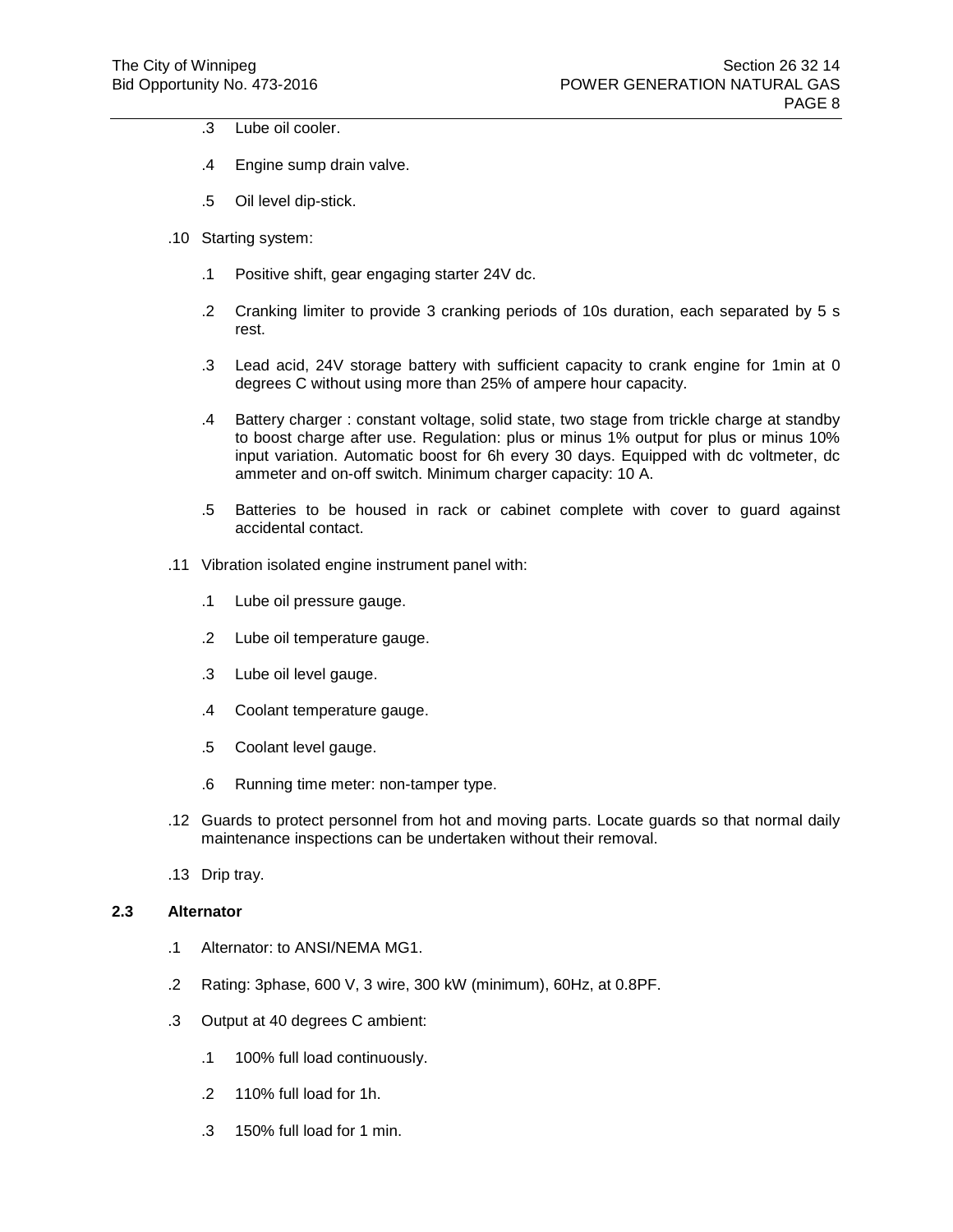- .4 Revolving field, brushless, single bearing.
- .5 Drip proof.
- .6 Amortisseur windings.
- .7 Synchronous type.
- .8 Dynamically balanced rotor permanently aligned to engine by flexible disc coupling.
- .9 Exciter: permanent magnet.
- .10 NEMA MG-1 Class 180 insulation on windings.
- .11 Thermistors or platinum resistance temperature transducers embedded in stator winding and connected to alternator control circuitry.
- .12 Voltage regulator: thyristor controlled rectifiers with phase controlled sensing circuit:
	- .1 Stability: 1% maximum voltage variation at any constant load from no load to full load.
	- .2 Regulation: 2% maximum voltage deviation between no-load steady state and full-load steady state.
	- .3 Transient: 15% maximum voltage dip on one-step application of 0.8PF full load.
	- .4 Transient: 10% maximum voltage rise on one-step removal of 0.8PF full load.
	- .5 Transient: 5 s maximum voltage recovery time with application or removal of 0.8PF full load.
- .13 Alternator: capable of sustaining 300% rated current for period not less than 10s permitting selective tripping of down line protective devices when short circuit occurs.

### **2.4 Control Panel**

- .1 Totally enclosed, wall mounted.
- .2 Instruments:
	- .1 Digital 100% solid state circuitry indicating type 2% accuracy, rectangular face, flush panel mounting:
		- .1 Voltmeter: ac, scale 0 to 1000 V, 3 Phase (L-L & L-N).
		- .2 Ammeter: ac, scale 0 to 1000 A, (3 Phase & total).
		- .3 Wattmeter scale 0 to 1000 kW, 3 Phase & total.
		- .4 Frequency meter: scale 55 to 65Hz.
		- .5 kVA, Total.
		- .6 kVAR, Total.
		- .7 kW.h, Total.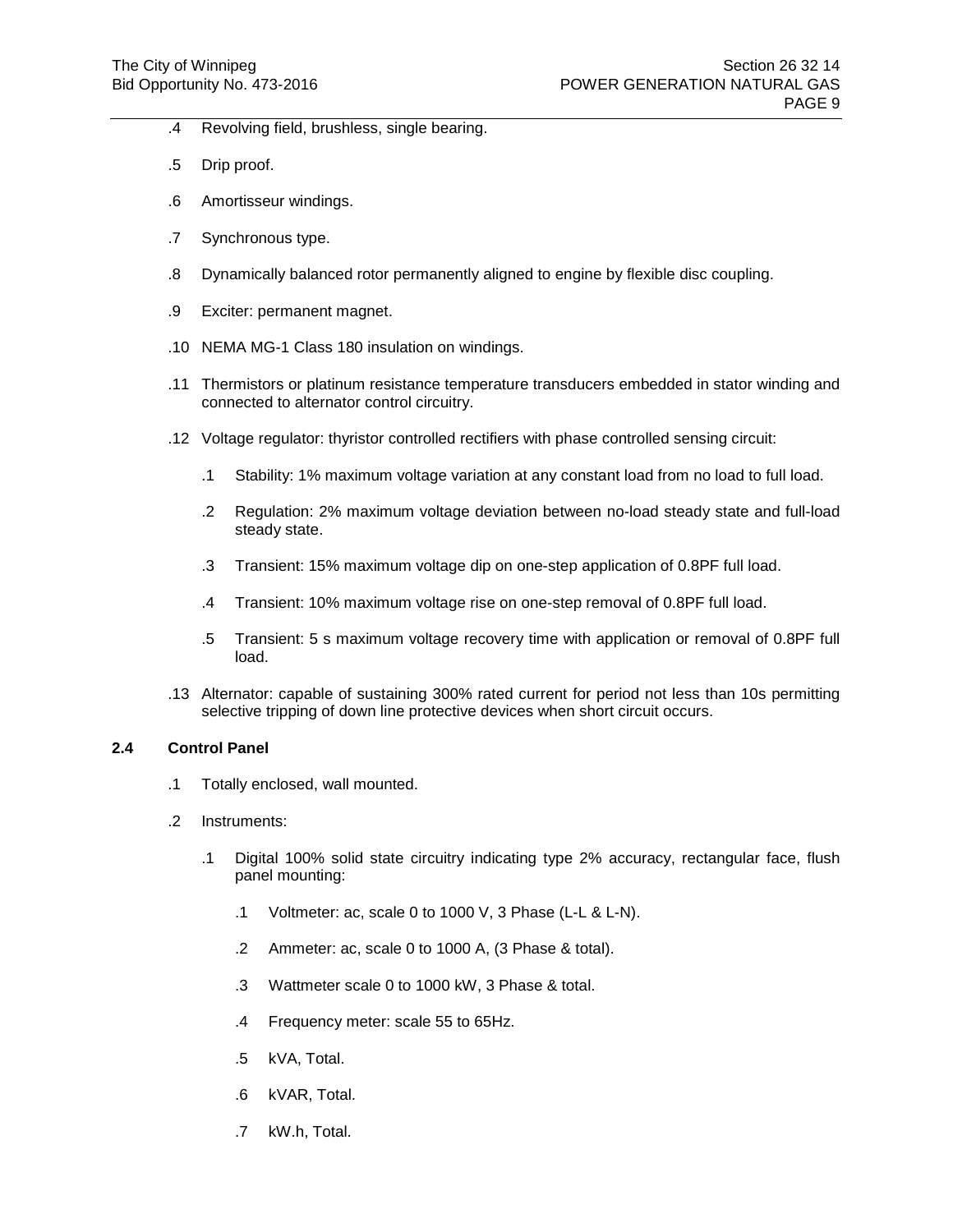- .8 kVAR.h, Total.
- .9 PF, average total & per phase.
- .10 DC voltage.
- .11 Coolant temperature.
- .12 Oil pressure.
- .13 RPM.
- .14 Hours run.
- .15 System diagnostic
- .2 All functions to be selected by keypad.
- .3 Instrument Transformers
	- .1 Potential-dry type for indoor use:
		- .1 Ratio: 600 to 120.
		- .2 Rating: 600 V, 60Hz, BIL 10 kV.
	- .2 Current-dry type for indoor use:
		- .1 Ratio: as required.
		- .2 Rating: 600 V, 60Hz, BIL 10 kV.
		- .3 Positive action automatic short-circuiting device in secondary terminals.
- .3 Controls:
	- .1 Engine start button.
	- .2 Selector switch: Off-Auto-Manual Test (at full load or test at no load).
	- .3 Engine emergency stop button and provision for remote emergency stop button.
		- .1 Alternator output breaker:
			- .1 Circuit breaker: bolt-on, moulded case, temperature compensated for 40 degrees C ambient, dual thermal-magnetic trip.
		- .2 Voltage control rheostat: mounted on inside of control panel.
		- .3 Operating lights, panel mounted:
			- .1 "Normal power" pilot light.
			- .2 "Emergency power" pilot light.
			- .3 Green pilot lights for breaker on and red pilot lights for breaker off.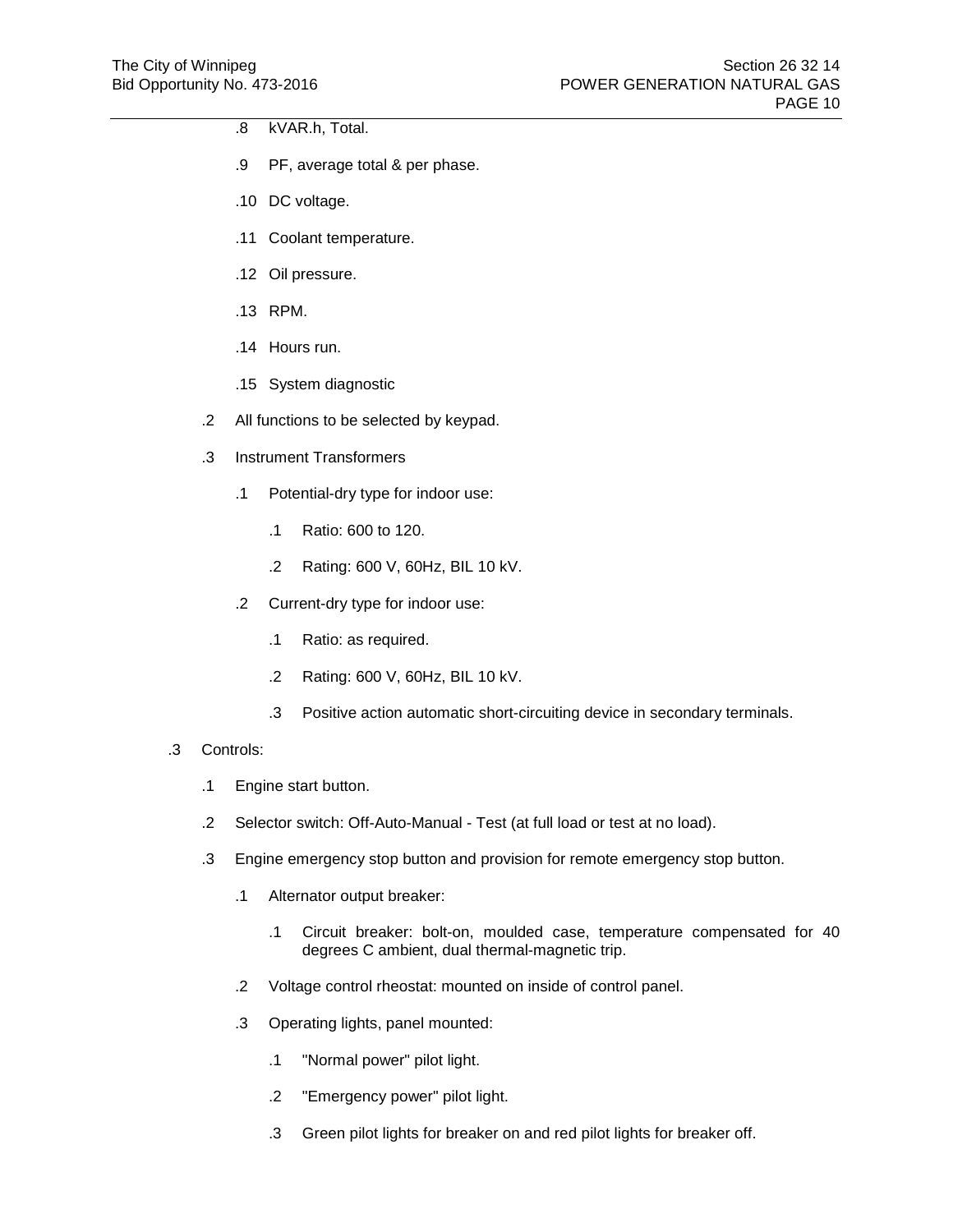- .4 Solid state indicator lights for alarm, according to CSA C282, with 1 set manually reset NO/NC contacts wired to terminal block for remote annunciation on:
	- .1 Low engine temperature.
	- .2 Low battery voltage.
	- .3 Ventilation failure.
	- .4 Low coolant level.
	- .5 Automatic transfer switch in bypass mode.
- .5 Solid state controller for automatic shutdown and alarms, according to CSA C282, with 1 set manually reset NO/NC contacts wired to terminal block for remote annunciation on:
	- .1 Engine overcrank.
	- .2 Engine overspeed.
	- .3 Engine high temperature.
	- .4 Engine low lube oil pressure.
	- .5 Short circuit.
	- .6 AC over voltage.
	- .7 Control switch not in auto.
- .6 Lamp test button.
- .7 Provision for remote monitoring.

## **2.5 Automatic Transfer Switch**

.1 Automatic transfer switch to meet Section 26 36 23 – Automatic Load Transfer Equipment.

# **2.6 Steel Mounting Base**

- .1 Complete generating set mounted on structural steel base of sufficient strength and rigidity to protect assembly from stress or strain during transportation, installation and under operating conditions on suitable level surface.
- .2 Assembly fitted with vibration isolators.
	- .1 Spring type isolators with adjustable side snubbers and adjustable for levelling.
- .3 Sound insulation pads for installation between isolators and concrete base.

# **2.7 Exhaust system**

.1 Refer also to Mechanical drawings.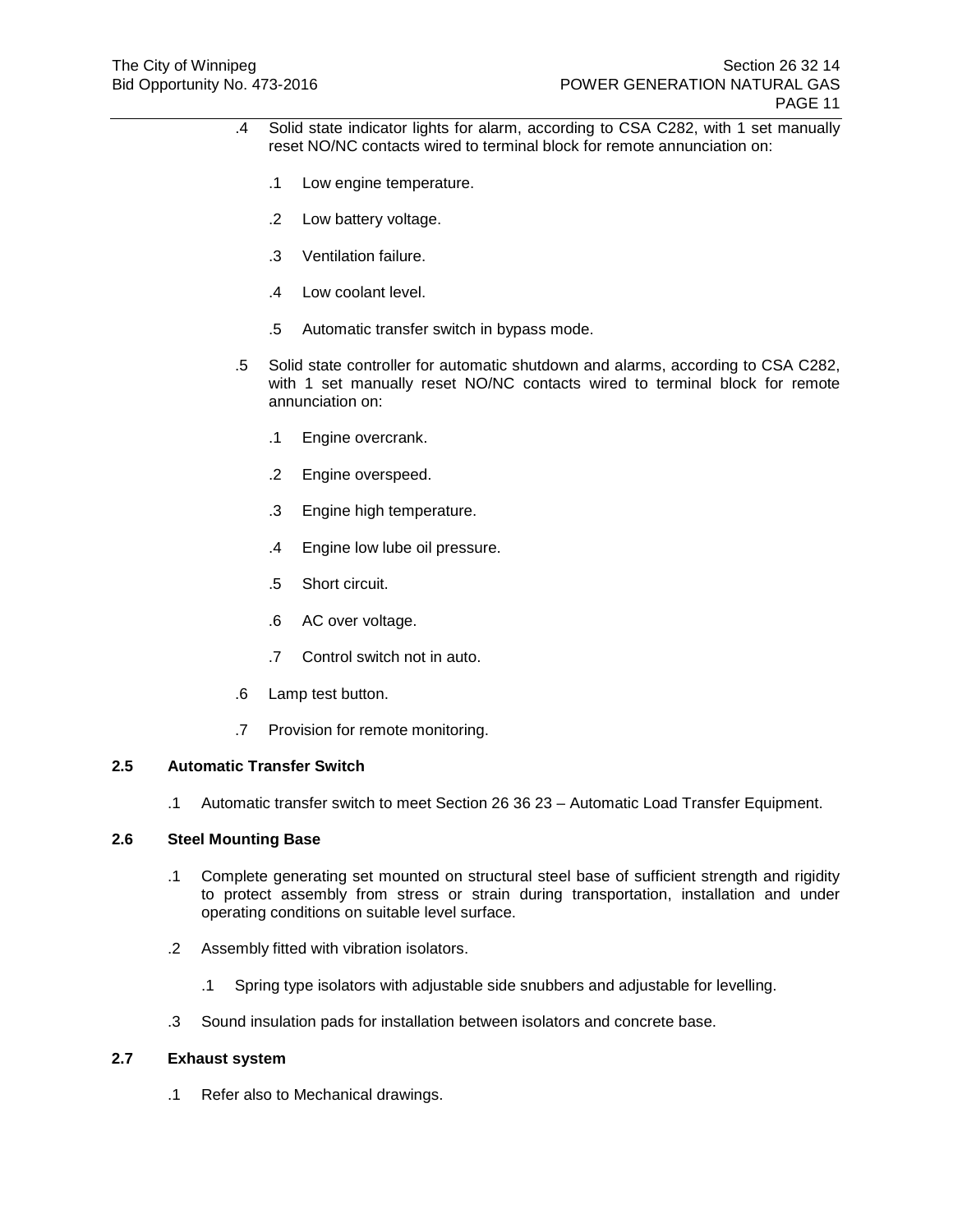- .2 Heavy duty critical grade horizontally mounted exhaust silencer with condensate drain, plug and flanged couplings. Minimum 20 dBA noise reduction at engine rated output.
- .3 Insulated, ULC listed wall thimble complete with rain guard.
- .4 Heavy duty flexible engine to exhaust system connector, bellows type with flanged couplings.
- .5 Fittings and accessories as required.
- .6 Mineral wool insulated exhaust system.
- .7 The exhaust system shall be designed to accommodate the room dimensions and associated space limitations.
- .8 Expansion joints: stainless steel, corrugated, of suitable length, to absorb both vertical and horizontal expansion, flanged ends.

# **2.8 Fuel System**

- .1 To CSA B149.1 Natural Gas and Propane Installation Code.
- .2 Shut-off cock.
- .3 Renewable cartridge filter.
- .4 Dual valves.

#### **2.9 Cooling Air System**

- .1 Engine ventilating system:
	- .1 Refer to Division 23.

#### **2.10 Equipment Identification**

- .1 Provide equipment identification in accordance with Section 26 05 00 Common Work Results for Electrical.
- .2 Control panel:
	- .1 Size 4 nameplates for controls including alternator breakers and program selector switch.
	- .2 Size 2 nameplates for meters, alarms, indicating lights and minor controls.

# **2.11 Fabrication**

- .1 Shop assemble generating unit including:
	- .1 Base.
	- .2 Engine and radiator.
	- .3 Alternator.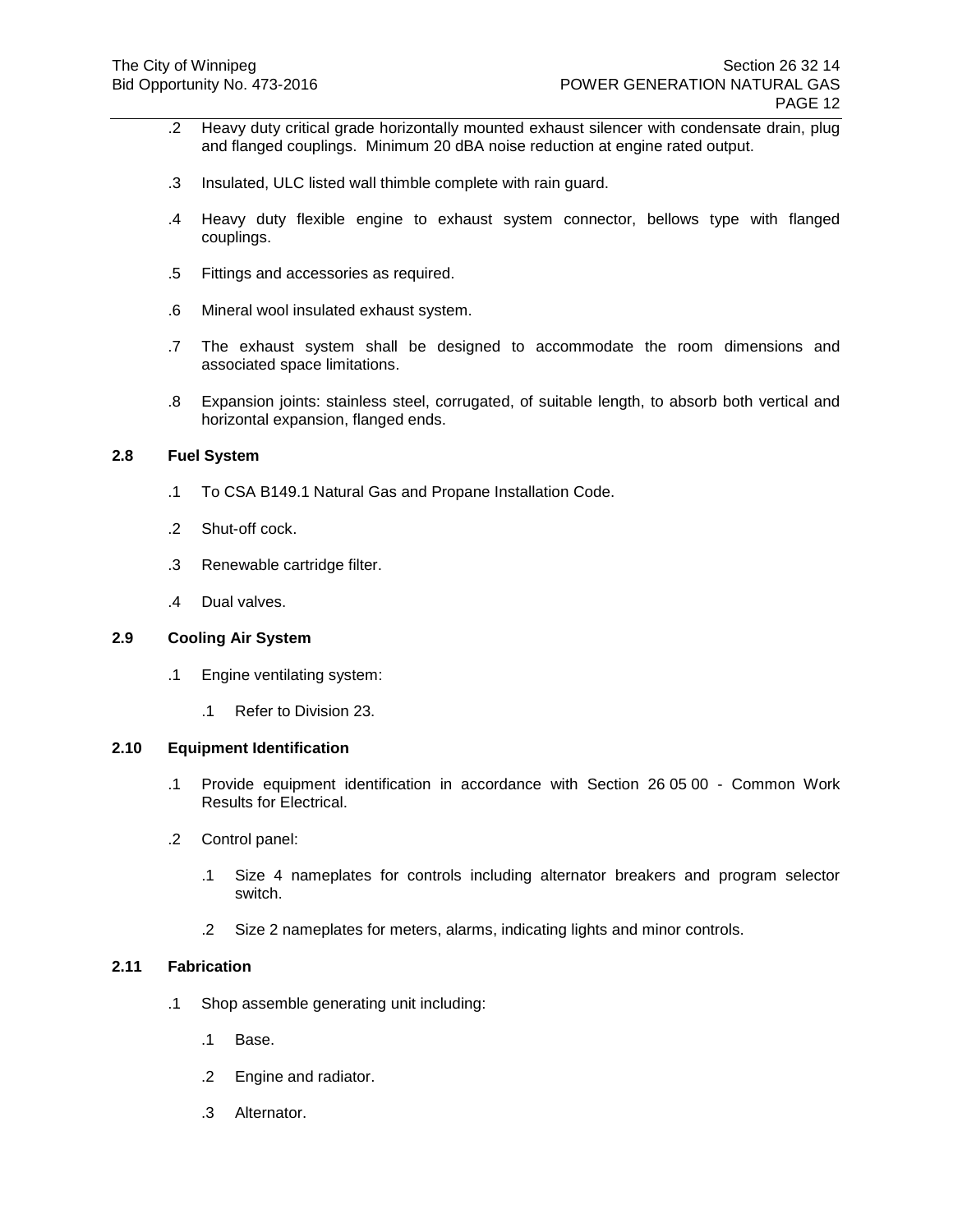- .4 Control panel.
- .5 Battery and charger.
- .6 Automatic transfer equipment.

#### **2.12 Finishes**

- .1 Apply finishes in accordance with Section 26 05 00 Common Work Results for Electrical.
- .2 Alternator control cubicle: paint inside, exterior to match engine and alternator.
- .3 Exhaust and inlet air hoods international orange.
- .4 Other ducts and racks grey.
- .5 Supply 0.25L of grey touch-up enamel.

### **3. EXECUTION**

# **3.1 Installation**

- .1 Locate generating unit and install as indicated.
- .2 Install fuel supply system as indicated.
- .3 Install ventilating air duct system as indicated.
- .4 Pipe muffler drains to nearest floor drain.
- .5 Complete wiring and interconnections as indicated.
- .6 Start generating set and test to ensure correct performance of components.

### **3.2 Field Quality Control**

- .1 Perform tests in accordance with Section 26 05 00 Common Work Results for Electrical.
- .2 Notify Contract Administrator 10 working days in advance of test date.
- .3 Supply and connect load bank for on-site testing.
- .4 Demonstrate:
	- .1 Unit start, transfer to load, retransfer to normal power, unit shut down, on "Automatic" control.
	- .2 Unit start and shut down on "Manual" control
	- .3 Unit start and transfer on "Test" control.
	- .4 Unit start on "Engine start" control.
	- .5 Operation of manual bypass switch.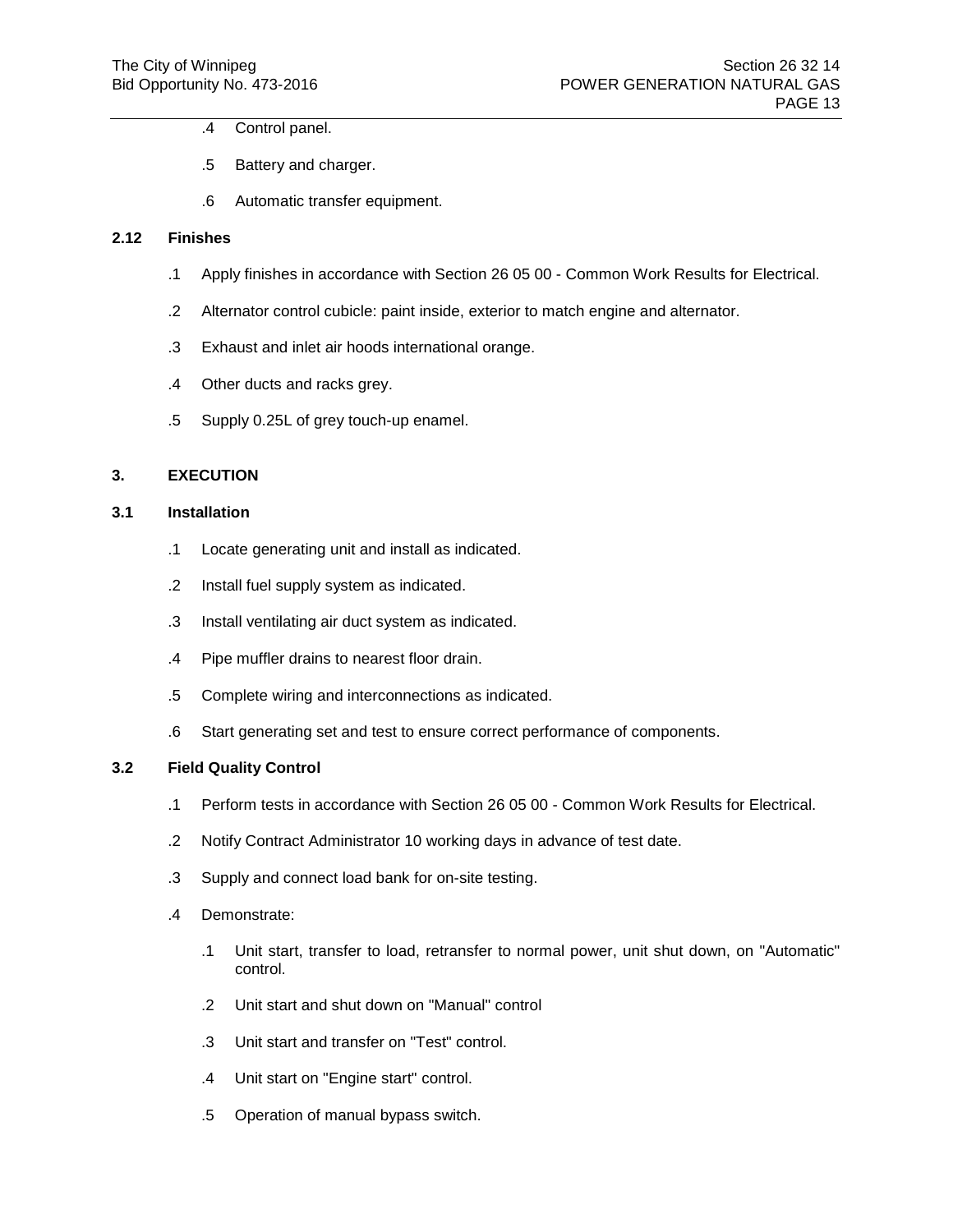- .6 Operation of automatic alarms and shut down devices.
- .5 Run unit on load for minimum period of 6 hours to show load carrying ability, stability of voltage and frequency, and satisfactory performance of dampers in ventilating system to provide adequate engine cooling.
- .6 At end of test run, check battery voltage to demonstrate battery charger has returned battery to fully charged state.

#### **4. METHOD OF MEASUREMENT AND PAYMENT**

#### **4.1 Method of Measurement and Payment**

- .1 Power Generation Natural Gas
- .2 Power Generation Natural Gas as described in this Specification will be paid for at the Contract Lump Sum Price for "Electrical, Instrumentation and Control Systems" including all items incidental to the Work included in this Specification.

# **END OF SECTION**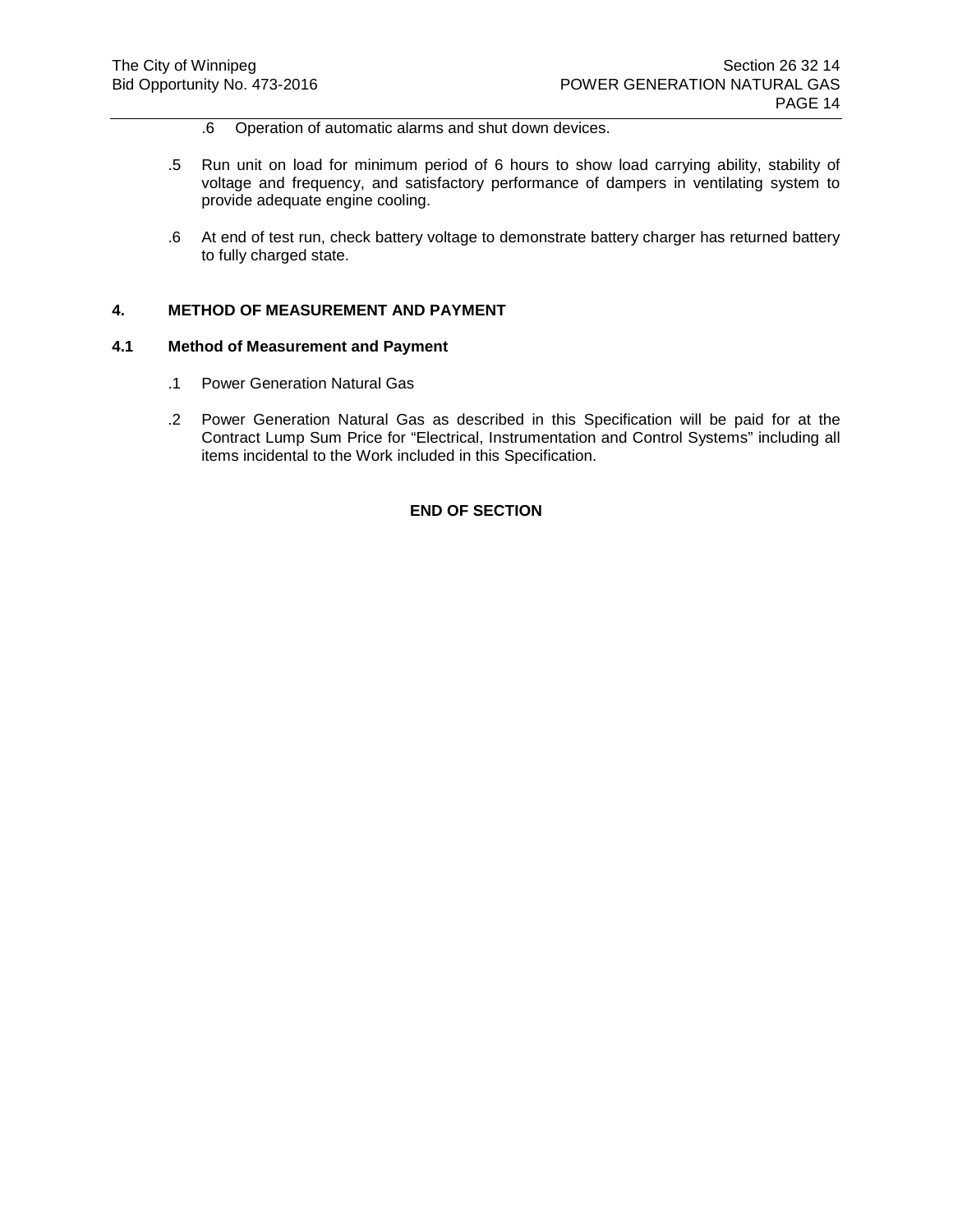# **1. GENERAL**

# **1.1 References**

- .1 Canadian Standards Association (CSA)
	- .1 CAN/CSA-C61869-1:14 Instrument transformers Part 1: General requirements (Adopted IEC 61869-1:2007, edition 1.0:2007, with Canadian deviations)
	- .2 CAN/CSA-C61869-2:14 Instrument transformers Part 2: Additional requirements for current transformers (Adopted IEC 61869-2:2012, edition 1.0:2012, with Canadian deviations).
	- .3 CSA C22.2 NO. 5-16 Molded-case circuit breakers, molded-case switches and circuitbreaker enclosures (Tri-national standard with UL 489 and NMX-J-266-ANCE-2016)
- .2 National Electrical Manufacturers Association (NEMA)
	- .1 NEMA 250-2014, Enclosures for Electrical Equipment (1000 Volts Maximum).

### **1.2 System Description**

- .1 Automatic load transfer equipment to:
	- .1 Monitor voltage on phases of normal power supply.
	- .2 Initiate cranking of standby generator unit on normal power failure or abnormal voltage on any one phase below preset adjustable limits for adjustable period of time.
	- .3 Transfer load from normal supply to standby unit when standby unit reaches rated frequency and voltage pre-set adjustable limits.
	- .4 Transfer load from standby unit to normal power supply when normal power restored, confirmed by sensing of voltage on phases above adjustable pre-set limit for adjustable time period.
	- .5 Shut down standby unit after running unloaded to cool down using adjustable time delay relay.

# **1.3 Submittals**

- .1 Include:
	- .1 Make, model and type.
	- .2 Load classification:
		- .1 Tungsten lamp load: as indicated in kW.
		- .2 Ballast lamp load: as indicated in kW.
		- .3 Motor load: as indicated in kW.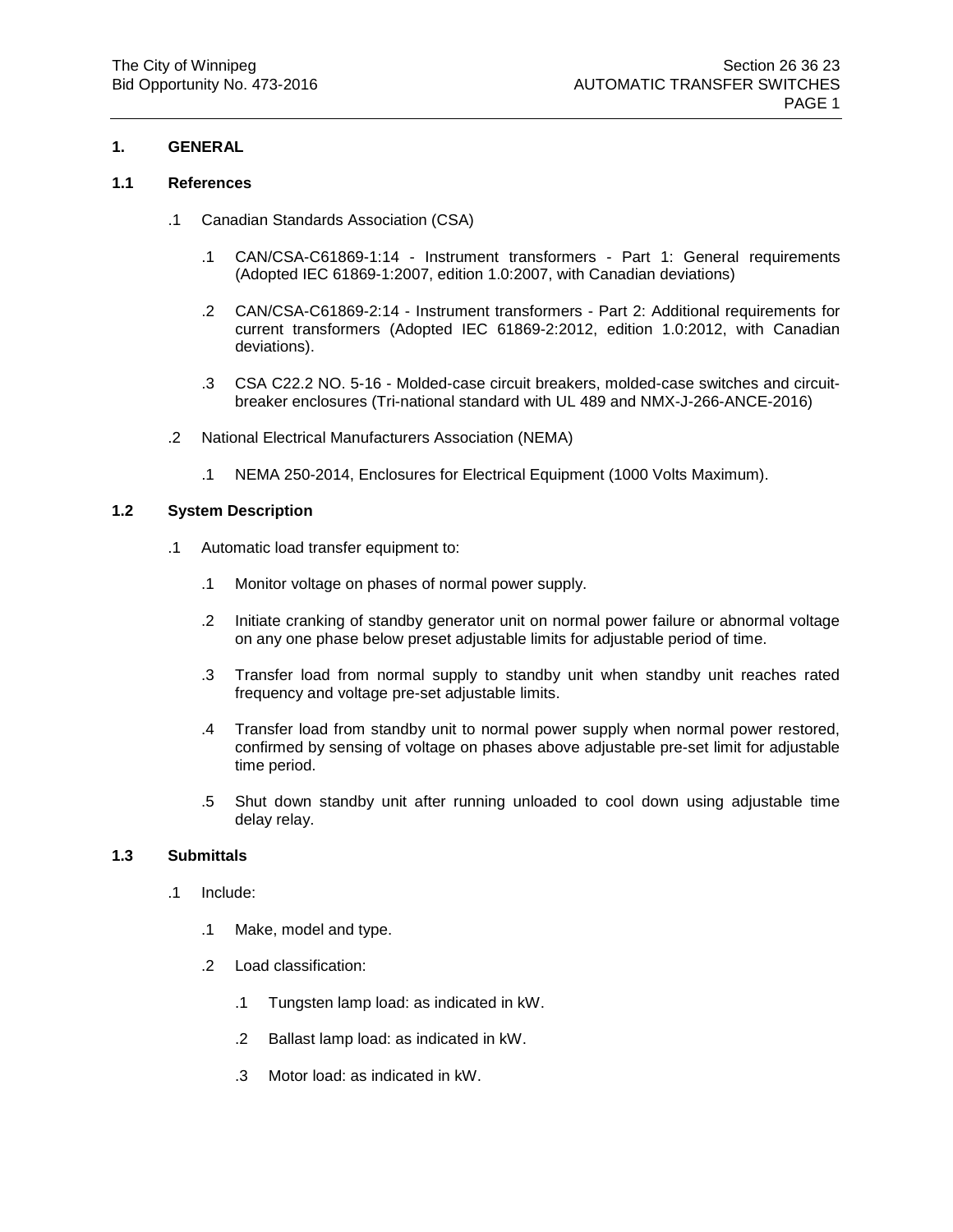- .4 Restricted use: resistance and general loads, 0.8 pf or higher as indicated in kW.
- .3 Single line diagram showing controls and relays.
- .4 Description of equipment operation including:
	- .1 Automatic starting and transfer to standby unit and back to normal power.
	- .2 Test control.
	- .3 Manual control.
	- .4 Automatic shutdown.

# **1.4 Closeout Submittals**

- .1 Provide operation and maintenance data for automatic load transfer equipment for incorporation into manual specified in Section 01 78 00 – Closeout Submittals.
- .2 Detailed instructions to permit effective operation, maintenance and repair.
- .3 Technical data:
	- .1 Schematic diagram of components, controls and relays.
	- .2 Illustrated parts lists with parts catalogue numbers.
	- .3 Certified copy of factory test results.

### **2. PRODUCTS**

#### **2.1 Materials**

.1 Contactors: to ANSI/NEMA ICS2.

# **2.2 Contactor Type Transfer Equipment**

- .1 Two (2) 3 phase contactors mounted on common frame, in double throw arrangement, mechanically and electrically interlocked, motor operated, as indicated.
- .2 Rated: 600 V, 60 Hz, 600 A, 4 wire, solid neutral as indicated on Electrical Drawings.
- .3 Main contacts: silver surfaced, protected by arc disruption means.
- .4 Switch and relay contacts, coils, spring and control elements accessible for inspection and maintenance from front of panel without removal of switch panel or disconnection of drive linkages and power conductors. Provide complete bypass – isolation type switch.
- .5 Auxiliary contact: silver plated, to initiate emergency generator start-up on failure of normal power.
- .6 Fault withstand rating: as required in 25 kA symmetrical for three (3) cycles.
- .7 Lever to operate switch manually when switch is isolated.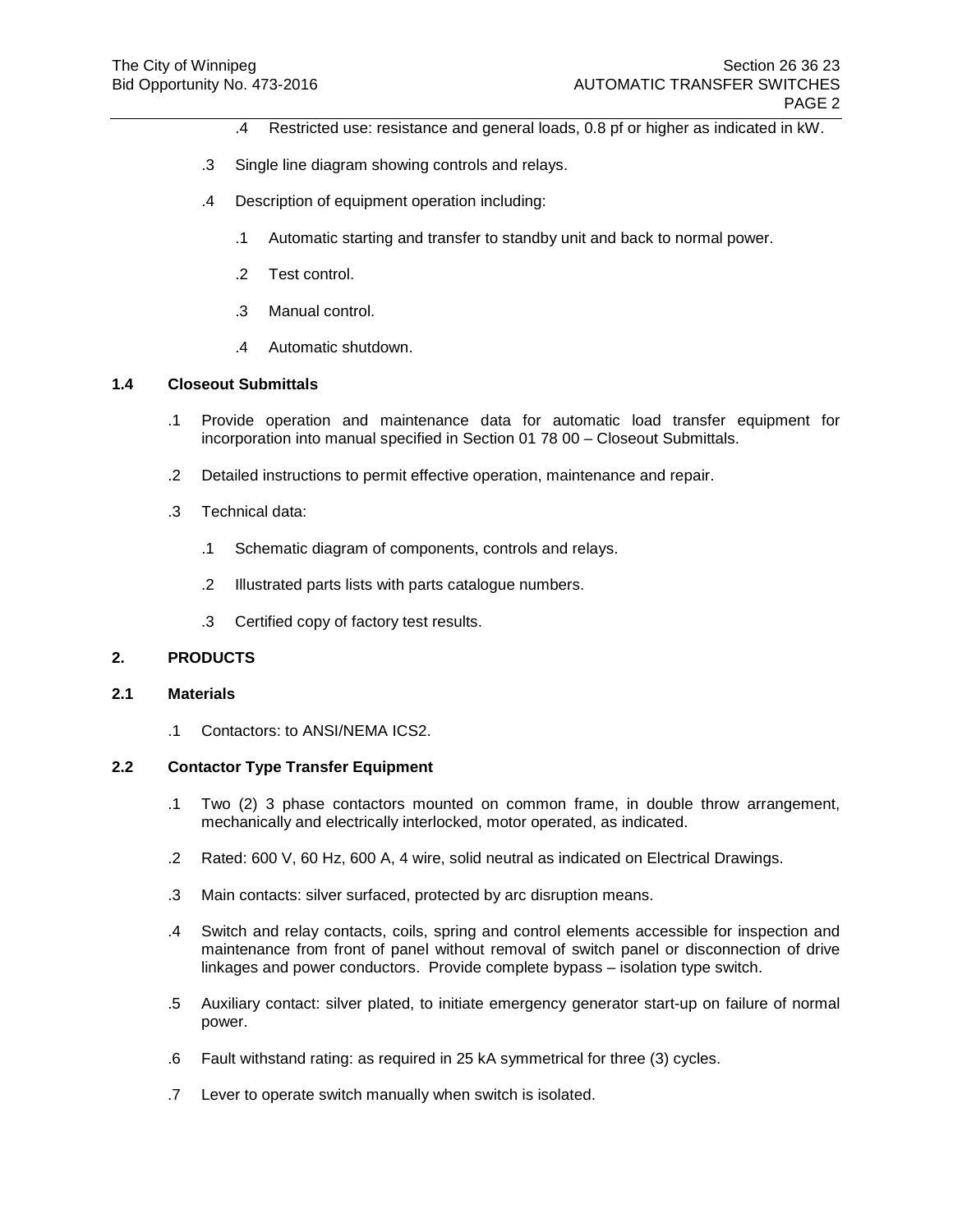- .8 Solid neutral bar, rated: as indicated.
- .9 Overlapping neutral contacts on contactor type transfer equipment.
- .10 Solid state electronic in phase monitor as indicated.

### **2.3 Controls**

- .1 Selector switch four position "Test", "Auto", "Manual", "Engine start".
	- .1 Test position Normal power failure simulated. Engine starts and transfer takes place. Return switch to "Auto" to stop engine.
	- .2 Auto position Normal operation of transfer switch on failure of normal power; retransfers on return of normal voltage and shuts down engine.
	- .3 Manual position Transfer switch may be operated by manual handle but transfer switch will not operate automatically and engine will not start.
	- .4 Engine start position Engine starts but unit will not transfer unless normal power supply fails. Switch must be returned to "Auto" to stop engine.
- .2 Control transformers: dry type with 120 V secondary to isolate control circuits from:
	- .1 Normal power supply.
	- .2 Emergency power supply.
- .3 Relays: continuous duty, industrial control type, with wiping action contacts rated 10 A minimum:
	- .1 Voltage sensing: 3 phase for normal power and on one phase only for emergency, solid state type, adjustable drop out and pick up, close differential, 2 V minimum undervoltage and over voltage protection.
	- .2 Time delay: normal power to standby, adjustable solid state, zero (0) to sixty (60) seconds.
	- .3 Time delay on engine starting to override momentary power outages or dips, adjustable solid state, zero (0) to sixty (60) seconds delay.
	- .4 Time delay on retransfer from standby to normal power, adjustable zero (0) to sixty (60) seconds.
	- .5 Time delay for engine cool-off to permit standby set to run unloaded after retransfer to normal power, adjustable solid state, five (5) second intervals to one hundred eight (180) seconds.
	- .6 Time delay during transfer to stop transfer action in neutral position to prevent fast transfer, adjustable, five (5) second intervals to one hundred eight (180) seconds.
	- .7 Frequency sensing, to prevent transfer from normal power supply until frequency of standby unit reaches preset adjustable values.
- .4 Solid state electronic in-phase monitor as indicated.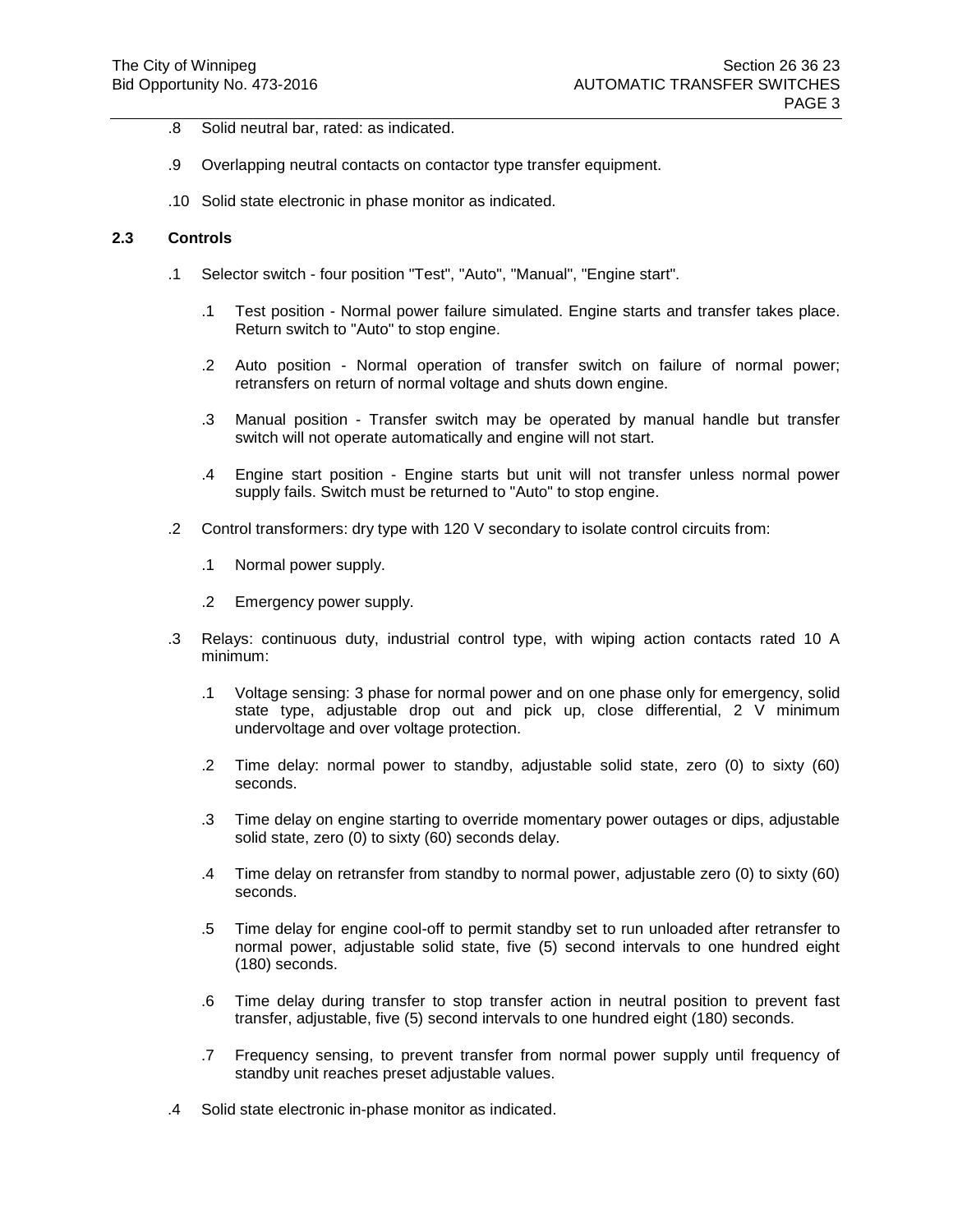.5 Switchable neutral pole on circuit breaker type equipment.

#### **2.4 Accessories**

- .1 Pilot lights to indicate power availability normal and standby, switch position, green for normal, red for standby, mounted in panel.
- .2 Plant exerciser: one hundred sixty eight (168) hour timer to start standby unit once each week for selected interval but does not transfer load from normal supply. Timer adjustable zero (0) to one hundred sixty eight (168) hour in fifteen (15) minute intervals.
- .3 Auxiliary relay to provide 1 N.O. and 1 N.C. contacts for remote alarms for ATS in generator supply and selector switch in "AUTO".
- .4 Instruments:
	- .1 Analogue or Digital true rms, indicating type 2% accuracy, flush panel mounting:
		- .1 Voltmeter: ac, scale 0 to 600 V as indicated.
		- .2 Ammeter: ac, scale 0 to 600 A as indicated.
		- .3 Frequency meter: scale 55 to 65 Hz.
- .5 Voltmeter selector switch: rotary, maintained contacts, panel mounting type, round notched handle, four position, labelled "OFF-Phase A-Phase B-Phase C".
- .6 Potential transformers dry type for indoor use:
	- .1 Ratio: 600 to 120.
	- .2 Rating: 600 V, 60 Hz, BIL 5 kV.
	- .3 Accuracy rating: 2%.
- .7 Ammeter selector switch: rotary, maintained contacts, panel mounting type, designed to prevent opening of current circuits, round notched handle, four position labelled "OFF - Phase A - Phase B - Phase C".
- .8 Current transformers dry type for indoor use:
	- .1 Ratio: 600A: 5A
	- .2 Rating: 600 V, 60Hz, BIL 5 kV.
	- .3 Accuracy rating: 2%.
	- .4 Positive action automatic short- circuiting device in secondary terminals.
- .9 Manual bypass: complete with unit to isolate switch for maintenance purposes.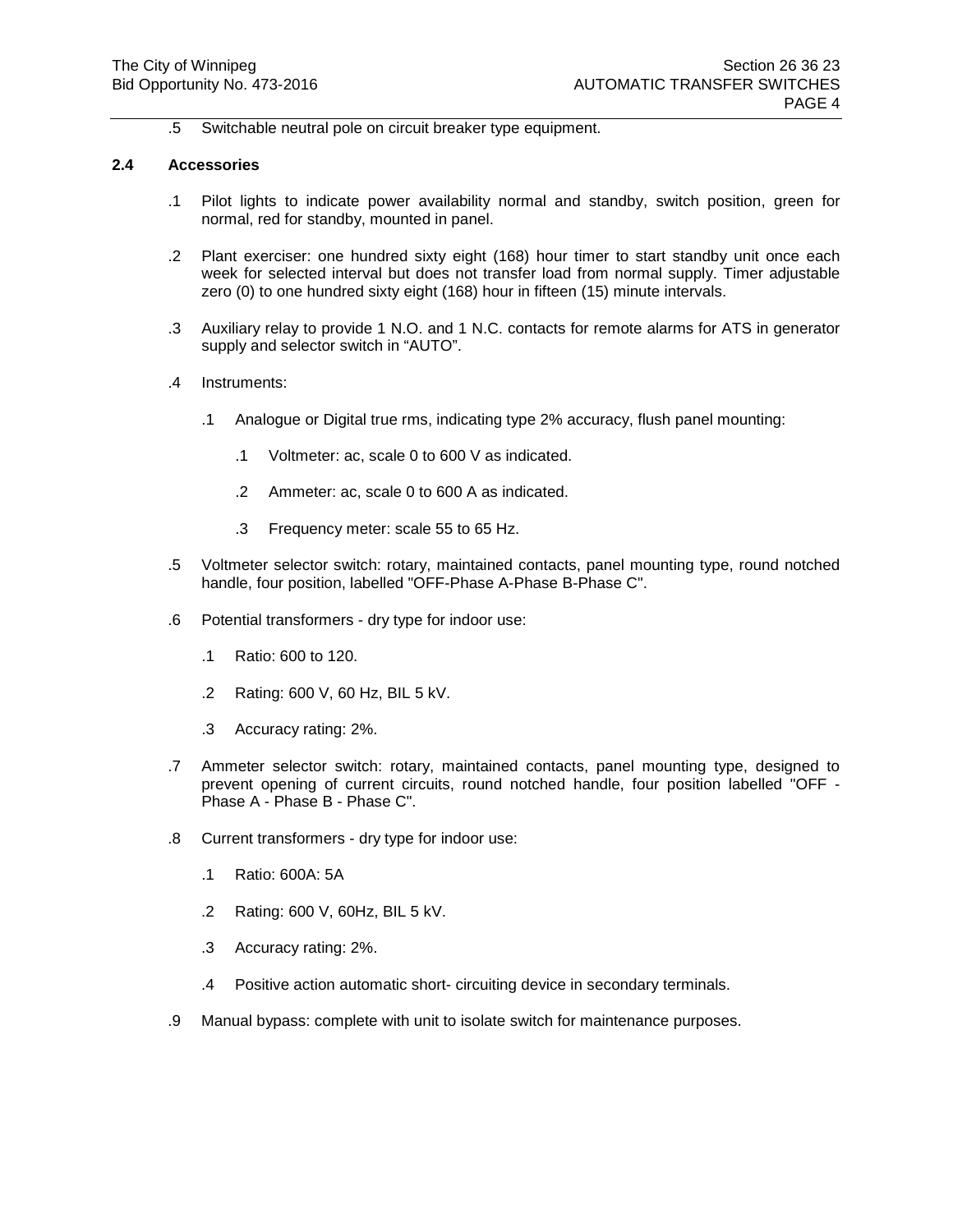# **2.5 Equipment Identification**

- .1 Provide equipment identification in accordance with Section 26 05 00 Common Work Results for Electrical.
- .2 Control panel:
	- .1 For selector switch and manual switch: size 5 nameplates.
	- .2 For meters, indicating lights, minor controls: size 3 nameplates.
	- .3 Nameplates to include: voltage, amperage and # of phases.

### **2.6 Approved Manufacturers**

.1 Shall be provided by generator manufacturer in individual enclosure.

# **2.7 Source Quality Control**

- .1 Complete equipment, including transfer mechanism, controls, relays and accessories factory assembled and tested.
- .2 Tests:
	- .1 Operate equipment both mechanically and electrically to ensure proper performance.
	- .2 Check selector switch, in modes of operation Test, Auto, Manual, Engine Start and record results.
	- .3 Check voltage sensing and time delay relay settings.
	- .4 Check:
		- .1 Automatic starting and transfer of load on failure of normal power.
		- .2 Retransfer of load when normal power supply resumed.
		- .3 Automatic shutdown.
		- .4 In-phase monitor operation.
- .3 Provide copy of test reports and include with Operations Manual as per Section 01 78 00 Closeout Submittals.

#### **3. EXECUTION**

- **3.1 Installation**
	- .1 Locate, install and connect transfer equipment.
	- .2 Check relays, solid state monitors and adjust as required.
	- .3 Install and connect battery and remote alarms.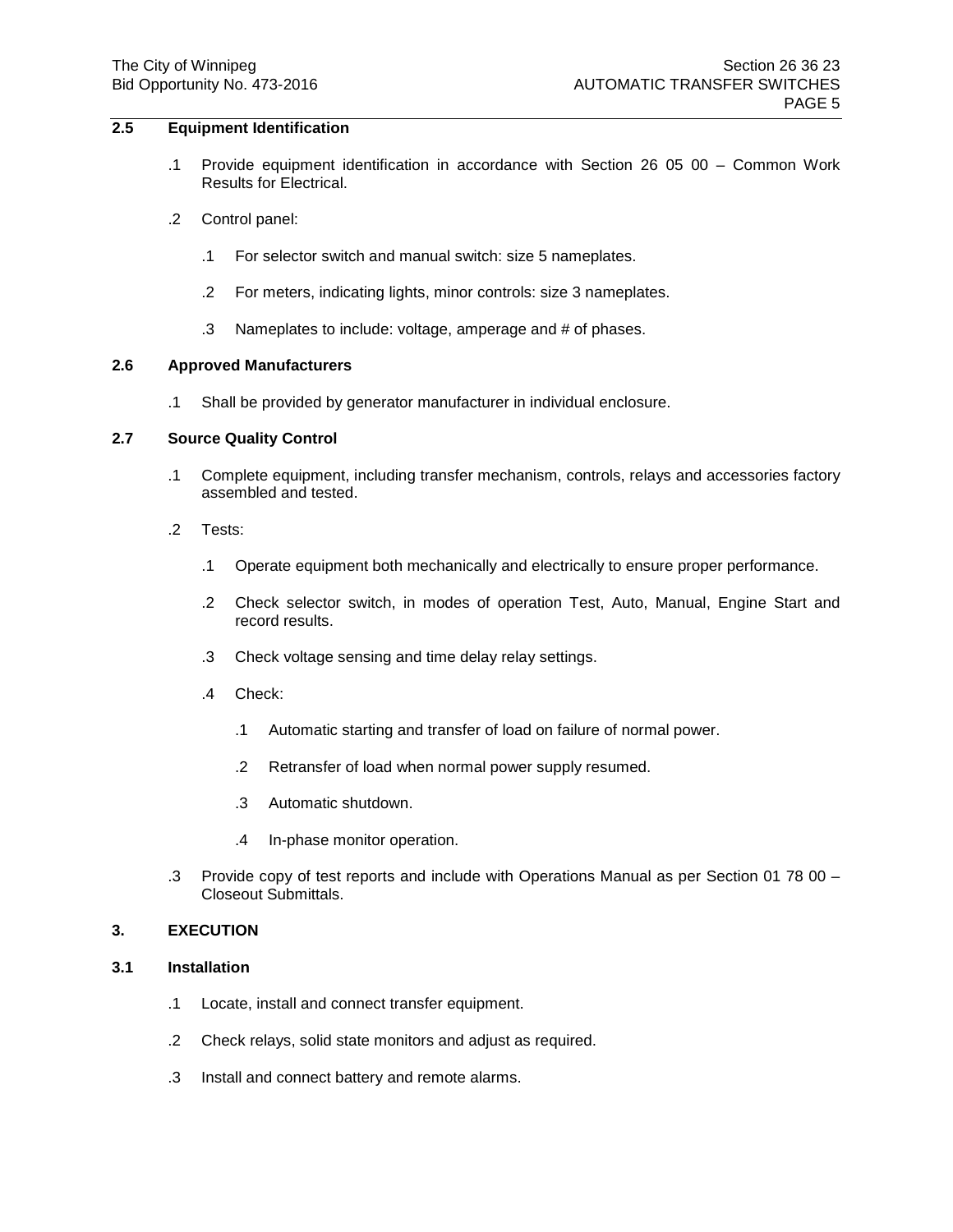# **3.2 Field Quality Control**

- .1 Perform tests in accordance with Section 26 05 00 Common Work Results for Electrical and Section 01 91 13 – General Commissioning Requirements.
- .2 Energize transfer equipment from normal power supply.
- .3 Set selector switch in "Test" position to ensure proper standby start, running, transfer, retransfer. Return selector switch to "Auto" position to ensure standby shuts down.
- .4 Set selector switch in "Manual" position and check to ensure proper performance.
- .5 Set selector switch in "Engine start" position and check to ensure proper performance. Return switch to "Auto" to stop engine.
- .6 Set selector switch in "Auto" position and open normal power supply disconnect. Standby should start, come up to rated voltage and frequency, and then load should transfer to standby. Allow to operate for 10 min, then close main power supply disconnect. Load should transfer back to normal power supply and standby should shutdown.
- .7 Repeat, at one (1) hour intervals, three (3) times, complete test with selector switch in each position, for each test.

#### **4. METHOD OF MEASUREMENT AND PAYMENT**

### **4.1 Method of Measurement and Payment**

- .1 Automatic Transfer Switch
	- .1 Automatic Transfer Switch as described in this Specification will be paid for at the Contract Lump Sum Price for "Electrical, Instrumentation and Control Systems" including all items incidental to the Work included in this Specification.

## **END OF SECTION**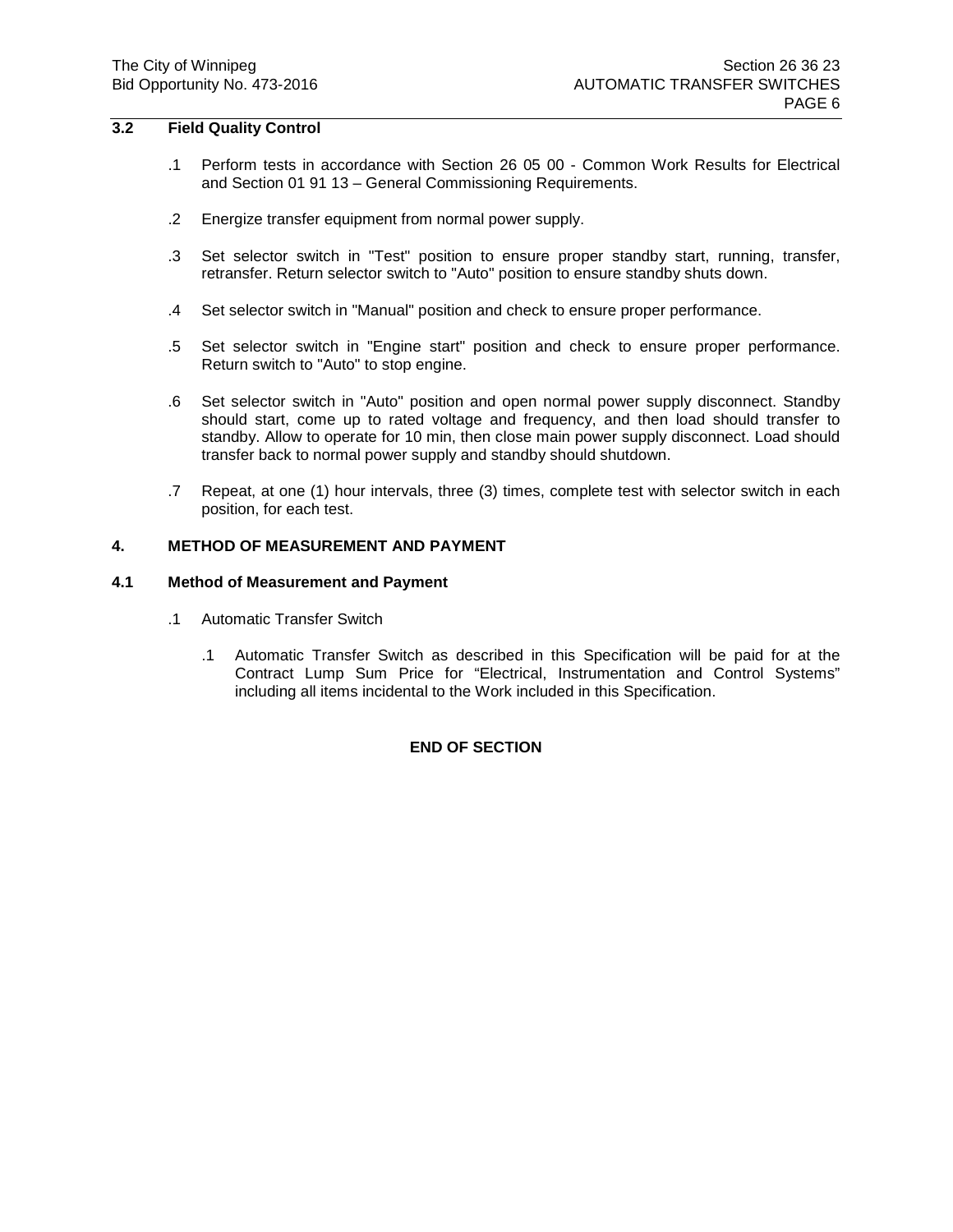## **1. GENERAL**

## **1.1 Description:**

- .1 Provide Surge Protection Devices (SPDs) components in Motor Control Centre as indicated on the Drawings.
- .2 The components shall provide protection for electrical and electronic devices against the damaging effects of surges, transients and electrical line noise.

## **1.2 References:**

- .1 American National Standard Institute (ANSI)/Institute of Electrical and Electronics Engineers (IEEE):
	- .1 ANSI/IEEE [C62.41.1-](http://linkmanager.ihs.com/LinkManagerService/LKMLink.aspx?LinkRefName=IEEE+C62.41.1&RefGroupId=31)2002- IEEE Guide on the Surges Environment in Low-Voltage (1000V and Less) AC Power Circuits.
	- .2 ANSI/IEEE [C62.45-](http://linkmanager.ihs.com/LinkManagerService/LKMLink.aspx?LinkRefName=IEEE+C62.45&RefGroupId=31)2002- Recommended Practice on Surge Testing for Equipment Connected to Low-Voltage (1000 V and Less) AC Power Circuits.
- .2 National Electrical Manufacturers Association (NEMA):
	- .1 NEMA 250-2014, Enclosures for Electrical Equipment (1000 Volts Maximum).
- .3 Canadian Standards Association (CSA)
	- .1 C22.2 NO. 8-13 Electromagnetic interference (EMI) filters ]
- .4 Defense Logistics Agency DLA Land and Maritime
	- .1 MIL-STD-220C, Method of Insertion Loss Measurement
- .5 Underwriters Laboratories Inc. (UL):
	- .1 UL [1449:](http://linkmanager.ihs.com/LinkManagerService/LKMLink.aspx?LinkRefName=UL+1449&RefGroupId=31) Standard for Safety, Surge Protective Devices.
	- .2 UL [1283:](http://linkmanager.ihs.com/LinkManagerService/LKMLink.aspx?LinkRefName=UL+1283&RefGroupId=31) Standard for Safety, Electromagnetic Interference Filters.

### **1.3 Submittals:**

- .1 Submit the following in accordance with Section 26 05 00:
	- .1 Shop Drawings, Manufacturer's product data, and component ratings in accordance with this Section and the requirements of Section 26 05 00.
	- .2 SPD type, model number, system voltage, phases, modes of protection, Maximum Continuous Operating Voltage (MCOV) Voltage Protection Rating (VPR), Short Circuit Current Rating (SCCR), and Nominal Discharge Current (In).
	- .3 Provide outline Drawings and internal wiring diagrams.
	- .4 List all required installation criteria including circuit breaker trip rating to meet UL 1449.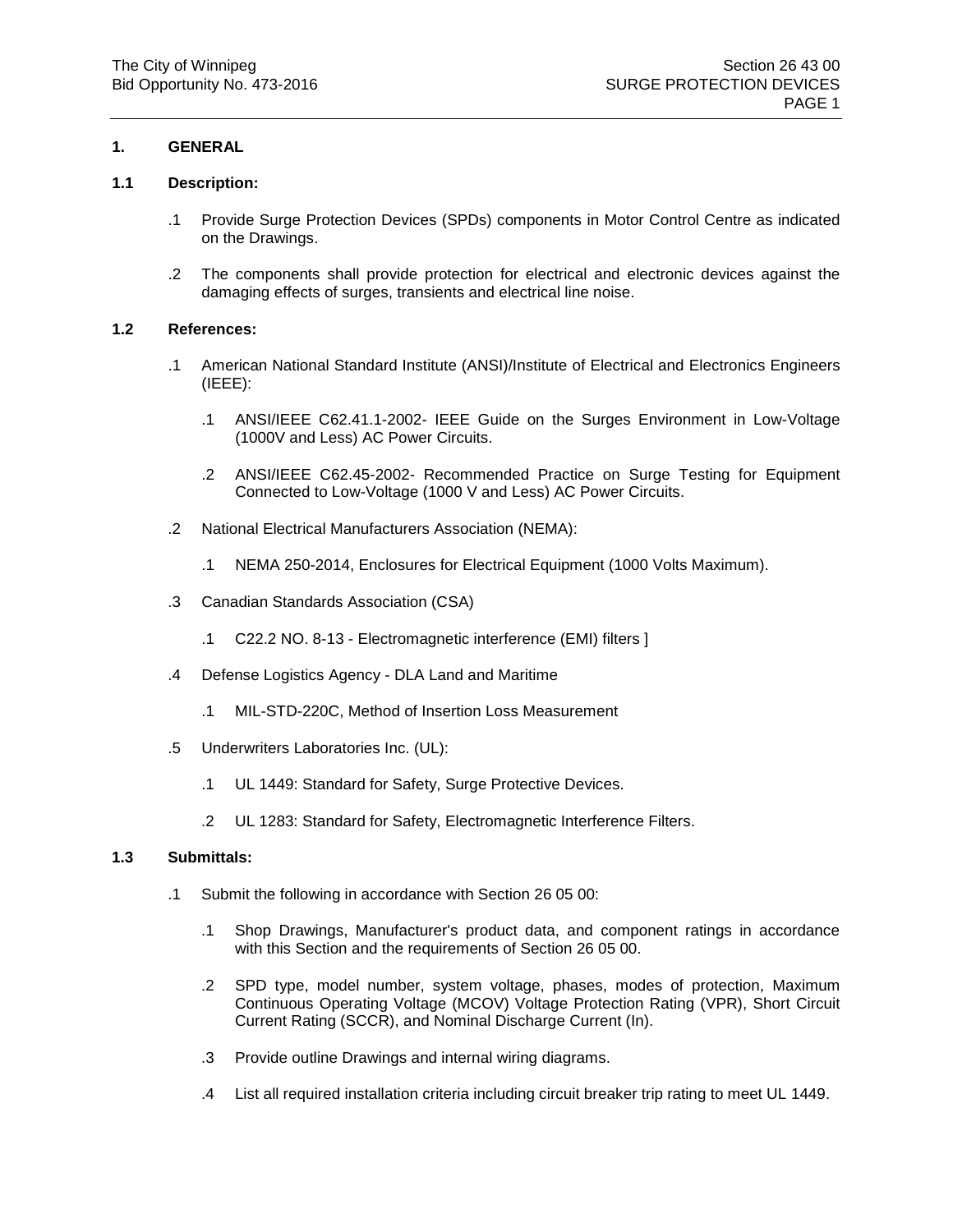- .5 Identify all cable sizes, distance limits and accessory devices when SPD units are to be provided in separate enclosures, where applicable.
- .6 For informational/purposes only, submit installation instructions and separate from all other submittals.
- .2 UL 1449 listing and summary of factory test data.

### **1.4 Quality Assurance:**

.1 SPD units and all components shall be designed manufactured and tested in accordance with the latest applicable UL 1449.

#### **1.5 Warranty and Service:**

- .1 Provide in accordance with Section 26 05 00
- .2 The Surge Protection Device (SPD) manufacturer is to warranty the components against defective materials and workmanship for a period of five years following delivery from the Manufacturer.

#### **2. PRODUCTS**

#### **2.1 Manufacturers:**

- .1 Surge Protection Device components.
	- .1 Eaton.
	- .2 Schneider Electric.
	- .3 Siemens.

## **2.2 Provisions:**

- .1 Environmental Requirements:
	- .1 Operating Temperature: minus 40°C to 60°C.
	- .2 Relative Humidity: 5 to 95%.
	- .3 Operating Altitude: 0 to 12,000 Feet (0 to 3,660 meters).
	- .4 Audible Noise: Less than 35 dBA at 3 feet (1 m).
- .2 Electrical Requirements:
	- .1 The maximum continuous operating voltage of all suppression components utilized is not to be less than 115% of the nominal operating voltage at the installed location.
	- .2 The SPD components are to be rated as follows:

600V MCC 240 kA per phase 120 kA per mode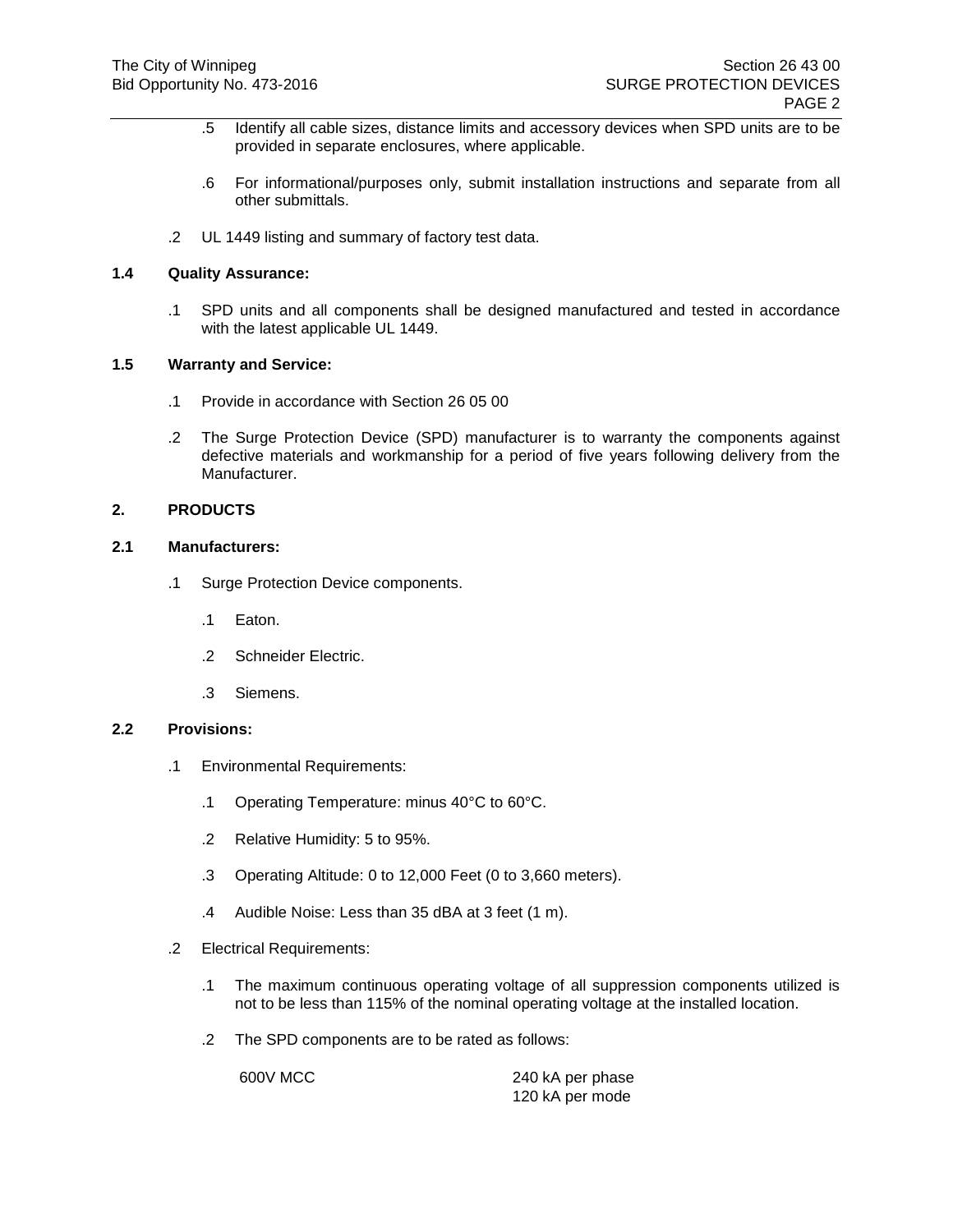.3 The mode of operation is to protect against surges and transients as follows:

#### **System Configuration Protection Mode**

Single Phase, Two Wire (L,N) + Ground L to G,L to N, and N to G Single Phase, Two Wire  $(L,L)$  + Ground L to L, and L to G Split Phase, Three Wire + Ground L to L, L to G,L to N, and N to G Three Phase, Three Wire (Delta) + Ground L to L, and L to G Three Phase, Four Wire (Wye) + Ground L to L, L to G,L to N, and N to G

### **2.3 Operation:**

- .1 The suppression system shall incorporate a hybrid designed Metal-Oxide Varistors (MOV) surge suppressor. The system shall not use silicone avalanche diodes, air gaps or other methods of suppression.
- .2 Each unit shall include a high-performance EMI/RFI noise rejection filter. Noise attenuation for electric line noise shall be 50 dB at 100 kHZ.
- .3 SPD shall provide surge current diversion between each phase conductor and the neutral conductor, between each phase conductor and ground and between the neutral conductor and ground. For delta systems, the SPD shall have components directly connected between each phase conductor and between each phase conductor and ground.
- .4 The SPD shall provide a low impedance path for surge current using oversized conductors with equal impedance paths to each suppression element. Plug-in style connections or printed circuit boards for use in the path of surge current shall not be used.
- .5 Operating Parameters:
	- .1 The maximum response time shall not exceed 1 nanosecond.
	- .2 Provide with a noise filtering system capable of managing noise levels produced by electro-magnetic interference and radio frequency interference. The noise filtering system shall reject a minimum of 50 db at 100 kHz as measured by the 50 Ohm Insertion Loss Method (MIL-STD-220C).
	- .3 The parallel system components shall operate over a minimum frequency range of 47 Hertz to 63 Hertz.
	- .4 The SPD components shall limit total harmonic distortion produced to less than one percent.
	- .5 SPD component ratings to be per UL 1449.
	- .6 Each unit shall be factory tested at the maximum continuous operating voltage and short circuit tested, prior to delivery.
- .6 Product Components:
	- .1 Protection and Filtering Elements:
		- .1 The SPD components shall consist of replaceable protection modules designed to suppress and divert transient voltages and surge currents. Each protection module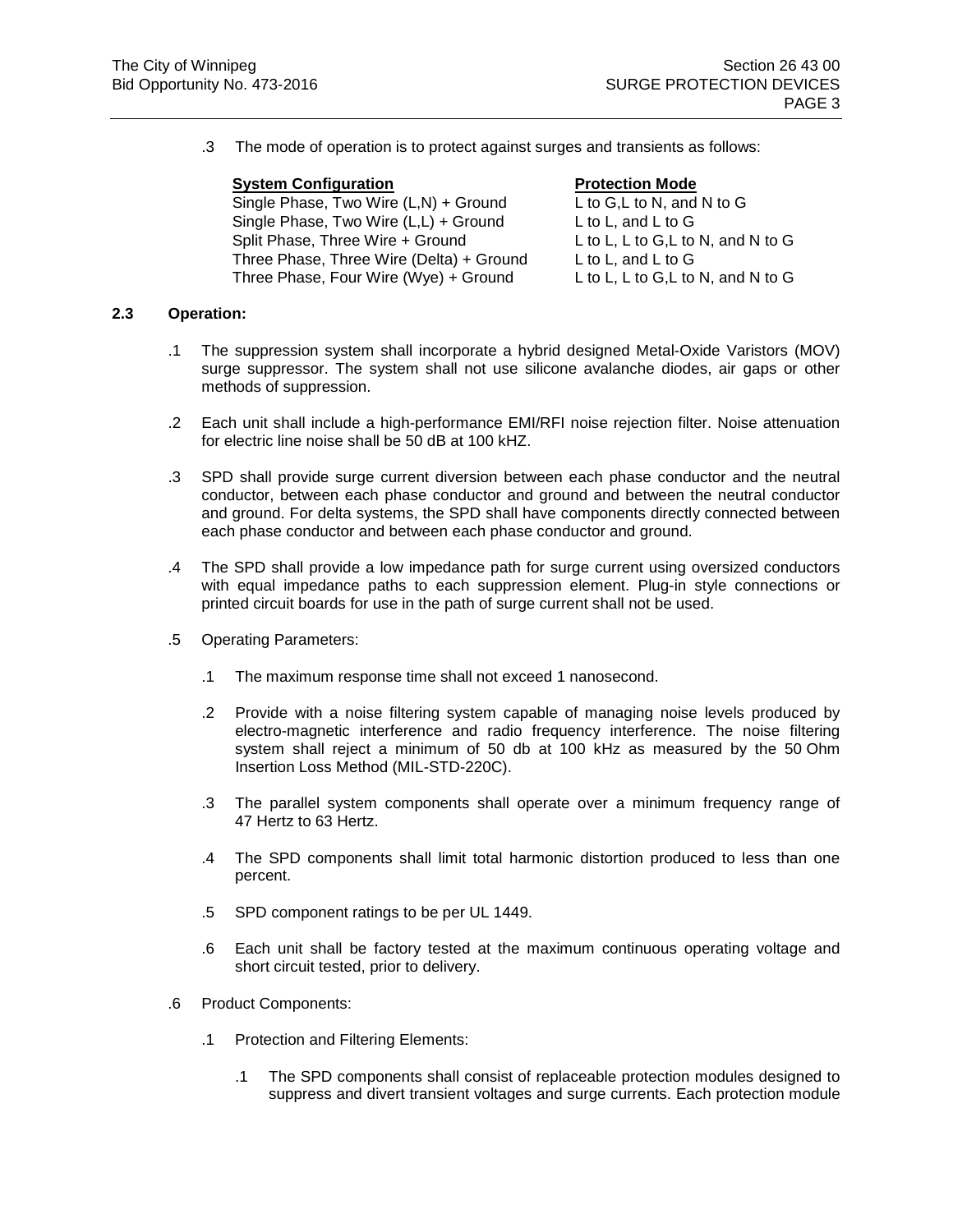shall contain one or more individually fused metal oxide varisters capable of withstanding over 1000 surges of Category C (ANSI/IEEE C62.41.1) current rated at 10,000 amperes.

- .2 Each protection module shall contain filtering elements capable of providing noise attenuation.
- .3 The SPD components shall substantially limit transient waveform rise-time characteristics. The components are to be configured as parallel connected, current carrying elements designed to enhance the surge suppression and diversion performance of the protection modules.
- .2 Provide individual fusing to allow the SPD to be isolated during fault conditions.
- .3 Provide red and green solid-state status lights which indicate operational status of each unit and visual diagnostic monitoring of each component and module. Provide audible alarm to activate on fault condition, with a silence switch and push-to-test alarm switch.
- .4 Provide surge counter with battery backup to retain memory upon loss of AC power.
- .5 Provide remote status monitoring with form C dry contacts monitoring all phases.

## **2.4 Shop Testing:**

- .1 Perform factory performance testing on each unit.
- .2 Tests shall be in accordance with the following standards:
	- .1 ANSI/IEEE C62.41.1 Cat. A, B, & C.
	- .2 ANSI/IEEE C62.45.
	- .3 UL 1449.
- .3 Submit certified documentation of all factory tests performed.
- .4 Perform above tests in addition to standard factory tests.

### **2.5 Spare Parts:**

- .1 Provide in accordance with Section 01 78 00 Closeout Submittals and as specified.
- .2 Provide one (1) spare protection module of each type for on-site spare parts purposes.

### **3. EXECUTION**

- **3.1 Inspection:**
	- .1 Visually inspect delivered unit(s) and accessories for conformance with Drawings and Specifications. Replace all components found to exhibit defects.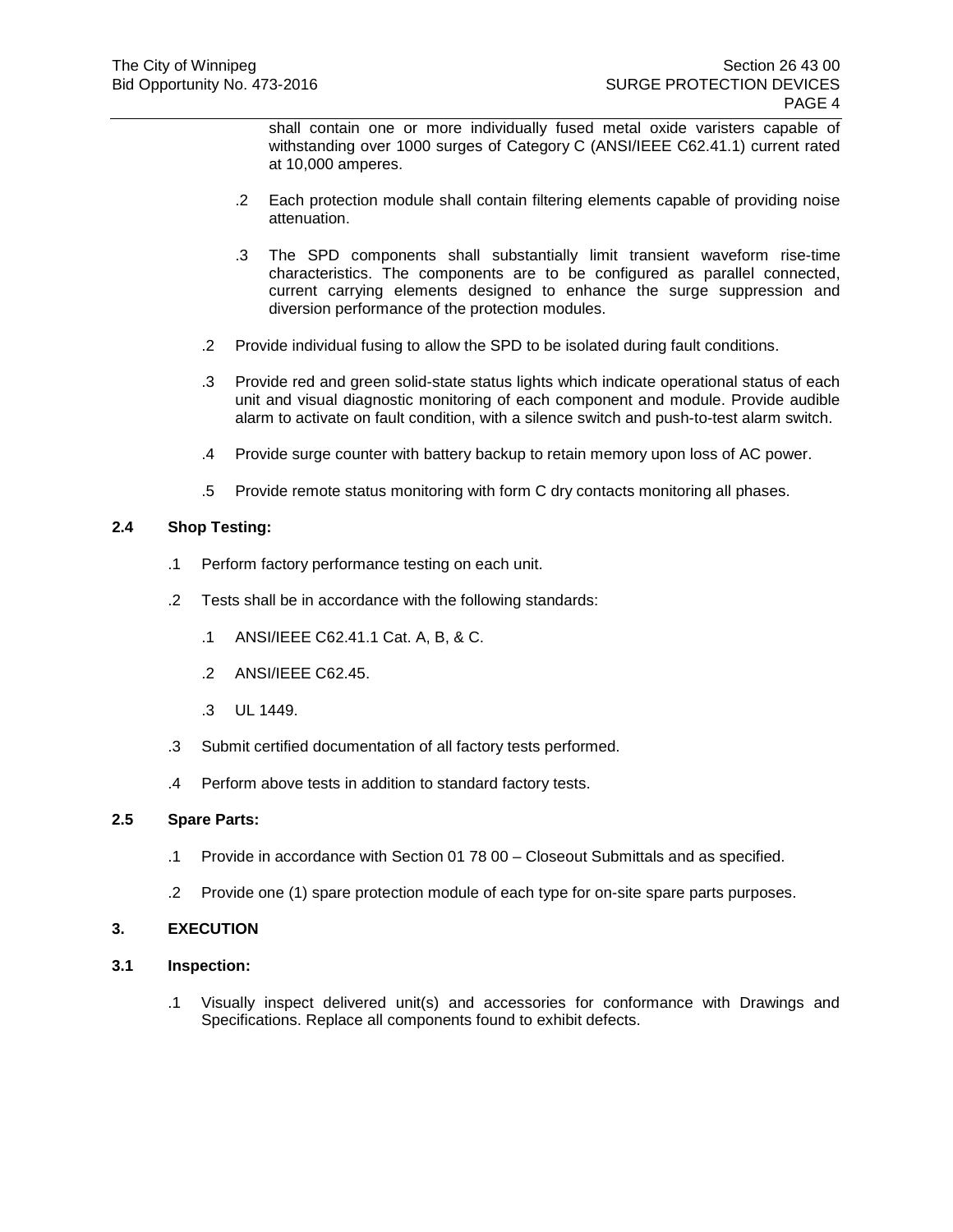# **3.2 Installation:**

- .1 Install unit in compliance with the Manufacturer's printed instructions. All electrical installation work shall be in accordance with UL Listing Requirements and applicable Canadian Electrical Code.
- .2 Verify UL 1449 label is provided on each unit.

## **4. METHOD OF MEASUREMENT AND PAYMENT**

## **4.1 Method of Measurement and Payment**

- .1 Surge Protection Devices
	- .1 Surge Protection Devices as described in this Specification will be paid for at the Contract Lump Sum Price for "Electrical, Instrumentation and Control Systems" including all items incidental to the Work included in this Specification.

#### **END OF SECTION**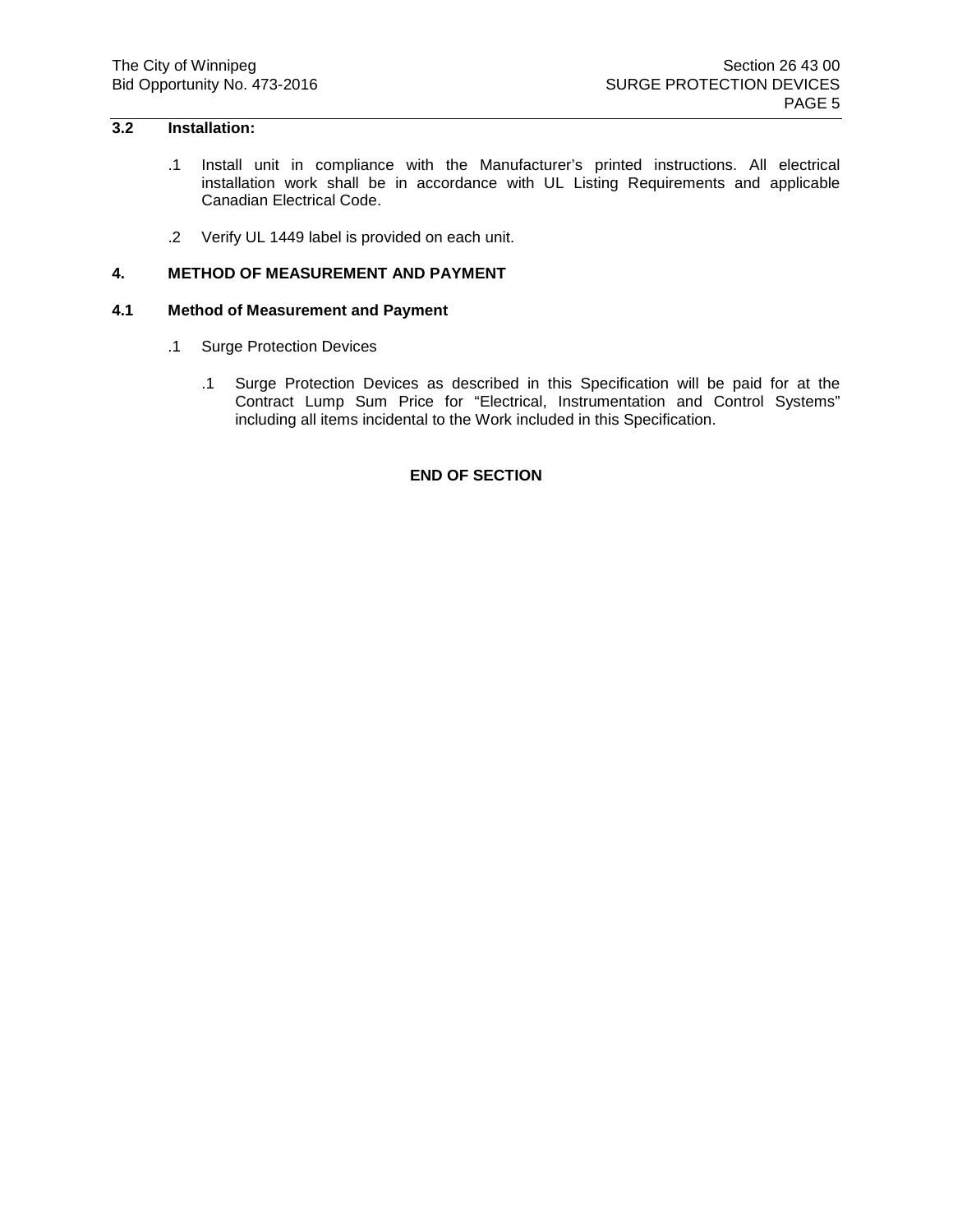# **1. GENERAL**

## **1.1 Scope of Work**

.1 Testing and commissioning are called for throughout the individual specifications. This does not relieve this trade from providing all testing and commissioning necessary to ensure that systems and equipment operate as required and that they interface with other systems and equipment as required.

### **1.2 Section Includes**

- .1 Commissioning of all building electrical systems and component including:
	- .1 Testing and adjustment.
	- .2 Demonstrations and Instruction.
	- .3 Instructions of all procedures for City personnel.
	- .4 Updating as-built data.
	- .5 Co-ordination of Operation and Maintenance material.

## **1.3 Commissioning**

- .1 Further to Section 01 91 13 General Commissioning Requirements, the purpose of the commissioning process is to fully test all building systems including architectural, mechanical and electrical components and operating procedures by challenging these systems to realistic operation conditions.
- .2 The commissioning activities shall be co-ordinated by the Contractor.
- .3 Commissioning activities for the electrical systems must have available up to date as-built drawing information and accurate Operations and Maintenance Manuals. These documents shall be a major part of this activity.
- .4 Contractor shall be responsible to update all documentation with information and any changes duly noted during the commissioning exercise.
- .5 Contractor shall arrange for all outside suppliers, equipment manufacturers, test agencies and others as identified in the commissioning sections of this specification.

### **1.4 Submittals**

- .1 A commissioning document shall be prepared by the Contractor prior to conducting these activities for use by the Commissioning Team.
- .2 The electrical Subcontractor shall be responsible for ensuring all activities are properly documented in this manual and co-ordinated through the Contractor.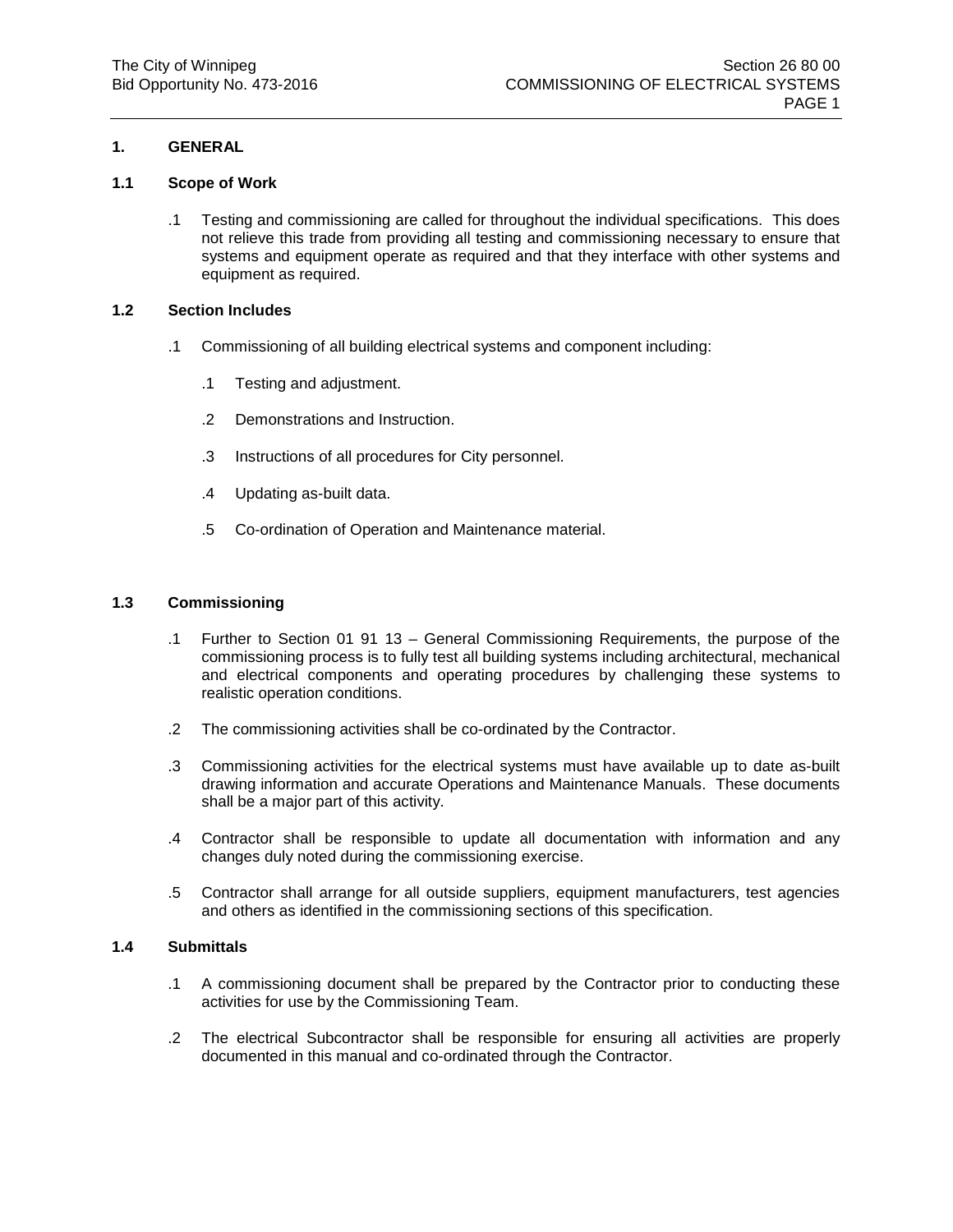.3 As-built drawings and data books must be available two weeks prior to commissioning for review and use by the Contract Administrator and Commissioning Team prior to the start of the commissioning activities.

## **1.5 Preparation**

- .1 Provide test instruments required for all activities as defined in the commissioning documents.
- .2 Verify all systems are in compliance with the requirements of the commissioning documents prior to the pre-commissioning check out operation.
- .3 Confirm all scheduled activities have identified personnel available.
- .4 Where systems or equipment do not operate as required, make the necessary corrections or modifications, re-test and re-commission.

### **1.6 System Description**

- .1 Perform all start-up operations, control adjustment, trouble shooting, servicing and maintenance of each item of equipment as defined in the commissioning documentation.
- .2 The City will provide list of personnel to receive instructions and will co-ordinate their attendance at agreed upon times.
- .3 Prepare and insert additional data in the operations and maintenance manuals and update as-built drawings when need for additional data becomes apparent during the commissioning exercise.
- .4 Where instruction is specified in the commissioning manual, instruct personnel in all phases of operation and maintenance using operation and maintenance manuals as the basis of instruction.
- .5 Conduct presentation on the City's premises. The City will provide space.

#### **1.7 Final Report**

- .1 This trade shall assemble all testing data and commissioning reports and submit them to the Contract Administrator.
- .2 Each form shall bear signature of recorder, and that of supervisor of reporting organizer.

### **2. PRODUCTS (NOT USED)**

### **3. EXECUTION (NOT USED)**

### **4. METHOD OF MEASUREMENT AND PAYMENT**

### **4.1 Method of Measurement and Payment**

- .1 Commissioning of Electrical Systems
	- .1 Commissioning of Electrical Systems as described in this Specification will be paid for at the Contract Lump Sum Price for "Electrical, Instrumentation and Control Systems" including all items incidental to the Work included in this Specification.